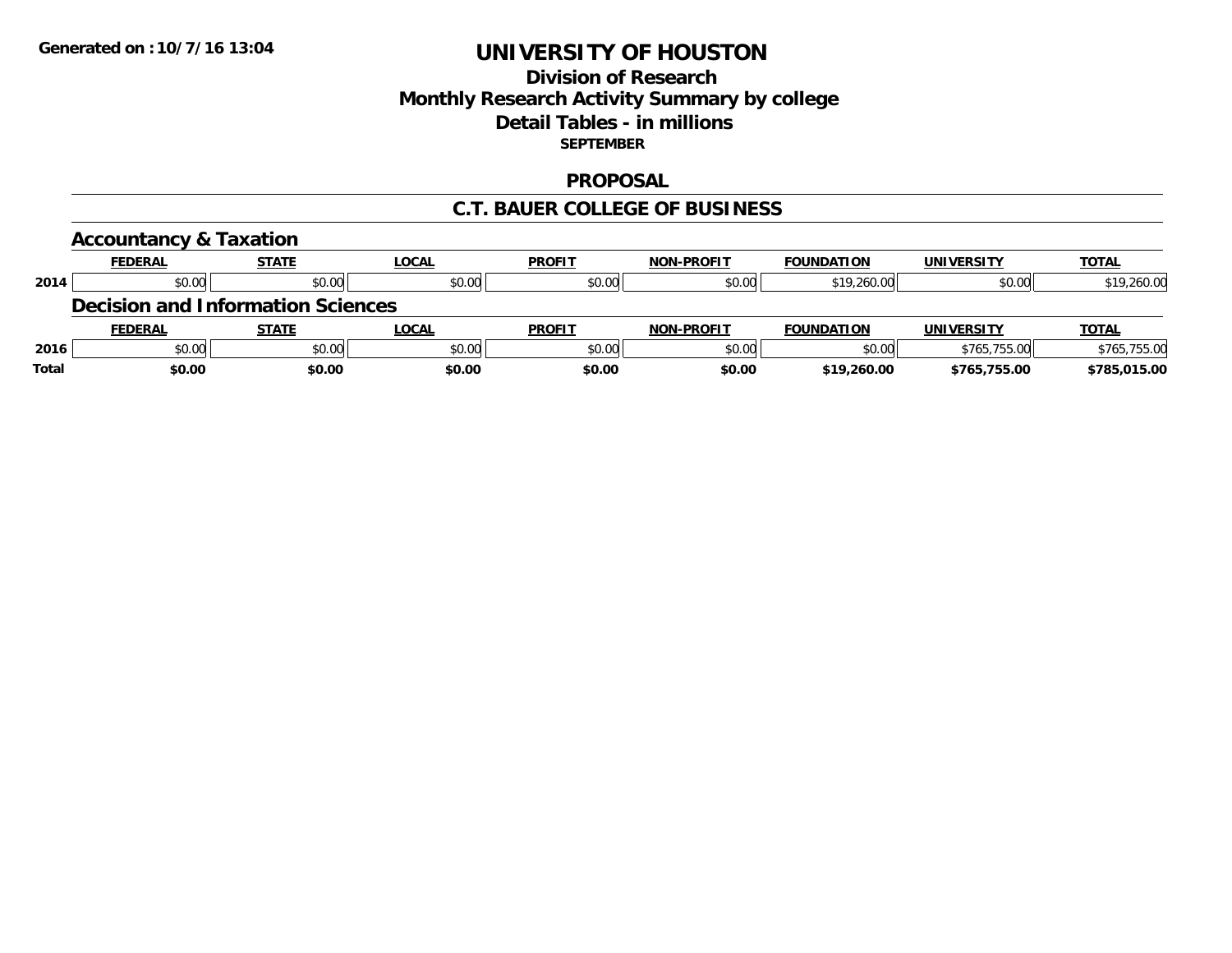## **Division of Research Monthly Research Activity Summary by college Detail Tables - in millions SEPTEMBER**

#### **PROPOSAL**

#### **COLLEGE OF EDUCATION**

|       | <b>Consistency Mgmt and Coop Disc</b>              |              |                                                     |               |                   |                   |                   |                |
|-------|----------------------------------------------------|--------------|-----------------------------------------------------|---------------|-------------------|-------------------|-------------------|----------------|
|       | <b>FEDERAL</b>                                     | <b>STATE</b> | <b>LOCAL</b>                                        | <b>PROFIT</b> | <b>NON-PROFIT</b> | <b>FOUNDATION</b> | <b>UNIVERSITY</b> | <b>TOTAL</b>   |
| 2014  | \$0.00                                             | \$0.00       | \$135,592.00                                        | \$0.00        | \$0.00            | \$0.00            | \$0.00            | \$135,592.00   |
|       | <b>Curriculum and Instruction</b>                  |              |                                                     |               |                   |                   |                   |                |
|       | <b>FEDERAL</b>                                     | <b>STATE</b> | <b>LOCAL</b>                                        | <b>PROFIT</b> | <b>NON-PROFIT</b> | <b>FOUNDATION</b> | <b>UNIVERSITY</b> | <b>TOTAL</b>   |
| 2014  | \$0.00                                             | \$0.00       | \$0.00                                              | \$0.00        | \$0.00            | \$0.00            | \$0.00            | \$0.00         |
| 2015  | \$0.00                                             | \$419,997.20 | \$0.00                                              | \$0.00        | \$0.00            | \$0.00            | \$0.00            | \$419,997.20   |
| 2016  | \$0.00                                             | \$0.00       | \$0.00                                              | \$34,750.00   | \$0.00            | \$0.00            | \$0.00            | \$34,750.00    |
|       | <b>Educational Leadership &amp; Policy Studies</b> |              |                                                     |               |                   |                   |                   |                |
|       | <b>FEDERAL</b>                                     | <b>STATE</b> | <b>LOCAL</b>                                        | <b>PROFIT</b> | <b>NON-PROFIT</b> | <b>FOUNDATION</b> | <b>UNIVERSITY</b> | <b>TOTAL</b>   |
| 2014  | \$0.00                                             | \$0.00       | \$0.00                                              | \$0.00        | \$0.00            | \$0.00            | \$172,455.00      | \$172,455.00   |
| 2015  | \$0.00                                             | \$0.00       | \$0.00                                              | \$0.00        | \$0.00            | \$0.00            | \$78,750.00       | \$78,750.00    |
| 2016  | \$0.00                                             | \$0.00       | \$0.00                                              | \$35,000.00   | \$0.00            | \$0.00            | \$0.00            | \$35,000.00    |
| 2017  | \$0.00                                             | \$0.00       | \$0.00                                              | \$0.00        | \$0.00            | \$0.00            | \$0.00            | \$0.00         |
|       |                                                    |              | <b>Psychological, Health, and Learning Sciences</b> |               |                   |                   |                   |                |
|       | <b>FEDERAL</b>                                     | <b>STATE</b> | <b>LOCAL</b>                                        | <b>PROFIT</b> | <b>NON-PROFIT</b> | <b>FOUNDATION</b> | <b>UNIVERSITY</b> | <b>TOTAL</b>   |
| 2013  | \$0.00                                             | \$0.00       | \$0.00                                              | \$0.00        | \$0.00            | \$0.00            | \$437,848.00      | \$437,848.00   |
| 2014  | \$3,130,026.00                                     | \$0.00       | \$0.00                                              | \$0.00        | \$0.00            | \$0.00            | \$164,835.00      | \$3,294,861.00 |
| 2015  | \$0.00                                             | \$0.00       | \$0.00                                              | \$0.00        | \$39,250.00       | \$0.00            | \$78,750.00       | \$118,000.00   |
| 2016  | \$1,338,968.00                                     | \$76,365.00  | \$0.00                                              | \$0.00        | \$717,000.00      | \$0.00            | \$0.00            | \$2,132,333.00 |
| 2017  | \$1,241,482.20                                     | \$0.00       | \$0.00                                              | \$0.00        | \$0.00            | \$0.00            | \$0.00            | \$1,241,482.20 |
| Total | \$5,710,476.20                                     | \$496,362.20 | \$135,592.00                                        | \$69,750.00   | \$756,250.00      | \$0.00            | \$932,638.00      | \$8,101,068.40 |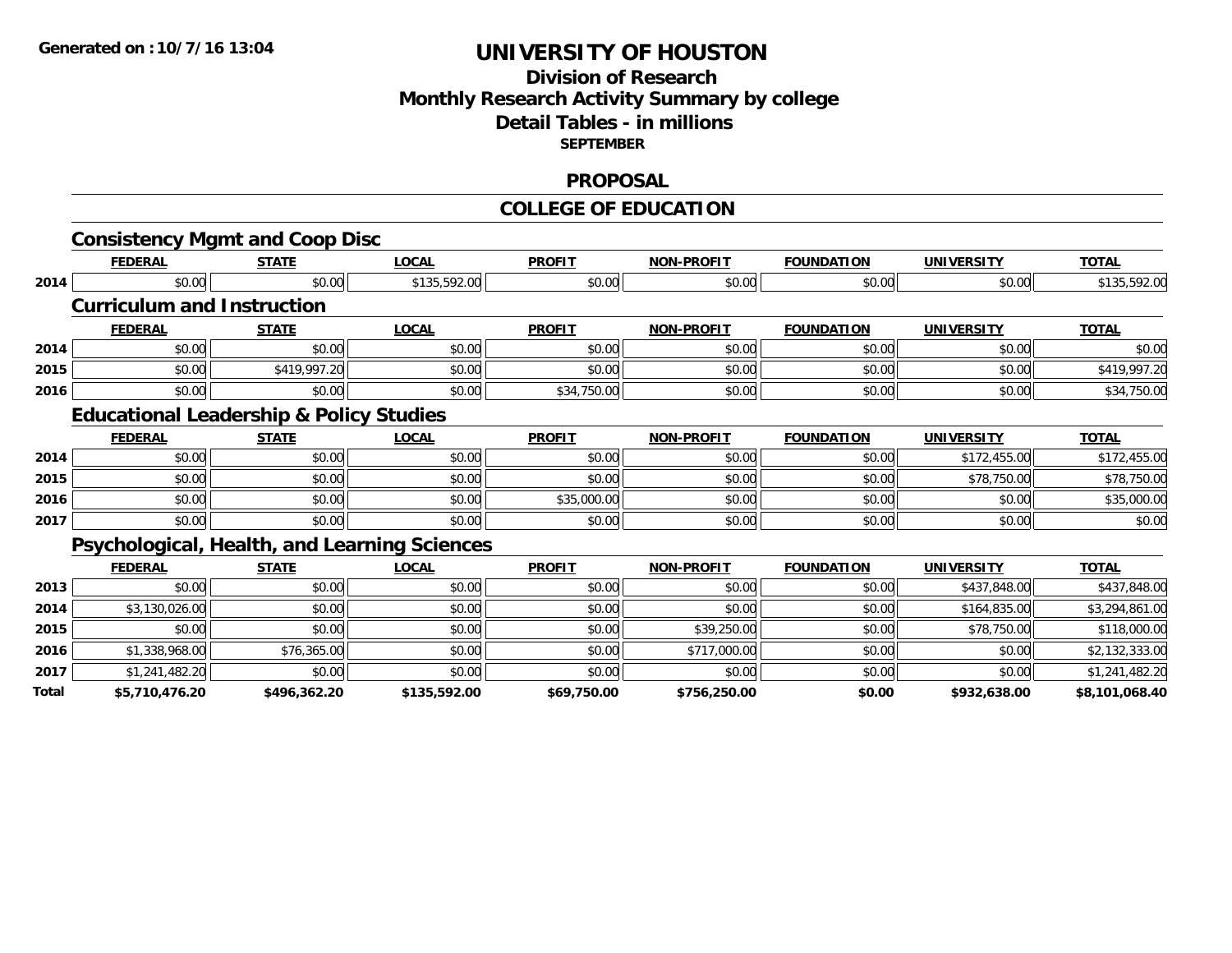## **Division of Research Monthly Research Activity Summary by college Detail Tables - in millions SEPTEMBER**

#### **PROPOSAL**

#### **COLLEGE OF LIBERAL ARTS AND SOCIAL SCIENCES**

|      | <b>African-American Studies</b>     |              |              |               |                   |                   |                   |                |
|------|-------------------------------------|--------------|--------------|---------------|-------------------|-------------------|-------------------|----------------|
|      | <b>FEDERAL</b>                      | <b>STATE</b> | <b>LOCAL</b> | <b>PROFIT</b> | <b>NON-PROFIT</b> | <b>FOUNDATION</b> | <b>UNIVERSITY</b> | <b>TOTAL</b>   |
| 2014 | \$0.00                              | \$0.00       | \$0.00       | \$0.00        | \$1,500.00        | \$0.00            | \$0.00            | \$1,500.00     |
|      | <b>Arte Publico Press</b>           |              |              |               |                   |                   |                   |                |
|      | <b>FEDERAL</b>                      | <b>STATE</b> | <b>LOCAL</b> | <b>PROFIT</b> | <b>NON-PROFIT</b> | <b>FOUNDATION</b> | <b>UNIVERSITY</b> | <b>TOTAL</b>   |
| 2017 | \$0.00                              | \$0.00       | \$0.00       | \$0.00        | \$5,500.00        | \$0.00            | \$0.00            | \$5,500.00     |
|      | Communication                       |              |              |               |                   |                   |                   |                |
|      | <b>FEDERAL</b>                      | <b>STATE</b> | <b>LOCAL</b> | <b>PROFIT</b> | <b>NON-PROFIT</b> | <b>FOUNDATION</b> | <b>UNIVERSITY</b> | <b>TOTAL</b>   |
| 2014 | \$0.00                              | \$0.00       | \$0.00       | \$0.00        | \$0.00            | \$0.00            | \$9,591.00        | \$9,591.00     |
| 2017 | \$495,000.00                        | \$0.00       | \$0.00       | \$0.00        | \$0.00            | \$0.00            | \$0.00            | \$495,000.00   |
|      | <b>Economics</b>                    |              |              |               |                   |                   |                   |                |
|      | <b>FEDERAL</b>                      | <b>STATE</b> | <b>LOCAL</b> | <b>PROFIT</b> | <b>NON-PROFIT</b> | <b>FOUNDATION</b> | <b>UNIVERSITY</b> | <b>TOTAL</b>   |
| 2013 | \$133,160.00                        | \$0.00       | \$0.00       | \$0.00        | \$0.00            | \$0.00            | \$0.00            | \$133,160.00   |
| 2015 | \$4,968,261.00                      | \$0.00       | \$0.00       | \$0.00        | \$15,000.00       | \$0.00            | \$0.00            | \$4,983,261.00 |
|      | <b>Health and Human Performance</b> |              |              |               |                   |                   |                   |                |
|      | <b>FEDERAL</b>                      | <b>STATE</b> | <b>LOCAL</b> | <b>PROFIT</b> | <b>NON-PROFIT</b> | <b>FOUNDATION</b> | <b>UNIVERSITY</b> | <b>TOTAL</b>   |
| 2015 | \$0.00                              | \$0.00       | \$0.00       | \$0.00        | \$17,371.00       | \$0.00            | \$59,574.00       | \$76,945.00    |
| 2016 | \$1,086,730.00                      | \$0.00       | \$0.00       | \$0.00        | \$60,184.20       | \$150,000.00      | \$148,032.00      | \$1,444,946.20 |
| 2017 | \$0.00                              | \$0.00       | \$0.00       | \$958,056.00  | \$0.00            | \$703,674.00      | \$22,478.00       | \$1,684,208.00 |
|      | <b>Philosophy</b>                   |              |              |               |                   |                   |                   |                |
|      | <b>FEDERAL</b>                      | <b>STATE</b> | <b>LOCAL</b> | <b>PROFIT</b> | <b>NON-PROFIT</b> | <b>FOUNDATION</b> | <b>UNIVERSITY</b> | <b>TOTAL</b>   |
| 2013 | \$24,897.00                         | \$0.00       | \$0.00       | \$0.00        | \$0.00            | \$0.00            | \$0.00            | \$24,897.00    |
|      | <b>Psychology</b>                   |              |              |               |                   |                   |                   |                |
|      | <b>FEDERAL</b>                      | <b>STATE</b> | <b>LOCAL</b> | <b>PROFIT</b> | <b>NON-PROFIT</b> | <b>FOUNDATION</b> | <b>UNIVERSITY</b> | <b>TOTAL</b>   |
| 2013 | \$104,670.00                        | \$0.00       | \$0.00       | \$30,240.00   | \$0.00            | \$0.00            | \$0.00            | \$134,910.00   |
| 2014 | \$407,500.00                        | \$0.00       | \$0.00       | \$0.00        | \$48,523.60       | \$0.00            | \$268,395.00      | \$724,418.60   |
| 2015 | \$1,178,216.00                      | \$300,000.00 | \$0.00       | \$0.00        | \$33,802.00       | \$0.00            | \$1,202,740.00    | \$2,714,758.00 |
| 2016 | \$1,833,533.00                      | \$0.00       | \$0.00       | \$123,612.00  | \$92,316.80       | \$0.00            | \$1,478,392.00    | \$3,527,853.80 |
| 2017 | \$1,027,631.60                      | \$0.00       | \$0.00       | \$0.00        | \$0.00            | \$9,000.00        | \$0.00            | \$1,036,631.60 |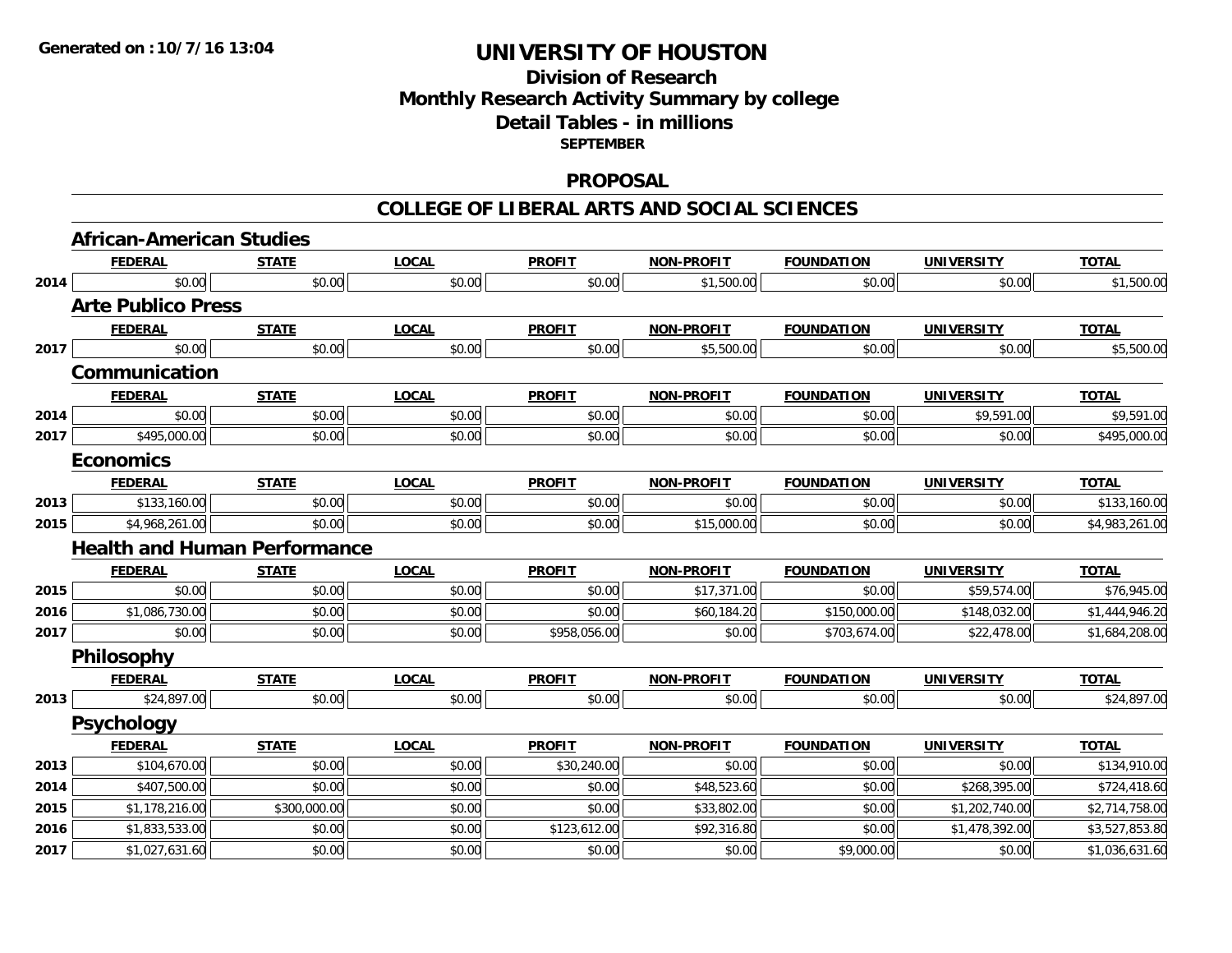## **Division of Research Monthly Research Activity Summary by college Detail Tables - in millions SEPTEMBER**

#### **PROPOSAL**

#### **COLLEGE OF LIBERAL ARTS AND SOCIAL SCIENCES**

|              | FEDERAL         | <b>STATE</b> | <b>OCAL</b> | <b>PROFIT</b>  | <b>NON-PROFIT</b> | <b>FOUNDATION</b> | UNIVERSITY     | <b>TOTAL</b>    |  |  |  |  |
|--------------|-----------------|--------------|-------------|----------------|-------------------|-------------------|----------------|-----------------|--|--|--|--|
| 2017         | \$149,862.90    | \$0.00       | \$0.00      | \$0.00         | \$7.812.00        | \$0.00            | \$0.00         | 77 Or           |  |  |  |  |
| <b>Total</b> | \$11,409,461.50 | \$300,000.00 | \$0.00      | \$1.111.908.00 | \$282,009.60      | \$862,674.00      | \$3,189,202.00 | \$17,155,255.10 |  |  |  |  |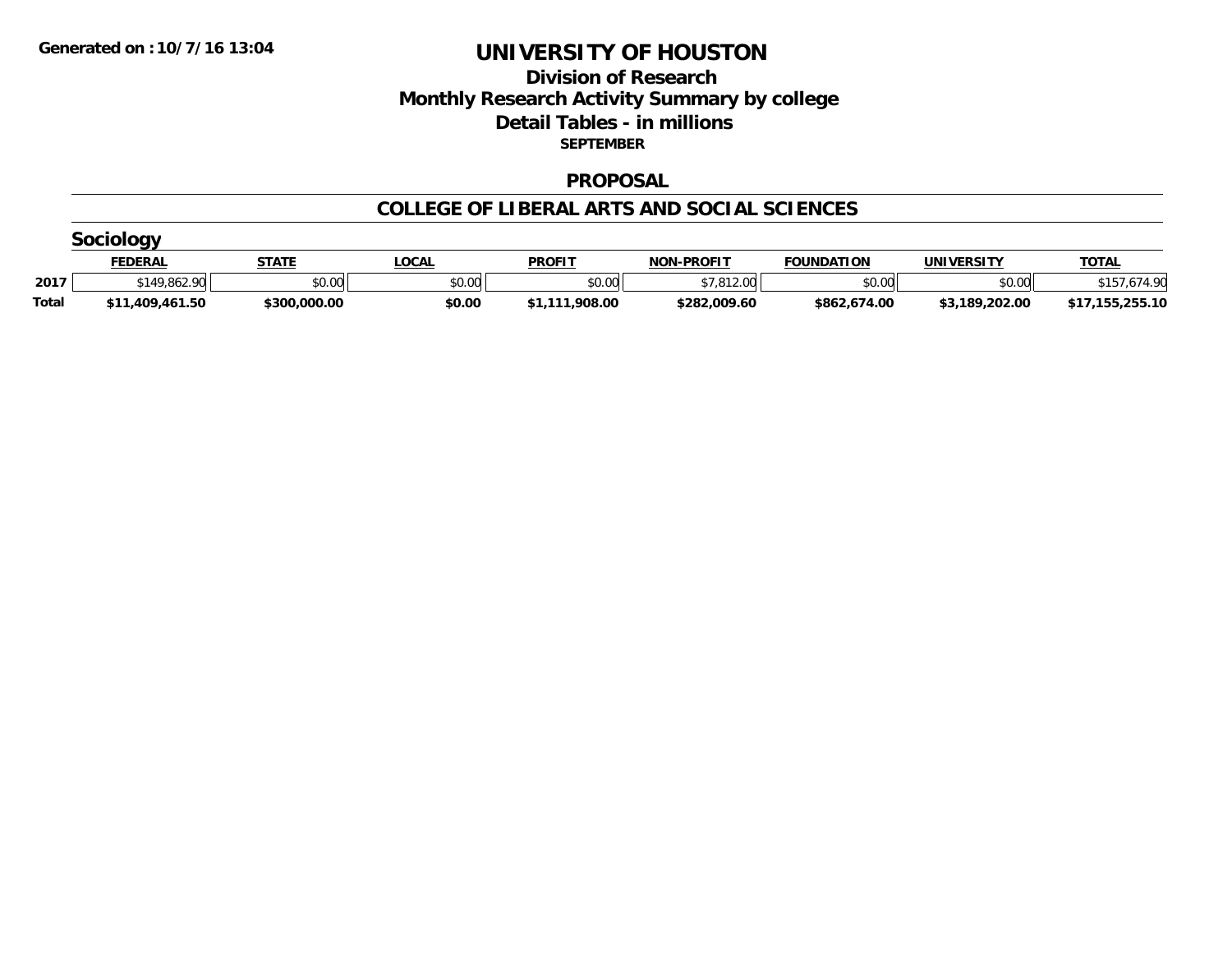## **Division of ResearchMonthly Research Activity Summary by college Detail Tables - in millions SEPTEMBER**

#### **PROPOSAL**

#### **COLLEGE OF NATURAL SCIENCES AND MATHEMATICS**

# **Biology/Biochemistry**

|      | <b>FEDERAL</b>          | <b>STATE</b>                            | <b>LOCAL</b>                                           | <b>PROFIT</b> | <b>NON-PROFIT</b> | <b>FOUNDATION</b> | <b>UNIVERSITY</b> | <b>TOTAL</b>   |
|------|-------------------------|-----------------------------------------|--------------------------------------------------------|---------------|-------------------|-------------------|-------------------|----------------|
| 2013 | \$0.00                  | \$0.00                                  | \$0.00                                                 | \$0.00        | \$0.00            | \$20,000.00       | \$0.00            | \$20,000.00    |
| 2015 | \$277,500.00            | \$251,706.00                            | \$0.00                                                 | \$80,000.00   | \$48,000.00       | \$65,000.00       | \$0.00            | \$722,206.00   |
| 2016 | \$777,514.00            | \$19,902.00                             | \$0.00                                                 | \$99,000.00   | \$0.00            | \$50,000.00       | \$0.00            | \$946,416.00   |
| 2017 | \$0.00                  | \$0.00                                  | \$0.00                                                 | \$0.00        | \$0.00            | \$0.00            | \$10,000.00       | \$10,000.00    |
|      |                         |                                         | <b>Center for Nuclear Receptors and Cell Signaling</b> |               |                   |                   |                   |                |
|      | <b>FEDERAL</b>          | <b>STATE</b>                            | LOCAL                                                  | <b>PROFIT</b> | <b>NON-PROFIT</b> | <b>FOUNDATION</b> | <b>UNIVERSITY</b> | <b>TOTAL</b>   |
| 2015 | \$2,000,000.00          | \$0.00                                  | \$0.00                                                 | \$0.00        | \$150,000.00      | \$0.00            | \$0.00            | \$2,150,000.00 |
| 2016 | \$1,699,415.00          | \$0.00                                  | \$0.00                                                 | \$0.00        | \$50,000.00       | \$0.00            | \$0.00            | \$1,749,415.00 |
|      | Chemistry               |                                         |                                                        |               |                   |                   |                   |                |
|      | <b>FEDERAL</b>          | <b>STATE</b>                            | <b>LOCAL</b>                                           | <b>PROFIT</b> | <b>NON-PROFIT</b> | <b>FOUNDATION</b> | <b>UNIVERSITY</b> | <b>TOTAL</b>   |
| 2013 | \$279,242.00            | \$0.00                                  | \$0.00                                                 | \$0.00        | \$0.00            | \$0.00            | \$0.00            | \$279,242.00   |
| 2014 | \$0.00                  | \$0.00                                  | \$0.00                                                 | \$0.00        | \$0.00            | \$50,000.00       | \$0.00            | \$50,000.00    |
| 2015 | \$0.00                  | \$0.00                                  | \$0.00                                                 | \$100,000.00  | \$50,000.00       | \$25,000.00       | \$247,442.00      | \$422,442.00   |
| 2016 | \$0.00                  | \$0.00                                  | \$0.00                                                 | \$0.00        | \$0.00            | \$25,000.00       | \$0.00            | \$25,000.00    |
|      | <b>Computer Science</b> |                                         |                                                        |               |                   |                   |                   |                |
|      | <b>FEDERAL</b>          | <b>STATE</b>                            | <b>LOCAL</b>                                           | <b>PROFIT</b> | <b>NON-PROFIT</b> | <b>FOUNDATION</b> | <b>UNIVERSITY</b> | <b>TOTAL</b>   |
| 2013 | \$0.00                  | \$0.00                                  | \$0.00                                                 | \$0.00        | \$0.00            | \$0.00            | \$0.00            | \$0.00         |
| 2015 | \$848,454.00            | \$1,566,640.00                          | \$0.00                                                 | \$0.00        | \$0.00            | \$0.00            | \$0.00            | \$2,415,094.00 |
| 2016 | \$638,976.00            | \$0.00                                  | \$0.00                                                 | \$0.00        | \$410,312.00      | \$0.00            | \$0.00            | \$1,049,288.00 |
| 2017 | \$1,606,913.40          | \$0.00                                  | \$0.00                                                 | \$0.00        | \$0.00            | \$0.00            | \$64,678.00       | \$1,671,591.40 |
|      |                         | Dean, Natural Sciences and Mathematics  |                                                        |               |                   |                   |                   |                |
|      | <b>FEDERAL</b>          | <b>STATE</b>                            | <b>LOCAL</b>                                           | <b>PROFIT</b> | <b>NON-PROFIT</b> | <b>FOUNDATION</b> | <b>UNIVERSITY</b> | <b>TOTAL</b>   |
| 2015 | \$0.00                  | \$0.00                                  | \$0.00                                                 | \$0.00        | \$0.00            | \$0.00            | \$0.00            | \$0.00         |
|      |                         | <b>Earth &amp; Atmospheric Sciences</b> |                                                        |               |                   |                   |                   |                |
|      | <b>FEDERAL</b>          | <b>STATE</b>                            | <b>LOCAL</b>                                           | <b>PROFIT</b> | <b>NON-PROFIT</b> | <b>FOUNDATION</b> | <b>UNIVERSITY</b> | <b>TOTAL</b>   |
| 2015 | \$504,996.00            | \$0.00                                  | \$0.00                                                 | \$0.00        | \$0.00            | \$0.00            | \$522,069.00      | \$1,027,065.00 |
| 2016 | \$232,555.00            | \$0.00                                  | \$0.00                                                 | \$0.00        | \$110,000.00      | \$0.00            | \$91,540.00       | \$434,095.00   |
| 2017 | \$0.00                  | \$0.00                                  | \$0.00                                                 | \$11,098.00   | \$0.00            | \$0.00            | \$0.00            | \$11,098.00    |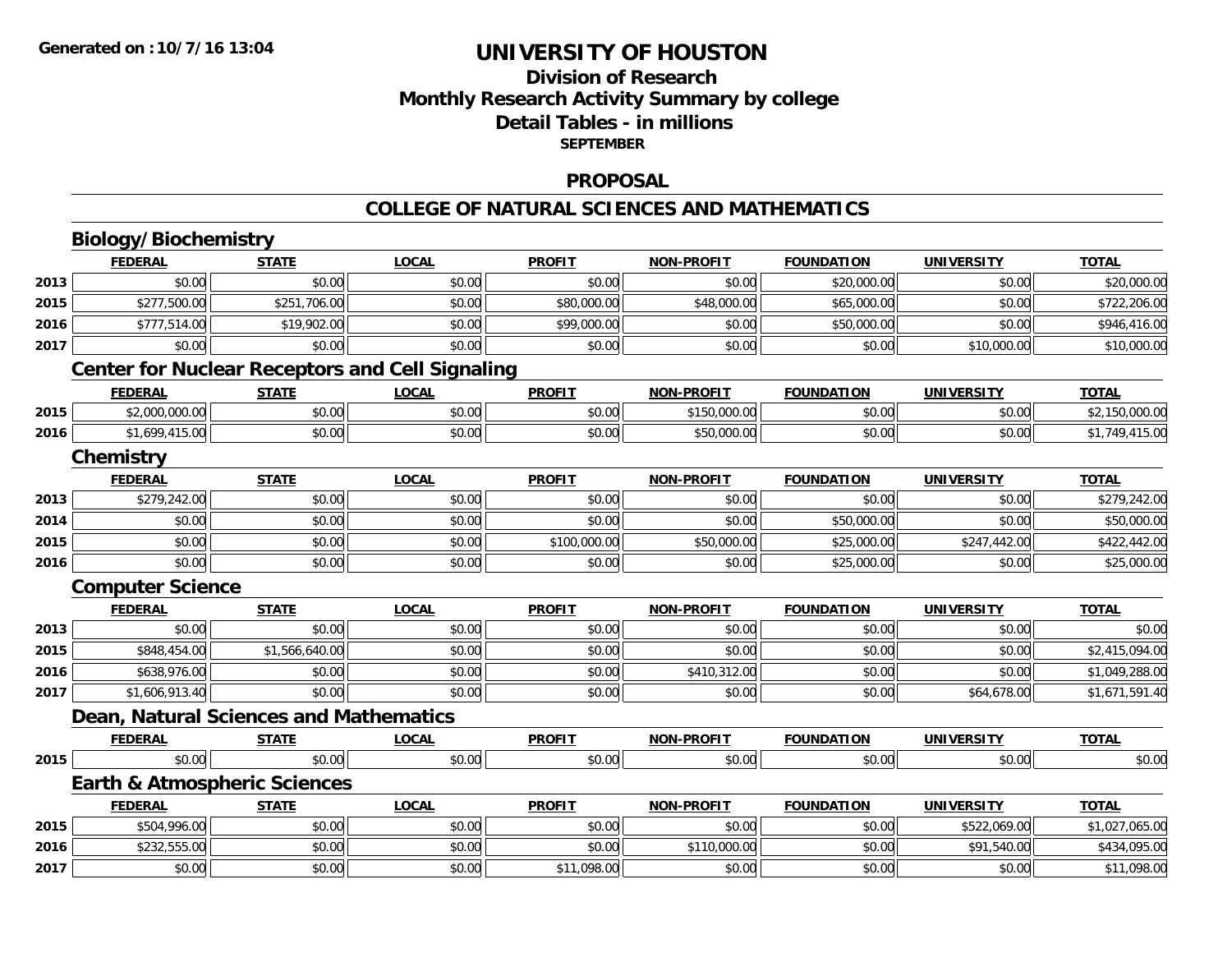## **Division of ResearchMonthly Research Activity Summary by college Detail Tables - in millions SEPTEMBER**

#### **PROPOSAL**

#### **COLLEGE OF NATURAL SCIENCES AND MATHEMATICS**

|       | <b>Mathematics</b> |                |              |               |                   |                   |                   |                 |
|-------|--------------------|----------------|--------------|---------------|-------------------|-------------------|-------------------|-----------------|
|       | <b>FEDERAL</b>     | <b>STATE</b>   | <b>LOCAL</b> | <b>PROFIT</b> | <b>NON-PROFIT</b> | <b>FOUNDATION</b> | <b>UNIVERSITY</b> | <b>TOTAL</b>    |
| 2013  | \$375,706.00       | \$0.00         | \$0.00       | \$0.00        | \$0.00            | \$0.00            | \$0.00            | \$375,706.00    |
| 2014  | \$293,889.36       | \$0.00         | \$0.00       | \$0.00        | \$0.00            | \$0.00            | \$0.00            | \$293,889.36    |
| 2015  | \$244,075.00       | \$0.00         | \$0.00       | \$0.00        | \$47,579.00       | \$79,840.00       | \$0.00            | \$371,494.00    |
| 2017  | \$1,651,148.30     | \$0.00         | \$0.00       | \$0.00        | \$0.00            | \$0.00            | \$0.00            | \$1,651,148.30  |
|       | <b>Physics</b>     |                |              |               |                   |                   |                   |                 |
|       | <b>FEDERAL</b>     | <b>STATE</b>   | <b>LOCAL</b> | <b>PROFIT</b> | <b>NON-PROFIT</b> | <b>FOUNDATION</b> | <b>UNIVERSITY</b> | <b>TOTAL</b>    |
| 2013  | \$890,687.00       | \$0.00         | \$0.00       | \$0.00        | \$0.00            | \$0.00            | \$0.00            | \$890,687.00    |
| 2014  | \$2,116,978.00     | \$0.00         | \$0.00       | \$0.00        | \$0.00            | \$0.00            | \$0.00            | \$2,116,978.00  |
| 2015  | \$1,782,756.00     | \$179,998.80   | \$0.00       | \$0.00        | \$45,000.00       | \$0.00            | \$128,036.00      | \$2,135,790.80  |
| 2016  | \$0.00             | \$0.00         | \$0.00       | \$0.00        | \$0.00            | \$0.00            | \$990,034.00      | \$990,034.00    |
| 2017  | \$150,277.60       | \$0.00         | \$0.00       | \$0.00        | \$0.00            | \$0.00            | \$69,779.00       | \$220,056.60    |
| Total | \$16,371,082.66    | \$2,018,246.80 | \$0.00       | \$290,098.00  | \$910,891.00      | \$314,840.00      | \$2,123,578.00    | \$22,028,736.46 |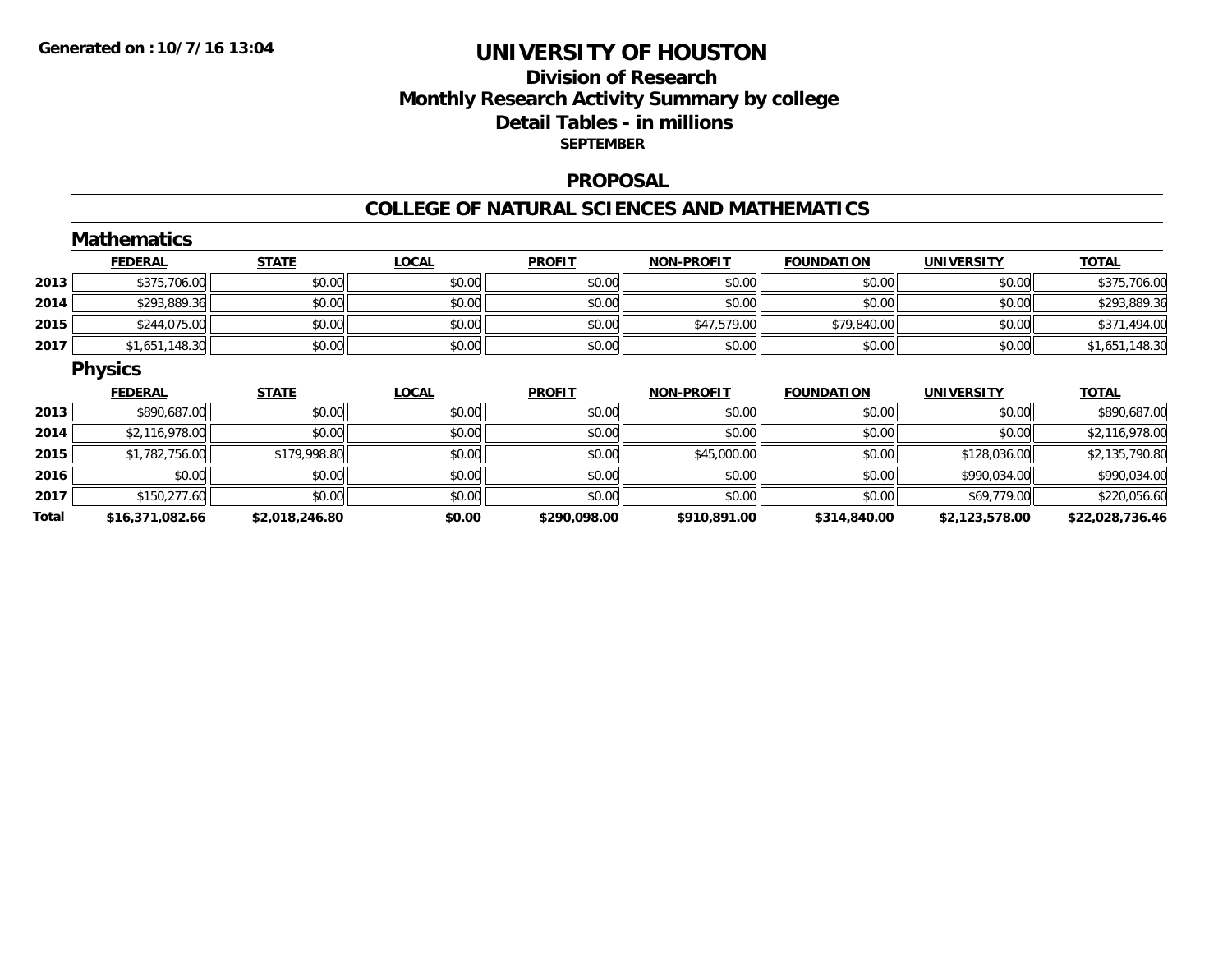## **Division of Research Monthly Research Activity Summary by college Detail Tables - in millions SEPTEMBER**

#### **PROPOSAL**

#### **COLLEGE OF OPTOMETRY**

# **Optometry Vision Sciences**

|       | <u>FEDERAL</u> | <u>STATE</u> | <b>LOCAL</b> | <b>PROFIT</b> | <b>NON-PROFIT</b> | <b>FOUNDATION</b> | <b>UNIVERSITY</b> | <b>TOTAL</b>   |
|-------|----------------|--------------|--------------|---------------|-------------------|-------------------|-------------------|----------------|
| 2013  | \$3,289,039.00 | \$0.00       | \$0.00       | \$9,960.00    | \$0.00            | \$0.00            | \$0.00            | \$3,298,999.00 |
| 2014  | \$661,132.00   | \$0.00       | \$0.00       | \$313,317.00  | \$0.00            | \$0.00            | \$0.00            | \$974,449.00   |
| 2015  | \$0.00         | \$0.00       | \$0.00       | \$100,000.00  | \$0.00            | \$0.00            | \$0.00            | \$100,000.00   |
| 2016  | \$959,670.00   | \$0.00       | \$0.00       | \$0.00        | \$0.00            | \$0.00            | \$0.00            | \$959,670.00   |
| Total | \$4,909,841.00 | \$0.00       | \$0.00       | \$423,277.00  | \$0.00            | \$0.00            | \$0.00            | \$5,333,118.00 |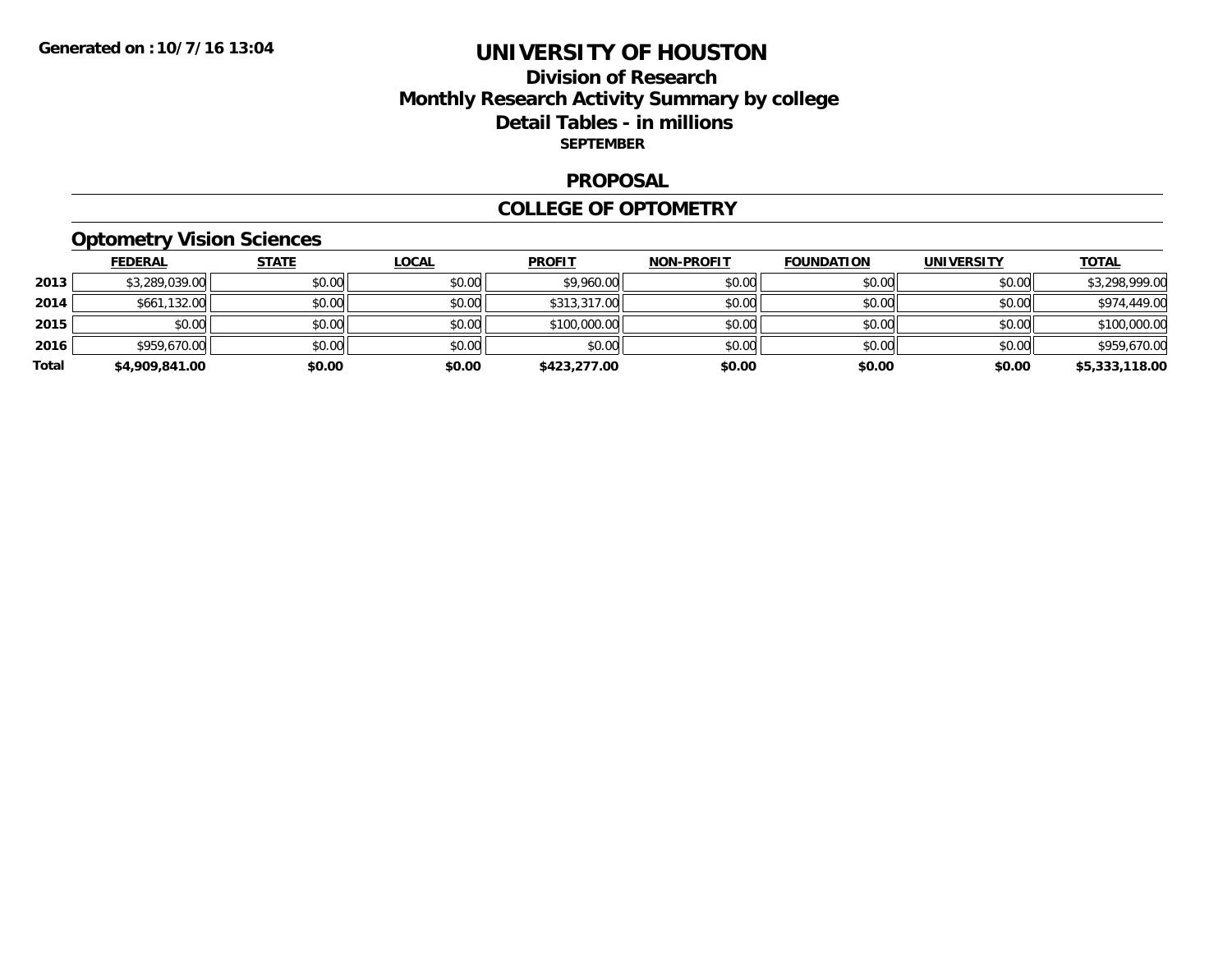## **Division of ResearchMonthly Research Activity Summary by college Detail Tables - in millions SEPTEMBER**

#### **PROPOSAL**

# **COLLEGE OF PHARMACY**

|       | <b>Clinical Pharmacy &amp; Administration</b>      |              |              |               |                   |                   |                   |                |
|-------|----------------------------------------------------|--------------|--------------|---------------|-------------------|-------------------|-------------------|----------------|
|       | <b>FEDERAL</b>                                     | <b>STATE</b> | <b>LOCAL</b> | <b>PROFIT</b> | <b>NON-PROFIT</b> | <b>FOUNDATION</b> | <b>UNIVERSITY</b> | <b>TOTAL</b>   |
| 2013  | \$0.00                                             | \$0.00       | \$0.00       | \$144,177.00  | \$70,000.00       | \$0.00            | \$0.00            | \$214,177.00   |
| 2014  | \$19,999.85                                        | \$0.00       | \$0.00       | \$0.00        | \$0.00            | \$0.00            | \$0.00            | \$19,999.85    |
| 2015  | \$0.00                                             | \$315,142.80 | \$0.00       | \$0.00        | \$0.00            | \$0.00            | \$0.00            | \$315,142.80   |
|       | Dean, Pharmacy                                     |              |              |               |                   |                   |                   |                |
|       | <b>FEDERAL</b>                                     | <b>STATE</b> | <b>LOCAL</b> | <b>PROFIT</b> | <b>NON-PROFIT</b> | <b>FOUNDATION</b> | <b>UNIVERSITY</b> | <b>TOTAL</b>   |
| 2015  | \$0.00                                             | \$0.00       | \$0.00       | \$0.00        | \$0.00            | \$0.00            | \$0.00            | \$0.00         |
|       | <b>Pharm Health Outcomes &amp; Policy</b>          |              |              |               |                   |                   |                   |                |
|       | <b>FEDERAL</b>                                     | <b>STATE</b> | <b>LOCAL</b> | <b>PROFIT</b> | <b>NON-PROFIT</b> | <b>FOUNDATION</b> | <b>UNIVERSITY</b> | <b>TOTAL</b>   |
| 2013  | \$1,392,438.00                                     | \$0.00       | \$0.00       | \$0.00        | \$0.00            | \$0.00            | \$0.00            | \$1,392,438.00 |
| 2014  | \$379,997.15                                       | \$0.00       | \$0.00       | \$0.00        | \$20,000.00       | \$0.00            | \$0.00            | \$399,997.15   |
| 2015  | \$0.00                                             | \$15,927.20  | \$0.00       | \$0.00        | \$67,398.00       | \$0.00            | \$0.00            | \$83,325.20    |
|       | <b>Pharmacological and Pharmaceutical Sciences</b> |              |              |               |                   |                   |                   |                |
|       | <b>FEDERAL</b>                                     | <b>STATE</b> | <b>LOCAL</b> | <b>PROFIT</b> | <b>NON-PROFIT</b> | <b>FOUNDATION</b> | <b>UNIVERSITY</b> | <b>TOTAL</b>   |
| 2013  | \$429,993.00                                       | \$0.00       | \$0.00       | \$0.00        | \$0.00            | \$0.00            | \$0.00            | \$429,993.00   |
| 2015  | \$249,617.00                                       | \$0.00       | \$0.00       | \$0.00        | \$243,746.00      | \$0.00            | \$31,760.00       | \$525,123.00   |
| 2017  | \$0.00                                             | \$0.00       | \$0.00       | \$0.00        | \$0.00            | \$50,000.00       | \$82,974.00       | \$132,974.00   |
| Total | \$2,472,045.00                                     | \$331,070.00 | \$0.00       | \$144,177.00  | \$401,144.00      | \$50,000.00       | \$114,734.00      | \$3,513,170.00 |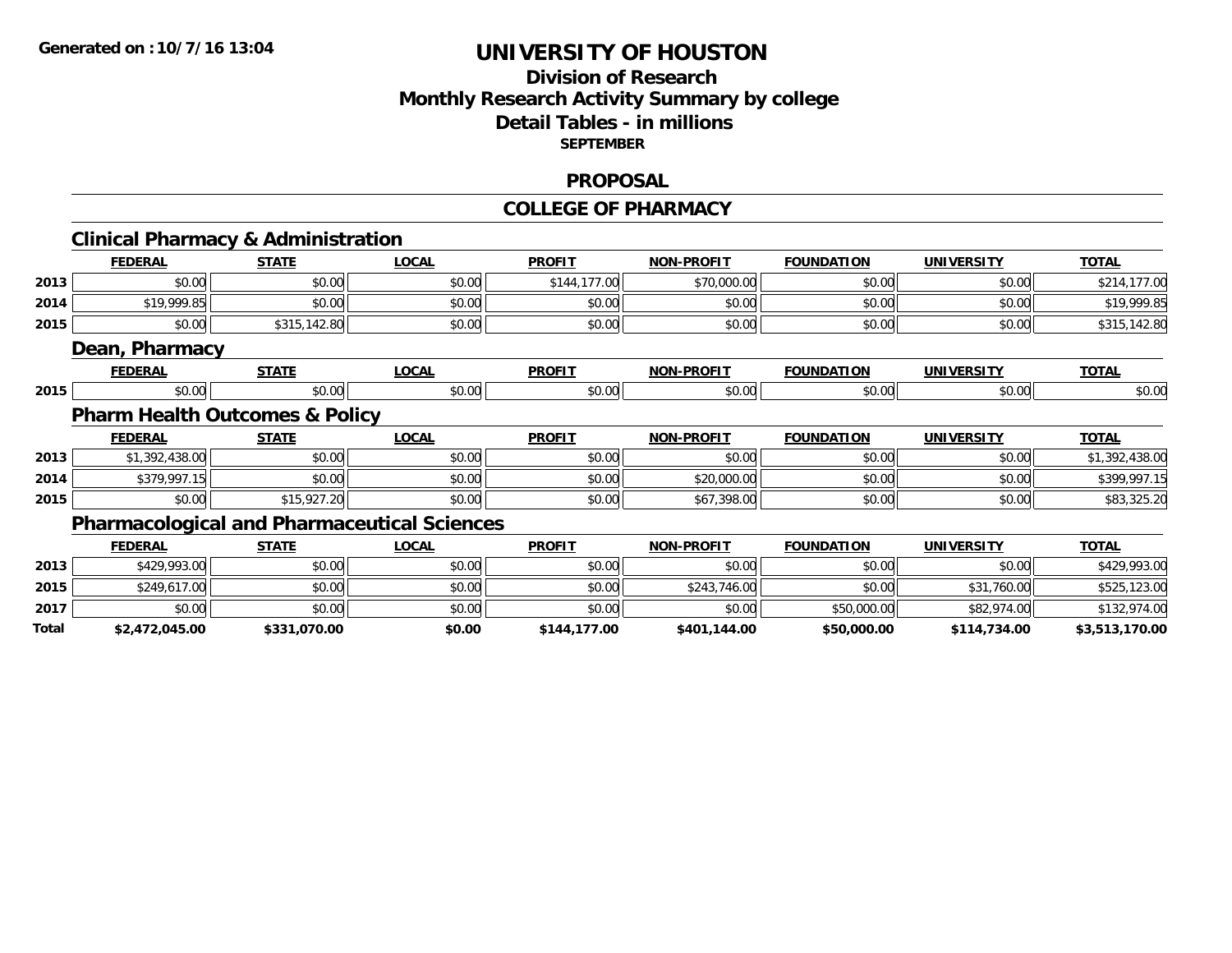## **Division of Research Monthly Research Activity Summary by college Detail Tables - in millions SEPTEMBER**

#### **PROPOSAL**

#### **COLLEGE OF TECHNOLOGY**

|       | <b>Construction Management</b>                |              |                                               |               |                   |                   |                   |                |
|-------|-----------------------------------------------|--------------|-----------------------------------------------|---------------|-------------------|-------------------|-------------------|----------------|
|       | <b>FEDERAL</b>                                | <b>STATE</b> | <b>LOCAL</b>                                  | <b>PROFIT</b> | <b>NON-PROFIT</b> | <b>FOUNDATION</b> | <b>UNIVERSITY</b> | <b>TOTAL</b>   |
| 2015  | \$0.00                                        | \$159,769.25 | \$0.00                                        | \$0.00        | \$0.00            | \$0.00            | \$0.00            | \$159,769.25   |
| 2017  | \$400,000.00                                  | \$0.00       | \$0.00                                        | \$35,201.80   | \$0.00            | \$0.00            | \$0.00            | \$435,201.80   |
|       | Dean, Technology                              |              |                                               |               |                   |                   |                   |                |
|       | <b>FEDERAL</b>                                | <b>STATE</b> | <b>LOCAL</b>                                  | <b>PROFIT</b> | <b>NON-PROFIT</b> | <b>FOUNDATION</b> | <b>UNIVERSITY</b> | <b>TOTAL</b>   |
| 2015  | \$0.00                                        | \$18,579.75  | \$0.00                                        | \$0.00        | \$0.00            | \$0.00            | \$0.00            | \$18,579.75    |
| 2017  | \$0.00                                        | \$0.00       | \$0.00                                        | \$17,338.20   | \$0.00            | \$0.00            | \$0.00            | \$17,338.20    |
|       | <b>Engineering Technology</b>                 |              |                                               |               |                   |                   |                   |                |
|       | <b>FEDERAL</b>                                | <b>STATE</b> | <b>LOCAL</b>                                  | <b>PROFIT</b> | <b>NON-PROFIT</b> | <b>FOUNDATION</b> | <b>UNIVERSITY</b> | <b>TOTAL</b>   |
| 2013  | \$2,224,478.00                                | \$0.00       | \$0.00                                        | \$0.00        | \$0.00            | \$0.00            | \$0.00            | \$2,224,478.00 |
|       |                                               |              | <b>Human Development and Consumer Science</b> |               |                   |                   |                   |                |
|       | <b>FEDERAL</b>                                | <b>STATE</b> | <b>LOCAL</b>                                  | <b>PROFIT</b> | <b>NON-PROFIT</b> | <b>FOUNDATION</b> | <b>UNIVERSITY</b> | <b>TOTAL</b>   |
| 2015  | \$24,279.48                                   | \$0.00       | \$0.00                                        | \$0.00        | \$0.00            | \$0.00            | \$0.00            | \$24,279.48    |
| 2017  | \$0.00                                        | \$0.00       | \$0.00                                        | \$76,301.00   | \$42,251.00       | \$0.00            | \$0.00            | \$118,552.00   |
|       | <b>Information &amp; Logistics Technology</b> |              |                                               |               |                   |                   |                   |                |
|       | <b>FEDERAL</b>                                | <b>STATE</b> | <b>LOCAL</b>                                  | <b>PROFIT</b> | <b>NON-PROFIT</b> | <b>FOUNDATION</b> | <b>UNIVERSITY</b> | <b>TOTAL</b>   |
| 2013  | \$0.00                                        | \$0.00       | \$0.00                                        | \$0.00        | \$50,000.00       | \$0.00            | \$0.00            | \$50,000.00    |
| 2016  | \$0.00                                        | \$0.00       | \$0.00                                        | \$5,000.00    | \$0.00            | \$0.00            | \$0.00            | \$5,000.00     |
| 2017  | \$0.00                                        | \$0.00       | \$0.00                                        | \$31,995.00   | \$11,300.00       | \$0.00            | \$0.00            | \$43,295.00    |
| Total | \$2,648,757.48                                | \$178,349.00 | \$0.00                                        | \$165,836.00  | \$103,551.00      | \$0.00            | \$0.00            | \$3,096,493.48 |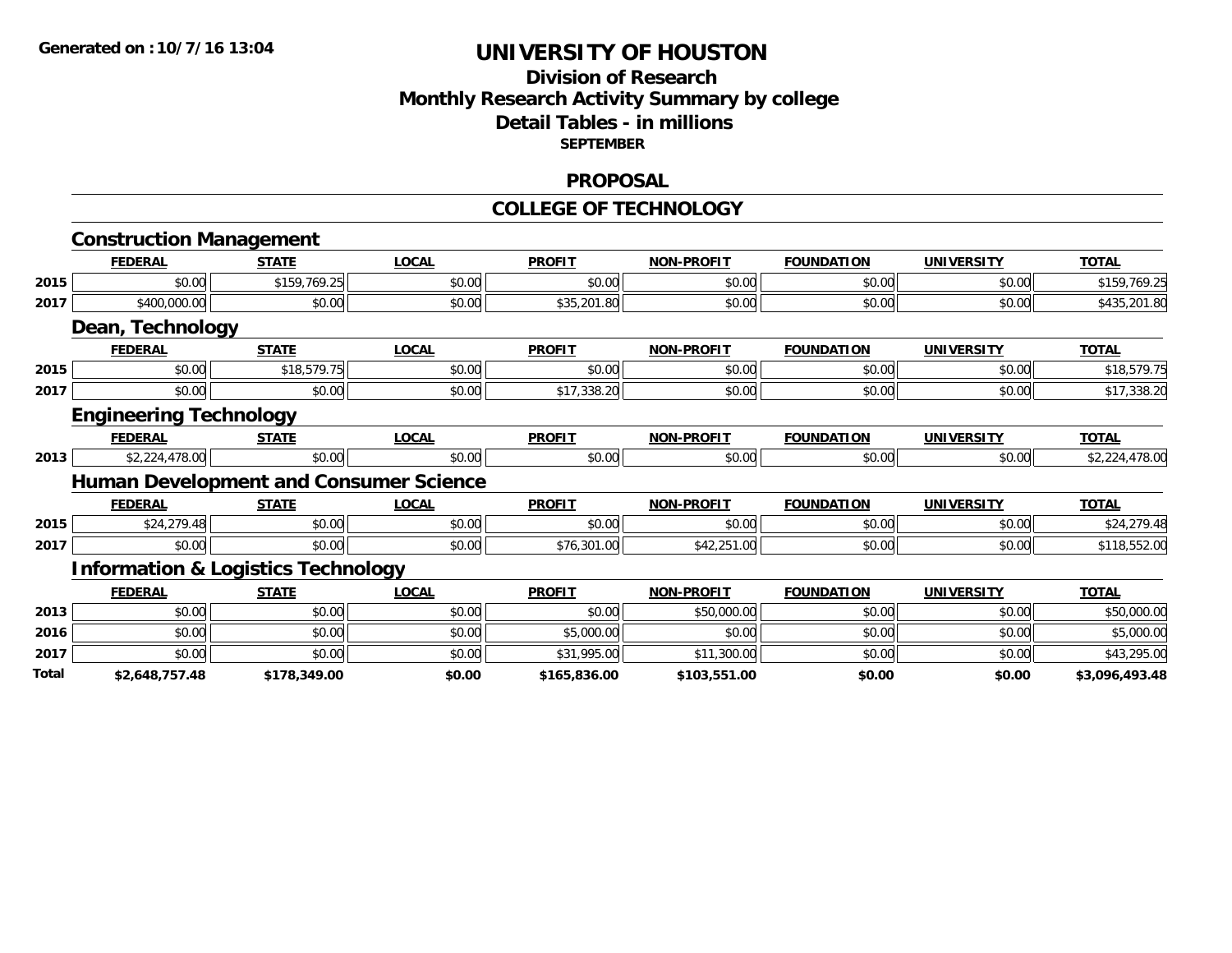**\$0.00**

**Total**

# **UNIVERSITY OF HOUSTON**

## **Division of Research Monthly Research Activity Summary by college Detail Tables - in millions SEPTEMBER**

#### **PROPOSAL**

#### **COLLEGE OF THE ARTS**

|      | <b>Blaffer Gallery</b> |              |              |               |                   |                   |                   |              |
|------|------------------------|--------------|--------------|---------------|-------------------|-------------------|-------------------|--------------|
|      | <b>FEDERAL</b>         | <b>STATE</b> | <u>LOCAL</u> | <b>PROFIT</b> | <b>NON-PROFIT</b> | <b>FOUNDATION</b> | <b>UNIVERSITY</b> | <b>TOTAL</b> |
| 2013 | \$0.00                 | \$0.00       | \$0.00       | \$0.00        | \$1,500.00        | \$0.00            | \$0.00            | \$1,500.00   |
| 2016 | \$0.00                 | \$0.00       | \$0.00       | \$0.00        | \$0.00            | \$111,500.00      | \$0.00            | \$111,500.00 |
|      | <b>Theatre</b>         |              |              |               |                   |                   |                   |              |
|      | <b>FEDERAL</b>         | <b>STATE</b> | LOCAL        | <b>PROFIT</b> | <b>NON-PROFIT</b> | <b>FOUNDATION</b> | <b>UNIVERSITY</b> | <b>TOTAL</b> |
| 2013 | \$0.00                 | \$0.00       | \$0.00       | \$0.00        | \$100,027.00      | \$0.00            | \$0.00            | \$100,027.00 |
| 2017 | \$0.00                 | \$0.00       | \$0.00       | \$0.00        | \$115,000.00      | \$0.00            | \$0.00            | \$115,000.00 |

**\$0.00 \$0.00 \$0.00 \$216,527.00 \$111,500.00 \$0.00 \$328,027.00**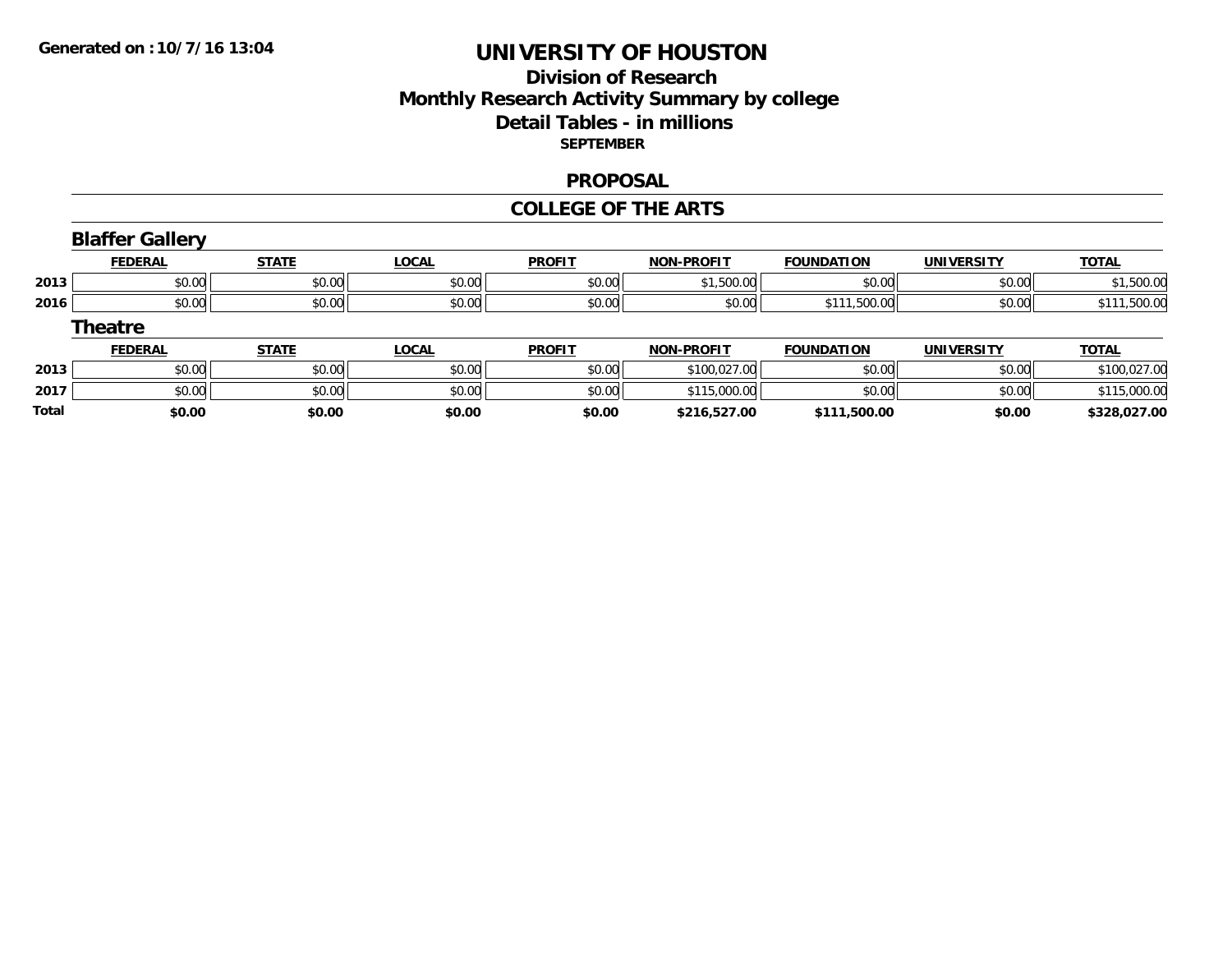## **Division of ResearchMonthly Research Activity Summary by college Detail Tables - in millions SEPTEMBER**

#### **PROPOSAL**

# **CULLEN COLLEGE OF ENGINEERING**

|      | <b>Biomedical Engineering</b> |                                              |              |               |                   |                   |                   |                 |
|------|-------------------------------|----------------------------------------------|--------------|---------------|-------------------|-------------------|-------------------|-----------------|
|      | <b>FEDERAL</b>                | <b>STATE</b>                                 | <b>LOCAL</b> | <b>PROFIT</b> | <b>NON-PROFIT</b> | <b>FOUNDATION</b> | <b>UNIVERSITY</b> | <b>TOTAL</b>    |
| 2013 | \$2,474,994.00                | \$0.00                                       | \$0.00       | \$0.00        | \$0.00            | \$0.00            | \$562,500.00      | \$3,037,494.00  |
| 2015 | \$0.00                        | \$0.00                                       | \$0.00       | \$0.00        | \$1,000,000.00    | \$449,886.00      | \$0.00            | \$1,449,886.00  |
| 2017 | \$2,640,080.00                | \$0.00                                       | \$0.00       | \$67,500.00   | \$0.00            | \$0.00            | \$0.00            | \$2,707,580.00  |
|      | <b>Chemical Engineering</b>   |                                              |              |               |                   |                   |                   |                 |
|      | <b>FEDERAL</b>                | <b>STATE</b>                                 | <b>LOCAL</b> | <b>PROFIT</b> | <b>NON-PROFIT</b> | <b>FOUNDATION</b> | <b>UNIVERSITY</b> | <b>TOTAL</b>    |
| 2013 | \$1,300,505.71                | \$26,500.00                                  | \$0.00       | \$0.00        | \$0.00            | \$0.00            | \$0.00            | \$1,327,005.71  |
| 2014 | \$0.00                        | \$0.00                                       | \$0.00       | \$140,000.00  | \$0.00            | \$0.00            | \$37,289.00       | \$177,289.00    |
| 2015 | \$221,719.50                  | \$0.00                                       | \$0.00       | \$0.00        | \$50,000.00       | \$100,000.00      | \$0.00            | \$371,719.50    |
|      | <b>Civil Engineering</b>      |                                              |              |               |                   |                   |                   |                 |
|      | <b>FEDERAL</b>                | <b>STATE</b>                                 | <b>LOCAL</b> | <b>PROFIT</b> | <b>NON-PROFIT</b> | <b>FOUNDATION</b> | <b>UNIVERSITY</b> | <b>TOTAL</b>    |
| 2013 | \$122,606.50                  | \$400,000.00                                 | \$0.00       | \$0.00        | \$0.00            | \$0.00            | \$0.00            | \$522,606.50    |
| 2014 | \$748,690.80                  | \$0.00                                       | \$0.00       | \$0.00        | \$0.00            | \$0.00            | \$72,128.80       | \$820,819.60    |
| 2015 | \$15,423,064.80               | \$115,437.00                                 | \$0.00       | \$0.00        | \$0.00            | \$0.00            | \$71,949.00       | \$15,610,450.80 |
| 2017 | \$252,540.00                  | \$0.00                                       | \$0.00       | \$0.00        | \$0.00            | \$0.00            | \$0.00            | \$252,540.00    |
|      | Dean, Engineering             |                                              |              |               |                   |                   |                   |                 |
|      | <b>FEDERAL</b>                | <b>STATE</b>                                 | <b>LOCAL</b> | <b>PROFIT</b> | <b>NON-PROFIT</b> | <b>FOUNDATION</b> | <b>UNIVERSITY</b> | <b>TOTAL</b>    |
| 2013 | \$0.00                        | \$0.00                                       | \$0.00       | \$0.00        | \$0.00            | \$0.00            | \$0.00            | \$0.00          |
|      |                               | <b>Electrical &amp; Computer Engineering</b> |              |               |                   |                   |                   |                 |
|      | <b>FEDERAL</b>                | <b>STATE</b>                                 | <b>LOCAL</b> | <b>PROFIT</b> | <b>NON-PROFIT</b> | <b>FOUNDATION</b> | <b>UNIVERSITY</b> | <b>TOTAL</b>    |
| 2013 | \$1,453,320.79                | \$0.00                                       | \$0.00       | \$0.00        | \$0.00            | \$0.00            | \$0.00            | \$1,453,320.79  |
| 2014 | \$970,864.00                  | \$0.00                                       | \$0.00       | \$60,000.00   | \$37,500.00       | \$0.00            | \$0.00            | \$1,068,364.00  |
| 2015 | \$0.00                        | \$150,500.00                                 | \$0.00       | \$0.00        | \$7,000.00        | \$0.00            | \$0.00            | \$157,500.00    |
| 2017 | \$0.00                        | \$0.00                                       | \$0.00       | \$457,712.00  | \$0.00            | \$0.00            | \$370,000.00      | \$827,712.00    |
|      | <b>Industrial Engineering</b> |                                              |              |               |                   |                   |                   |                 |
|      | <b>FEDERAL</b>                | <b>STATE</b>                                 | <b>LOCAL</b> | <b>PROFIT</b> | <b>NON-PROFIT</b> | <b>FOUNDATION</b> | <b>UNIVERSITY</b> | <b>TOTAL</b>    |
| 2013 | \$0.00                        | \$16,971.00                                  | \$0.00       | \$0.00        | \$0.00            | \$0.00            | \$0.00            | \$16,971.00     |
| 2014 | \$132,655.00                  | \$0.00                                       | \$0.00       | \$0.00        | \$0.00            | \$0.00            | \$0.00            | \$132,655.00    |
| 2015 | \$0.00                        | \$0.00                                       | \$0.00       | \$22,184.00   | \$0.00            | \$0.00            | \$0.00            | \$22,184.00     |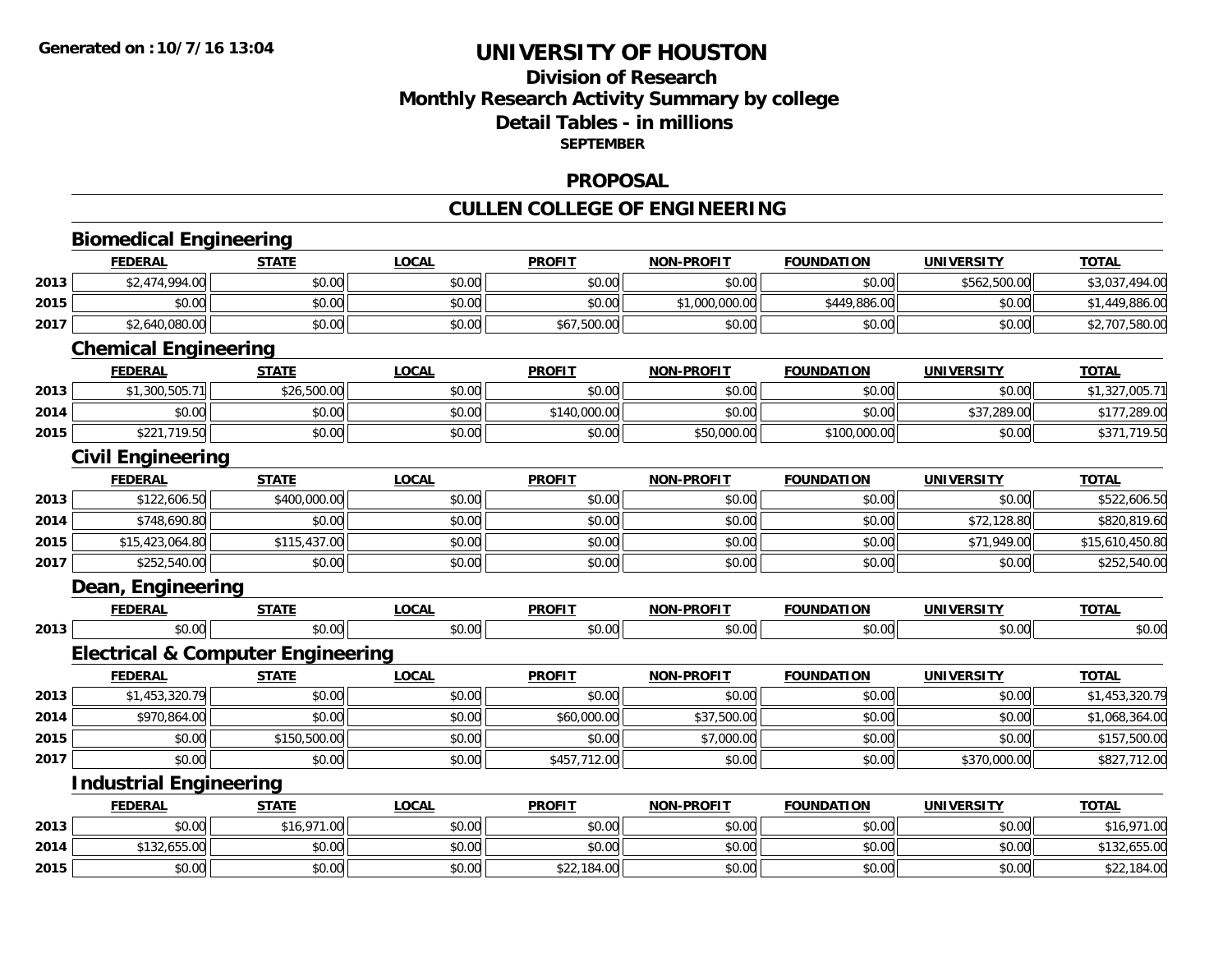## **Division of ResearchMonthly Research Activity Summary by college Detail Tables - in millions SEPTEMBER**

#### **PROPOSAL**

# **CULLEN COLLEGE OF ENGINEERING**

## **Mechanical Engineering**

|      | <b>FEDERAL</b> | <b>STATE</b> | <b>LOCAL</b> | <b>PROFIT</b> | <b>NON-PROFIT</b> | <b>FOUNDATION</b> | <b>UNIVERSITY</b> | <u>TOTAL</u> |
|------|----------------|--------------|--------------|---------------|-------------------|-------------------|-------------------|--------------|
| 2013 | \$0.00         | \$50,000.00  | \$0.00       | \$405,000.00  | \$0.00            | \$0.00            | \$227,394.00      | \$682,394.00 |
| 2014 | \$146,922.64   | \$0.00       | \$0.00       | \$36,000.00   | \$0.00            | \$0.00            | \$0.00            | \$182,922.64 |
| 2015 | \$809,318.70   | \$90,300.00  | \$0.00       | \$0.00        | \$0.00            | \$0.00            | \$0.00            | \$899,618.70 |
| 2016 | \$0.00         | \$0.00       | \$0.00       | \$0.00        | \$0.00            | \$0.00            | \$0.00            | \$0.00       |
| 2017 | \$0.00         | \$0.00       | \$0.00       | \$24,811.00   | \$0.00            | \$0.00            | \$0.00            | \$24,811.00  |

# **National Center for Airborne Laser Mapping**

|       | <b>FEDERAL</b>  | <b>СТАТБ</b><br>,,,,,, | <b>LOCAL</b> | <b>PROFIT</b>  | <b>NON-PROFIT</b> | <b>FOUNDATION</b>   | <b>UNIVERSITY</b>                     | <b>TOTAL</b>          |
|-------|-----------------|------------------------|--------------|----------------|-------------------|---------------------|---------------------------------------|-----------------------|
| 2014  | \$167,938.20    | \$0.00                 | \$0.00       | \$0.00         | \$0.00            | $\sim$ 0.0<br>DU.UU | 6270700<br>.017.ZU                    | $\sqrt{2}$            |
| Total | \$26,865,220.64 | \$849,708.00           | \$0.00       | \$1,213,207.00 | \$1,094,500.00    | \$549,886.00        | .140.00<br><b>¢1 270 1</b><br>ו כ.ו פ | 661.64، ،<br>\$31.951 |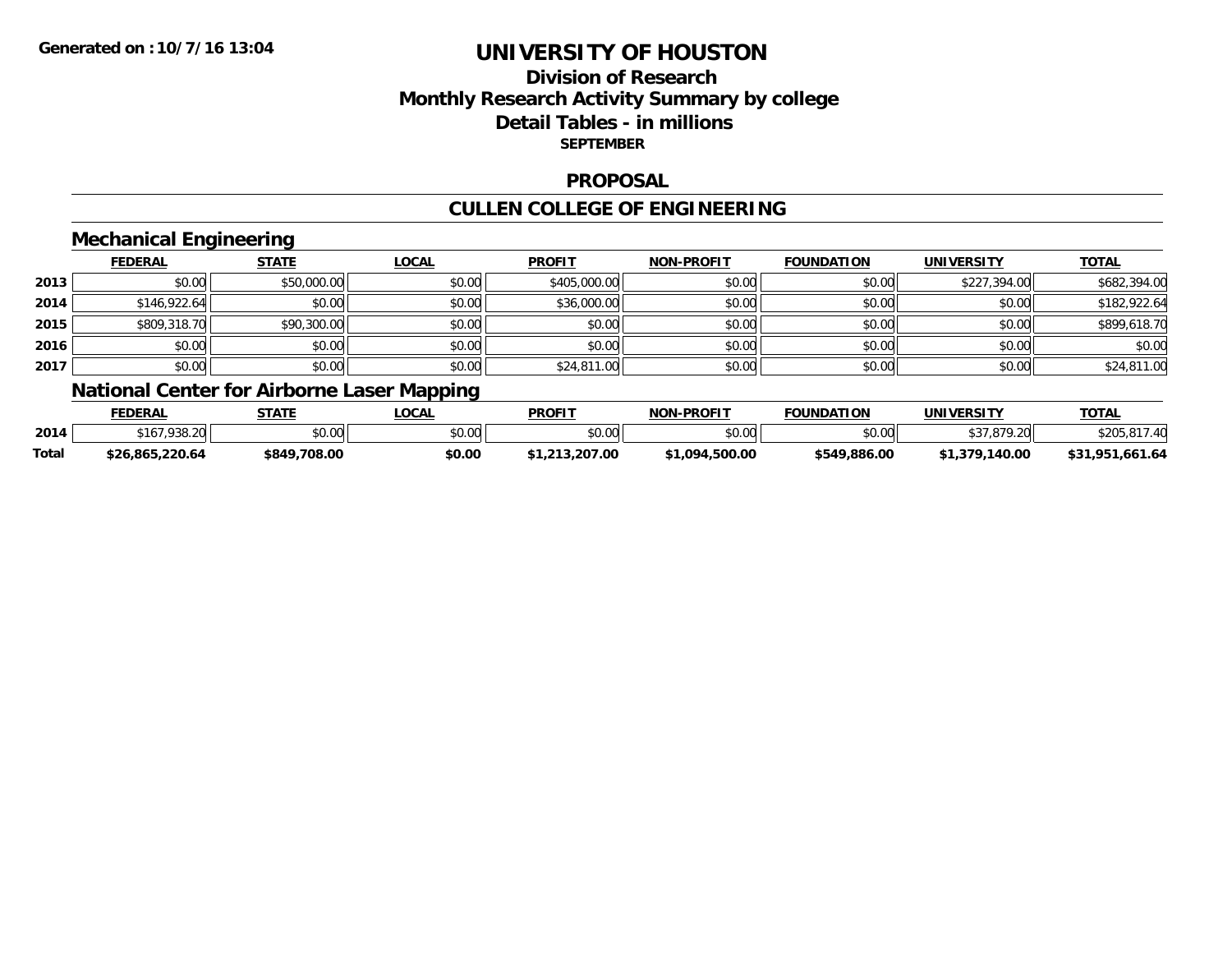## **Division of Research Monthly Research Activity Summary by college Detail Tables - in millions SEPTEMBER**

#### **PROPOSAL**

# **DIVISION OF RESEARCH**

|              | <b>Division of Research</b>          |              |              |               |                   |                   |                   |                |
|--------------|--------------------------------------|--------------|--------------|---------------|-------------------|-------------------|-------------------|----------------|
|              | <b>FEDERAL</b>                       | <b>STATE</b> | <b>LOCAL</b> | <b>PROFIT</b> | <b>NON-PROFIT</b> | <b>FOUNDATION</b> | <b>UNIVERSITY</b> | <b>TOTAL</b>   |
| 2017         | \$0.00                               | \$0.00       | \$0.00       | \$0.00        | \$62,500.00       | \$0.00            | \$0.00            | \$62,500.00    |
|              | <b>TcSUH</b>                         |              |              |               |                   |                   |                   |                |
|              | <b>FEDERAL</b>                       | <b>STATE</b> | <b>LOCAL</b> | <b>PROFIT</b> | <b>NON-PROFIT</b> | <b>FOUNDATION</b> | <b>UNIVERSITY</b> | <b>TOTAL</b>   |
| 2016         | \$0.00                               | \$0.00       | \$0.00       | \$0.00        | \$0.00            | \$0.00            | \$0.00            | \$0.00         |
|              | <b>Texas Obesity Research Center</b> |              |              |               |                   |                   |                   |                |
|              | <b>FEDERAL</b>                       | <b>STATE</b> | <b>LOCAL</b> | <b>PROFIT</b> | <b>NON-PROFIT</b> | <b>FOUNDATION</b> | <b>UNIVERSITY</b> | <b>TOTAL</b>   |
| 2016         | \$0.00                               | \$0.00       | \$0.00       | \$0.00        | \$255,524.00      | \$0.00            | \$0.00            | \$255,524.00   |
|              | <b>TIMES</b>                         |              |              |               |                   |                   |                   |                |
|              | <b>FEDERAL</b>                       | <b>STATE</b> | <b>LOCAL</b> | <b>PROFIT</b> | <b>NON-PROFIT</b> | <b>FOUNDATION</b> | <b>UNIVERSITY</b> | <b>TOTAL</b>   |
| 2014         | \$8,415,049.00                       | \$0.00       | \$0.00       | \$0.00        | \$0.00            | \$0.00            | \$0.00            | \$8,415,049.00 |
| 2015         | \$357,758.00                         | \$0.00       | \$0.00       | \$0.00        | \$76,188.00       | \$0.00            | \$0.00            | \$433,946.00   |
| 2016         | \$0.00                               | \$0.00       | \$0.00       | \$0.00        | \$0.00            | \$0.00            | \$0.00            | \$0.00         |
| <b>Total</b> | \$8,772,807.00                       | \$0.00       | \$0.00       | \$0.00        | \$394,212.00      | \$0.00            | \$0.00            | \$9,167,019.00 |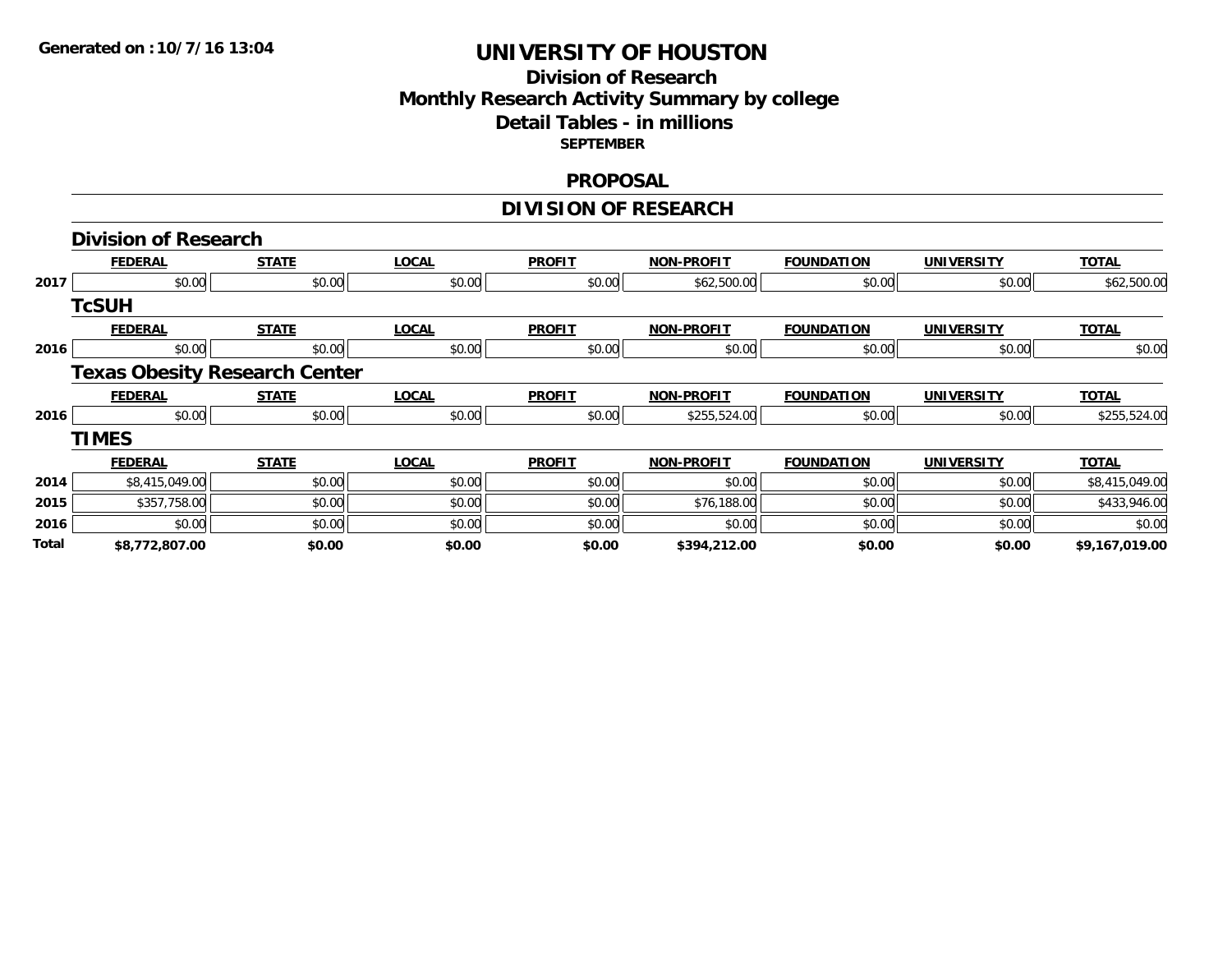## **Division of Research Monthly Research Activity Summary by college Detail Tables - in millions SEPTEMBER**

#### **PROPOSAL**

#### **GRADUATE COLLEGE OF SOCIAL WORK**

|       |                   | <b>Center for Drug and Social Policy Research</b> |              |               |                   |                   |                   |                |
|-------|-------------------|---------------------------------------------------|--------------|---------------|-------------------|-------------------|-------------------|----------------|
|       | <b>FEDERAL</b>    | <b>STATE</b>                                      | <b>LOCAL</b> | <b>PROFIT</b> | <b>NON-PROFIT</b> | <b>FOUNDATION</b> | <b>UNIVERSITY</b> | <b>TOTAL</b>   |
| 2017  | \$495,000.00      | \$0.00                                            | \$0.00       | \$0.00        | \$0.00            | \$0.00            | \$0.00            | \$495,000.00   |
|       |                   | <b>Child &amp; Family for Innovative Research</b> |              |               |                   |                   |                   |                |
|       | <b>FEDERAL</b>    | <b>STATE</b>                                      | <b>LOCAL</b> | <b>PROFIT</b> | <b>NON-PROFIT</b> | <b>FOUNDATION</b> | <b>UNIVERSITY</b> | <b>TOTAL</b>   |
| 2014  | \$0.00            | \$66,936.00                                       | \$0.00       | \$0.00        | \$0.00            | \$0.00            | \$0.00            | \$66,936.00    |
| 2017  | \$0.00            | \$3,152.00                                        | \$0.00       | \$0.00        | \$0.00            | \$0.00            | \$0.00            | \$3,152.00     |
|       | Dean, Social Work |                                                   |              |               |                   |                   |                   |                |
|       | <b>FEDERAL</b>    | <b>STATE</b>                                      | <b>LOCAL</b> | <b>PROFIT</b> | <b>NON-PROFIT</b> | <b>FOUNDATION</b> | <b>UNIVERSITY</b> | <b>TOTAL</b>   |
| 2015  | \$0.00            | \$0.00                                            | \$0.00       | \$0.00        | \$0.00            | \$4,500.00        | \$0.00            | \$4,500.00     |
| 2017  | \$510,000.00      | \$0.00                                            | \$0.00       | \$0.00        | \$0.00            | \$0.00            | \$0.00            | \$510,000.00   |
| Total | \$1,005,000.00    | \$70,088.00                                       | \$0.00       | \$0.00        | \$0.00            | \$4,500.00        | \$0.00            | \$1,079,588.00 |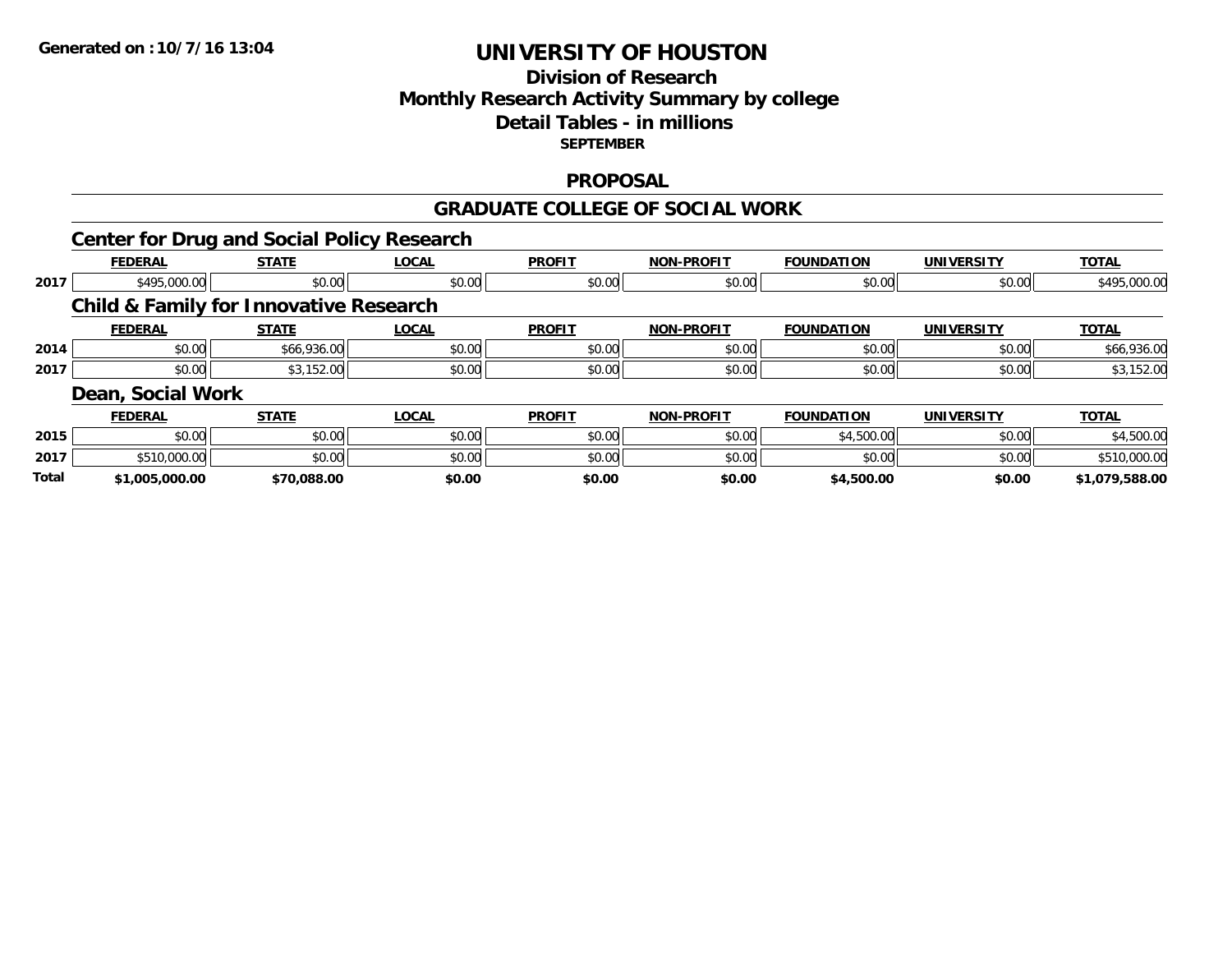## **Division of ResearchMonthly Research Activity Summary by college Detail Tables - in millions SEPTEMBER**

#### **PROPOSAL**

#### **HILTON COLLEGE OF HOTEL AND RESTAURANT MANAGEMENT**

## **Hotel and Restaurant Management**

|              | <u>FEDERAL</u> | <b>STATE</b> | <u>_OCAL</u> | <b>PROFIT</b> | <b>NON-PROFIT</b> | <b>FOUNDATION</b> | UNIVERSITY | <b>TOTAL</b>       |
|--------------|----------------|--------------|--------------|---------------|-------------------|-------------------|------------|--------------------|
| 2013         | \$0.00         | \$0.00       | \$0.00       | \$0.00        | \$0.00            | \$55,874.00       | \$0.00     | \$55,874.00        |
| 2017         | \$554,477.00   | \$0.00       | \$0.00       | \$0.00        | \$0.00            | \$0.00            | \$0.00     | .477.00<br>\$554.4 |
| <b>Total</b> | \$554,477.00   | \$0.00       | \$0.00       | \$0.00        | \$0.00            | \$55,874.00       | \$0.00     | \$610,351.00       |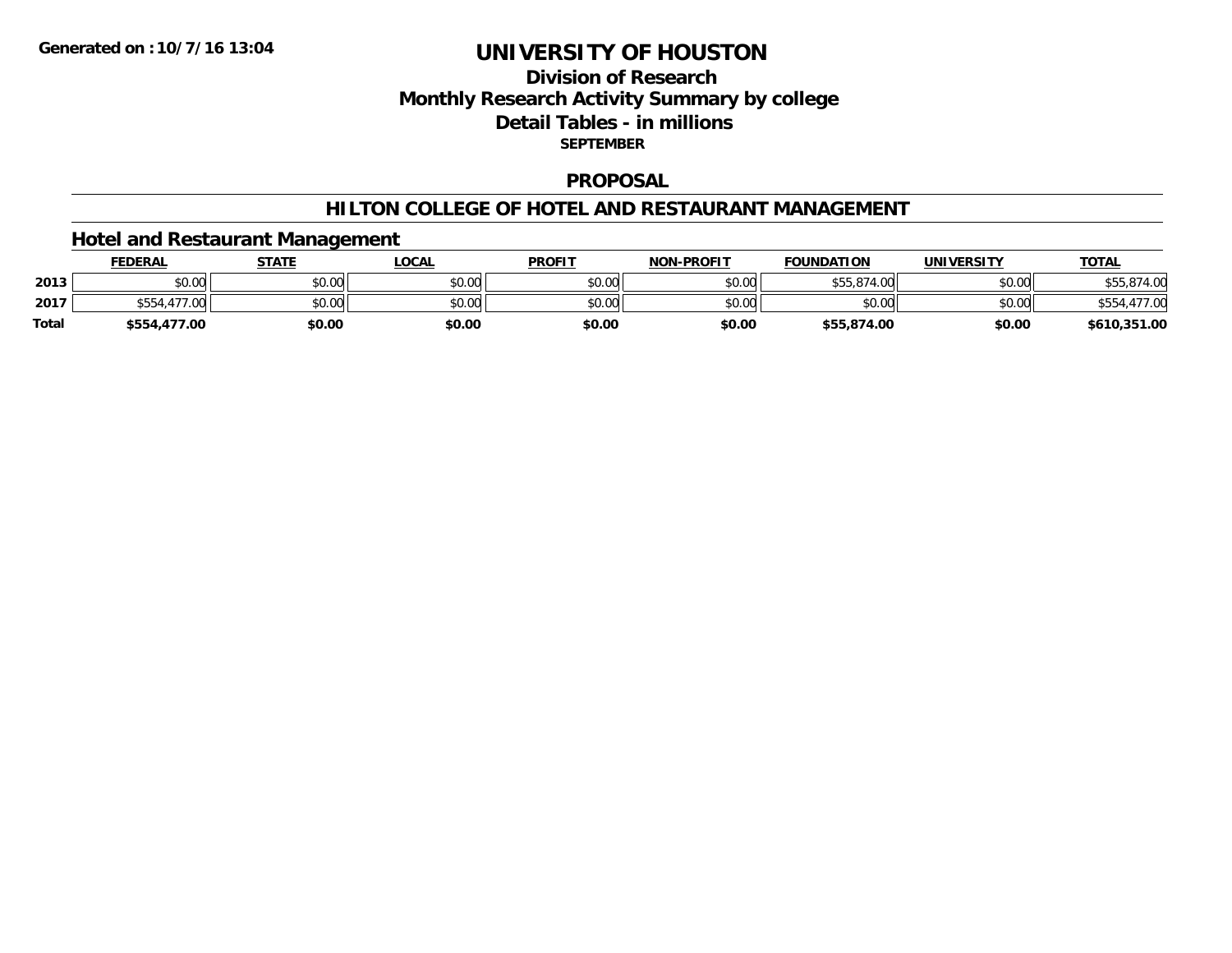## **Division of Research Monthly Research Activity Summary by college Detail Tables - in millions SEPTEMBER**

#### **PROPOSAL**

#### **SCHOOL OF NURSING**

## **Dean, School of Nursing**

|              | <b>EDERAL</b> | <b>STATE</b>   | <b>OCAL</b> | <b>PROFIT</b> | -PROFI <sup>-</sup><br>81 A B | <b>FOUNDATION</b>       | UNIVERSITY | <b>TOTAL</b>       |
|--------------|---------------|----------------|-------------|---------------|-------------------------------|-------------------------|------------|--------------------|
| 2017         | 0.00<br>JU.UU | 70.000         | \$0.00      | 0000<br>JU.UU | $\sim$ 00<br>ט.טע             | $n \cap \Omega$<br>v.vv | \$0.00     | \$70,000.00        |
| <b>Total</b> | \$0.00        | 000.00.<br>27N | \$0.00      | \$0.00        | \$0.00                        | \$0.00                  | \$0.00     | ,000.00<br>$-70$ . |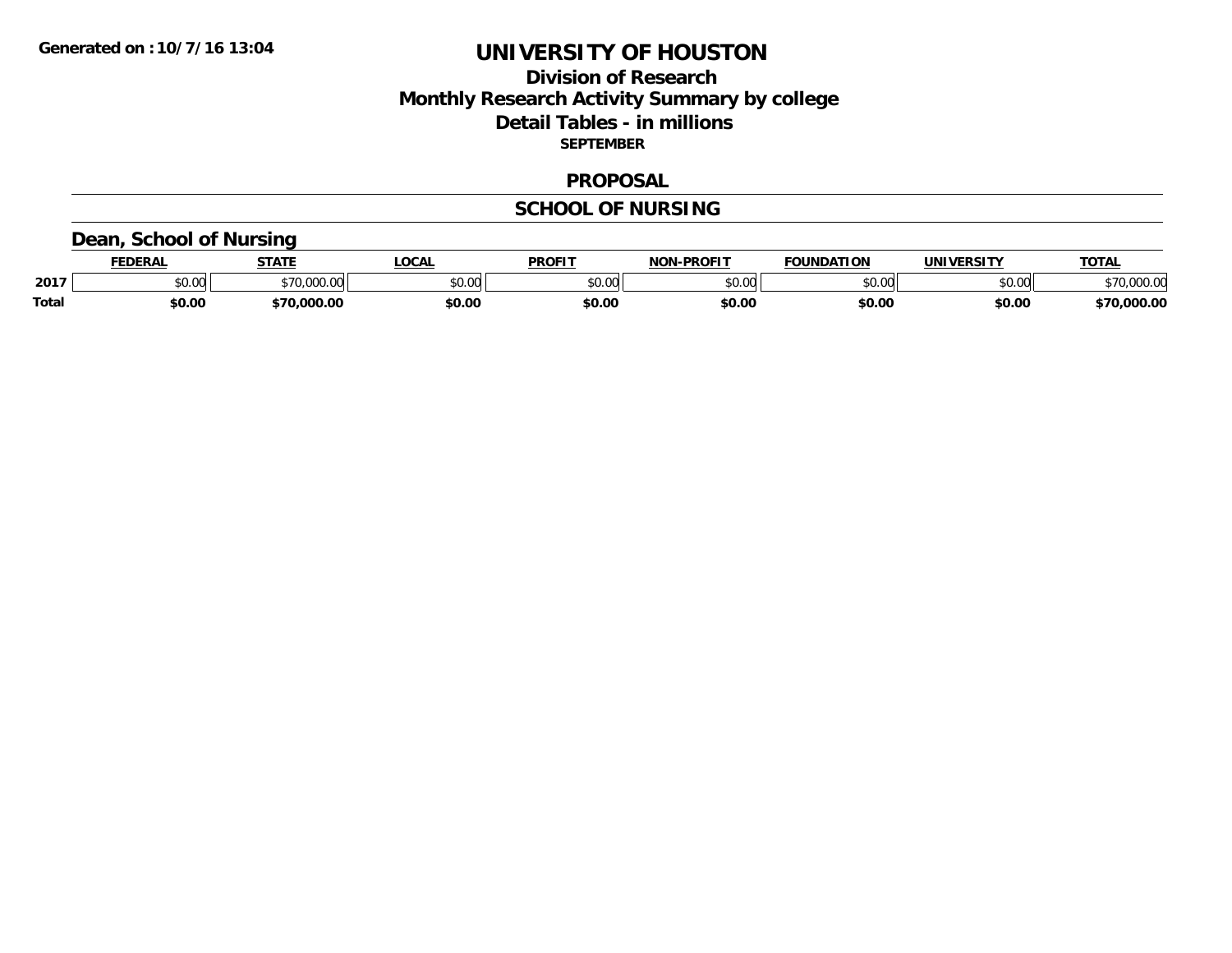## **Division of ResearchMonthly Research Activity Summary by college Detail Tables - in millionsSEPTEMBER**

#### **PROPOSAL**

#### **SENIOR V.P. FOR ACADEMIC AFFAIRS AND PROVOST**

#### **Pre-Health Advising FEDERAL STATE LOCAL PROFIT NON-PROFIT FOUNDATION UNIVERSITY TOTALTOTAL 2015** \$0.00 \$0.00 \$0.00 \$0.00 \$0.00 \$0.00 \$0.00 \$0.00 **Undergraduate Student Success FEDERAL STATE LOCAL PROFIT NON-PROFIT FOUNDATION UNIVERSITY TOTALTOTAL 2014**4 \$0.00 \$0.00 \$10,000.00 \$10,000.00 \$0.00 \$0.00 \$0.00 \$0.00 \$0.00 \$0.00 \$0.00 \$0.00 \$0.00 \$10,000.00 **Undergraduate Student Success Center FEDERAL STATE LOCAL PROFIT NON-PROFIT FOUNDATION UNIVERSITY TOTALTOTAL 2015** \$0.00 \$0.00 \$0.00 \$0.00 \$39,250.00 \$0.00 \$0.00 \$39,250.00 **Total \$0.00\$10,000.00 \$0.00 \$0.00 \$39,250.00 \$0.00 \$0.00 \$49,250.00**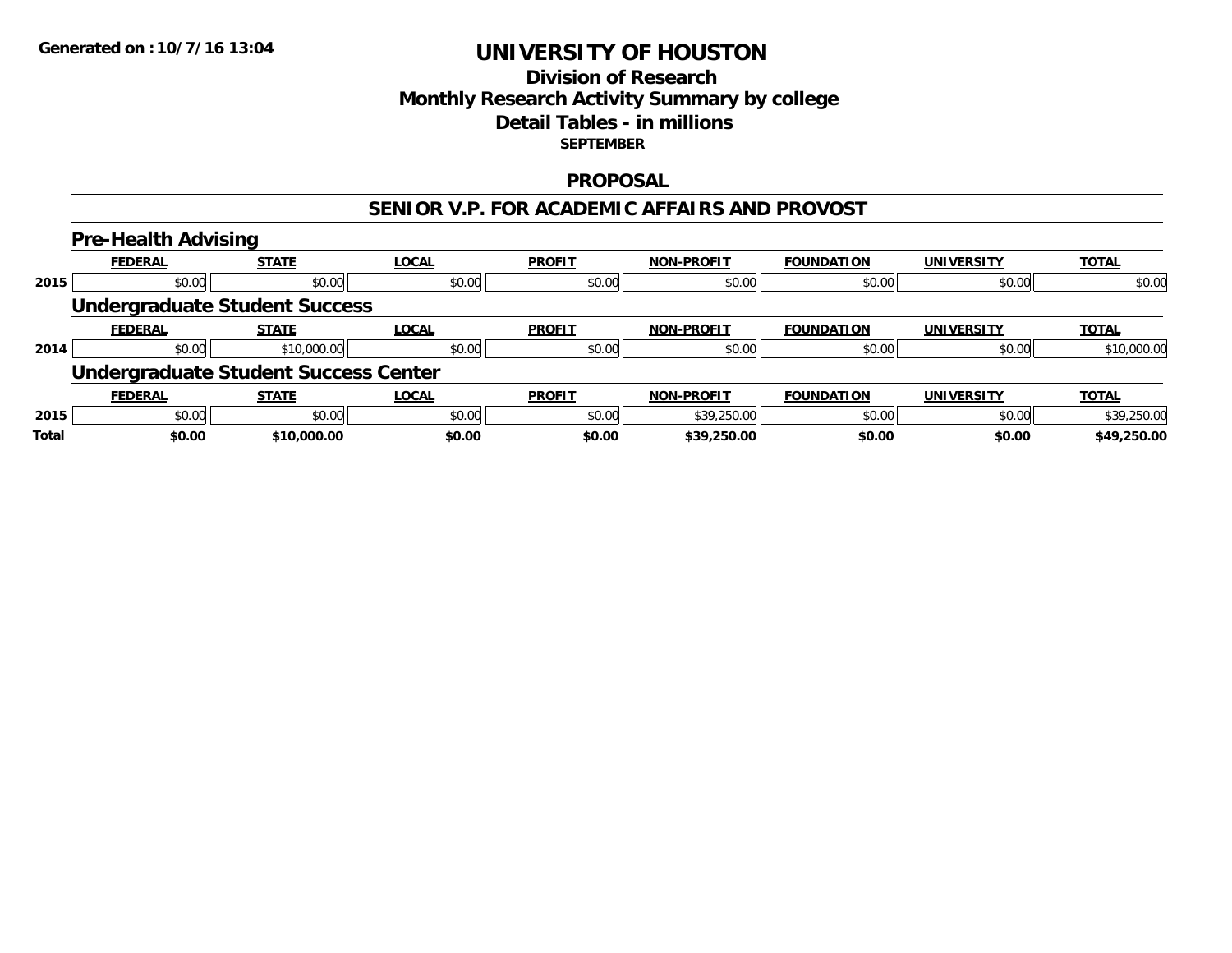## **Division of Research Monthly Research Activity Summary by college Detail Tables - in millions SEPTEMBER**

#### **PROPOSAL**

#### **UH LAW CENTER**

| Law-UI' |                |        |              |               |                   |                   |                   |              |  |
|---------|----------------|--------|--------------|---------------|-------------------|-------------------|-------------------|--------------|--|
|         | <b>FEDERAL</b> | STATI  | <b>LOCAL</b> | <b>PROFIT</b> | <b>NON-PROFIT</b> | <b>FOUNDATION</b> | <b>UNIVERSITY</b> | <b>TOTAL</b> |  |
| 2017    | \$0.00         | \$0.00 | \$0.00       | \$0.00        | \$0.00            | \$0.00            | \$99,867.00       | \$99,867.00  |  |
| Total   | \$0.00         | \$0.00 | \$0.00       | \$0.00        | \$0.00            | \$0.00            | \$99,867.00       | \$99,867.00  |  |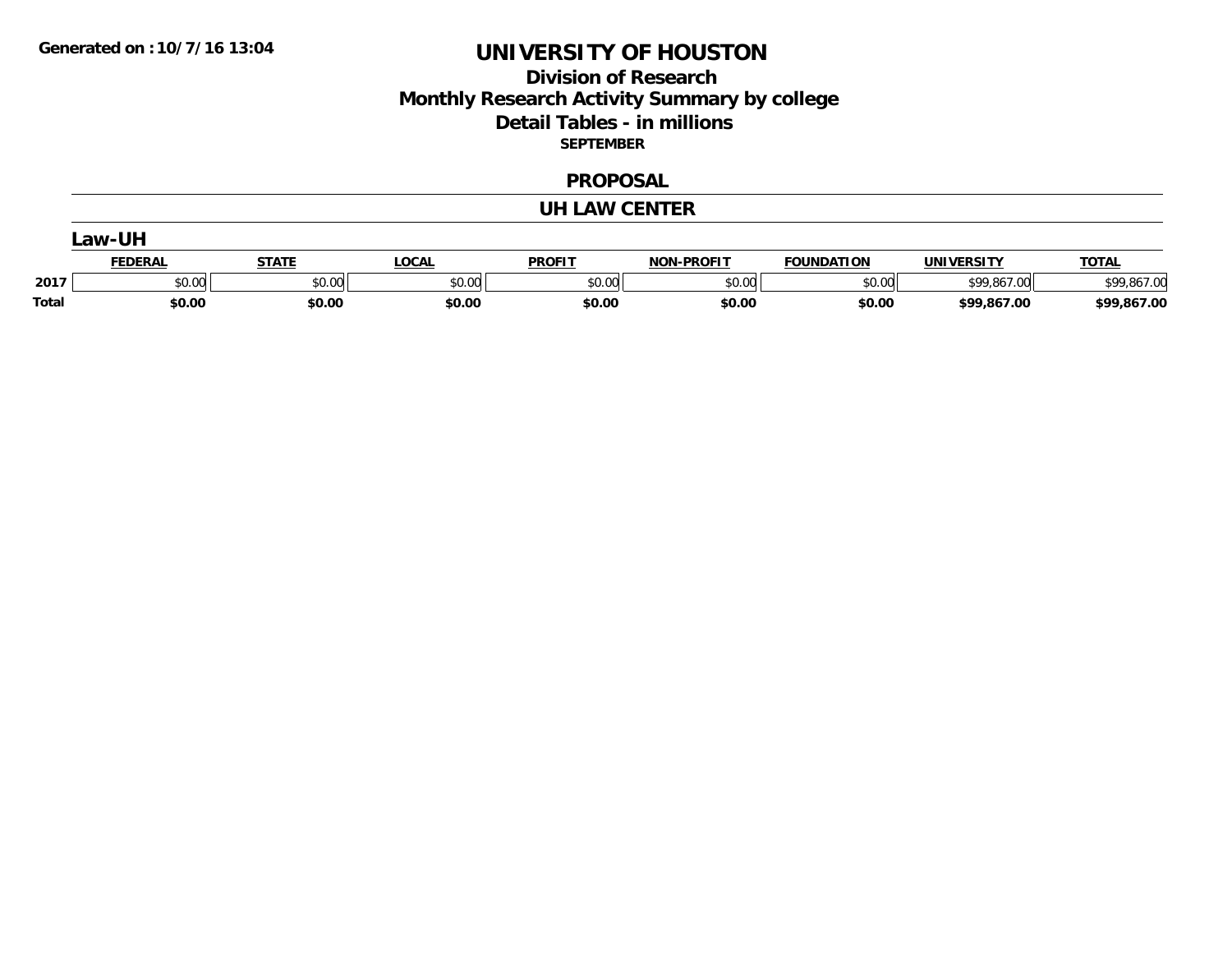## **Division of ResearchMonthly Research Activity Summary by college Detail Tables - in millions SEPTEMBER**

#### **PROPOSAL**

#### **UKNOWN COLLEGE**

# **Wrong Department - Please Dont Select It**

|              |                  | $- - - - -$                                          | OCA               | <b>PROFIT</b> | <b>DDAFIT</b><br>$\sim$ |               |                | $\mathbf{r}$   |
|--------------|------------------|------------------------------------------------------|-------------------|---------------|-------------------------|---------------|----------------|----------------|
| 2013         | $\sim$ 00<br>しいい | $\mathsf{A} \cap \mathsf{A} \cap \mathsf{A}$<br>יש.ט | $\sim$ 00<br>ט.טי | 0.00          | $\sim$ 00<br>וטט.       | $\sim$ $\sim$ | ሐሴ ሰሰ<br>JU.UI | $\sim$<br>DU.U |
| <b>Total</b> | 60.00            | \$0.00                                               | \$0.00            | \$0.00        | \$0.00                  | \$0.00        | \$0.00         | \$0.00         |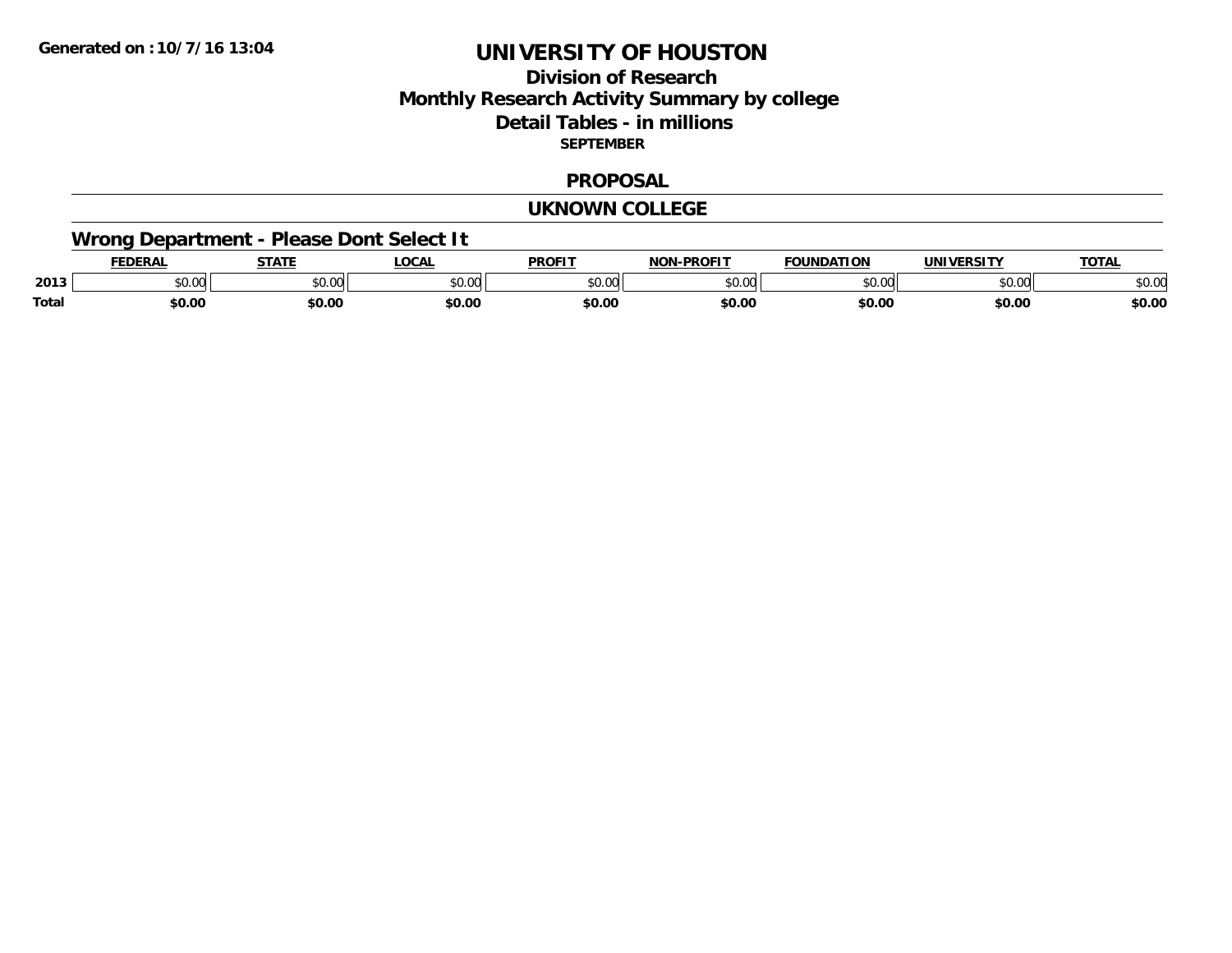## **Division of Research Monthly Research Activity Summary by college Detail Tables - in millions SEPTEMBER**

#### **PROPOSAL**

# **VICE PRESIDENT FOR ADMINISTRATION**

## **UH Police Department**

|              | <b>FEDERAL</b> | <b>STATE</b>        | _OCAL  | <b>PROFIT</b> | <b>NON-PROFIT</b> | <b>FOUNDATION</b> | <b>UNIVERSITY</b> | <u>TOTAL</u>   |
|--------------|----------------|---------------------|--------|---------------|-------------------|-------------------|-------------------|----------------|
| 2014         | \$0.00         | 000000<br>DU.UUU.GC | \$0.00 | \$0.00        | \$0.00            | \$0.00            | \$0.00            | \$3,000.00     |
| 2016         | \$0.00         | \$3,000.00          | \$0.00 | \$0.00        | \$0.00            | \$0.00            | \$0.00            | ,000.00<br>. ש |
| <b>Total</b> | \$0.00         | \$6,000.00          | \$0.00 | \$0.00        | \$0.00            | \$0.00            | \$0.00            | \$6,000.00     |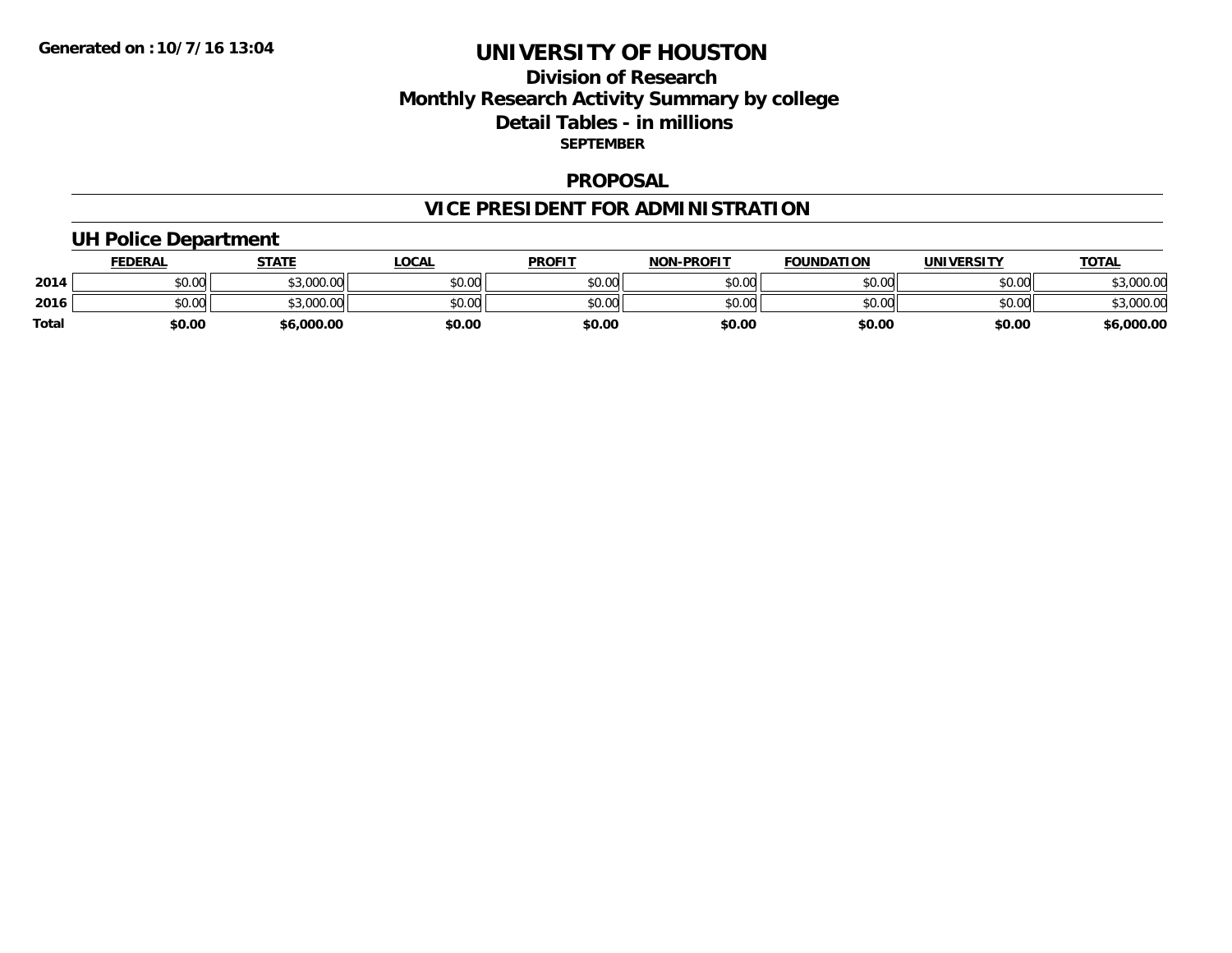## **Division of Research Monthly Research Activity Summary by college Detail Tables - in millions SEPTEMBER**

## **AWARD**

#### **C.T. BAUER COLLEGE OF BUSINESS**

## **Accountancy & Taxation**

|       | EDERAL | <b>STATE</b>       | <b>OCAL</b> | PROFIT        | <b>I-PROFIT</b><br>וחרות | <b>FOUNDATION</b> | UNIVERSITY | <b>TOTAL</b>  |
|-------|--------|--------------------|-------------|---------------|--------------------------|-------------------|------------|---------------|
| 2014  | \$0.00 | $\sim$ 00<br>vv.vv | \$0.00      | 0000<br>vv.vv | 0000<br>,u.uu            | \$0.00            | \$0.00     | 0000<br>JU.UU |
| Total | \$0.00 | \$0.00             | \$0.00      | \$0.00        | \$0.00                   | \$0.00            | \$0.00     | \$0.00        |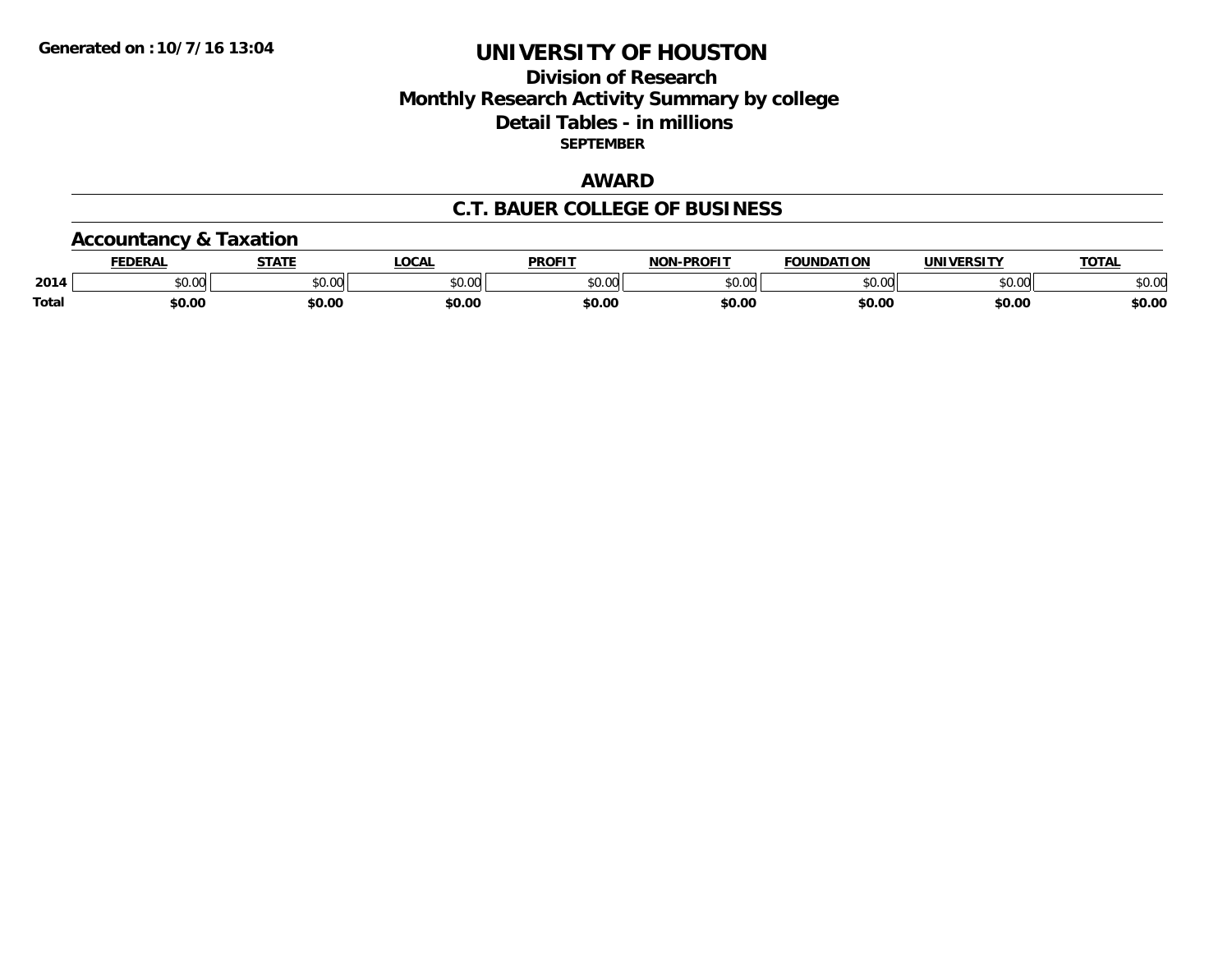## **Division of ResearchMonthly Research Activity Summary by college Detail Tables - in millions SEPTEMBER**

## **AWARD**

## **COLLEGE OF EDUCATION**

|       | <b>Curriculum and Instruction</b>                  |              |              |               |                   |                   |                   |                |
|-------|----------------------------------------------------|--------------|--------------|---------------|-------------------|-------------------|-------------------|----------------|
|       | <b>FEDERAL</b>                                     | <b>STATE</b> | <b>LOCAL</b> | <b>PROFIT</b> | <b>NON-PROFIT</b> | <b>FOUNDATION</b> | <b>UNIVERSITY</b> | <b>TOTAL</b>   |
| 2013  | \$449,702.00                                       | \$0.00       | \$0.00       | \$0.00        | \$0.00            | \$0.00            | \$0.00            | \$449,702.00   |
|       | <b>Educational Leadership &amp; Policy Studies</b> |              |              |               |                   |                   |                   |                |
|       | <b>FEDERAL</b>                                     | <b>STATE</b> | <b>LOCAL</b> | <b>PROFIT</b> | <b>NON-PROFIT</b> | <b>FOUNDATION</b> | <b>UNIVERSITY</b> | <b>TOTAL</b>   |
| 2013  | \$177,688.00                                       | \$0.00       | \$0.00       | \$0.00        | \$0.00            | \$0.00            | \$0.00            | \$177,688.00   |
| 2015  | \$0.00                                             | \$0.00       | \$0.00       | \$0.00        | \$45,000.00       | \$0.00            | \$0.00            | \$45,000.00    |
|       | Psychological, Health, and Learning Sciences       |              |              |               |                   |                   |                   |                |
|       | <b>FEDERAL</b>                                     | <b>STATE</b> | <b>LOCAL</b> | <b>PROFIT</b> | <b>NON-PROFIT</b> | <b>FOUNDATION</b> | <b>UNIVERSITY</b> | <b>TOTAL</b>   |
| 2013  | \$0.00                                             | \$0.00       | \$0.00       | \$0.00        | \$25,500.00       | \$0.00            | \$0.00            | \$25,500.00    |
| 2014  | \$288,246.00                                       | \$134,767.00 | \$0.00       | \$0.00        | \$25,193.00       | \$0.00            | \$0.00            | \$448,206.00   |
| Total | \$915.636.00                                       | \$134.767.00 | \$0.00       | \$0.00        | \$95.693.00       | \$0.00            | \$0.00            | \$1.146.096.00 |

**\$915,636.00 \$134,767.00 \$0.00 \$0.00 \$95,693.00 \$0.00 \$0.00 \$1,146,096.00**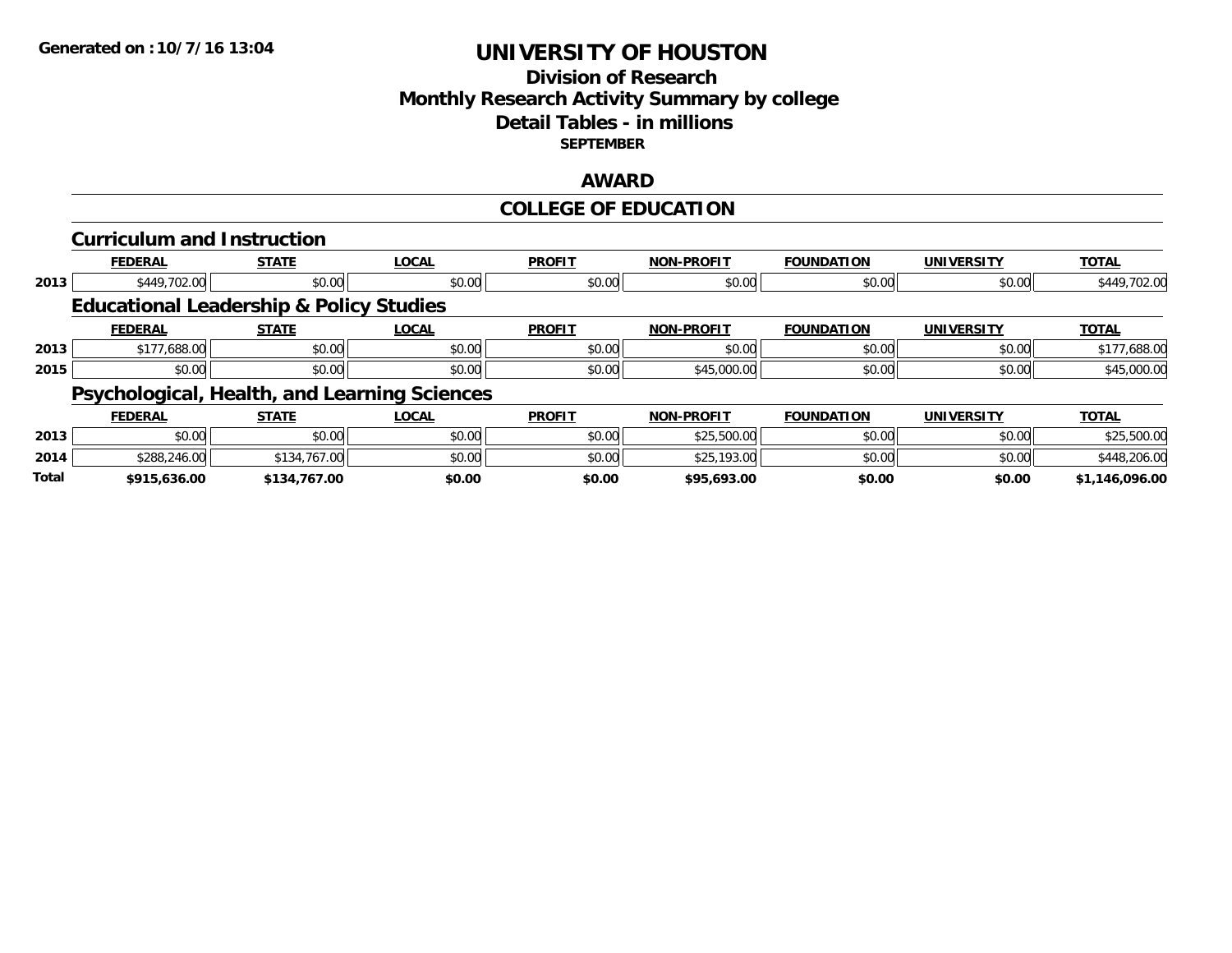## **Division of ResearchMonthly Research Activity Summary by college Detail Tables - in millions SEPTEMBER**

## **AWARD**

#### **COLLEGE OF LIBERAL ARTS AND SOCIAL SCIENCES**

|       | Art                                         |              |              |               |                   |                   |                   |                |
|-------|---------------------------------------------|--------------|--------------|---------------|-------------------|-------------------|-------------------|----------------|
|       | <b>FEDERAL</b>                              | <b>STATE</b> | <b>LOCAL</b> | <b>PROFIT</b> | NON-PROFIT        | <b>FOUNDATION</b> | <b>UNIVERSITY</b> | <b>TOTAL</b>   |
| 2014  | \$1,400.00                                  | \$0.00       | \$0.00       | \$0.00        | \$0.00            | \$0.00            | \$0.00            | \$1,400.00     |
|       | <b>Arte Publico Press</b>                   |              |              |               |                   |                   |                   |                |
|       | <b>FEDERAL</b>                              | <b>STATE</b> | <b>LOCAL</b> | <b>PROFIT</b> | NON-PROFIT        | <b>FOUNDATION</b> | <b>UNIVERSITY</b> | <b>TOTAL</b>   |
| 2014  | \$0.00                                      | \$0.00       | \$0.00       | \$0.00        | \$0.00            | \$50,000.00       | \$0.00            | \$50,000.00    |
|       | <b>Communication Sciences and Disorders</b> |              |              |               |                   |                   |                   |                |
|       | <b>FEDERAL</b>                              | <b>STATE</b> | <b>LOCAL</b> | <b>PROFIT</b> | <b>NON-PROFIT</b> | <b>FOUNDATION</b> | <b>UNIVERSITY</b> | <b>TOTAL</b>   |
| 2014  | \$0.00                                      | \$0.00       | \$0.00       | \$0.00        | \$18,752.98       | \$0.00            | \$0.00            | \$18,752.98    |
|       | <b>Economics</b>                            |              |              |               |                   |                   |                   |                |
|       | <b>FEDERAL</b>                              | <b>STATE</b> | <b>LOCAL</b> | <b>PROFIT</b> | NON-PROFIT        | <b>FOUNDATION</b> | <b>UNIVERSITY</b> | <b>TOTAL</b>   |
| 2013  | \$0.00                                      | \$0.00       | \$0.00       | \$0.00        | \$0.00            | \$25,000.00       | \$0.00            | \$25,000.00    |
| 2014  | \$0.00                                      | \$0.00       | \$0.00       | \$0.00        | \$0.00            | \$13,354.00       | \$0.00            | \$13,354.00    |
|       | <b>Health and Human Performance</b>         |              |              |               |                   |                   |                   |                |
|       | <b>FEDERAL</b>                              | <b>STATE</b> | <b>LOCAL</b> | <b>PROFIT</b> | <b>NON-PROFIT</b> | <b>FOUNDATION</b> | <b>UNIVERSITY</b> | <b>TOTAL</b>   |
| 2013  | \$644,999.41                                | \$0.00       | \$0.00       | \$0.00        | \$0.00            | \$0.00            | \$0.00            | \$644,999.41   |
| 2014  | \$759,047.09                                | \$0.00       | \$0.00       | \$0.00        | \$0.00            | \$0.00            | \$0.00            | \$759,047.09   |
| 2015  | \$741,289.68                                | \$0.00       | \$0.00       | \$0.00        | \$0.00            | \$0.00            | \$0.00            | \$741,289.68   |
| 2017  | \$158,970.00                                | \$0.00       | \$0.00       | \$0.00        | \$0.00            | \$0.00            | \$0.00            | \$158,970.00   |
|       | <b>Psychology</b>                           |              |              |               |                   |                   |                   |                |
|       | <b>FEDERAL</b>                              | <b>STATE</b> | <b>LOCAL</b> | <b>PROFIT</b> | <b>NON-PROFIT</b> | <b>FOUNDATION</b> | <b>UNIVERSITY</b> | <b>TOTAL</b>   |
| 2013  | \$93,219.00                                 | \$0.00       | \$0.00       | \$0.00        | \$0.00            | \$0.00            | \$0.00            | \$93,219.00    |
| 2014  | \$16,299.20                                 | \$19,559.00  | \$0.00       | \$17,923.92   | \$0.00            | \$0.00            | \$0.00            | \$53,782.12    |
| 2015  | \$40,356.05                                 | \$20,215.00  | \$0.00       | \$21,507.00   | \$48,170.00       | \$0.00            | \$0.00            | \$130,248.05   |
| 2016  | \$276,974.00                                | \$0.00       | \$0.00       | \$21,812.04   | \$11,443.00       | \$0.00            | \$0.00            | \$310,229.04   |
| 2017  | \$55,967.00                                 | \$0.00       | \$0.00       | \$0.00        | \$45,734.00       | \$0.00            | \$0.00            | \$101,701.00   |
| Total | \$2,788,521.42                              | \$39,774.00  | \$0.00       | \$61,242.96   | \$124,099.98      | \$88,354.00       | \$0.00            | \$3,101,992.36 |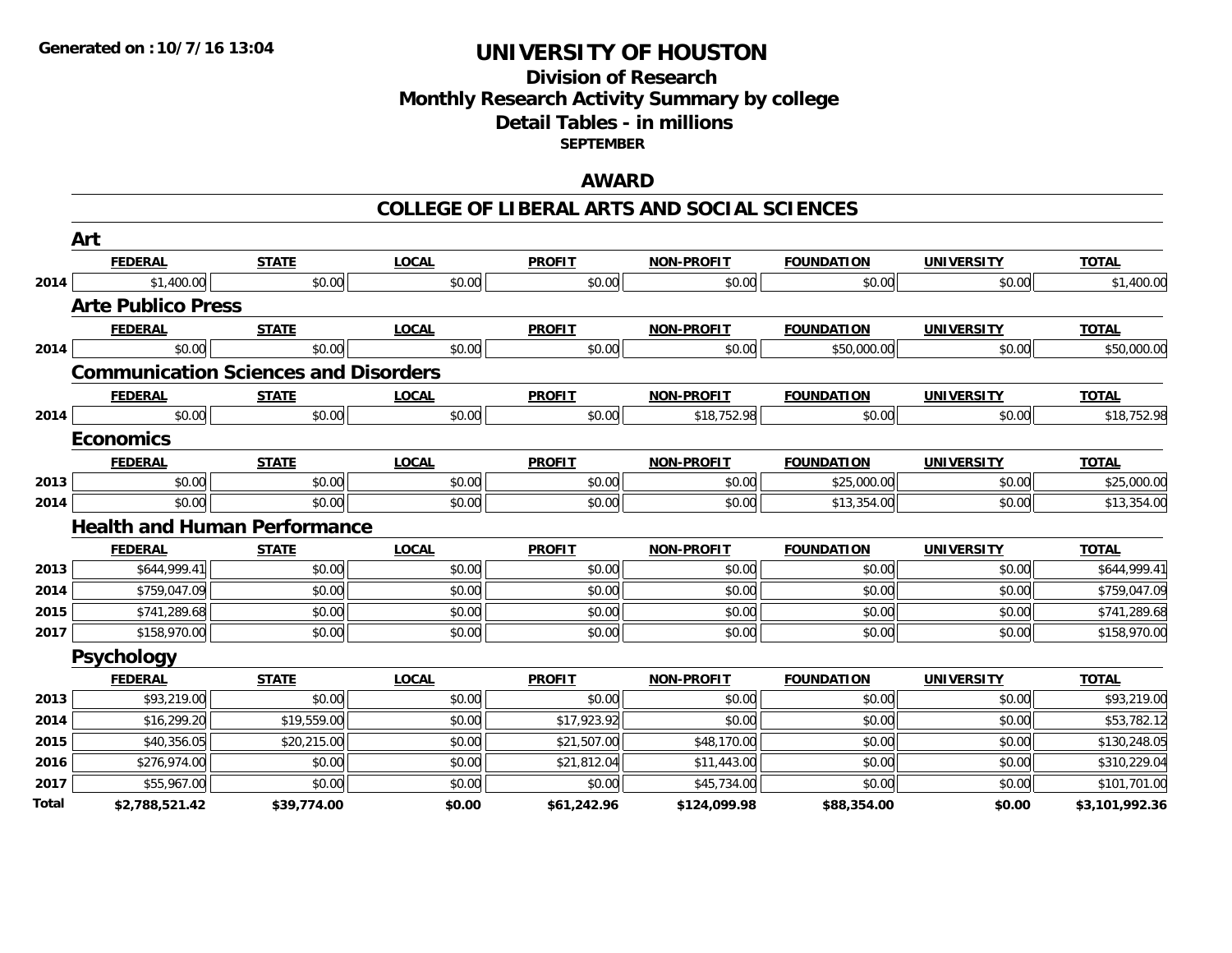## **Division of ResearchMonthly Research Activity Summary by college Detail Tables - in millions SEPTEMBER**

## **AWARD**

#### **COLLEGE OF NATURAL SCIENCES AND MATHEMATICS**

# **Biology/Biochemistry**

|      | <b>FEDERAL</b>          | <b>STATE</b>                                    | <b>LOCAL</b>                                           | <b>PROFIT</b> | <u>NON-PROFIT</u> | <b>FOUNDATION</b> | <u>UNIVERSITY</u> | <b>TOTAL</b>   |
|------|-------------------------|-------------------------------------------------|--------------------------------------------------------|---------------|-------------------|-------------------|-------------------|----------------|
| 2013 | \$261,451.00            | \$0.00                                          | \$0.00                                                 | \$462,412.00  | \$0.00            | \$0.00            | \$0.00            | \$723,863.00   |
| 2014 | \$15,000.00             | \$223.06                                        | \$0.00                                                 | \$0.00        | \$20,010.00       | \$0.00            | \$0.00            | \$35,233.06    |
| 2015 | \$150,000.00            | \$1,582.50                                      | \$0.00                                                 | \$0.00        | \$45,000.00       | \$0.00            | \$0.00            | \$196,582.50   |
| 2016 | \$217,086.00            | \$0.00                                          | \$0.00                                                 | \$0.00        | \$0.00            | \$0.00            | \$0.00            | \$217,086.00   |
| 2017 | \$0.00                  | \$50,000.00                                     | \$0.00                                                 | \$0.00        | \$98,001.00       | \$0.00            | \$0.00            | \$148,001.00   |
|      |                         | <b>Center for Applied Geoscience Excellence</b> |                                                        |               |                   |                   |                   |                |
|      | <b>FEDERAL</b>          | <b>STATE</b>                                    | <b>LOCAL</b>                                           | <b>PROFIT</b> | <b>NON-PROFIT</b> | <b>FOUNDATION</b> | <b>UNIVERSITY</b> | <b>TOTAL</b>   |
| 2014 | \$0.00                  | \$0.00                                          | \$0.00                                                 | \$0.00        | \$0.00            | \$0.00            | \$0.00            | \$0.00         |
| 2016 | \$0.00                  | \$0.00                                          | \$0.00                                                 | \$0.00        | \$0.00            | \$0.00            | \$0.00            | \$0.00         |
| 2017 | \$0.00                  | \$0.00                                          | \$0.00                                                 | \$0.00        | \$0.00            | \$0.00            | \$0.00            | \$0.00         |
|      |                         |                                                 | <b>Center for Nuclear Receptors and Cell Signaling</b> |               |                   |                   |                   |                |
|      | <b>FEDERAL</b>          | <b>STATE</b>                                    | <b>LOCAL</b>                                           | <b>PROFIT</b> | <b>NON-PROFIT</b> | <b>FOUNDATION</b> | <b>UNIVERSITY</b> | <b>TOTAL</b>   |
| 2014 | \$244,596.00            | \$0.00                                          | \$0.00                                                 | \$0.00        | \$0.00            | \$0.00            | \$0.00            | \$244,596.00   |
| 2015 | \$0.00                  | \$1,582.50                                      | \$0.00                                                 | \$0.00        | \$0.00            | \$0.00            | \$0.00            | \$1,582.50     |
|      | Chemistry               |                                                 |                                                        |               |                   |                   |                   |                |
|      | <b>FEDERAL</b>          | <b>STATE</b>                                    | <b>LOCAL</b>                                           | <b>PROFIT</b> | <b>NON-PROFIT</b> | <b>FOUNDATION</b> | <b>UNIVERSITY</b> | <b>TOTAL</b>   |
| 2013 | \$62,276.20             | \$0.00                                          | \$0.00                                                 | \$0.00        | \$0.00            | \$0.00            | \$0.00            | \$62,276.20    |
| 2014 | \$405,000.00            | \$0.00                                          | \$0.00                                                 | \$0.00        | \$0.00            | \$0.00            | \$0.00            | \$405,000.00   |
| 2015 | \$0.00                  | \$0.00                                          | \$0.00                                                 | \$0.00        | \$45,000.00       | \$25,000.00       | \$0.00            | \$70,000.00    |
| 2016 | \$345,000.00            | \$0.00                                          | \$0.00                                                 | \$0.00        | \$55,000.00       | \$0.00            | \$0.00            | \$400,000.00   |
| 2017 | \$0.00                  | \$0.00                                          | \$0.00                                                 | \$0.00        | \$55,000.00       | \$0.00            | \$0.00            | \$55,000.00    |
|      | <b>Computer Science</b> |                                                 |                                                        |               |                   |                   |                   |                |
|      | <b>FEDERAL</b>          | <b>STATE</b>                                    | <b>LOCAL</b>                                           | <b>PROFIT</b> | <b>NON-PROFIT</b> | <b>FOUNDATION</b> | <b>UNIVERSITY</b> | <b>TOTAL</b>   |
| 2013 | \$894,955.00            | \$0.00                                          | \$0.00                                                 | \$0.00        | \$0.00            | \$0.00            | \$0.00            | \$894,955.00   |
| 2014 | \$825,112.20            | \$0.00                                          | \$0.00                                                 | \$0.00        | \$0.00            | \$0.00            | \$0.00            | \$825,112.20   |
| 2015 | \$999,761.00            | \$17,271.00                                     | \$0.00                                                 | \$0.00        | \$50,000.00       | \$0.00            | \$0.00            | \$1,067,032.00 |
| 2016 | \$447,560.00            | \$0.00                                          | \$0.00                                                 | \$0.00        | \$0.00            | \$0.00            | \$0.00            | \$447,560.00   |
|      |                         | Dean, Natural Sciences and Mathematics          |                                                        |               |                   |                   |                   |                |
|      | <b>FEDERAL</b>          | <b>STATE</b>                                    | <b>LOCAL</b>                                           | <b>PROFIT</b> | NON-PROFIT        | <b>FOUNDATION</b> | <b>UNIVERSITY</b> | <b>TOTAL</b>   |
| 2013 | \$113,412.00            | \$0.00                                          | \$0.00                                                 | \$0.00        | \$0.00            | \$0.00            | \$0.00            | \$113,412.00   |

**2013**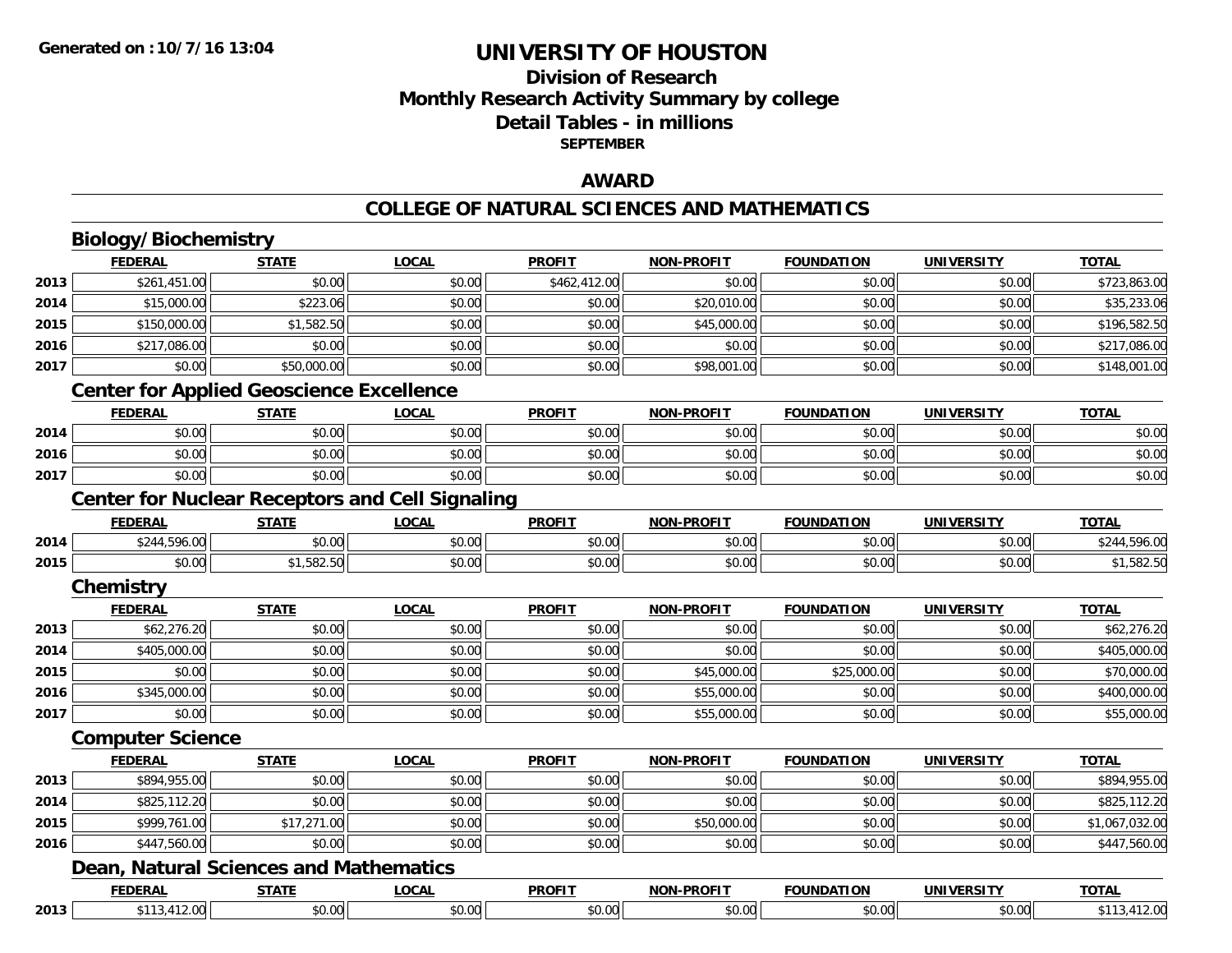## **Division of ResearchMonthly Research Activity Summary by college Detail Tables - in millions SEPTEMBER**

#### **AWARD**

#### **COLLEGE OF NATURAL SCIENCES AND MATHEMATICS**

**TOTAL** 

#### **Dean, Natural Sciences and Mathematics FEDERAL STATE LOCAL PROFIT NON-PROFIT FOUNDATION UNIVERSITY TOTAL**

| 2015         | \$0.00                                  | \$0.00         | \$0.00       | \$0.00         | \$45,000.00       | \$0.00            | \$0.00            | \$45,000.00     |
|--------------|-----------------------------------------|----------------|--------------|----------------|-------------------|-------------------|-------------------|-----------------|
| 2016         | \$159,439.00                            | \$0.00         | \$0.00       | \$0.00         | \$0.00            | \$0.00            | \$0.00            | \$159,439.00    |
|              | <b>Earth &amp; Atmospheric Sciences</b> |                |              |                |                   |                   |                   |                 |
|              | <b>FEDERAL</b>                          | <b>STATE</b>   | <b>LOCAL</b> | <b>PROFIT</b>  | <b>NON-PROFIT</b> | <b>FOUNDATION</b> | <b>UNIVERSITY</b> | <b>TOTAL</b>    |
| 2013         | \$0.00                                  | \$0.00         | \$0.00       | \$60,000.00    | \$0.00            | \$0.00            | \$0.00            | \$60,000.00     |
| 2014         | \$201,084.81                            | \$0.00         | \$0.00       | \$240,000.00   | \$0.00            | \$0.00            | \$0.00            | \$441,084.81    |
| 2015         | \$144,999.00                            | \$0.00         | \$0.00       | \$0.00         | \$41,119.00       | \$0.00            | \$0.00            | \$186,118.00    |
| 2016         | \$55,896.00                             | \$0.00         | \$0.00       | \$150,000.00   | \$0.00            | \$0.00            | \$0.00            | \$205,896.00    |
| 2017         | \$0.00                                  | \$2,427,700.00 | \$0.00       | \$60,000.00    | \$60,993.00       | \$0.00            | \$0.00            | \$2,548,693.00  |
|              | <b>Institute for Nanoenergy</b>         |                |              |                |                   |                   |                   |                 |
|              | <b>FEDERAL</b>                          | <b>STATE</b>   | <b>LOCAL</b> | <b>PROFIT</b>  | <b>NON-PROFIT</b> | <b>FOUNDATION</b> | <b>UNIVERSITY</b> | <b>TOTAL</b>    |
| 2014         | \$0.00                                  | \$0.00         | \$0.00       | \$0.00         | \$0.00            | \$0.00            | \$0.00            | \$0.00          |
|              | <b>Mathematics</b>                      |                |              |                |                   |                   |                   |                 |
|              | <b>FEDERAL</b>                          | <b>STATE</b>   | <b>LOCAL</b> | <b>PROFIT</b>  | <b>NON-PROFIT</b> | <b>FOUNDATION</b> | <b>UNIVERSITY</b> | <b>TOTAL</b>    |
| 2013         | \$116,703.00                            | \$0.00         | \$0.00       | \$0.00         | \$0.00            | \$14,000.00       | \$0.00            | \$130,703.00    |
| 2014         | \$184,937.00                            | \$0.00         | \$0.00       | \$0.00         | \$0.00            | \$0.00            | \$0.00            | \$184,937.00    |
| 2015         | \$526,885.00                            | \$0.00         | \$0.00       | \$0.00         | \$45,000.00       | \$0.00            | \$0.00            | \$571,885.00    |
| 2016         | \$0.00                                  | \$0.00         | \$0.00       | \$0.00         | \$0.00            | \$7,000.00        | \$0.00            | \$7,000.00      |
|              | <b>Physics</b>                          |                |              |                |                   |                   |                   |                 |
|              | <b>FEDERAL</b>                          | <b>STATE</b>   | <b>LOCAL</b> | <b>PROFIT</b>  | <b>NON-PROFIT</b> | <b>FOUNDATION</b> | <b>UNIVERSITY</b> | <b>TOTAL</b>    |
| 2013         | \$878,627.00                            | \$0.00         | \$0.00       | \$0.00         | \$0.00            | \$0.00            | \$0.00            | \$878,627.00    |
| 2014         | \$750,790.82                            | \$0.00         | \$0.00       | \$40,000.00    | \$0.00            | \$0.00            | \$0.00            | \$790,790.82    |
| 2015         | \$311,814.00                            | \$0.00         | \$0.00       | \$0.00         | \$0.00            | \$0.00            | \$0.00            | \$311,814.00    |
| 2016         | \$249,120.00                            | \$0.00         | \$0.00       | \$0.00         | \$0.00            | \$0.00            | \$0.00            | \$249,120.00    |
| 2017         | \$141,329.00                            | \$0.00         | \$0.00       | \$0.00         | \$0.00            | \$0.00            | \$0.00            | \$141,329.00    |
| <b>Total</b> | \$8,702,834.03                          | \$2,498,359.06 | \$0.00       | \$1,012,412.00 | \$560,123.00      | \$46,000.00       | \$0.00            | \$12,819,728.09 |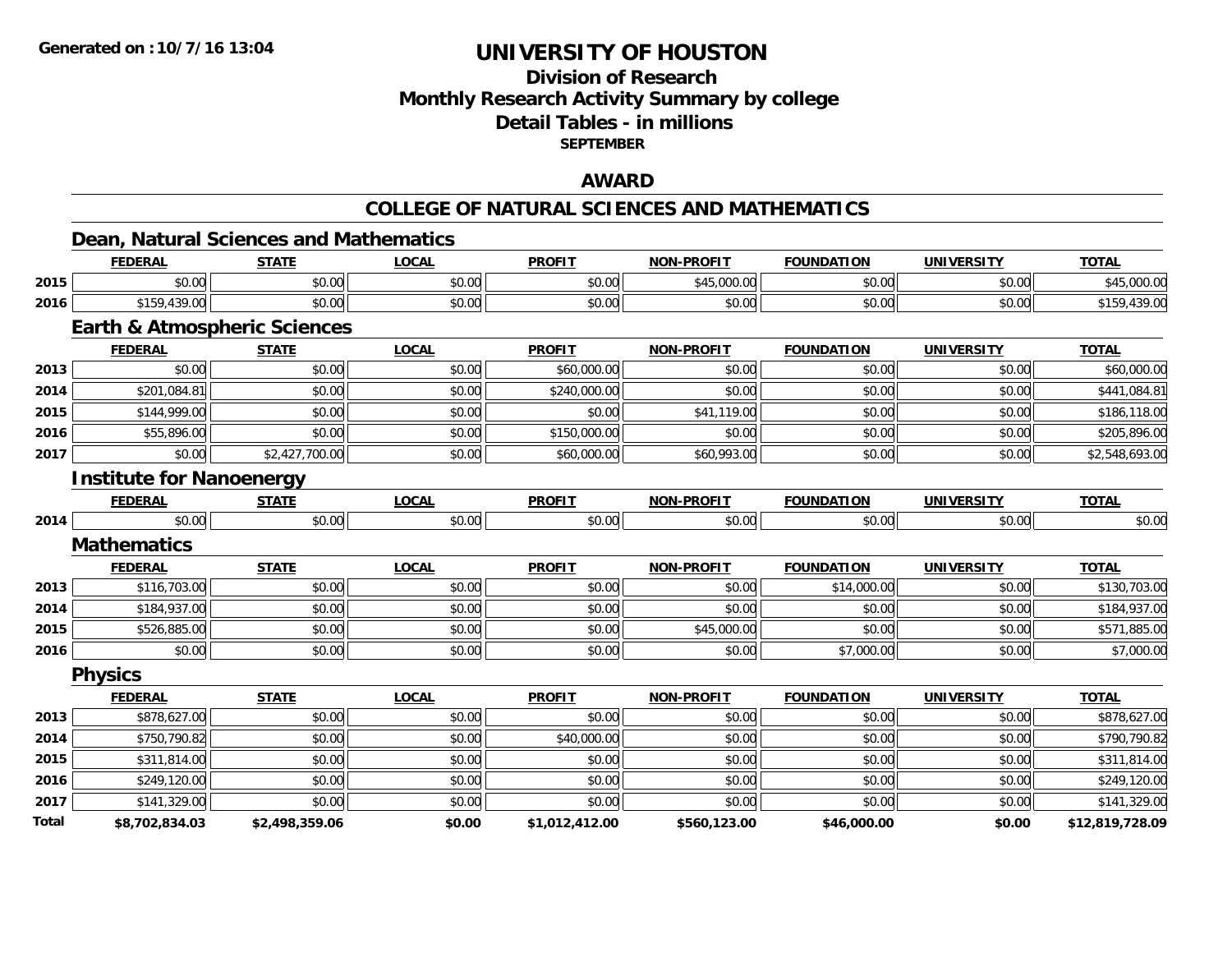## **Division of Research Monthly Research Activity Summary by college Detail Tables - in millions SEPTEMBER**

## **AWARD**

#### **COLLEGE OF OPTOMETRY**

# **Optometry Vision Sciences**

|       | <b>FEDERAL</b> | <b>STATE</b> | <b>LOCAL</b> | <b>PROFIT</b> | <b>NON-PROFIT</b> | <b>FOUNDATION</b> | <b>UNIVERSITY</b> | <b>TOTAL</b>   |
|-------|----------------|--------------|--------------|---------------|-------------------|-------------------|-------------------|----------------|
| 2013  | \$1,164,745.80 | \$0.00       | \$0.00       | \$72,000.00   | \$0.00            | \$0.00            | \$0.00            | \$1,236,745.80 |
| 2014  | \$1,911,143.00 | \$0.00       | \$0.00       | \$617.40      | \$0.00            | \$0.00            | \$0.00            | \$1,911,760.40 |
| 2015  | \$2,312,041.25 | \$0.00       | \$0.00       | \$52,000.00   | \$0.00            | \$0.00            | \$0.00            | \$2,364,041.25 |
| 2016  | \$578,866.00   | \$0.00       | \$0.00       | \$0.00        | \$0.00            | \$0.00            | \$0.00            | \$578,866.00   |
| 2017  | \$1,074,193.75 | \$0.00       | \$0.00       | \$0.00        | \$0.00            | \$0.00            | \$0.00            | \$1,074,193.75 |
| Total | \$7,040,989.80 | \$0.00       | \$0.00       | \$124,617.40  | \$0.00            | \$0.00            | \$0.00            | \$7,165,607.20 |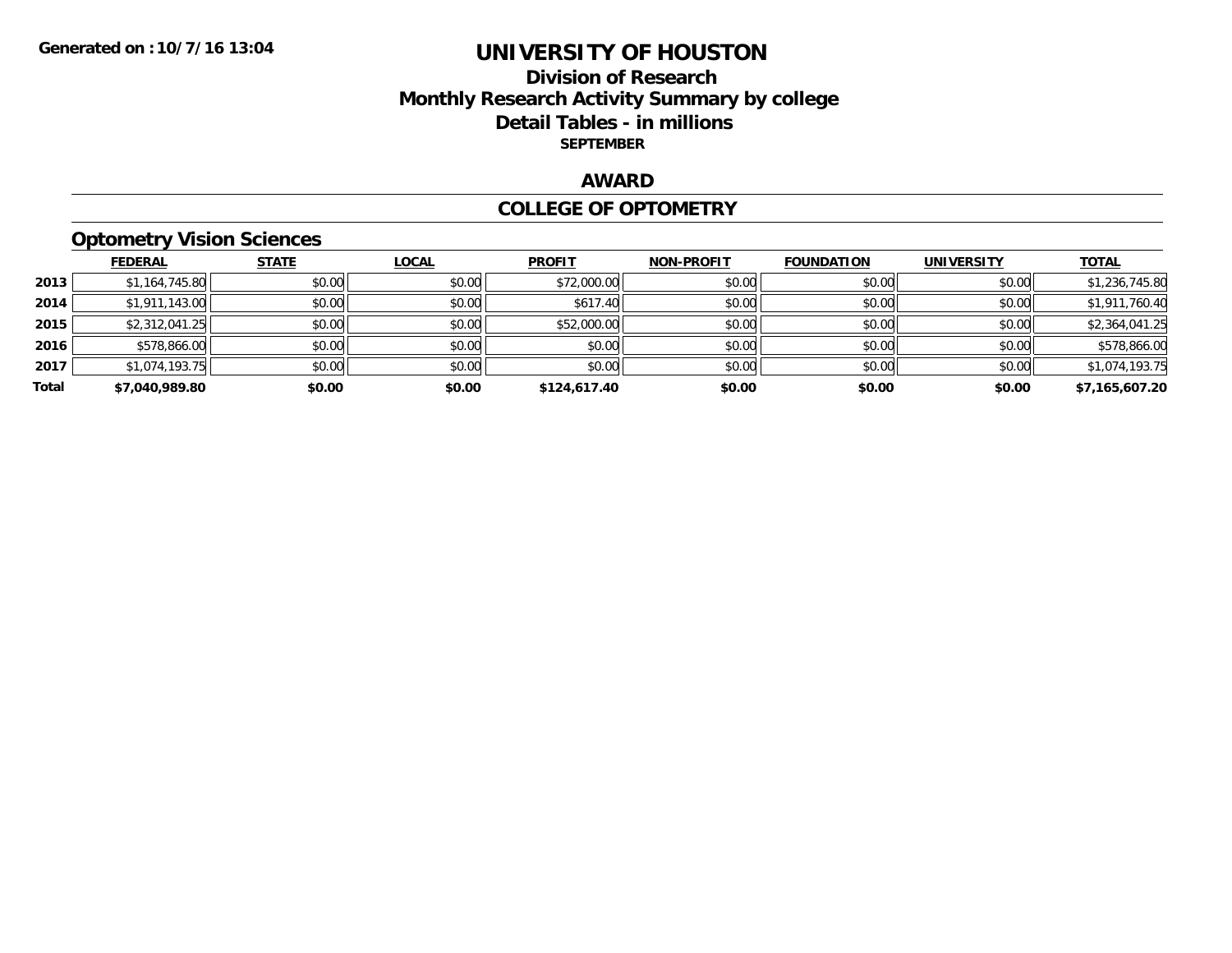## **Division of Research Monthly Research Activity Summary by college Detail Tables - in millions SEPTEMBER**

#### **AWARD**

## **COLLEGE OF PHARMACY**

|       | <b>Center for Experimental Therapeutics and Pharmacoi</b> |              |              |               |                   |                   |                   |              |
|-------|-----------------------------------------------------------|--------------|--------------|---------------|-------------------|-------------------|-------------------|--------------|
|       | <b>FEDERAL</b>                                            | <b>STATE</b> | <b>LOCAL</b> | <b>PROFIT</b> | <b>NON-PROFIT</b> | <b>FOUNDATION</b> | <b>UNIVERSITY</b> | <b>TOTAL</b> |
| 2014  | \$0.00                                                    | \$0.00       | \$0.00       | \$0.00        | \$0.00            | \$0.00            | \$0.00            | \$0.00       |
|       | <b>Clinical Pharmacy &amp; Administration</b>             |              |              |               |                   |                   |                   |              |
|       | <b>FEDERAL</b>                                            | <b>STATE</b> | <b>LOCAL</b> | <b>PROFIT</b> | <b>NON-PROFIT</b> | <b>FOUNDATION</b> | <b>UNIVERSITY</b> | <b>TOTAL</b> |
| 2017  | \$0.00                                                    | \$225,000.00 | \$0.00       | \$0.00        | \$0.00            | \$0.00            | \$0.00            | \$225,000.00 |
|       | Dean, Pharmacy                                            |              |              |               |                   |                   |                   |              |
|       | <b>FEDERAL</b>                                            | <b>STATE</b> | <b>LOCAL</b> | <b>PROFIT</b> | <b>NON-PROFIT</b> | <b>FOUNDATION</b> | <b>UNIVERSITY</b> | <b>TOTAL</b> |
| 2014  | \$0.00                                                    | \$0.00       | \$0.00       | \$0.00        | \$0.00            | \$0.00            | \$0.00            | \$0.00       |
|       | <b>Pharm Health Outcomes &amp; Policy</b>                 |              |              |               |                   |                   |                   |              |
|       | <b>FEDERAL</b>                                            | <b>STATE</b> | <b>LOCAL</b> | <b>PROFIT</b> | <b>NON-PROFIT</b> | <b>FOUNDATION</b> | <b>UNIVERSITY</b> | <b>TOTAL</b> |
| 2017  | \$0.00                                                    | \$0.00       | \$0.00       | \$18,458.66   | \$0.00            | \$0.00            | \$0.00            | \$18,458.66  |
|       | <b>Pharmacological and Pharmaceutical Sciences</b>        |              |              |               |                   |                   |                   |              |
|       | <b>FEDERAL</b>                                            | <b>STATE</b> | <u>LOCAL</u> | <b>PROFIT</b> | <b>NON-PROFIT</b> | <b>FOUNDATION</b> | <b>UNIVERSITY</b> | <b>TOTAL</b> |
| 2014  | \$308,567.00                                              | \$0.00       | \$0.00       | \$0.00        | \$0.00            | \$0.00            | \$0.00            | \$308,567.00 |
| Total | \$308,567.00                                              | \$225,000.00 | \$0.00       | \$18,458.66   | \$0.00            | \$0.00            | \$0.00            | \$552.025.66 |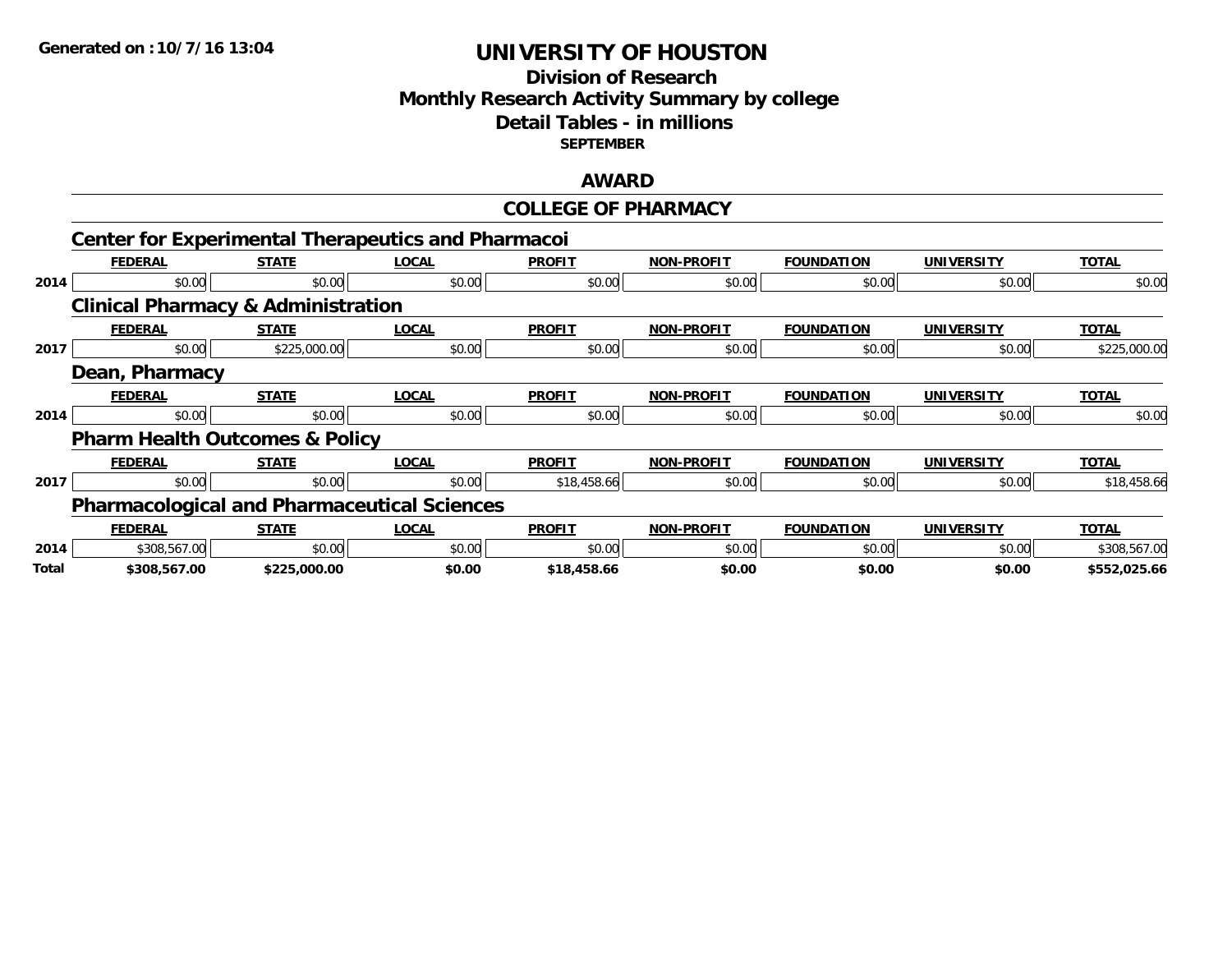## **Division of Research Monthly Research Activity Summary by college Detail Tables - in millions SEPTEMBER**

#### **AWARD**

|       |                                                          |              |              | <b>COLLEGE OF TECHNOLOGY</b> |                   |                   |                   |              |
|-------|----------------------------------------------------------|--------------|--------------|------------------------------|-------------------|-------------------|-------------------|--------------|
|       | <b>Center for Information Security, Research and Edu</b> |              |              |                              |                   |                   |                   |              |
|       | <b>FEDERAL</b>                                           | <b>STATE</b> | <b>LOCAL</b> | <b>PROFIT</b>                | <b>NON-PROFIT</b> | <b>FOUNDATION</b> | <b>UNIVERSITY</b> | <b>TOTAL</b> |
| 2017  | \$0.00                                                   | \$0.00       | \$0.00       | \$0.00                       | \$0.00            | \$0.00            | \$0.00            | \$0.00       |
|       | <b>Engineering Technology</b>                            |              |              |                              |                   |                   |                   |              |
|       | <b>FEDERAL</b>                                           | <b>STATE</b> | <b>LOCAL</b> | <b>PROFIT</b>                | <b>NON-PROFIT</b> | <b>FOUNDATION</b> | <b>UNIVERSITY</b> | <b>TOTAL</b> |
| 2017  | \$127,973.00                                             | \$0.00       | \$0.00       | \$0.00                       | \$0.00            | \$0.00            | \$0.00            | \$127,973.00 |
|       | <b>Human Development and Consumer Science</b>            |              |              |                              |                   |                   |                   |              |
|       | <b>FEDERAL</b>                                           | <b>STATE</b> | <b>LOCAL</b> | <b>PROFIT</b>                | <b>NON-PROFIT</b> | <b>FOUNDATION</b> | <b>UNIVERSITY</b> | <b>TOTAL</b> |
| 2017  | \$19,997.00                                              | \$0.00       | \$0.00       | \$0.00                       | \$0.00            | \$0.00            | \$0.00            | \$19,997.00  |
|       | <b>Information &amp; Logistics Technology</b>            |              |              |                              |                   |                   |                   |              |
|       | <b>FEDERAL</b>                                           | <b>STATE</b> | <b>LOCAL</b> | <b>PROFIT</b>                | <b>NON-PROFIT</b> | <b>FOUNDATION</b> | <b>UNIVERSITY</b> | <b>TOTAL</b> |
| 2017  | \$325,572.00                                             | \$0.00       | \$0.00       | \$0.00                       | \$0.00            | \$0.00            | \$0.00            | \$325,572.00 |
| Total | \$473,542.00                                             | \$0.00       | \$0.00       | \$0.00                       | \$0.00            | \$0.00            | \$0.00            | \$473,542.00 |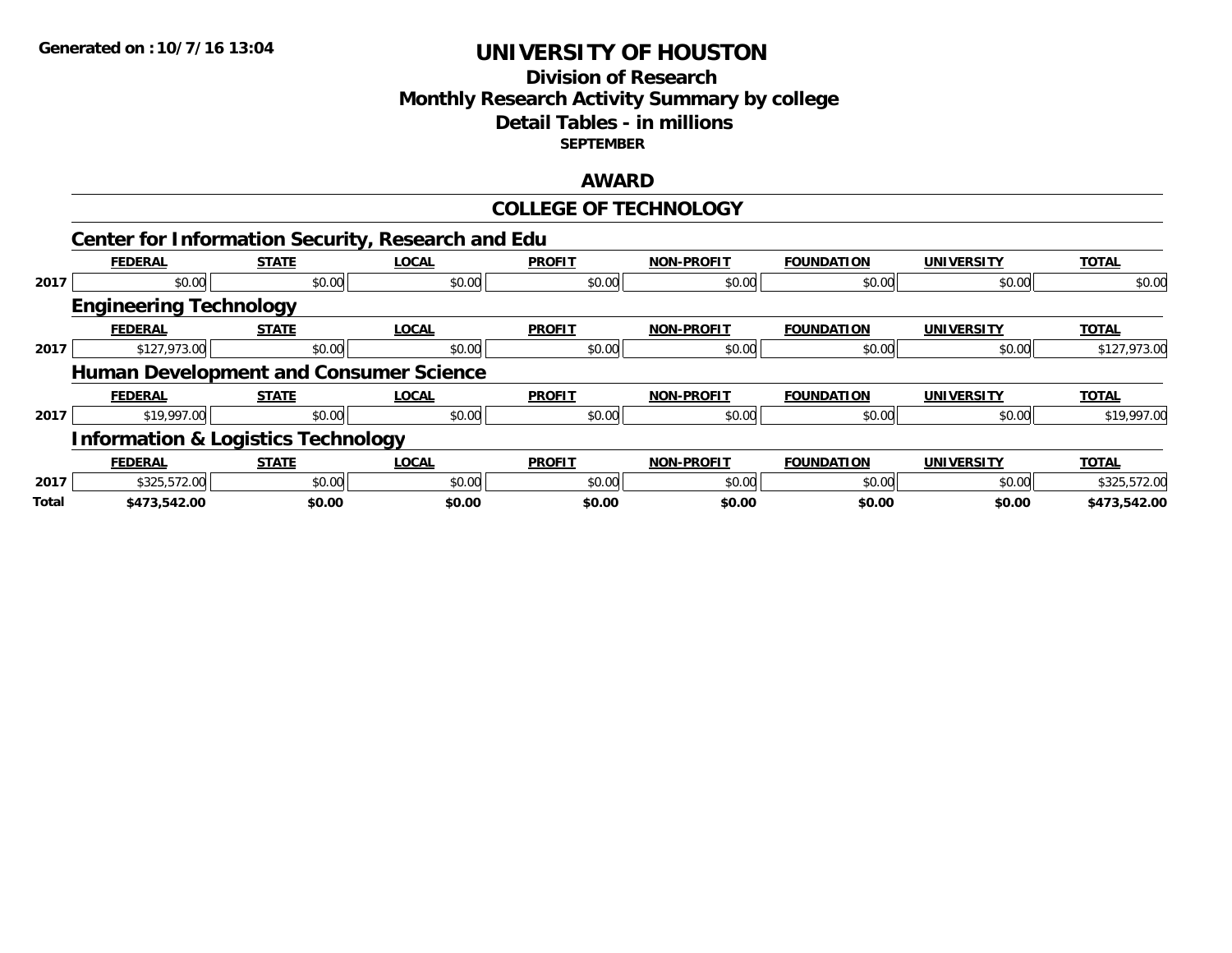## **Division of Research Monthly Research Activity Summary by college Detail Tables - in millions SEPTEMBER**

## **AWARD**

#### **COLLEGE OF THE ARTS**

# **Cynthia Woods Mitchell Center for the Arts**

|       | <b>DERAL</b>    | <b>STATE</b> | <b>LOCAI</b>  | <b>PROFIT</b>                                     | <b>-PROFIT</b><br>NON | <b>FOUNDATION</b> | IINIVEDSITV   | <b>TOTAL</b>    |
|-------|-----------------|--------------|---------------|---------------------------------------------------|-----------------------|-------------------|---------------|-----------------|
| 2014  | 0.00<br>- DU.UU | 400<br>JU.U  | 0000<br>PU.UU | $\rightarrow$ $\rightarrow$<br>,,,,,,,,<br>,,,,,, | \$0.00                | ሶስ ሰሰ             | 0.00<br>PU.UU | noo oc<br>uuu.u |
| Total | \$0.00          | \$0.00       | \$0.00        | .000.00                                           | \$0.00                | \$0.00            | \$0.00        | 000.0۲.د        |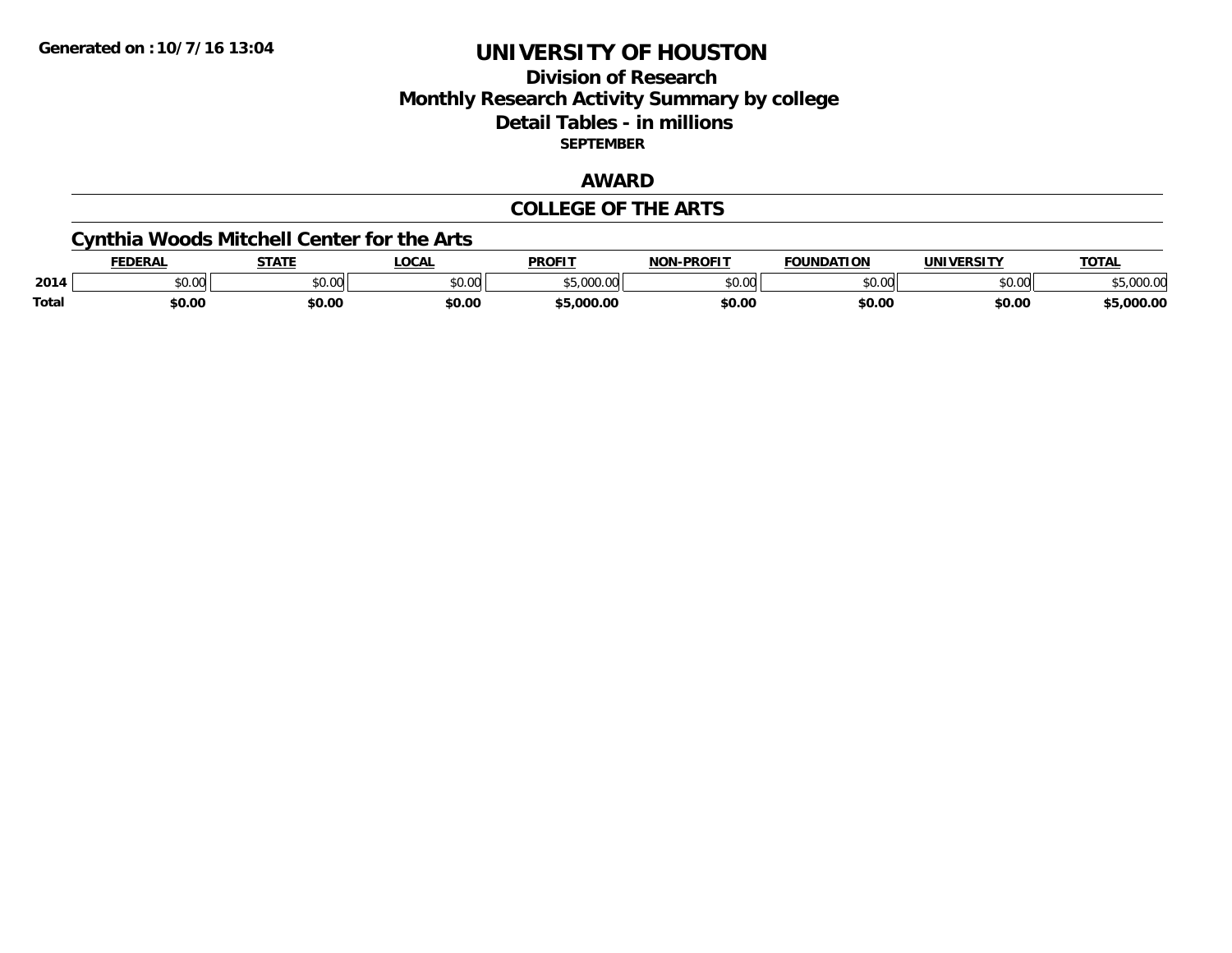## **Division of ResearchMonthly Research Activity Summary by college Detail Tables - in millions SEPTEMBER**

#### **AWARD**

# **CULLEN COLLEGE OF ENGINEERING**

|      | <b>Biomedical Engineering</b>                |              |                                                          |               |                   |                   |                   |                |
|------|----------------------------------------------|--------------|----------------------------------------------------------|---------------|-------------------|-------------------|-------------------|----------------|
|      | <b>FEDERAL</b>                               | <b>STATE</b> | <b>LOCAL</b>                                             | <b>PROFIT</b> | <b>NON-PROFIT</b> | <b>FOUNDATION</b> | <b>UNIVERSITY</b> | <b>TOTAL</b>   |
| 2014 | \$280,003.00                                 | \$0.00       | \$0.00                                                   | \$0.00        | \$0.00            | \$0.00            | \$0.00            | \$280,003.00   |
| 2016 | \$2,300.00                                   | \$0.00       | \$0.00                                                   | \$0.00        | \$0.00            | \$0.00            | \$0.00            | \$2,300.00     |
| 2017 | \$298,390.01                                 | \$0.00       | \$0.00                                                   | \$0.00        | \$0.00            | \$0.00            | \$0.00            | \$298,390.01   |
|      |                                              |              | <b>Center for Innovative Grouting Materials and Tech</b> |               |                   |                   |                   |                |
|      | <b>FEDERAL</b>                               | <b>STATE</b> | <b>LOCAL</b>                                             | <b>PROFIT</b> | <b>NON-PROFIT</b> | <b>FOUNDATION</b> | <b>UNIVERSITY</b> | <b>TOTAL</b>   |
| 2014 | \$0.00                                       | \$0.00       | \$0.00                                                   | \$0.00        | \$0.00            | \$0.00            | \$0.00            | \$0.00         |
|      | <b>Chemical Engineering</b>                  |              |                                                          |               |                   |                   |                   |                |
|      | <b>FEDERAL</b>                               | <b>STATE</b> | <b>LOCAL</b>                                             | <b>PROFIT</b> | <b>NON-PROFIT</b> | <b>FOUNDATION</b> | <b>UNIVERSITY</b> | <b>TOTAL</b>   |
| 2013 | \$466,180.00                                 | \$0.00       | \$0.00                                                   | \$115,518.00  | \$200,000.00      | \$0.00            | \$0.00            | \$781,698.00   |
| 2014 | \$880,979.30                                 | \$0.00       | \$0.00                                                   | \$67,500.00   | \$0.00            | \$0.00            | \$0.00            | \$948,479.30   |
| 2015 | \$662,093.00                                 | \$100,000.00 | \$0.00                                                   | \$0.00        | \$0.00            | \$0.00            | \$0.00            | \$762,093.00   |
| 2016 | \$1,135,315.32                               | \$0.00       | \$0.00                                                   | \$0.00        | \$0.00            | \$0.00            | \$0.00            | \$1,135,315.32 |
|      | <b>Civil Engineering</b>                     |              |                                                          |               |                   |                   |                   |                |
|      | <b>FEDERAL</b>                               | <b>STATE</b> | <b>LOCAL</b>                                             | <b>PROFIT</b> | <b>NON-PROFIT</b> | <b>FOUNDATION</b> | <b>UNIVERSITY</b> | <b>TOTAL</b>   |
| 2013 | \$494,999.91                                 | \$124,566.00 | \$0.00                                                   | \$0.00        | \$0.00            | \$0.00            | \$0.00            | \$619,565.91   |
| 2014 | \$274,563.71                                 | \$226,786.00 | \$0.00                                                   | \$0.00        | \$0.00            | \$0.00            | \$0.00            | \$501,349.71   |
| 2015 | \$201,222.18                                 | \$0.00       | \$0.00                                                   | \$0.00        | \$0.00            | \$0.00            | \$0.00            | \$201,222.18   |
| 2016 | \$874,748.00                                 | \$9,900.00   | \$0.00                                                   | \$0.00        | \$0.00            | \$92,936.42       | \$0.00            | \$977,584.42   |
| 2017 | \$339,637.00                                 | \$0.00       | \$0.00                                                   | \$0.00        | \$0.00            | \$0.00            | \$0.00            | \$339,637.00   |
|      | Dean, Engineering                            |              |                                                          |               |                   |                   |                   |                |
|      | <b>FEDERAL</b>                               | <b>STATE</b> | <b>LOCAL</b>                                             | <b>PROFIT</b> | <b>NON-PROFIT</b> | <b>FOUNDATION</b> | <b>UNIVERSITY</b> | <b>TOTAL</b>   |
| 2013 | \$0.00                                       | \$0.00       | \$0.00                                                   | \$0.00        | \$0.00            | \$0.00            | \$0.00            | \$0.00         |
|      | <b>Electrical &amp; Computer Engineering</b> |              |                                                          |               |                   |                   |                   |                |
|      | <b>FEDERAL</b>                               | <b>STATE</b> | <b>LOCAL</b>                                             | <b>PROFIT</b> | <b>NON-PROFIT</b> | <b>FOUNDATION</b> | <b>UNIVERSITY</b> | <b>TOTAL</b>   |
| 2013 | \$0.00                                       | \$10,000.00  | \$0.00                                                   | \$75,698.00   | \$0.00            | \$0.00            | \$0.00            | \$85,698.00    |
| 2014 | \$518,711.70                                 | \$0.00       | \$0.00                                                   | \$0.00        | \$0.00            | \$0.00            | \$0.00            | \$518,711.70   |
| 2015 | \$834,320.16                                 | \$0.00       | \$0.00                                                   | \$0.00        | \$0.00            | \$0.00            | \$0.00            | \$834,320.16   |
| 2016 | \$636,517.68                                 | \$0.00       | \$0.00                                                   | \$0.00        | \$0.00            | \$0.00            | \$0.00            | \$636,517.68   |
| 2017 | \$132,315.00                                 | \$0.00       | \$0.00                                                   | \$0.00        | \$80,000.00       | \$0.00            | \$0.00            | \$212,315.00   |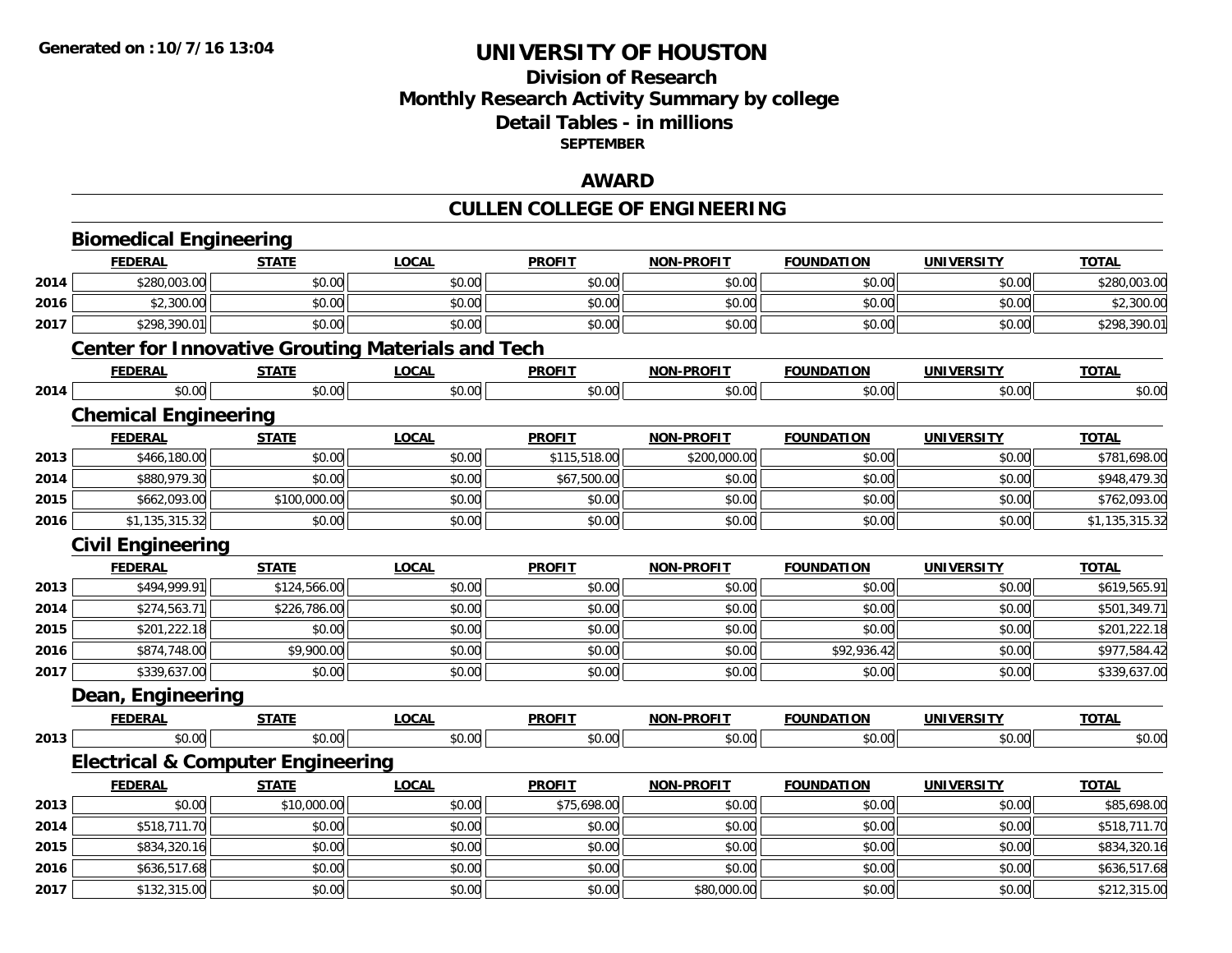## **Division of Research Monthly Research Activity Summary by college Detail Tables - in millions SEPTEMBER**

#### **AWARD**

#### **CULLEN COLLEGE OF ENGINEERING**

|       | <b>Industrial Engineering</b>                     |                |              |               |                   |                   |                   |                 |
|-------|---------------------------------------------------|----------------|--------------|---------------|-------------------|-------------------|-------------------|-----------------|
|       | <b>FEDERAL</b>                                    | <b>STATE</b>   | <b>LOCAL</b> | <b>PROFIT</b> | <b>NON-PROFIT</b> | <b>FOUNDATION</b> | <b>UNIVERSITY</b> | <b>TOTAL</b>    |
| 2015  | \$40,179.84                                       | \$0.00         | \$0.00       | \$0.00        | \$0.00            | \$0.00            | \$0.00            | \$40,179.84     |
| 2016  | \$220,000.00                                      | \$0.00         | \$0.00       | \$0.00        | \$0.00            | \$0.00            | \$0.00            | \$220,000.00    |
|       | <b>Mechanical Engineering</b>                     |                |              |               |                   |                   |                   |                 |
|       | <b>FEDERAL</b>                                    | <b>STATE</b>   | <b>LOCAL</b> | <b>PROFIT</b> | <b>NON-PROFIT</b> | <b>FOUNDATION</b> | <b>UNIVERSITY</b> | <b>TOTAL</b>    |
| 2014  | \$0.00                                            | \$0.00         | \$0.00       | \$0.00        | \$0.00            | \$0.00            | \$0.00            | \$0.00          |
| 2015  | \$546,605.00                                      | \$0.00         | \$0.00       | \$0.00        | \$75,000.00       | \$0.00            | \$0.00            | \$621,605.00    |
| 2017  | \$0.00                                            | \$3,060,500.00 | \$0.00       | \$0.00        | \$0.00            | \$0.00            | \$0.00            | \$3,060,500.00  |
|       | <b>National Center for Airborne Laser Mapping</b> |                |              |               |                   |                   |                   |                 |
|       | <b>FEDERAL</b>                                    | <b>STATE</b>   | <b>LOCAL</b> | <b>PROFIT</b> | <b>NON-PROFIT</b> | <b>FOUNDATION</b> | <b>UNIVERSITY</b> | <b>TOTAL</b>    |
| 2016  | \$114,702.00                                      | \$0.00         | \$0.00       | \$0.00        | \$0.00            | \$0.00            | \$0.00            | \$114,702.00    |
|       | <b>Petroleum Engineering</b>                      |                |              |               |                   |                   |                   |                 |
|       | <b>FEDERAL</b>                                    | <b>STATE</b>   | <b>LOCAL</b> | <b>PROFIT</b> | <b>NON-PROFIT</b> | <b>FOUNDATION</b> | <b>UNIVERSITY</b> | <b>TOTAL</b>    |
| 2013  | \$72,180.00                                       | \$0.00         | \$0.00       | \$0.00        | \$0.00            | \$0.00            | \$0.00            | \$72,180.00     |
| 2014  | \$27,820.00                                       | \$0.00         | \$0.00       | \$0.00        | \$0.00            | \$0.00            | \$0.00            | \$27,820.00     |
| 2017  | \$0.00                                            | \$3,044,350.00 | \$0.00       | \$0.00        | \$0.00            | \$0.00            | \$0.00            | \$3,044,350.00  |
| Total | \$9,053,782.80                                    | \$6,576,102.00 | \$0.00       | \$258,716.00  | \$355,000.00      | \$92,936.42       | \$0.00            | \$16,336,537.22 |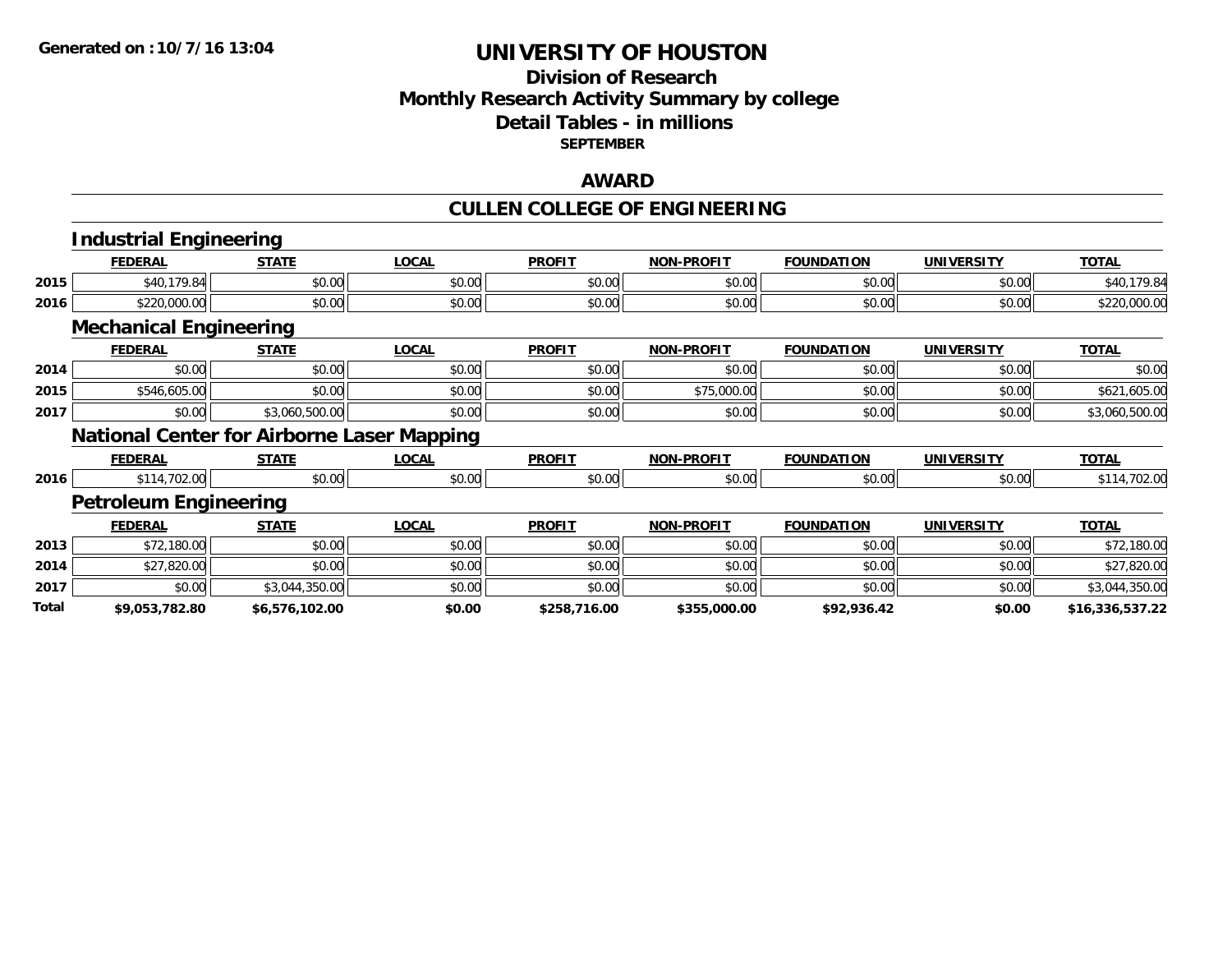## **Division of Research Monthly Research Activity Summary by college Detail Tables - in millions SEPTEMBER**

#### **AWARD**

# **DIVISION OF RESEARCH**

# **Center for Advanced Computing and Data Systems**

|       | <b>FEDERAL</b>                       | <b>STATE</b> | <b>LOCAL</b> | <b>PROFIT</b> | <b>NON-PROFIT</b> | <b>FOUNDATION</b> | <b>UNIVERSITY</b> | <b>TOTAL</b>   |
|-------|--------------------------------------|--------------|--------------|---------------|-------------------|-------------------|-------------------|----------------|
| 2014  | \$7,475.00                           | \$0.00       | \$0.00       | \$0.00        | \$0.00            | \$0.00            | \$0.00            | \$7,475.00     |
| 2015  | \$0.00                               | \$0.00       | \$0.00       | \$0.00        | \$0.00            | \$0.00            | \$0.00            | \$0.00         |
| 2016  | \$0.00                               | \$0.00       | \$0.00       | \$0.00        | \$0.00            | \$0.00            | \$0.00            | \$0.00         |
|       | <b>TcSUH</b>                         |              |              |               |                   |                   |                   |                |
|       | <b>FEDERAL</b>                       | <b>STATE</b> | <b>LOCAL</b> | <b>PROFIT</b> | <b>NON-PROFIT</b> | <b>FOUNDATION</b> | <b>UNIVERSITY</b> | <b>TOTAL</b>   |
| 2013  | \$0.00                               | \$0.00       | \$0.00       | \$0.00        | \$0.00            | \$0.00            | \$0.00            | \$0.00         |
| 2014  | \$0.00                               | \$0.00       | \$0.00       | \$0.00        | \$0.00            | \$0.00            | \$0.00            | \$0.00         |
| 2015  | \$0.00                               | \$0.00       | \$0.00       | \$0.00        | \$0.00            | \$0.00            | \$0.00            | \$0.00         |
| 2016  | \$0.00                               | \$0.00       | \$0.00       | \$0.00        | \$0.00            | \$0.00            | \$0.00            | \$0.00         |
|       | <b>Texas Obesity Research Center</b> |              |              |               |                   |                   |                   |                |
|       | <b>FEDERAL</b>                       | <b>STATE</b> | <b>LOCAL</b> | <b>PROFIT</b> | <b>NON-PROFIT</b> | <b>FOUNDATION</b> | <b>UNIVERSITY</b> | <b>TOTAL</b>   |
| 2013  | \$0.00                               | \$0.00       | \$0.00       | \$0.00        | \$0.00            | \$0.00            | \$0.00            | \$0.00         |
| 2014  | \$0.00                               | \$0.00       | \$0.00       | \$0.00        | \$0.00            | \$0.00            | \$0.00            | \$0.00         |
| 2015  | \$0.00                               | \$0.00       | \$0.00       | \$0.00        | \$0.00            | \$0.00            | \$0.00            | \$0.00         |
| 2017  | \$0.00                               | \$0.00       | \$0.00       | \$0.00        | \$0.00            | \$0.00            | \$0.00            | \$0.00         |
|       | <b>TIMES</b>                         |              |              |               |                   |                   |                   |                |
|       | <b>FEDERAL</b>                       | <b>STATE</b> | <b>LOCAL</b> | <b>PROFIT</b> | <b>NON-PROFIT</b> | <b>FOUNDATION</b> | <b>UNIVERSITY</b> | <b>TOTAL</b>   |
| 2013  | \$299,999.70                         | \$0.00       | \$0.00       | \$0.00        | \$0.00            | \$0.00            | \$0.00            | \$299,999.70   |
| 2014  | \$525,421.70                         | \$0.00       | \$0.00       | \$0.00        | \$0.00            | \$0.00            | \$0.00            | \$525,421.70   |
| 2015  | \$389,428.25                         | \$0.00       | \$0.00       | \$0.00        | \$0.00            | \$0.00            | \$0.00            | \$389,428.25   |
| 2017  | \$16,931.25                          | \$0.00       | \$0.00       | \$0.00        | \$0.00            | \$0.00            | \$0.00            | \$16,931.25    |
| Total | \$1,239,255.90                       | \$0.00       | \$0.00       | \$0.00        | \$0.00            | \$0.00            | \$0.00            | \$1,239,255.90 |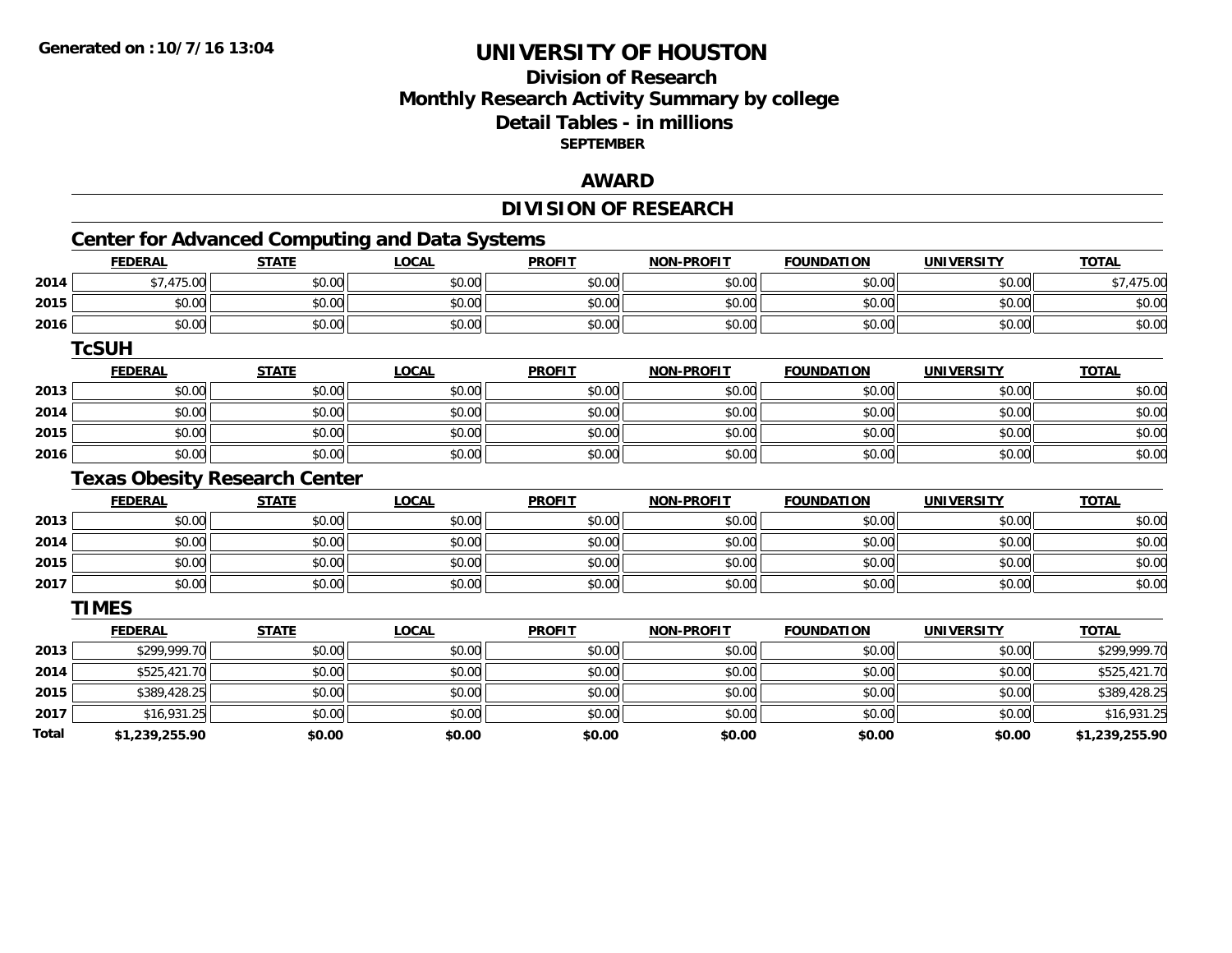## **Division of ResearchMonthly Research Activity Summary by college Detail Tables - in millions SEPTEMBER**

## **AWARD**

#### **GRADUATE COLLEGE OF SOCIAL WORK**

## **Center for Health Equities & Evaluation Research**

|      | <b>FEDERAL</b> | CT A TI            | .OCAl         | <b>DDOFIT</b>           | <b>DDAEIT</b><br><b>MAN</b> | <b>FOUNDATION</b> | IINIIVEDCITV       | <b>TOTAL</b> |
|------|----------------|--------------------|---------------|-------------------------|-----------------------------|-------------------|--------------------|--------------|
| 2013 | 2500<br>- - -  | $\sim$ 00<br>JU.UU | JU.UU         | 0 <sup>n</sup><br>JU.UU | 0000<br>vv.vv               | $\sim$ 00<br>,,,, | $\sim$ 00<br>JU.UU | 7.VV         |
| 2014 | 070<br>7 U.U   | 0000<br>JU.UU      | 0.00<br>JU.UU | 0000<br>JU.UU           | $\sim$ 00<br>ט.טע           | $\sim$ 00         | $\sim$ 00<br>JU.UU |              |

## **Child & Family for Innovative Research**

|              | <b>FEDERAL</b> | <u>STATE</u> | <u>LOCAL</u> | <b>PROFIT</b> | <b>NON-PROFIT</b> | <b>FOUNDATION</b> | <b>UNIVERSITY</b> | <b>TOTAL</b> |
|--------------|----------------|--------------|--------------|---------------|-------------------|-------------------|-------------------|--------------|
| 2013         | \$9,999.99     | \$0.00       | \$0.00       | \$0.00        | \$0.00            | \$0.00            | \$0.00            | \$9,999.99   |
| 2014         | \$9,999.99     | \$0.00       | \$0.00       | \$0.00        | \$0.00            | \$0.00            | \$0.00            | \$9,999.99   |
| 2015         | \$12,458.65    | \$0.00       | \$0.00       | \$0.00        | \$0.00            | \$0.00            | \$0.00            | \$12,458.65  |
| <b>Total</b> | \$332,887.63   | \$0.00       | \$0.00       | \$0.00        | \$0.00            | \$0.00            | \$0.00            | \$332,887.63 |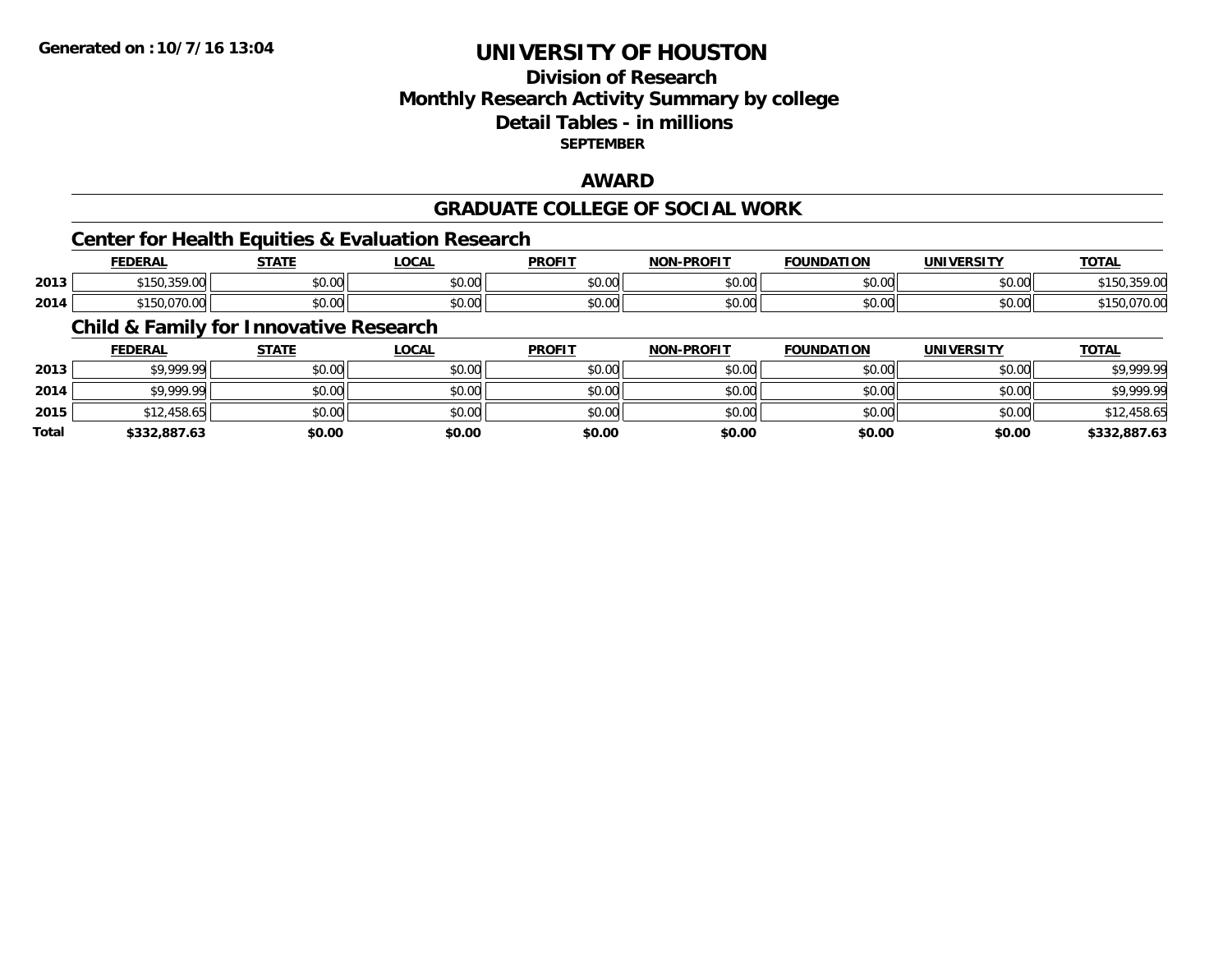## **Division of ResearchMonthly Research Activity Summary by college Detail Tables - in millions SEPTEMBER**

## **AWARD**

#### **HILTON COLLEGE OF HOTEL AND RESTAURANT MANAGEMENT**

## **Hotel and Restaurant Management**

|       | <b>FEDERAI</b> | <b>STATE</b>                        | <b>LOCAL</b>             | <b>PROFIT</b> | NAN BRAFIT     | <b>FOLINDATION</b><br>10B | IINIIVEDCITV                         | <b>TOTAL</b> |
|-------|----------------|-------------------------------------|--------------------------|---------------|----------------|---------------------------|--------------------------------------|--------------|
| 2014  | 0000<br>PU.UU  | $\theta$ $\theta$ $\theta$<br>וטטוע | $n \cap \Omega$<br>DU.UU | \$0.00        | ልስ ሀህ<br>pu.uu | nn<br>ນວດ                 | $*$ $\circ$ $\circ$ $\circ$<br>vv.vv | 70Z.V        |
| Total | \$0.00         | \$0.00                              | \$0.00                   | \$0.00        | \$0.00         | \$58.902.00               | \$0.00                               | \$58,902.00  |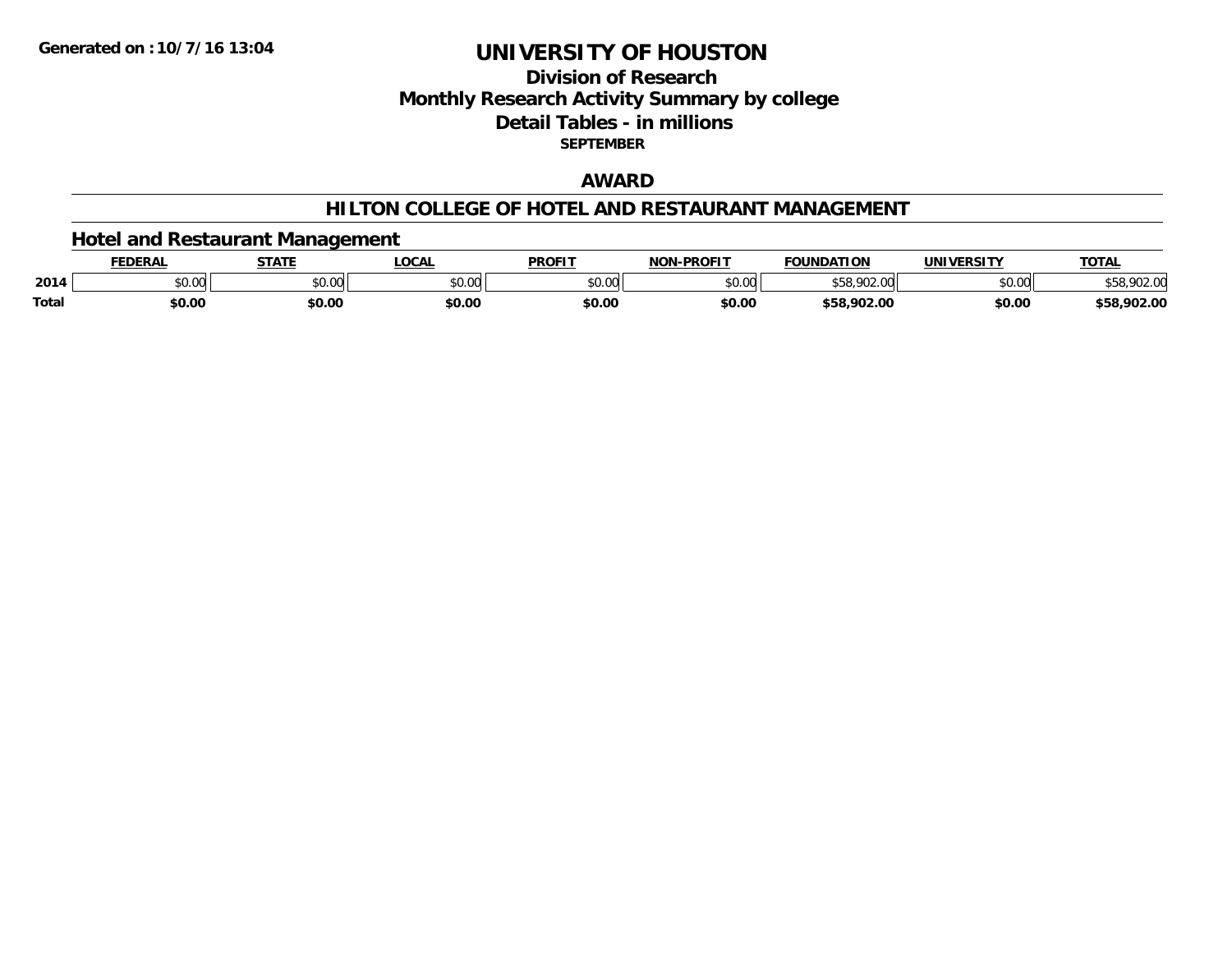## **Division of Research Monthly Research Activity Summary by college Detail Tables - in millions SEPTEMBER**

## **AWARD**

#### **OTHER OUTSIDE ORGANIZATIONS USED FOR CPHS LOGINS**

|       | $\rightarrow$ olth $\sim$<br>Center |        |        |               |                   |                   |            |              |  |  |
|-------|-------------------------------------|--------|--------|---------------|-------------------|-------------------|------------|--------------|--|--|
|       | FEDERAI                             | STATE  | LOCAI  | <b>PROFIT</b> | <b>NON-PROFIT</b> | <b>FOUNDATION</b> | UNIVERSITY | <b>TOTAL</b> |  |  |
| 2014  | \$0.00                              | \$0.00 | \$0.00 | \$0.00        | \$0.00            | \$0.00            | \$0.00     | \$0.00       |  |  |
| Total | \$0.00                              | \$0.00 | \$0.00 | \$0.00        | \$0.00            | \$0.00            | \$0.00     | \$0.00       |  |  |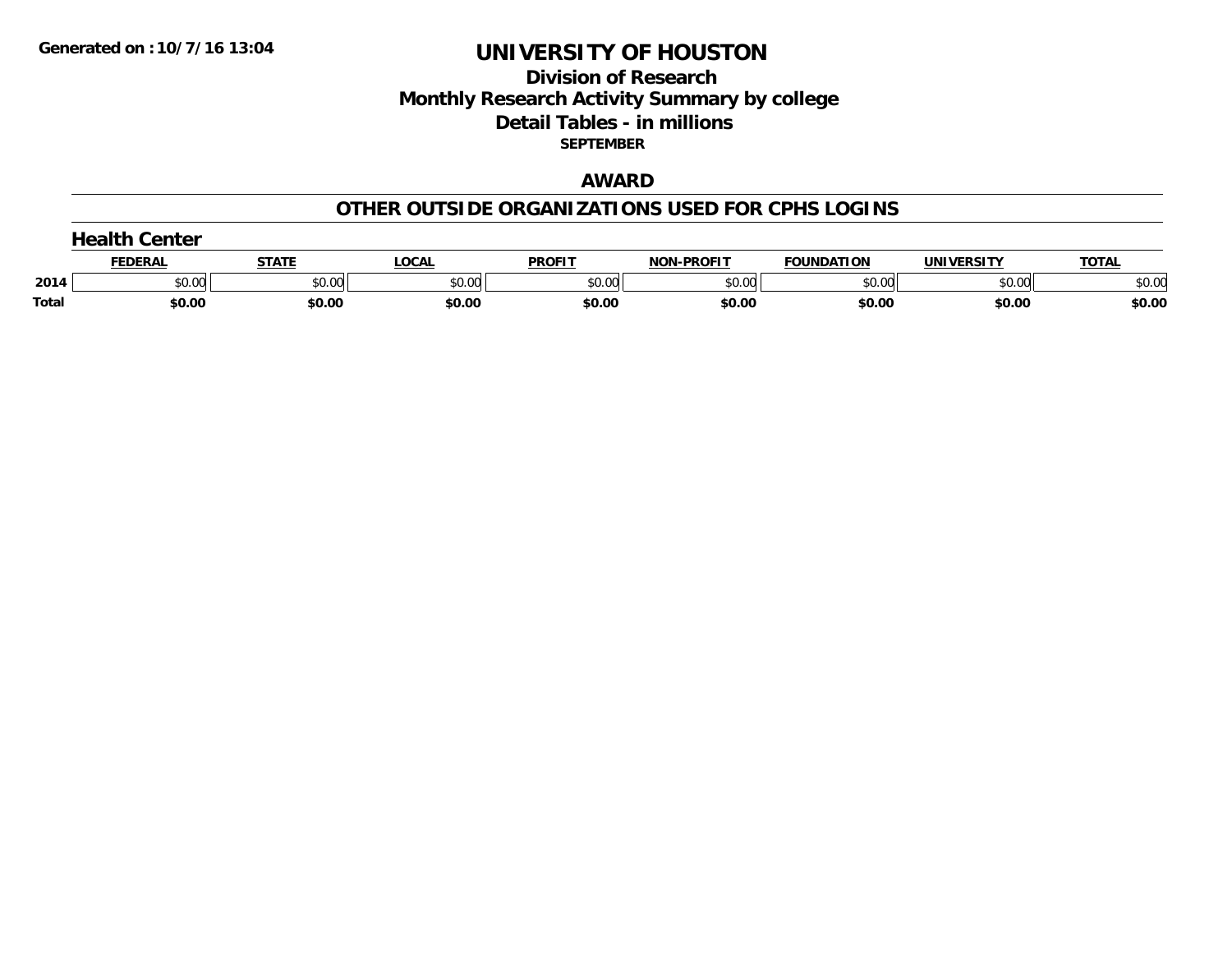## **Division of Research Monthly Research Activity Summary by college Detail Tables - in millions SEPTEMBER**

## **AWARD**

#### **PRESIDENT**

#### **Office of the President**

|       | DERAI  | <b>STATE</b>             | <b>LOCAL</b>                                          | PROFIT        | -PROFIT<br>חרות         | <b>FOUNDATION</b> | UNIVERSITY | TOTA.  |
|-------|--------|--------------------------|-------------------------------------------------------|---------------|-------------------------|-------------------|------------|--------|
| 2016  | \$0.00 | $\sim$ 0.0 $\sim$<br>JU. | $\mathsf{A} \cap \mathsf{A} \cap \mathsf{A}$<br>50.Ul | 0000<br>JU.UU | 0 <sup>0</sup><br>,u.uu | $n \cap \Omega$   | \$0.00     | \$0.00 |
| Total | \$0.00 | \$0.00                   | \$0.00                                                | \$0.00        | \$0.00                  | \$0.00            | \$0.00     | \$0.00 |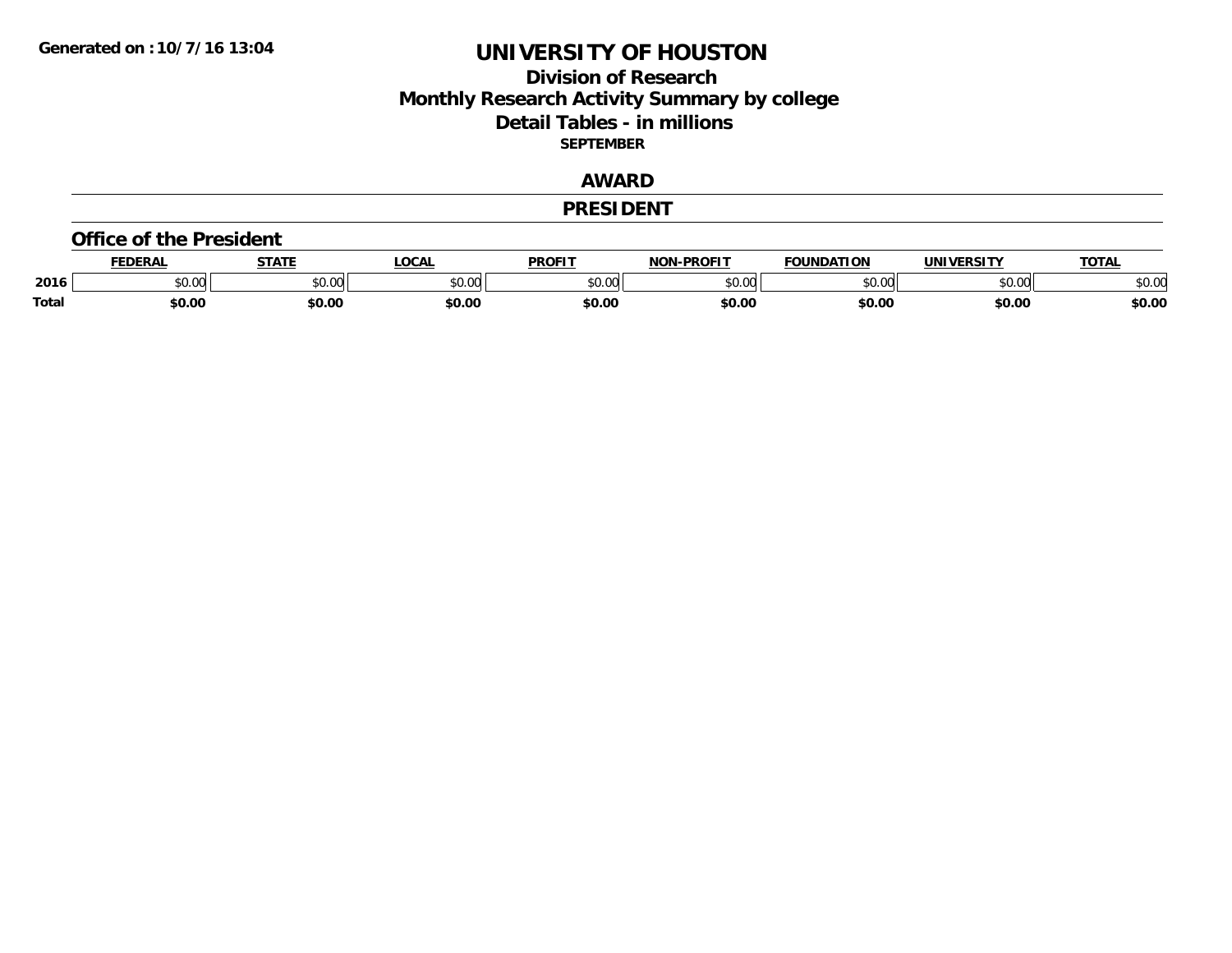## **Division of Research Monthly Research Activity Summary by college Detail Tables - in millions SEPTEMBER**

### **AWARD**

#### **SENIOR V.P. FOR ACADEMIC AFFAIRS AND PROVOST**

|       | <b>Challenger Program</b>     |                                             |              |               |                   |                   |                   |              |
|-------|-------------------------------|---------------------------------------------|--------------|---------------|-------------------|-------------------|-------------------|--------------|
|       | <b>FEDERAL</b>                | <b>STATE</b>                                | <b>LOCAL</b> | <b>PROFIT</b> | <b>NON-PROFIT</b> | <b>FOUNDATION</b> | <b>UNIVERSITY</b> | <b>TOTAL</b> |
| 2013  | \$0.00                        | \$0.00                                      | \$0.00       | \$0.00        | \$0.00            | \$0.00            | \$0.00            | \$0.00       |
| 2014  | \$0.00                        | \$0.00                                      | \$0.00       | \$0.00        | \$0.00            | \$0.00            | \$0.00            | \$0.00       |
| 2015  | \$0.00                        | \$0.00                                      | \$0.00       | \$0.00        | \$0.00            | \$0.00            | \$0.00            | \$0.00       |
|       | <b>Undergraduate Scholars</b> |                                             |              |               |                   |                   |                   |              |
|       | <b>FEDERAL</b>                | <b>STATE</b>                                | <b>LOCAL</b> | <b>PROFIT</b> | <b>NON-PROFIT</b> | <b>FOUNDATION</b> | <b>UNIVERSITY</b> | <b>TOTAL</b> |
| 2013  | \$0.00                        | \$19,050.00                                 | \$0.00       | \$0.00        | \$0.00            | \$0.00            | \$0.00            | \$19,050.00  |
|       |                               | <b>Undergraduate Student Success</b>        |              |               |                   |                   |                   |              |
|       | <b>FEDERAL</b>                | <b>STATE</b>                                | <b>LOCAL</b> | <b>PROFIT</b> | <b>NON-PROFIT</b> | <b>FOUNDATION</b> | <b>UNIVERSITY</b> | <b>TOTAL</b> |
| 2014  | \$0.00                        | \$0.00                                      | \$0.00       | \$0.00        | \$0.00            | \$0.00            | \$0.00            | \$0.00       |
|       |                               | <b>Undergraduate Student Success Center</b> |              |               |                   |                   |                   |              |
|       | <b>FEDERAL</b>                | <b>STATE</b>                                | <b>LOCAL</b> | <b>PROFIT</b> | <b>NON-PROFIT</b> | <b>FOUNDATION</b> | <b>UNIVERSITY</b> | <b>TOTAL</b> |
| 2013  | \$301,376.00                  | \$0.00                                      | \$0.00       | \$0.00        | \$0.00            | \$0.00            | \$0.00            | \$301,376.00 |
| 2014  | \$324,864.00                  | \$0.00                                      | \$0.00       | \$0.00        | \$0.00            | \$0.00            | \$0.00            | \$324,864.00 |
| 2015  | \$301,376.00                  | \$0.00                                      | \$0.00       | \$0.00        | \$0.00            | \$0.00            | \$0.00            | \$301,376.00 |
| Total | \$927,616.00                  | \$19,050.00                                 | \$0.00       | \$0.00        | \$0.00            | \$0.00            | \$0.00            | \$946,666.00 |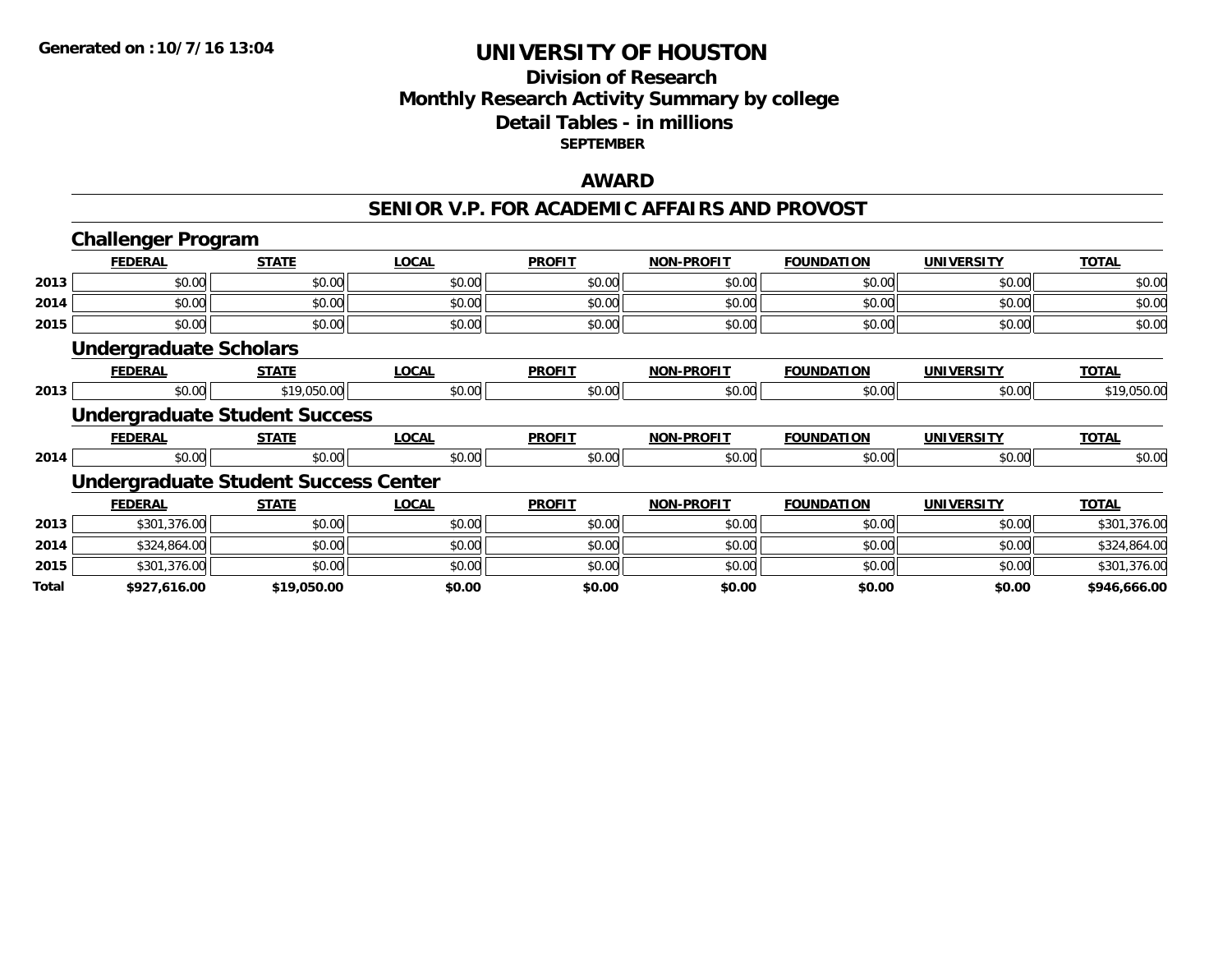### **Division of Research Monthly Research Activity Summary by college Detail Tables - in millions SEPTEMBER**

### **AWARD**

#### **VICE PRESIDENT FOR STUDENT AFFAIRS**

|       | <b>Childrens Learning Centers</b> |                                        |              |               |                   |                   |                   |              |
|-------|-----------------------------------|----------------------------------------|--------------|---------------|-------------------|-------------------|-------------------|--------------|
|       | <b>FEDERAL</b>                    | <b>STATE</b>                           | <b>LOCAL</b> | <b>PROFIT</b> | <b>NON-PROFIT</b> | <b>FOUNDATION</b> | UNIVERSITY        | <b>TOTAL</b> |
| 2017  | \$375,000.00                      | \$0.00                                 | \$0.00       | \$0.00        | \$0.00            | \$0.00            | \$0.00            | \$375,000.00 |
|       |                                   | <b>Vice President, Student Affairs</b> |              |               |                   |                   |                   |              |
|       | <b>FEDERAL</b>                    | <b>STATE</b>                           | <b>LOCAL</b> | <b>PROFIT</b> | <b>NON-PROFIT</b> | <b>FOUNDATION</b> | <b>UNIVERSITY</b> | <b>TOTAL</b> |
| 2014  | \$0.00                            | \$0.00                                 | \$0.00       | \$0.00        | \$0.00            | \$10,000.00       | \$0.00            | \$10,000.00  |
| Total | \$375,000.00                      | \$0.00                                 | \$0.00       | \$0.00        | \$0.00            | \$10,000.00       | \$0.00            | \$385,000.00 |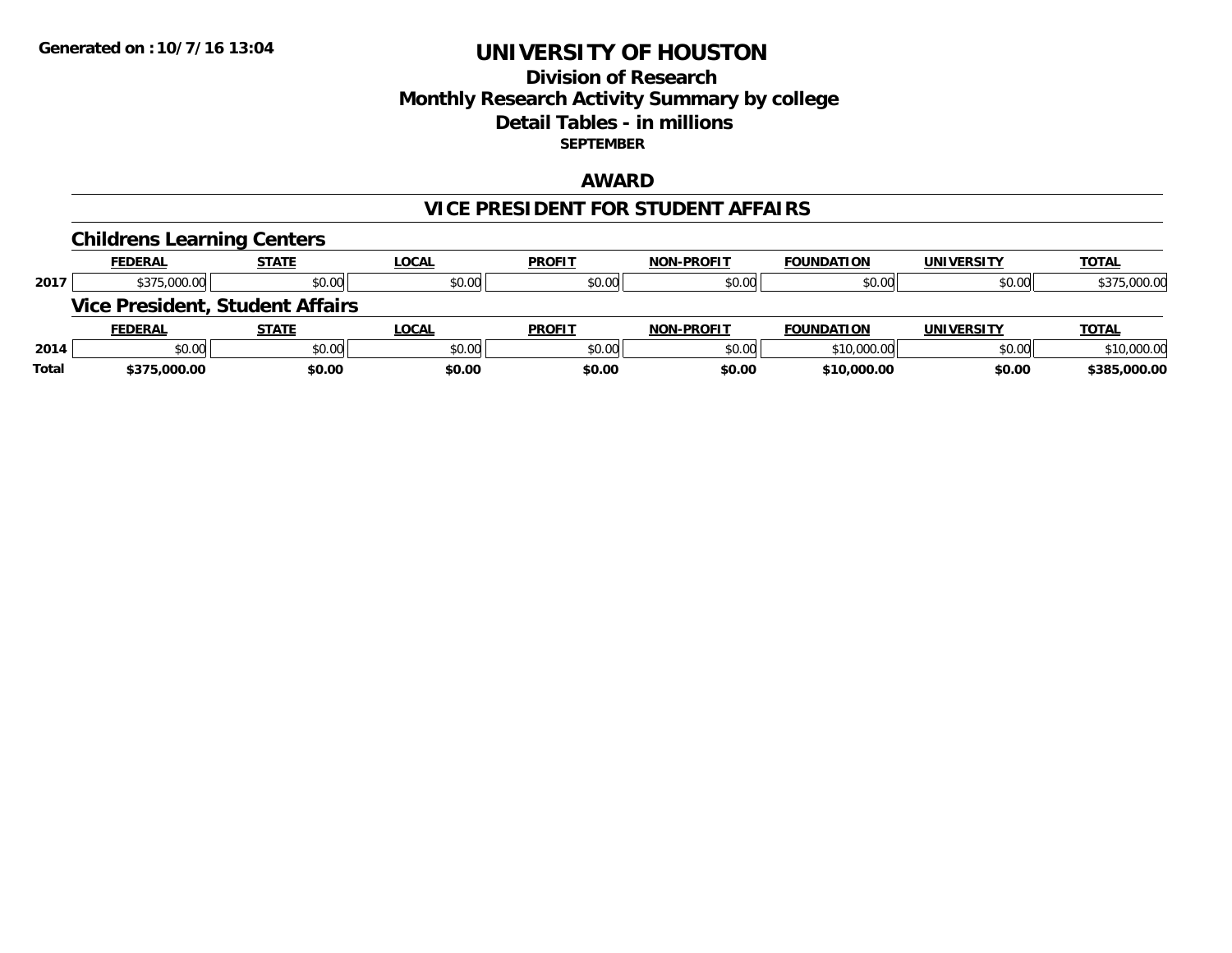# **Division of ResearchMonthly Research Activity Summary by college Detail Tables - in millions SEPTEMBER**

### **TOTAL EXPENDITURE**

#### **C.T. BAUER COLLEGE OF BUSINESS**

|      | <b>Accountancy &amp; Taxation</b>        |              |              |               |                   |                   |                   |              |
|------|------------------------------------------|--------------|--------------|---------------|-------------------|-------------------|-------------------|--------------|
|      | <b>FEDERAL</b>                           | <b>STATE</b> | <b>LOCAL</b> | <b>PROFIT</b> | <b>NON-PROFIT</b> | <b>FOUNDATION</b> | <b>UNIVERSITY</b> | <b>TOTAL</b> |
| 2015 | \$0.00                                   | \$0.00       | \$0.00       | \$0.00        | \$0.00            | \$0.00            | \$0.00            | \$0.00       |
|      | Dean, Business Administration            |              |              |               |                   |                   |                   |              |
|      | <b>FEDERAL</b>                           | <b>STATE</b> | <b>LOCAL</b> | <b>PROFIT</b> | <b>NON-PROFIT</b> | <b>FOUNDATION</b> | <b>UNIVERSITY</b> | <b>TOTAL</b> |
| 2015 | \$0.00                                   | \$788.00     | \$0.00       | \$0.00        | \$0.00            | \$0.00            | \$0.00            | \$788.00     |
| 2016 | \$0.00                                   | \$22,255.00  | \$0.00       | \$0.00        | \$0.00            | \$0.00            | \$0.00            | \$22,255.00  |
|      | <b>Finance</b>                           |              |              |               |                   |                   |                   |              |
|      | <b>FEDERAL</b>                           | <b>STATE</b> | <b>LOCAL</b> | <b>PROFIT</b> | <b>NON-PROFIT</b> | <b>FOUNDATION</b> | <b>UNIVERSITY</b> | <b>TOTAL</b> |
| 2015 | \$0.00                                   | \$0.00       | \$0.00       | \$0.00        | \$0.00            | \$0.00            | \$0.00            | \$0.00       |
|      | Management                               |              |              |               |                   |                   |                   |              |
|      | <b>FEDERAL</b>                           | <b>STATE</b> | <b>LOCAL</b> | <b>PROFIT</b> | <b>NON-PROFIT</b> | <b>FOUNDATION</b> | <b>UNIVERSITY</b> | <b>TOTAL</b> |
| 2015 | \$18,600.00                              | \$0.00       | \$0.00       | \$0.00        | \$0.00            | \$0.00            | \$0.00            | \$18,600.00  |
|      | <b>Marketing</b>                         |              |              |               |                   |                   |                   |              |
|      |                                          |              |              |               |                   |                   |                   |              |
|      | <b>FEDERAL</b>                           | <b>STATE</b> | <b>LOCAL</b> | <b>PROFIT</b> | <b>NON-PROFIT</b> | <b>FOUNDATION</b> | <b>UNIVERSITY</b> | <b>TOTAL</b> |
| 2013 | \$0.00                                   | \$0.00       | \$0.00       | \$0.00        | \$0.00            | \$0.00            | \$0.00            | \$0.00       |
| 2014 | \$0.00                                   | \$0.00       | \$0.00       | \$0.00        | \$0.00            | \$0.00            | \$0.00            | \$0.00       |
| 2015 | \$0.00                                   | \$0.00       | \$0.00       | \$0.00        | \$0.00            | \$0.00            | \$0.00            | \$0.00       |
| 2016 | \$0.00                                   | \$0.00       | \$0.00       | \$0.00        | \$0.00            | \$0.00            | \$0.00            | \$0.00       |
| 2017 | \$0.00                                   | \$0.00       | \$0.00       | \$0.00        | \$0.00            | \$0.00            | \$0.00            | \$0.00       |
|      | <b>Small Business Development Center</b> |              |              |               |                   |                   |                   |              |
|      | <b>FEDERAL</b>                           | <b>STATE</b> | <b>LOCAL</b> | <b>PROFIT</b> | <b>NON-PROFIT</b> | <b>FOUNDATION</b> | <b>UNIVERSITY</b> | <b>TOTAL</b> |
| 2013 | \$409,062.43                             | \$0.00       | \$0.00       | \$0.00        | \$0.00            | \$21.14           | \$0.00            | \$409,083.57 |
| 2014 | \$383,527.77                             | \$0.00       | \$0.00       | \$0.00        | \$0.00            | \$8,936.14        | \$0.00            | \$392,463.91 |
| 2015 | \$293,469.11                             | \$0.00       | \$0.00       | \$0.00        | \$0.00            | (\$11.24)         | \$0.00            | \$293,457.87 |
| 2016 | \$396,447.53                             | \$0.00       | \$0.00       | \$0.00        | \$0.00            | \$0.00            | \$0.00            | \$396,447.53 |
| 2017 | \$59,525.03                              | \$0.00       | \$0.00       | \$0.00        | \$0.00            | \$0.00            | \$0.00            | \$59,525.03  |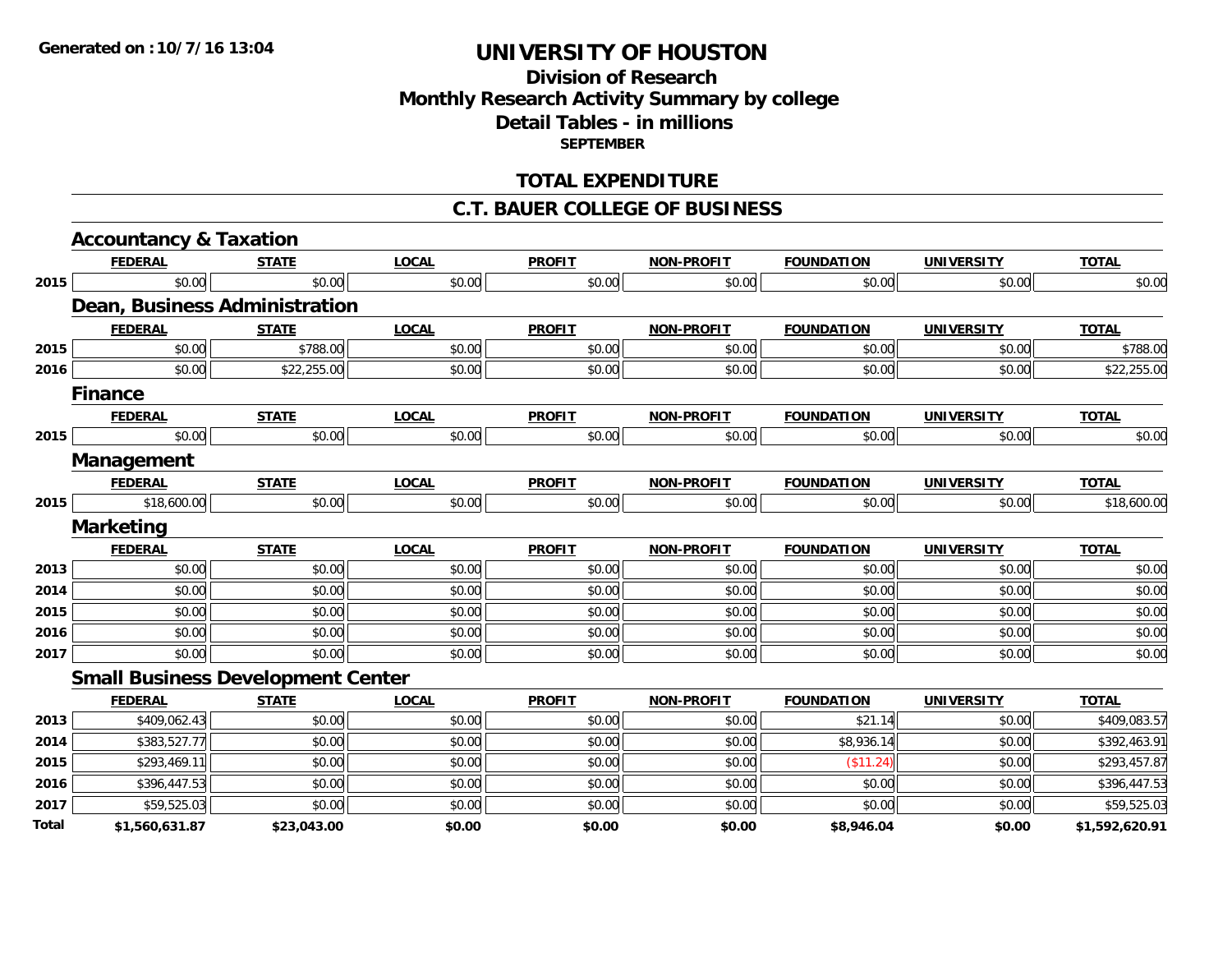# **Division of ResearchMonthly Research Activity Summary by college Detail Tables - in millions SEPTEMBER**

### **TOTAL EXPENDITURE**

#### **COLLEGE OF ARCHITECTURE**

### **Architecture**

|      | <b>FEDERAL</b> | <b>STATE</b> | <b>LOCAL</b> | <b>PROFIT</b> | <b>NON-PROFIT</b> | <b>FOUNDATION</b> | <b>UNIVERSITY</b> | <b>TOTAL</b> |
|------|----------------|--------------|--------------|---------------|-------------------|-------------------|-------------------|--------------|
| 2013 | \$0.00         | \$0.00       | \$0.00       | \$0.00        | \$0.00            | \$0.00            | \$202.00          | \$202.00     |
| 2014 | \$0.00         | \$0.00       | \$0.00       | \$0.00        | \$0.00            | \$0.00            | \$0.00            | \$0.00       |
| 2015 | \$0.00         | \$0.00       | \$0.00       | \$0.00        | \$0.00            | \$0.00            | \$0.00            | \$0.00       |
| 2016 | \$0.00         | \$0.00       | \$0.00       | \$0.00        | \$0.00            | \$0.00            | \$0.00            | \$0.00       |
| 2017 | \$135.17       | \$0.00       | \$0.00       | \$903.20      | \$0.00            | \$0.00            | \$0.00            | \$1,038.37   |

## **Dean, Architecture**

|       | <b>FEDERAL</b> | <u>STATE</u> | <u>LOCAL</u> | <b>PROFIT</b> | <b>NON-PROFIT</b> | <b>FOUNDATION</b> | <b>UNIVERSITY</b> | <b>TOTAL</b> |
|-------|----------------|--------------|--------------|---------------|-------------------|-------------------|-------------------|--------------|
| 2013  | \$0.00         | \$0.00       | \$0.00       | \$0.00        | \$0.00            | \$372.60          | \$0.00            | \$372.60     |
| 2014  | \$5,172.53     | \$0.00       | \$0.00       | \$0.00        | \$0.00            | \$613.10          | \$0.00            | \$5,785.63   |
| 2015  | \$0.00         | \$0.00       | \$0.00       | \$0.00        | \$0.00            | \$1,258.39        | \$0.00            | 1,258.39     |
| Total | \$5,307.70     | \$0.00       | \$0.00       | \$903.20      | \$0.00            | \$2,244.09        | \$202.00          | \$8,656.99   |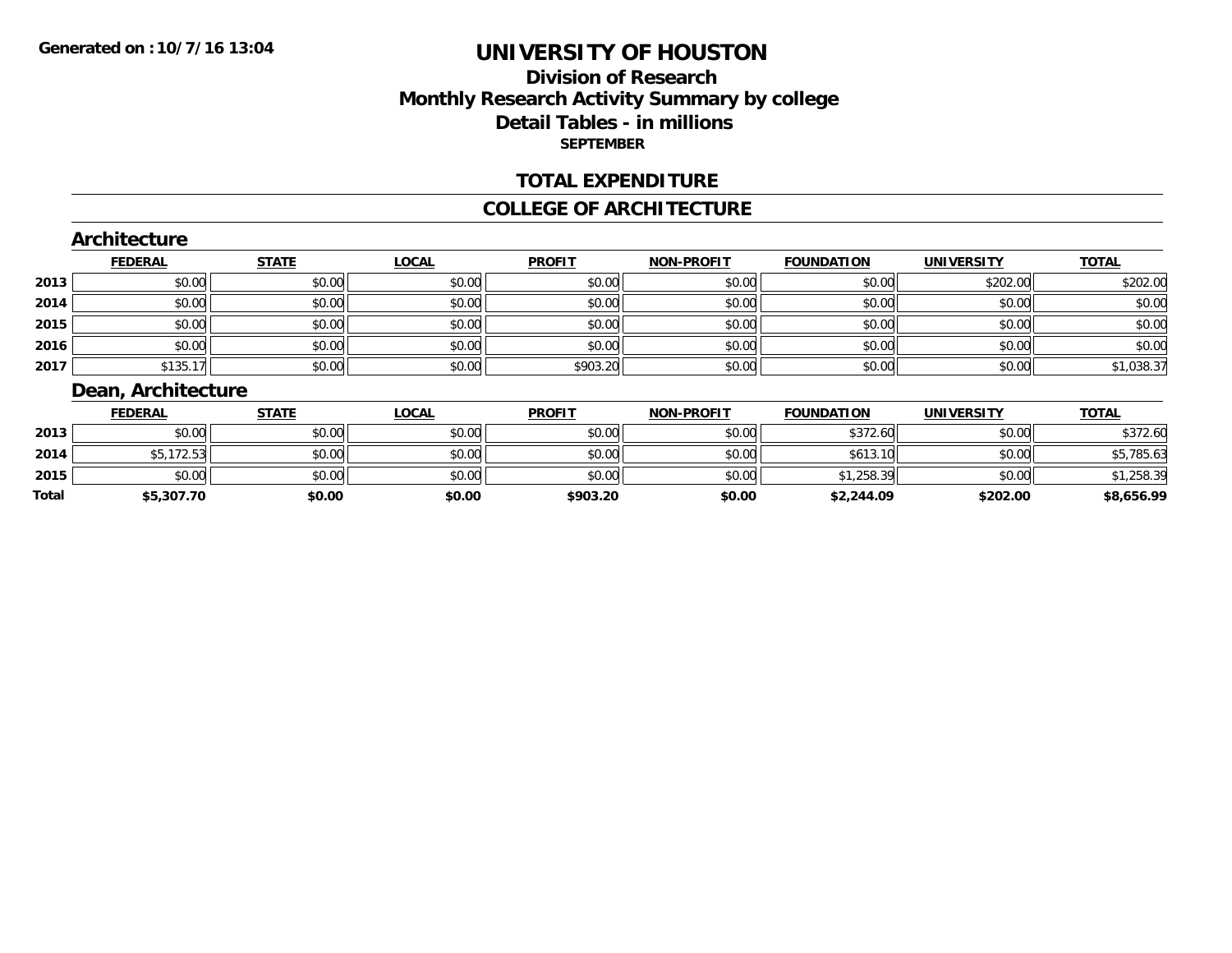# **Division of ResearchMonthly Research Activity Summary by college Detail Tables - in millionsSEPTEMBER**

### **TOTAL EXPENDITURE**

### **COLLEGE OF EDUCATION**

## **Consistency Mgmt and Coop Disc**

|      | <b>FEDERAL</b> | <b>STATE</b> | <b>LOCAL</b> | <b>PROFIT</b> | <b>NON-PROFIT</b> | <b>FOUNDATION</b> | <b>UNIVERSITY</b> | <b>TOTAL</b> |
|------|----------------|--------------|--------------|---------------|-------------------|-------------------|-------------------|--------------|
| 2013 | \$0.00         | \$0.00       | \$0.00       | \$0.00        | \$5,228.50        | \$0.00            | \$0.00            | \$5,228.50   |
| 2014 | \$699.08       | \$0.00       | \$0.00       | \$0.00        | \$0.00            | \$0.00            | \$0.00            | \$699.08     |
| 2015 | \$16,798.51    | \$0.00       | \$14,845.21  | \$0.00        | \$0.00            | \$0.00            | \$0.00            | \$31,643.72  |
| 2016 | \$36,013.45    | \$0.00       | \$7,108.51   | \$0.00        | \$0.00            | \$0.00            | \$0.00            | \$43,121.96  |
| 2017 | \$18,420.47    | \$0.00       | \$0.00       | \$0.00        | \$0.00            | \$0.00            | \$0.00            | \$18,420.47  |

#### **Curriculum and Instruction**

|      | <b>FEDERAL</b> | <b>STATE</b> | <b>LOCAL</b> | <b>PROFIT</b> | <b>NON-PROFIT</b> | <b>FOUNDATION</b> | <b>UNIVERSITY</b> | <b>TOTAL</b> |
|------|----------------|--------------|--------------|---------------|-------------------|-------------------|-------------------|--------------|
| 2013 | \$70,049.11    | \$2,161.03   | \$0.00       | \$0.00        | \$6,105.64        | \$1,361.16        | \$0.00            | \$79,676.94  |
| 2014 | \$44,340.34    | \$0.00       | \$0.00       | \$0.00        | \$6,833.99        | \$451.13          | \$0.00            | \$51,625.46  |
| 2015 | \$65,365.53    | \$0.00       | \$0.00       | \$0.00        | \$4,079.08        | \$10,169.70       | \$0.00            | \$79,614.30  |
| 2016 | \$54,684.83    | \$0.00       | \$0.00       | \$0.00        | \$11,736.24       | \$8,599.61        | \$0.00            | \$75,020.68  |
| 2017 | \$42,039.31    | \$0.00       | \$0.00       | \$0.00        | \$8,899.02        | \$0.00            | \$0.00            | \$50,938.33  |

### **Dean, Education**

|      | <b>FEDERAL</b> | <b>STATE</b> | <u>LOCAL</u> | <b>PROFIT</b> | <b>NON-PROFIT</b> | <b>FOUNDATION</b> | <b>UNIVERSITY</b> | <b>TOTAL</b> |
|------|----------------|--------------|--------------|---------------|-------------------|-------------------|-------------------|--------------|
| 2013 | \$0.00         | \$0.00       | \$0.00       | \$0.00        | \$0.00            | \$0.00            | \$0.00            | \$0.00       |
| 2014 | \$0.00         | \$0.00       | \$0.00       | \$0.00        | \$0.00            | \$0.00            | \$0.00            | \$0.00       |
| 2015 | \$0.00         | \$0.00       | \$0.00       | \$0.00        | \$0.00            | \$0.00            | \$0.00            | \$0.00       |
| 2016 | \$0.00         | \$19,784.09  | \$0.00       | \$0.00        | \$0.00            | \$0.00            | \$0.00            | \$19,784.09  |
| 2017 | \$0.00         | \$19,687.88  | \$0.00       | \$0.00        | \$0.00            | \$0.00            | \$0.00            | \$19,687.88  |

### **Educational Leadership & Policy Studies**

|      | <b>FEDERAL</b> | <b>STATE</b> | <u>LOCAL</u> | <b>PROFIT</b> | <b>NON-PROFIT</b> | <b>FOUNDATION</b> | <b>UNIVERSITY</b> | <b>TOTAL</b> |
|------|----------------|--------------|--------------|---------------|-------------------|-------------------|-------------------|--------------|
| 2013 | \$34,706.18    | \$0.00       | \$0.00       | \$0.00        | \$0.00            | \$1,835.54        | \$0.00            | \$36,541.72  |
| 2014 | \$14,818.11    | \$0.00       | \$0.00       | \$0.00        | \$0.00            | \$478.52          | \$0.00            | \$15,296.63  |
| 2015 | \$2,455.20     | \$0.00       | \$4,241.22   | \$0.00        | \$0.00            | \$2,672.42        | \$0.00            | \$9,368.85   |
| 2016 | \$21,131.44    | \$0.00       | \$2,500.00   | \$0.00        | \$25,114.26       | \$1,560.87        | \$0.00            | \$50,306.57  |
| 2017 | \$13,107.71    | \$0.00       | \$0.00       | \$0.00        | \$1,575.39        | \$3,643.45        | \$0.00            | \$18,326.55  |

## **Institute for Urban Education**

|      | <b>FEDERAL</b>                          | 07 A TI               | <b>OCAL</b>            | <b>PROFIT</b>                                         | ------<br><b>BIABLE</b> | <b>FOUNDATION</b> | UNIVERSITY             | <b>TATA</b>         |
|------|-----------------------------------------|-----------------------|------------------------|-------------------------------------------------------|-------------------------|-------------------|------------------------|---------------------|
| 2013 | FAP<br>$\sim$                           | $\sim$ $\sim$<br>70.U | ტი იი<br>40.0          | $\mathsf{A} \cap \mathsf{A} \cap \mathsf{A}$<br>90.UU | $\sim$ 00<br>pu.uu      | 0000<br>VU.U      | $\sim$ $\sim$<br>vv.vv | ו הו<br>50, SI 2.85 |
| 2014 | $\cdots$<br>$\sim$ $\sim$<br>50.34<br>. | $\sim$ 00<br>JU.UU    | $\sim$ $\sim$<br>JU.UU | ሐሴ ሰሰ<br>JU.UU                                        | $\sim$ 00<br>ູນບ.ບບ,    | 0000<br>JU.UU     | $\sim$ $\sim$<br>JU.UU | $\sim$<br>ູ⊍ບ       |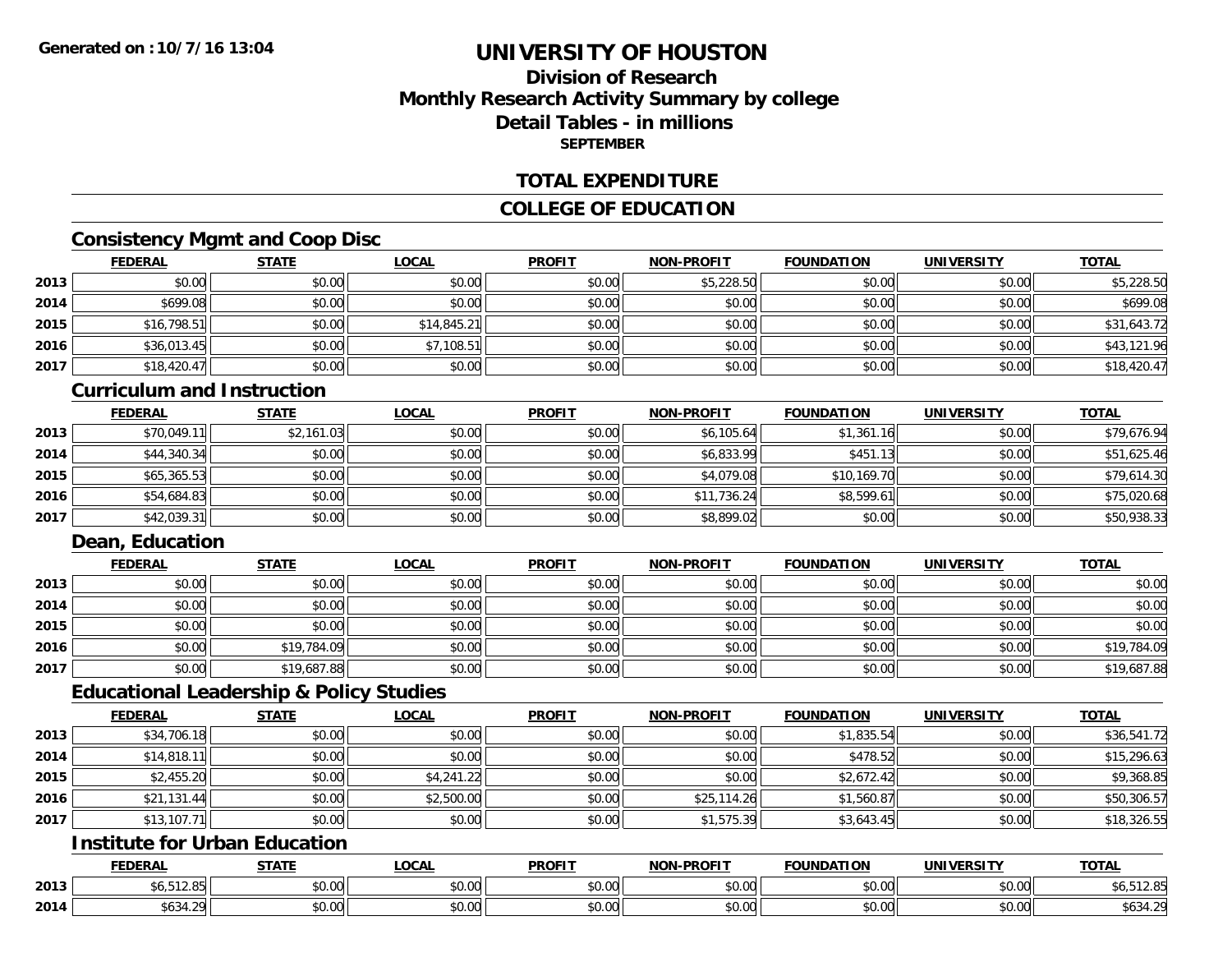# **Division of ResearchMonthly Research Activity Summary by college Detail Tables - in millions SEPTEMBER**

### **TOTAL EXPENDITURE**

### **COLLEGE OF EDUCATION**

#### **Institute for Urban Education**

|      |      | $- - - - -$ | $\sim$<br>UUM | <b>DDOEI</b>   | וחו       | ת ו<br>. . r  | .         | ---           |
|------|------|-------------|---------------|----------------|-----------|---------------|-----------|---------------|
| 2015 | 0000 | $\sim$ 00   | $\sim$ $\sim$ | 0 <sub>n</sub> | $\sim$ 00 | $\sim$ $\sim$ | nn nnl    | $\sim$        |
|      | ט.טי | JU.UU       | vv.vv         | JU.U           | ₽U.UU     | טט.טע         | JU.UU     | งบ.บบ         |
|      | 0000 | ሐሴ ሰሰ       | $\sim$ $\sim$ | 0000           | $\sim$ 00 | $\sim$ $\sim$ | $\sim$ 00 | $\sim$ $\sim$ |
| 2016 | ט.טע | DU.UU       | vu.vu         | vv.v           | pu.uu     | JU.UU         | vv.vv     | DU.UG         |

# **Psychological, Health, and Learning Sciences**

|      | <b>FEDERAL</b> | <u>STATE</u> | <u>LOCAL</u> | <b>PROFIT</b> | <b>NON-PROFIT</b> | <b>FOUNDATION</b> | <b>UNIVERSITY</b> | <b>TOTAL</b> |
|------|----------------|--------------|--------------|---------------|-------------------|-------------------|-------------------|--------------|
| 2013 | \$50,066.53    | \$4,640.83   | \$0.00       | \$0.00        | \$2,161.78        | \$214.            | \$0.00            | \$56,654.43  |
| 2014 | \$50,959.89    | \$8,437.06   | \$0.00       | \$0.00        | \$1,882.67        | \$0.00            | \$0.00            | \$61,279.62  |
| 2015 | \$57,718.17    | \$13,155.58  | \$0.00       | \$0.00        | \$2,945.07        | \$0.00            | \$0.00            | \$73,818.82  |
| 2016 | \$218,606.14   | \$11,307.15  | \$0.00       | \$0.00        | \$21,807.34       | \$0.00            | \$0.00            | \$251,720.63 |
| 2017 | \$49,134.85    | \$691.60     | \$0.00       | \$0.00        | \$1,001.51        | \$1,911.50        | \$0.00            | \$52,739.46  |

#### **UH Charter School**

|       | <b>FEDERAL</b> | <b>STATE</b> | <b>LOCAL</b> | <b>PROFIT</b> | <b>NON-PROFIT</b> | <b>FOUNDATION</b> | <b>UNIVERSITY</b> | <b>TOTAL</b>   |
|-------|----------------|--------------|--------------|---------------|-------------------|-------------------|-------------------|----------------|
| 2013  | \$1,038.96     | \$61,103.41  | \$0.00       | \$0.00        | \$0.00            | \$0.00            | \$0.00            | \$62,142.37    |
| 2014  | \$1,607.32     | \$73,916.58  | \$0.00       | \$0.00        | \$0.00            | \$0.00            | \$0.00            | \$75,523.90    |
| 2015  | \$1,446.30     | \$81,883.54  | \$0.00       | \$0.00        | \$0.00            | \$0.00            | \$0.00            | \$83,329.84    |
| 2016  | \$0.00         | \$14,039.36  | \$0.00       | \$0.00        | \$0.00            | \$0.00            | \$0.00            | \$14,039.36    |
| 2017  | \$1,583.84     | \$82,719.15  | \$0.00       | \$0.00        | \$0.00            | \$0.00            | \$0.00            | \$84,302.99    |
| Total | \$873,938.40   | \$393,527.26 | \$28,694.94  | \$0.00        | \$99,370.50       | \$32,469.19       | \$0.00            | \$1,428,000.28 |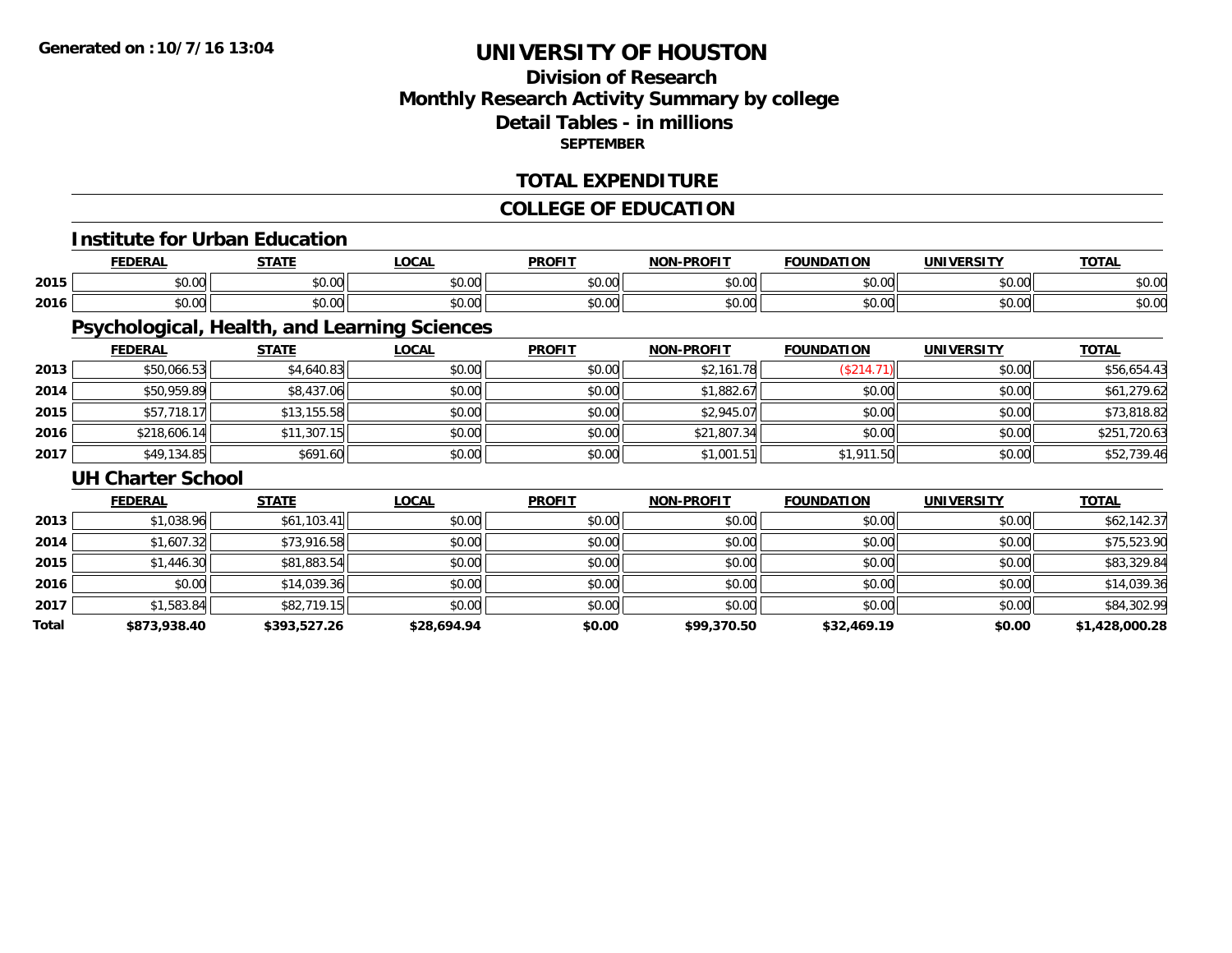# **Division of ResearchMonthly Research Activity Summary by college Detail Tables - in millions SEPTEMBER**

### **TOTAL EXPENDITURE**

#### **COLLEGE OF LIBERAL ARTS AND SOCIAL SCIENCES**

# **African-American Studies**

|      | <b>FEDERAL</b>                   | <b>STATE</b>                                | <b>LOCAL</b> | <b>PROFIT</b> | <b>NON-PROFIT</b> | <b>FOUNDATION</b> | <b>UNIVERSITY</b> | <b>TOTAL</b> |
|------|----------------------------------|---------------------------------------------|--------------|---------------|-------------------|-------------------|-------------------|--------------|
| 2016 | \$250.00                         | \$0.00                                      | \$0.00       | \$0.00        | \$0.00            | \$0.00            | \$0.00            | \$250.00     |
|      | Art                              |                                             |              |               |                   |                   |                   |              |
|      | <b>FEDERAL</b>                   | <b>STATE</b>                                | <b>LOCAL</b> | <b>PROFIT</b> | <b>NON-PROFIT</b> | <b>FOUNDATION</b> | <b>UNIVERSITY</b> | <b>TOTAL</b> |
| 2013 | \$770.76                         | \$0.00                                      | \$0.00       | \$0.00        | \$0.00            | \$0.00            | \$0.00            | \$770.76     |
| 2014 | \$1,065.19                       | \$0.00                                      | \$0.00       | \$0.00        | \$0.00            | \$0.00            | \$0.00            | \$1,065.19   |
| 2015 | \$0.00                           | \$600.00                                    | \$0.00       | \$0.00        | \$0.00            | \$0.00            | \$0.00            | \$600.00     |
| 2016 | \$0.00                           | \$1,395.46                                  | \$0.00       | \$0.00        | \$0.00            | \$0.00            | \$0.00            | \$1,395.46   |
| 2017 | \$7,348.56                       | \$697.73                                    | \$0.00       | \$0.00        | \$0.00            | \$0.00            | \$0.00            | \$8,046.29   |
|      | <b>Arte Publico Press</b>        |                                             |              |               |                   |                   |                   |              |
|      | <b>FEDERAL</b>                   | <b>STATE</b>                                | <b>LOCAL</b> | <b>PROFIT</b> | <b>NON-PROFIT</b> | <b>FOUNDATION</b> | <b>UNIVERSITY</b> | <b>TOTAL</b> |
| 2013 | \$14,471.64                      | \$0.00                                      | \$0.00       | \$0.00        | \$0.00            | \$6,694.22        | \$0.00            | \$21,165.86  |
| 2014 | \$0.00                           | \$0.00                                      | \$0.00       | \$0.00        | \$0.00            | \$19,025.86       | \$0.00            | \$19,025.86  |
| 2015 | \$12,217.09                      | \$0.00                                      | \$0.00       | \$0.00        | \$262.56          | \$10,699.93       | \$0.00            | \$23,179.58  |
| 2016 | \$0.00                           | \$0.00                                      | \$0.00       | \$0.00        | \$6,407.01        | \$44,047.54       | \$0.00            | \$50,454.55  |
| 2017 | \$12,249.64                      | \$0.00                                      | \$0.00       | \$0.00        | \$0.00            | \$0.00            | \$0.00            | \$12,249.64  |
|      | <b>Center for Public History</b> |                                             |              |               |                   |                   |                   |              |
|      | <b>FEDERAL</b>                   | <b>STATE</b>                                | <b>LOCAL</b> | <b>PROFIT</b> | <b>NON-PROFIT</b> | <b>FOUNDATION</b> | <b>UNIVERSITY</b> | <b>TOTAL</b> |
| 2013 | \$16,422.50                      | \$0.00                                      | \$0.00       | \$0.00        | \$0.00            | \$0.00            | \$0.00            | \$16,422.50  |
| 2014 | \$237.50                         | \$0.00                                      | \$0.00       | \$0.00        | \$0.00            | \$0.00            | \$0.00            | \$237.50     |
|      | Communication                    |                                             |              |               |                   |                   |                   |              |
|      | <b>FEDERAL</b>                   | <b>STATE</b>                                | <b>LOCAL</b> | <b>PROFIT</b> | <b>NON-PROFIT</b> | <b>FOUNDATION</b> | <b>UNIVERSITY</b> | <b>TOTAL</b> |
| 2013 | \$0.00                           | \$0.00                                      | \$0.00       | \$0.00        | \$0.00            | \$0.00            | \$0.00            | \$0.00       |
| 2015 | \$0.00                           | \$1,674.86                                  | \$0.00       | \$0.00        | \$0.00            | \$0.00            | \$0.00            | \$1,674.86   |
| 2016 | \$0.00                           | \$0.00                                      | \$0.00       | \$0.00        | \$0.00            | \$2,933.89        | \$0.00            | \$2,933.89   |
| 2017 | \$0.00                           | \$0.00                                      | \$0.00       | \$0.00        | \$0.00            | \$0.00            | \$0.00            | \$0.00       |
|      |                                  | <b>Communication Sciences and Disorders</b> |              |               |                   |                   |                   |              |
|      | <b>FEDERAL</b>                   | <b>STATE</b>                                | <b>LOCAL</b> | <b>PROFIT</b> | <b>NON-PROFIT</b> | <b>FOUNDATION</b> | <b>UNIVERSITY</b> | <b>TOTAL</b> |
| 2013 | \$0.00                           | \$0.00                                      | \$0.00       | \$0.00        | \$21,504.64       | \$0.00            | \$0.00            | \$21,504.64  |
| 2014 | \$4,312.93                       | \$0.00                                      | \$0.00       | \$0.00        | \$0.00            | \$0.00            | \$0.00            | \$4,312.93   |
| 2015 | \$6,547.90                       | \$0.00                                      | \$0.00       | \$0.00        | \$33,357.20       | \$0.00            | \$0.00            | \$39,905.10  |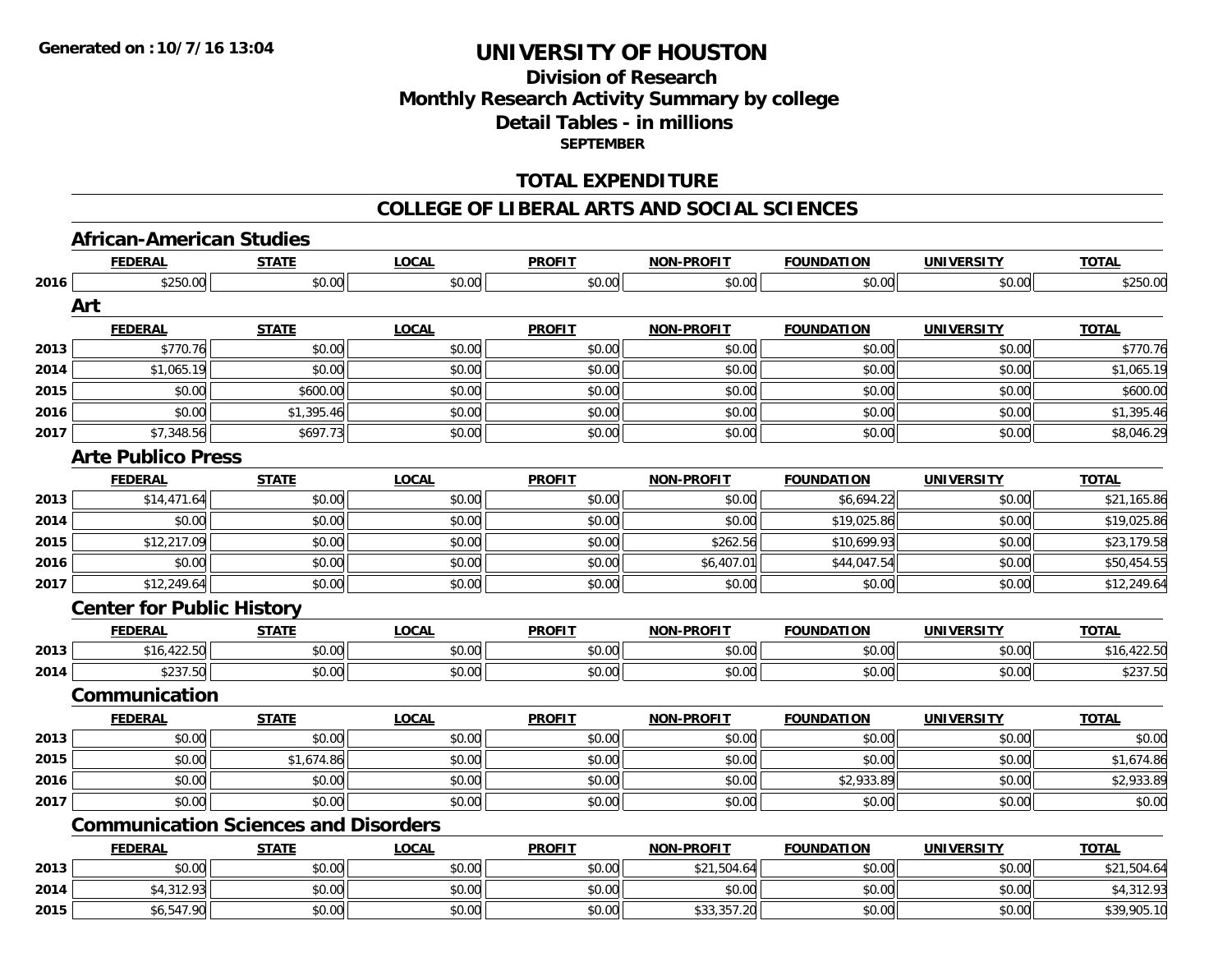**2016**

# **UNIVERSITY OF HOUSTON**

# **Division of ResearchMonthly Research Activity Summary by college Detail Tables - in millions SEPTEMBER**

### **TOTAL EXPENDITURE**

# **COLLEGE OF LIBERAL ARTS AND SOCIAL SCIENCES**

|      |                                             |              |              |               | <u>COLLEGE OF LIBERAL ARTS AND SOCIAL SCIENCES</u> |                   |                   |              |
|------|---------------------------------------------|--------------|--------------|---------------|----------------------------------------------------|-------------------|-------------------|--------------|
|      | <b>Communication Sciences and Disorders</b> |              |              |               |                                                    |                   |                   |              |
|      | <b>FEDERAL</b>                              | <b>STATE</b> | <b>LOCAL</b> | <b>PROFIT</b> | NON-PROFIT                                         | <b>FOUNDATION</b> | <b>UNIVERSITY</b> | <b>TOTAL</b> |
| 2016 | \$3,198.00                                  | \$0.00       | \$0.00       | \$0.00        | \$0.00                                             | \$0.00            | \$0.00            | \$3,198.00   |
| 2017 | \$2,828.06                                  | \$0.00       | \$0.00       | \$0.00        | \$0.00                                             | \$0.00            | \$0.00            | \$2,828.06   |
|      | <b>Comparative Cultural Studies</b>         |              |              |               |                                                    |                   |                   |              |
|      | <b>FEDERAL</b>                              | <b>STATE</b> | <b>LOCAL</b> | <b>PROFIT</b> | <b>NON-PROFIT</b>                                  | <b>FOUNDATION</b> | <b>UNIVERSITY</b> | <b>TOTAL</b> |
| 2015 | \$0.00                                      | \$1,842.70   | \$0.00       | \$0.00        | \$0.00                                             | \$0.00            | \$0.00            | \$1,842.70   |
|      | Dean, Liberal Arts and Social Sciences      |              |              |               |                                                    |                   |                   |              |
|      | <b>FEDERAL</b>                              | <b>STATE</b> | <b>LOCAL</b> | <b>PROFIT</b> | <b>NON-PROFIT</b>                                  | <b>FOUNDATION</b> | <b>UNIVERSITY</b> | <b>TOTAL</b> |
| 2013 | \$0.00                                      | \$0.00       | \$0.00       | \$0.00        | \$0.00                                             | \$0.00            | \$0.00            | \$0.00       |
| 2014 | \$0.00                                      | \$0.00       | \$0.00       | \$0.00        | \$0.00                                             | \$0.00            | \$0.00            | \$0.00       |
| 2015 | \$0.00                                      | \$0.00       | \$0.00       | \$0.00        | \$0.00                                             | \$0.00            | \$0.00            | \$0.00       |
| 2016 | \$0.00                                      | \$0.00       | \$0.00       | \$0.00        | \$0.00                                             | \$0.00            | \$0.00            | \$0.00       |
| 2017 | \$0.00                                      | \$0.00       | \$0.00       | \$0.00        | \$0.00                                             | \$0.00            | \$0.00            | \$0.00       |
|      | <b>Economics</b>                            |              |              |               |                                                    |                   |                   |              |
|      | <b>FEDERAL</b>                              | <b>STATE</b> | <b>LOCAL</b> | <b>PROFIT</b> | <b>NON-PROFIT</b>                                  | <b>FOUNDATION</b> | <b>UNIVERSITY</b> | <b>TOTAL</b> |
| 2013 | \$0.00                                      | \$0.00       | \$0.00       | \$0.00        | \$72,400.00                                        | \$2,627.55        | \$0.00            | \$75,027.55  |
| 2014 | \$0.00                                      | \$0.00       | \$0.00       | \$0.00        | \$33,972.45                                        | \$0.00            | \$0.00            | \$33,972.45  |
| 2015 | \$6,254.68                                  | \$0.00       | \$0.00       | \$0.00        | \$22,992.37                                        | \$0.00            | \$0.00            | \$29,247.05  |
| 2016 | \$0.00                                      | \$0.00       | \$0.00       | \$0.00        | \$0.00                                             | \$0.00            | \$0.00            | \$0.00       |
|      | <b>English</b>                              |              |              |               |                                                    |                   |                   |              |
|      | <b>FEDERAL</b>                              | <b>STATE</b> | <b>LOCAL</b> | <b>PROFIT</b> | <b>NON-PROFIT</b>                                  | <b>FOUNDATION</b> | <b>UNIVERSITY</b> | <b>TOTAL</b> |
| 2013 | \$8,596.25                                  | \$0.00       | \$0.00       | \$0.00        | \$0.00                                             | \$0.00            | \$0.00            | \$8,596.25   |
| 2015 | \$469.55                                    | \$4,000.00   | \$0.00       | \$0.00        | \$0.00                                             | \$0.00            | \$0.00            | \$4,469.55   |
| 2016 | \$2,648.42                                  | \$0.00       | \$0.00       | \$0.00        | \$0.00                                             | \$0.00            | \$0.00            | \$2,648.42   |
| 2017 | \$1,922.19                                  | \$0.00       | \$0.00       | \$0.00        | \$0.00                                             | \$0.00            | \$0.00            | \$1,922.19   |
|      | <b>Health and Human Performance</b>         |              |              |               |                                                    |                   |                   |              |
|      | <b>FEDERAL</b>                              | <b>STATE</b> | <b>LOCAL</b> | <b>PROFIT</b> | NON-PROFIT                                         | <b>FOUNDATION</b> | <b>UNIVERSITY</b> | <b>TOTAL</b> |
| 2013 | \$186,767.15                                | \$0.00       | \$0.00       | \$13,412.59   | \$0.00                                             | (\$71.57)         | \$0.00            | \$200,108.17 |
| 2014 | \$209,977.83                                | \$0.00       | \$0.00       | \$9,739.28    | \$0.00                                             | \$0.00            | \$0.00            | \$219,717.11 |
| 2015 | \$186,955.54                                | \$0.00       | \$0.00       | \$13,405.92   | \$0.00                                             | \$9,586.70        | \$0.00            | \$209,948.16 |

\$166,311.40 \$0.00 \$0.00 \$5,682.32 \$1,460.39 \$4,697.22 \$0.00 \$178,151.33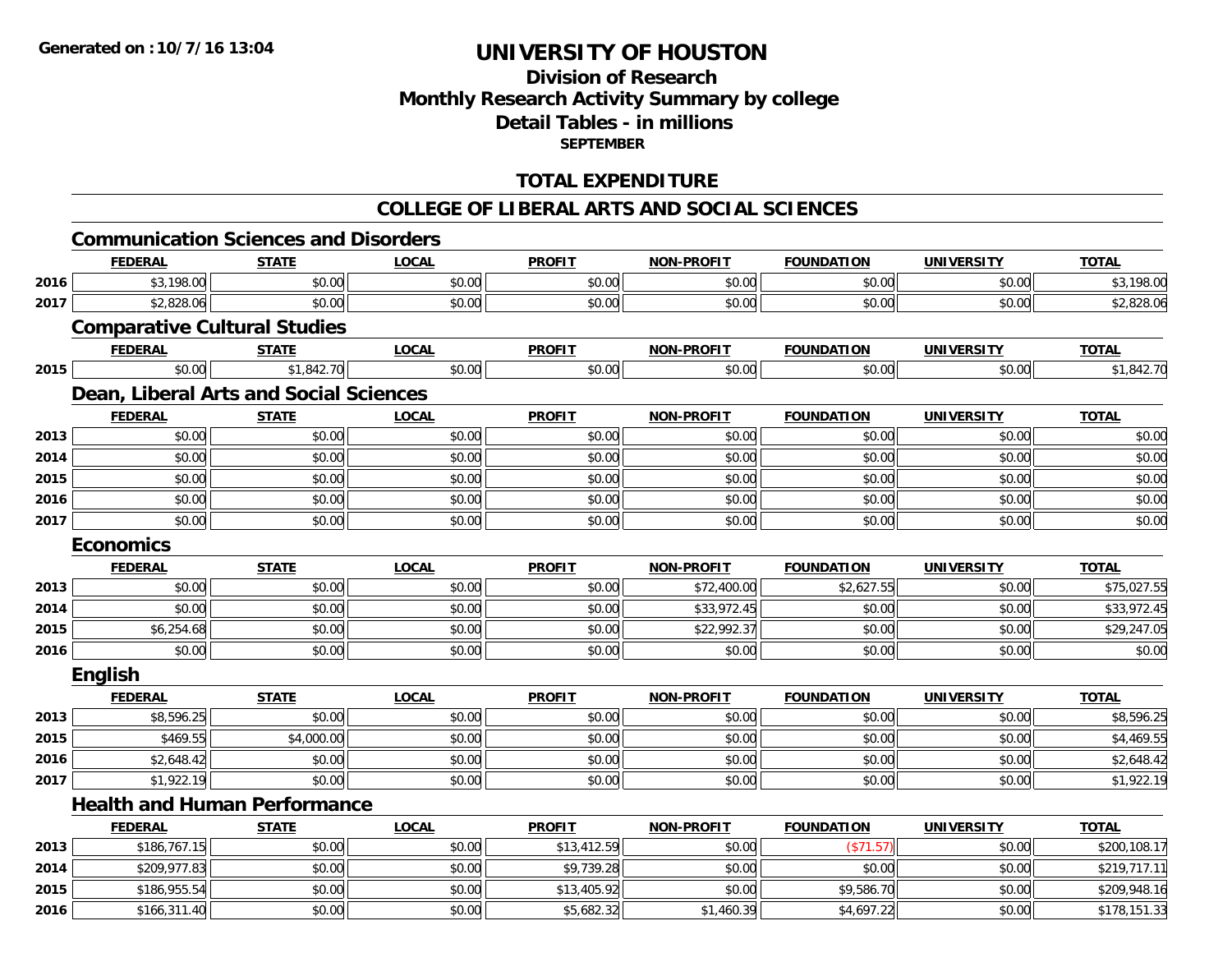# **Division of ResearchMonthly Research Activity Summary by college Detail Tables - in millions SEPTEMBER**

### **TOTAL EXPENDITURE**

#### **COLLEGE OF LIBERAL ARTS AND SOCIAL SCIENCES**

# **Health and Human Performance**

|      | <b>FEDERAL</b>                        | <b>STATE</b> | <b>LOCAL</b> | <b>PROFIT</b> | <b>NON-PROFIT</b> | <b>FOUNDATION</b> | <b>UNIVERSITY</b> | <b>TOTAL</b> |
|------|---------------------------------------|--------------|--------------|---------------|-------------------|-------------------|-------------------|--------------|
| 2017 | \$111,786.19                          | \$0.00       | \$0.00       | \$11,146.07   | \$11.41           | \$0.00            | \$0.00            | \$122,943.66 |
|      | <b>Hispanic Studies</b>               |              |              |               |                   |                   |                   |              |
|      | <b>FEDERAL</b>                        | <b>STATE</b> | <b>LOCAL</b> | <b>PROFIT</b> | <b>NON-PROFIT</b> | <b>FOUNDATION</b> | <b>UNIVERSITY</b> | <b>TOTAL</b> |
| 2013 | \$0.00                                | \$0.00       | \$0.00       | \$0.00        | \$0.00            | \$2,706.83        | \$0.00            | \$2,706.83   |
| 2014 | \$0.00                                | \$0.00       | \$0.00       | \$0.00        | \$0.00            | \$994.50          | \$0.00            | \$994.50     |
| 2015 | \$0.00                                | \$0.00       | \$0.00       | \$0.00        | \$0.00            | \$0.00            | \$0.00            | \$0.00       |
| 2016 | \$0.00                                | \$0.00       | \$0.00       | \$0.00        | \$0.00            | \$0.00            | \$0.00            | \$0.00       |
|      | <b>History</b>                        |              |              |               |                   |                   |                   |              |
|      | <b>FEDERAL</b>                        | <b>STATE</b> | <b>LOCAL</b> | <b>PROFIT</b> | <b>NON-PROFIT</b> | <b>FOUNDATION</b> | <b>UNIVERSITY</b> | <b>TOTAL</b> |
| 2013 | \$0.00                                | \$0.00       | \$0.00       | \$377.08      | \$0.00            | \$0.00            | \$0.00            | \$377.08     |
| 2014 | \$0.00                                | \$0.00       | \$0.00       | \$4,252.35    | \$0.00            | \$0.00            | \$0.00            | \$4,252.35   |
| 2015 | \$1,126.22                            | \$0.00       | \$0.00       | \$573.70      | \$0.00            | \$0.00            | \$0.00            | \$1,699.92   |
| 2016 | \$1,088.08                            | \$0.00       | \$0.00       | \$438.61      | \$0.00            | \$0.00            | \$0.00            | \$1,526.69   |
| 2017 | \$821.04                              | \$0.00       | \$0.00       | \$15,687.77   | \$0.00            | \$0.00            | \$0.00            | \$16,508.81  |
|      | <b>Hobby Center for Public Policy</b> |              |              |               |                   |                   |                   |              |
|      | <b>FEDERAL</b>                        | <b>STATE</b> | <b>LOCAL</b> | <b>PROFIT</b> | <b>NON-PROFIT</b> | <b>FOUNDATION</b> | <b>UNIVERSITY</b> | <b>TOTAL</b> |
| 2015 | \$0.00                                | \$0.00       | \$0.00       | \$0.00        | \$0.00            | \$16,500.00       | \$0.00            | \$16,500.00  |
| 2016 | \$18,360.77                           | \$0.00       | \$0.00       | \$0.00        | \$0.00            | \$0.00            | \$0.00            | \$18,360.77  |
|      | <b>Modern/Classical Languages</b>     |              |              |               |                   |                   |                   |              |
|      | <b>FEDERAL</b>                        | <b>STATE</b> | <b>LOCAL</b> | <b>PROFIT</b> | <b>NON-PROFIT</b> | <b>FOUNDATION</b> | <b>UNIVERSITY</b> | <b>TOTAL</b> |
| 2013 | \$7,517.53                            | \$0.00       | \$0.00       | \$0.00        | \$0.00            | \$0.00            | \$0.00            | \$7,517.53   |
| 2015 | \$1,770.00                            | \$0.00       | \$0.00       | \$0.00        | \$0.00            | \$0.00            | \$0.00            | \$1,770.00   |
| 2016 | \$1,981.50                            | \$0.00       | \$0.00       | \$0.00        | \$0.00            | \$0.00            | \$0.00            | \$1,981.50   |
|      | Philosophy                            |              |              |               |                   |                   |                   |              |
|      | <b>FEDERAL</b>                        | <b>STATE</b> | <b>LOCAL</b> | <b>PROFIT</b> | <b>NON-PROFIT</b> | <b>FOUNDATION</b> | <b>UNIVERSITY</b> | <b>TOTAL</b> |
| 2013 | \$2,559.64                            | \$0.00       | \$0.00       | \$0.00        | \$0.00            | \$0.00            | \$0.00            | \$2,559.64   |
| 2014 | \$1,288.77                            | \$0.00       | \$0.00       | \$0.00        | \$0.00            | \$0.00            | \$0.00            | \$1,288.77   |
| 2015 | \$615.79                              | \$330.45     | \$0.00       | \$0.00        | \$0.00            | \$0.00            | \$0.00            | \$946.24     |
| 2016 | \$91.75                               | \$0.00       | \$0.00       | \$0.00        | \$0.00            | \$0.00            | \$0.00            | \$91.75      |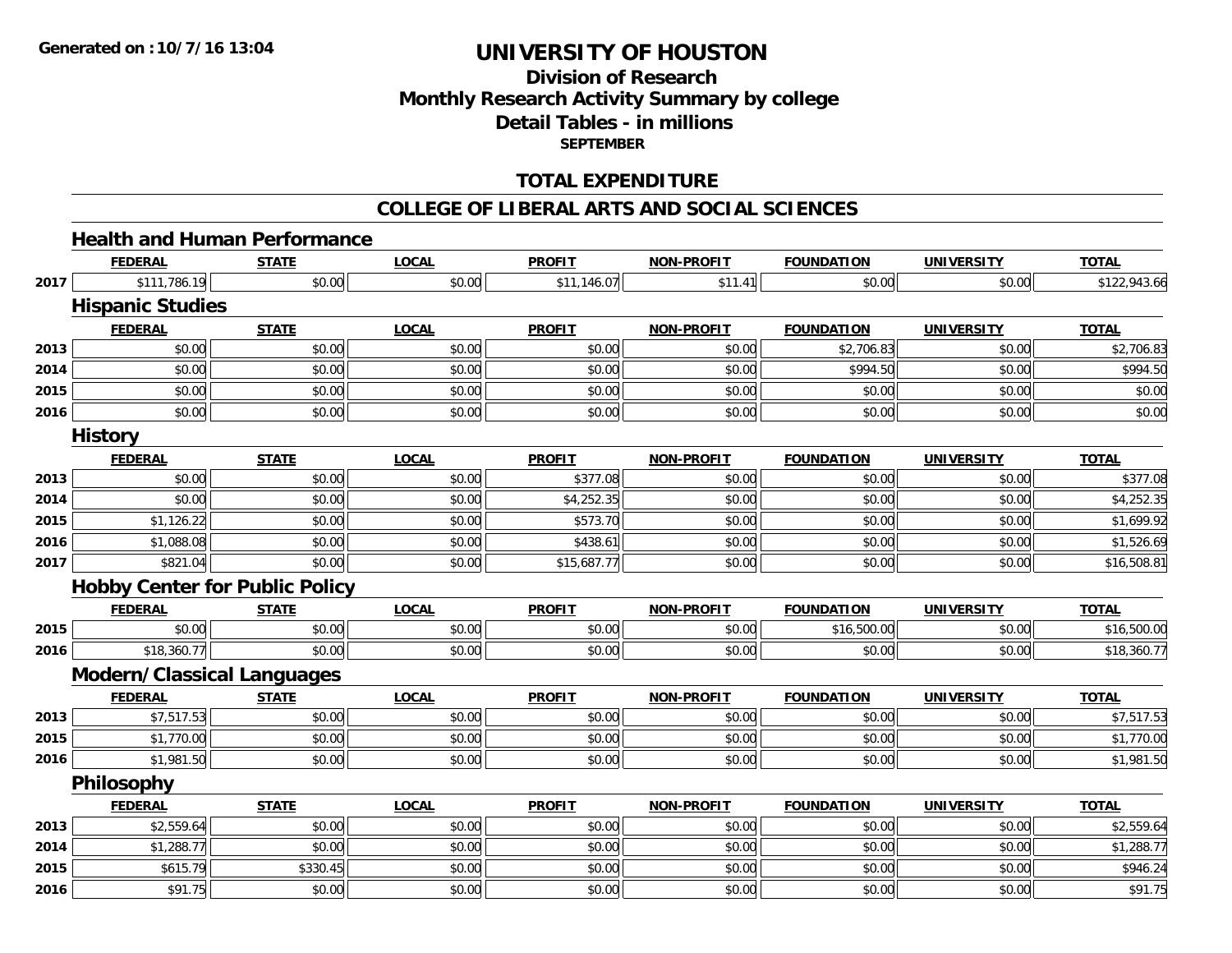# **Division of ResearchMonthly Research Activity Summary by college Detail Tables - in millions SEPTEMBER**

### **TOTAL EXPENDITURE**

#### **COLLEGE OF LIBERAL ARTS AND SOCIAL SCIENCES**

### **Political Science**

|      | <b>FEDERAL</b> | <b>STATE</b> | <u>LOCAL</u> | <b>PROFIT</b> | <b>NON-PROFIT</b> | <b>FOUNDATION</b> | <b>UNIVERSITY</b> | <b>TOTAL</b> |
|------|----------------|--------------|--------------|---------------|-------------------|-------------------|-------------------|--------------|
| 2013 | \$2,396.38     | \$0.00       | \$0.00       | \$0.00        | \$0.00            | \$0.00            | \$0.00            | (\$2,396.38) |
| 2014 | \$0.00         | \$0.00       | \$0.00       | \$0.00        | \$0.00            | \$0.00            | \$0.00            | \$0.00       |
| 2015 | \$6,003.35     | \$10,683.29  | \$0.00       | \$0.00        | \$0.00            | \$0.00            | \$0.00            | \$16,686.64  |
| 2016 | \$7,156.62     | \$3,764.76   | \$0.00       | \$0.00        | \$0.00            | \$0.00            | \$0.00            | \$10,921.38  |
| 2017 | \$4,382.05     | \$0.00       | \$0.00       | \$0.00        | \$0.00            | \$0.00            | \$0.00            | \$4,382.05   |

# **Psychology**

|      | <b>FEDERAL</b> | <b>STATE</b> | <u>LOCAL</u> | <b>PROFIT</b> | <b>NON-PROFIT</b> | <b>FOUNDATION</b> | <b>UNIVERSITY</b> | <b>TOTAL</b> |
|------|----------------|--------------|--------------|---------------|-------------------|-------------------|-------------------|--------------|
| 2013 | \$681,578.17   | \$21,040.20  | \$0.00       | \$3,952.47    | \$18,463.84       | \$19,780.63       | \$0.00            | \$744,815.31 |
| 2014 | \$420,631.17   | \$358.79     | \$0.00       | \$1,125.82    | \$27,151.81       | (\$0.08)          | \$0.00            | \$449,267.51 |
| 2015 | \$470,681.26   | \$1,618.63   | \$0.00       | \$1,500.32    | \$10,466.23       | \$0.00            | \$2,008.51        | \$486,274.95 |
| 2016 | \$333,990.91   | \$10,962.46  | \$0.00       | \$1,781.17    | \$29,503.85       | \$0.00            | \$3,476.36        | \$379,714.75 |
| 2017 | \$214,533.91   | \$37,474.29  | \$0.00       | \$0.00        | \$7,704.17        | \$0.00            | (\$19.50)         | \$259,692.87 |

### **Sociology**

|       | <b>FEDERAL</b> | <u>STATE</u> | <u>LOCAL</u> | <b>PROFIT</b> | <b>NON-PROFIT</b> | <b>FOUNDATION</b> | <b>UNIVERSITY</b> | <b>TOTAL</b>   |
|-------|----------------|--------------|--------------|---------------|-------------------|-------------------|-------------------|----------------|
| 2013  | (\$313.80)     | \$0.00       | \$0.00       | \$0.00        | \$0.00            | \$0.00            | \$0.00            | $(\$313.80)$   |
| 2014  | \$1,192.50     | \$0.00       | \$0.00       | \$0.00        | \$0.00            | \$0.00            | \$0.00            | \$1,192.50     |
| 2015  | \$10.32        | \$350.00     | \$0.00       | \$0.00        | \$0.00            | \$0.00            | \$0.00            | \$360.32       |
| 2016  | \$0.00         | \$500.00     | \$0.00       | \$0.00        | \$0.00            | \$0.00            | \$0.00            | \$500.00       |
| Total | \$3,138,280.14 | \$97,293.62  | \$0.00       | \$83,075.47   | \$285,657.92      | \$140,223.22      | \$5,465.37        | \$3,749,995.74 |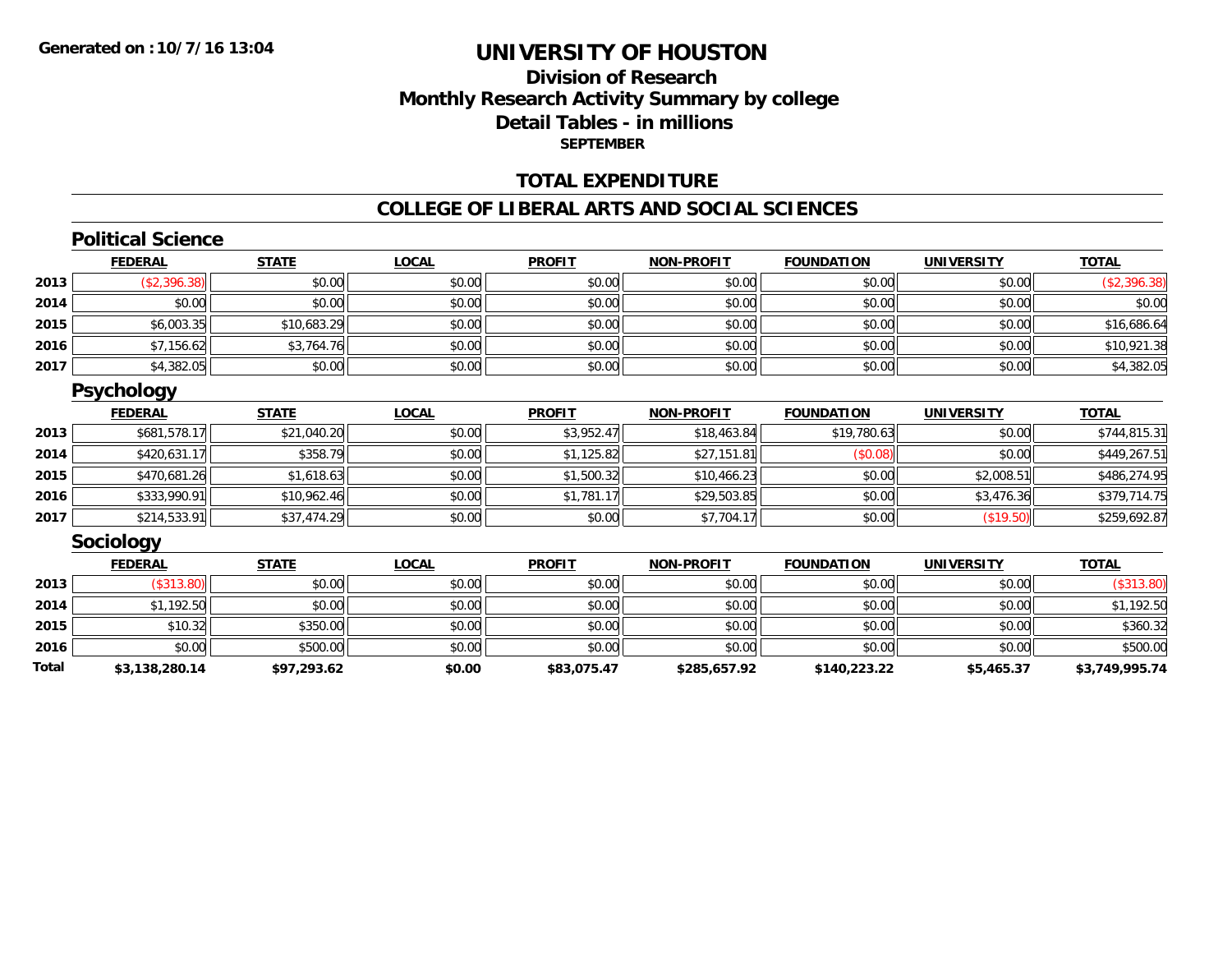# **Division of ResearchMonthly Research Activity Summary by college Detail Tables - in millionsSEPTEMBER**

### **TOTAL EXPENDITURE**

## **COLLEGE OF NATURAL SCIENCES AND MATHEMATICS**

# **Biology/Biochemistry**

|      | <b>FEDERAL</b> | <u>STATE</u> | <u>LOCAL</u> | <b>PROFIT</b> | <b>NON-PROFIT</b> | <b>FOUNDATION</b> | <b>UNIVERSITY</b> | <b>TOTAL</b> |
|------|----------------|--------------|--------------|---------------|-------------------|-------------------|-------------------|--------------|
| 2013 | \$200,240.74   | \$70,415.56  | \$0.00       | \$2,336.14    | \$55,596.52       | \$13,993.83       | \$0.00            | \$342,582.79 |
| 2014 | \$218,843.46   | \$58,195.99  | \$0.00       | \$18,077.14   | \$45,348.84       | \$7,393.03        | \$0.00            | \$347,858.46 |
| 2015 | \$166,238.73   | \$82,292.52  | \$0.00       | \$24,147.68   | \$30,826.14       | \$32,327.50       | \$0.00            | \$335,832.57 |
| 2016 | \$284,784.01   | \$72,626.33  | \$0.00       | \$10,418.15   | \$9,011.29        | \$69,647.05       | \$0.00            | \$446,486.82 |
| 2017 | \$98,604.80    | \$102,555.17 | \$0.00       | \$599.60      | \$29,661.73       | \$10,647.04       | \$0.00            | \$242,068.34 |
|      |                |              |              |               |                   |                   |                   |              |

### **Center for Applied Geoscience Excellence**

|      | <b>FEDERAL</b> | <b>STATE</b> | LOCAL  | <b>PROFIT</b> | <b>NON-PROFIT</b> | <b>FOUNDATION</b> | <b>UNIVERSITY</b> | <b>TOTAL</b> |
|------|----------------|--------------|--------|---------------|-------------------|-------------------|-------------------|--------------|
| 2014 | \$0.00         | \$0.00       | \$0.00 | \$0.00        | \$0.00            | \$0.00            | \$0.00            | \$0.00       |
| 2015 | \$0.00         | \$0.00       | \$0.00 | \$0.00        | \$0.00            | \$0.00            | \$0.00            | \$0.00       |
| 2016 | \$0.00         | \$0.00       | \$0.00 | \$0.00        | \$0.00            | \$0.00            | \$0.00            | \$0.00       |
| 2017 | \$0.00         | \$0.00       | \$0.00 | \$0.00        | \$0.00            | \$0.00            | \$0.00            | \$0.00       |

# **Center for Nuclear Receptors and Cell Signaling**

|      | <b>FEDERAL</b> | <b>STATE</b> | <u>LOCAL</u> | <b>PROFIT</b> | <b>NON-PROFIT</b> | <b>FOUNDATION</b> | <b>UNIVERSITY</b> | <b>TOTAL</b> |
|------|----------------|--------------|--------------|---------------|-------------------|-------------------|-------------------|--------------|
| 2013 | \$138,385.53   | \$28,647.13  | \$0.00       | \$0.00        | \$150.00          | \$0.00            | \$0.00            | \$167,182.66 |
| 2014 | \$147,895.47   | \$78,828.81  | \$0.00       | \$0.00        | \$7,746.78        | \$1.903.26        | \$0.00            | \$236,374.32 |
| 2015 | \$42,093.67    | \$116,016.84 | \$0.00       | \$0.00        | \$236.55          | \$41,066.46       | \$0.00            | \$199,413.52 |
| 2016 | \$114,097.72   | \$27,321.49  | \$0.00       | \$0.00        | \$2,358.51        | \$16,510.95       | \$0.00            | \$160,288.67 |
| 2017 | \$35,324.77    | \$40,151.93  | \$0.00       | \$0.00        | \$10,181.09       | \$40,202.09       | \$0.00            | \$125,859.88 |

#### **Chemistry**

|      | <b>FEDERAL</b> | <b>STATE</b> | <b>LOCAL</b> | <b>PROFIT</b> | <b>NON-PROFIT</b> | <b>FOUNDATION</b> | <b>UNIVERSITY</b> | <b>TOTAL</b> |
|------|----------------|--------------|--------------|---------------|-------------------|-------------------|-------------------|--------------|
| 2013 | \$155,524.01   | \$106,785.21 | \$0.00       | \$6,322.34    | \$1,356.29        | \$85,686.92       | (\$894.00)        | \$354,780.77 |
| 2014 | \$217,240.13   | \$47,403.98  | \$0.00       | \$0.00        | \$6,107.61        | \$72,265.84       | \$0.00            | \$343,017.56 |
| 2015 | \$161,842.66   | \$1,281.62   | \$0.00       | \$0.00        | \$4,313.02        | \$214,185.32      | \$0.00            | \$381,622.62 |
| 2016 | \$195,478.39   | \$14,667.04  | \$0.00       | \$568.01      | \$21,406.58       | \$93,837.60       | \$0.00            | \$325,957.62 |
| 2017 | \$99,286.36    | \$10,852.97  | \$0.00       | \$0.00        | \$18,147.97       | \$66,125.70       | \$0.00            | \$194,413.00 |

#### **Computer Science**

|      | <b>FEDERAL</b> | <u>STATE</u> | <u>LOCAL</u> | <b>PROFIT</b>    | <b>NON-PROFIT</b> | <b>FOUNDATION</b> | <b>UNIVERSITY</b> | <b>TOTAL</b> |
|------|----------------|--------------|--------------|------------------|-------------------|-------------------|-------------------|--------------|
| 2013 | \$158,210.87   | \$4,004.67   | \$0.00       | 119.15<br>\$33,1 | \$9,590.31        | \$10,965.00       | \$1,632.00        | \$217,522.00 |
| 2014 | \$140,292.93   | \$0.00       | \$0.00       | \$33,210.28      | \$22,272.97       | \$772.<br>11      | \$2,161.91        | \$198,710.20 |
| 2015 | \$189,741.38   | \$0.00       | \$0.00       | \$36,330.47      | \$17,255.30       | \$0.00            | \$8,152.91        | \$251,480.06 |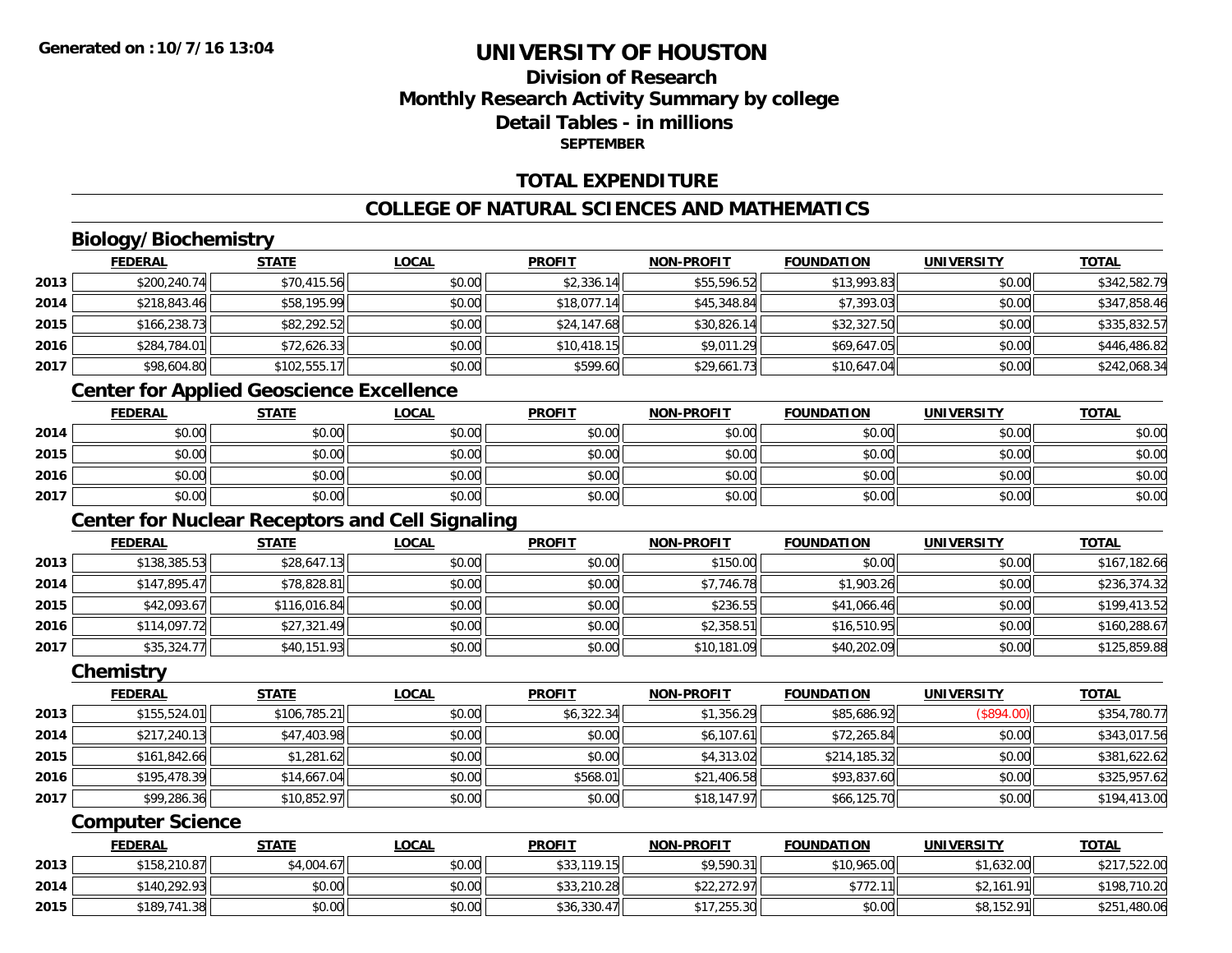## **Division of ResearchMonthly Research Activity Summary by college Detail Tables - in millionsSEPTEMBER**

### **TOTAL EXPENDITURE**

### **COLLEGE OF NATURAL SCIENCES AND MATHEMATICS**

## **Computer Science**

|      | <b>FEDERAL</b> | STATE      | .OCAL  | <b>PROFIT</b>            | <b>NON-PROFIT</b> | <b>FOUNDATION</b> | <b>UNIVERSITY</b>        | <b>TOTAL</b>           |
|------|----------------|------------|--------|--------------------------|-------------------|-------------------|--------------------------|------------------------|
| 2016 | \$278.4.       | 2.489.22   | \$0.00 | \$24.071<br>I .88<br>DZ4 | \$8,163.96        | \$0.00            | $AT$ $T$ $10$<br>.542.42 | .588.90<br><b>1210</b> |
| 2017 | \$289,533.68   | \$2,463.98 | \$0.00 | \$2,384.85               | \$922.92          | \$0.00            | \$0.00                   | 205.42                 |
|      |                |            |        |                          |                   |                   |                          |                        |

# **Dean, Natural Sciences and Mathematics**

|      | <b>FEDERAL</b> | <b>STATE</b> | <b>LOCAL</b> | <b>PROFIT</b> | <b>NON-PROFIT</b> | <b>FOUNDATION</b> | <b>UNIVERSITY</b> | <b>TOTAL</b> |
|------|----------------|--------------|--------------|---------------|-------------------|-------------------|-------------------|--------------|
| 2013 | \$135,268.37   | \$0.00       | \$0.00       | \$0.00        | \$0.00            | \$0.00            | \$0.00            | \$135,268.37 |
| 2014 | \$53,937.92    | \$0.00       | \$0.00       | \$0.00        | \$0.00            | \$0.00            | \$0.00            | \$53,937.92  |
| 2015 | \$10,000.32    | \$3,472.33   | \$0.00       | \$0.00        | \$0.00            | \$0.00            | \$0.00            | \$13,472.65  |
| 2016 | \$0.00         | \$762.54     | \$0.00       | \$0.00        | \$3,773.66        | \$0.00            | \$0.00            | \$4,536.20   |
| 2017 | \$2,050.00     | \$10,918.82  | \$0.00       | \$857.04      | \$1,575.39        | \$0.00            | \$0.00            | \$15,401.26  |

### **Earth & Atmospheric Sciences**

|      | <b>FEDERAL</b> | <b>STATE</b> | <b>LOCAL</b> | <b>PROFIT</b> | <b>NON-PROFIT</b> | <b>FOUNDATION</b> | <b>UNIVERSITY</b> | <b>TOTAL</b> |
|------|----------------|--------------|--------------|---------------|-------------------|-------------------|-------------------|--------------|
| 2013 | \$80,293.05    | \$10,876.67  | \$0.00       | \$192,926.79  | \$25,169.30       | \$0.00            | \$0.00            | \$309,265.82 |
| 2014 | \$136,588.84   | \$72,881.29  | \$0.00       | \$211,967.77  | \$20,357.45       | \$5,105.94        | \$0.00            | \$446,901.29 |
| 2015 | \$102,837.06   | \$23,349.09  | \$0.00       | \$134,764.09  | \$21,947.11       | \$2,513.84        | \$0.00            | \$285,411.19 |
| 2016 | \$47,567.61    | \$59,233.19  | \$0.00       | \$150,372.64  | \$32,579.74       | \$4,863.14        | \$7,354.74        | \$301,971.06 |
| 2017 | \$30,178.01    | \$68,637.94  | \$1,950.00   | \$65,578.89   | \$24,684.84       | \$3,642.48        | \$12,394.37       | \$207,066.53 |

### **Institute for Climate and Atmospheric Science**

|      | <u>FEDERAL</u> | <u>STATE</u> | <b>LOCAL</b> | <b>PROFIT</b> | <b>NON-PROFIT</b> | <b>FOUNDATION</b> | <b>UNIVERSITY</b> | <b>TOTAL</b> |
|------|----------------|--------------|--------------|---------------|-------------------|-------------------|-------------------|--------------|
| 2013 | \$0.00         | \$0.00       | \$0.00       | \$0.00        | \$0.00            | \$0.00            | \$0.00            | \$0.00       |
| 2014 | \$0.00         | \$0.00       | \$0.00       | \$0.00        | \$0.00            | \$0.00            | \$0.00            | \$0.00       |
| 2015 | \$0.00         | \$0.00       | \$0.00       | \$0.00        | \$0.00            | \$0.00            | \$0.00            | \$0.00       |
| 2016 | \$0.00         | \$0.00       | \$0.00       | \$0.00        | \$0.00            | \$0.00            | \$0.00            | \$0.00       |
| 2017 | \$0.00         | \$0.00       | \$0.00       | \$0.00        | \$0.00            | \$0.00            | \$0.00            | \$0.00       |

# **Institute for Nanoenergy**

|      | <b>FEDERAL</b> | <b>STATE</b> | <u>LOCAL</u> | <b>PROFIT</b> | <b>NON-PROFIT</b> | <b>FOUNDATION</b> | <b>UNIVERSITY</b> | <b>TOTAL</b> |
|------|----------------|--------------|--------------|---------------|-------------------|-------------------|-------------------|--------------|
| 2013 | \$0.00         | \$0.00       | \$0.00       | \$0.00        | \$0.00            | \$0.00            | \$0.00            | \$0.00       |
| 2014 | \$0.00         | \$0.00       | \$0.00       | \$0.00        | \$0.00            | \$0.00            | \$0.00            | \$0.00       |
| 2016 | \$0.00         | \$0.00       | \$0.00       | \$0.00        | \$0.00            | \$0.00            | \$0.00            | \$0.00       |
| 2017 | \$0.00         | \$0.00       | \$0.00       | \$0.00        | \$0.00            | \$0.00            | \$0.00            | \$0.00       |

<u> 1980 - Andrea Station, amerikan bestean ingilang pada sebagai pada sebagai pada sebagai pada sebagai pada se</u>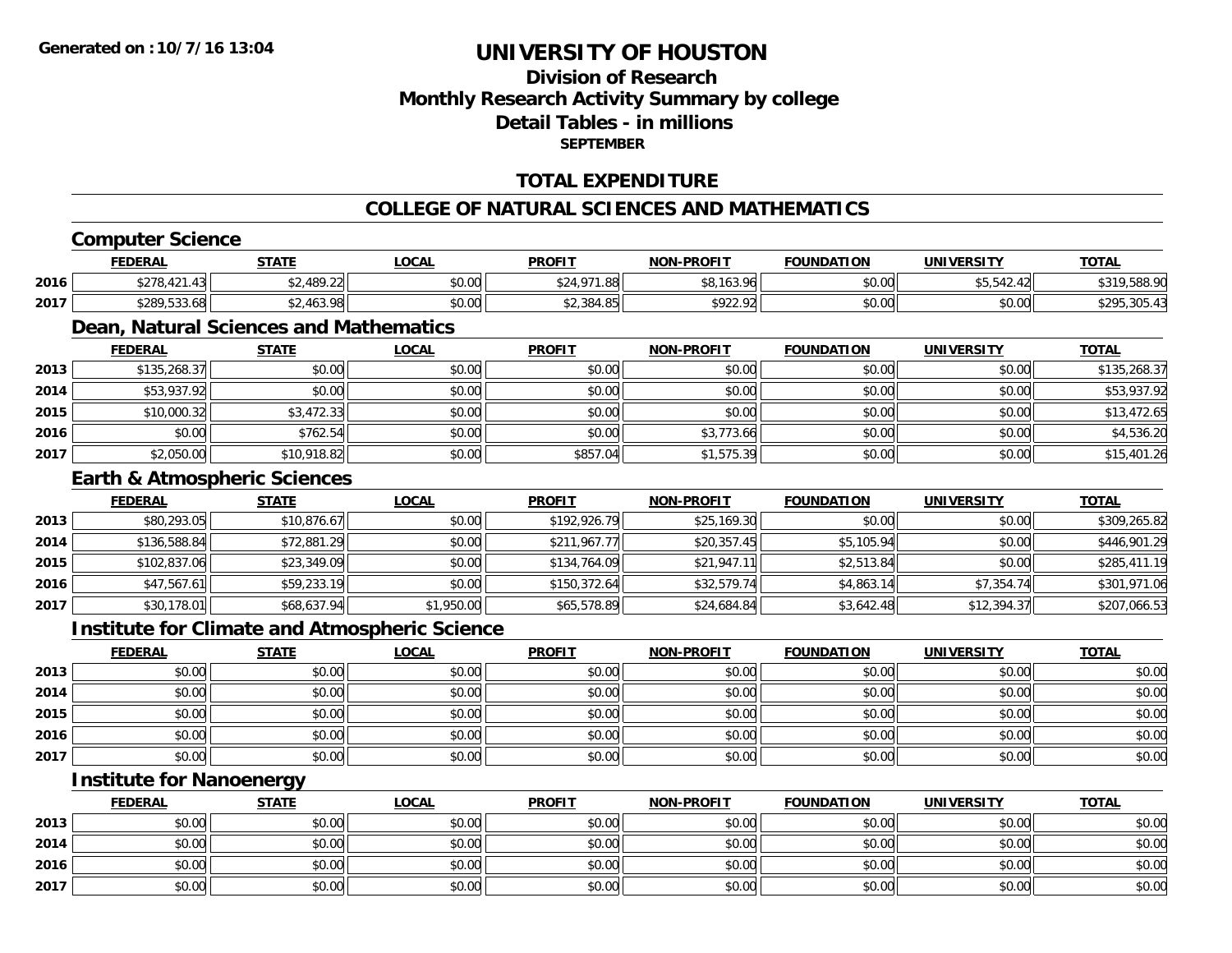## **Division of Research Monthly Research Activity Summary by college Detail Tables - in millions SEPTEMBER**

### **TOTAL EXPENDITURE**

#### **COLLEGE OF NATURAL SCIENCES AND MATHEMATICS**

|       | <b>Mathematics</b> |                |              |                |                   |                   |                   |                |
|-------|--------------------|----------------|--------------|----------------|-------------------|-------------------|-------------------|----------------|
|       | <b>FEDERAL</b>     | <b>STATE</b>   | <b>LOCAL</b> | <b>PROFIT</b>  | <b>NON-PROFIT</b> | <b>FOUNDATION</b> | <b>UNIVERSITY</b> | <b>TOTAL</b>   |
| 2013  | \$99,169.80        | \$12,808.74    | \$0.00       | \$23,980.13    | \$0.00            | (\$27,729.36)     | \$0.00            | \$108,229.31   |
| 2014  | \$99,448.82        | \$0.00         | \$0.00       | \$7,651.48     | \$0.00            | \$2,657.11        | \$0.00            | \$109,757.41   |
| 2015  | \$93,643.72        | \$0.00         | \$0.00       | \$5,608.59     | \$0.00            | \$202.06          | \$0.00            | \$99,454.37    |
| 2016  | \$102,510.81       | \$0.00         | \$0.00       | \$4,221.84     | \$3,776.16        | \$1,713.10        | \$0.00            | \$112,221.91   |
| 2017  | \$38,219.68        | \$0.00         | \$0.00       | \$0.00         | \$6,300.00        | \$489.93          | \$0.00            | \$45,009.61    |
|       | <b>Physics</b>     |                |              |                |                   |                   |                   |                |
|       | <b>FEDERAL</b>     | <b>STATE</b>   | <b>LOCAL</b> | <b>PROFIT</b>  | <b>NON-PROFIT</b> | <b>FOUNDATION</b> | <b>UNIVERSITY</b> | <b>TOTAL</b>   |
| 2013  | \$219,612.58       | \$0.00         | \$0.00       | \$116,645.50   | \$0.00            | \$15,669.63       | \$0.00            | \$351,927.70   |
| 2014  | \$222,200.44       | \$0.00         | \$0.00       | \$93,500.50    | \$4,452.30        | \$11,852.00       | \$0.00            | \$332,005.24   |
| 2015  | \$232,622.73       | \$2,461.83     | \$0.00       | \$111,324.73   | \$5,904.27        | \$2,919.51        | \$0.00            | \$355,233.07   |
| 2016  | \$209,249.22       | \$3,471.41     | \$0.00       | \$125,314.99   | \$13,353.00       | \$73,231.53       | \$0.00            | \$424,620.15   |
| 2017  | \$207,294.39       | \$3,430.85     | \$0.00       | \$25,470.56    | (\$2,417.00)      | \$20,584.68       | \$0.00            | \$254,363.48   |
| Total | \$5,454,774.10     | \$1,139,305.13 | \$1,950.00   | \$1,462,671.22 | \$462,110.62      | \$895,245.29      | \$36,344.35       | \$9,452,400.71 |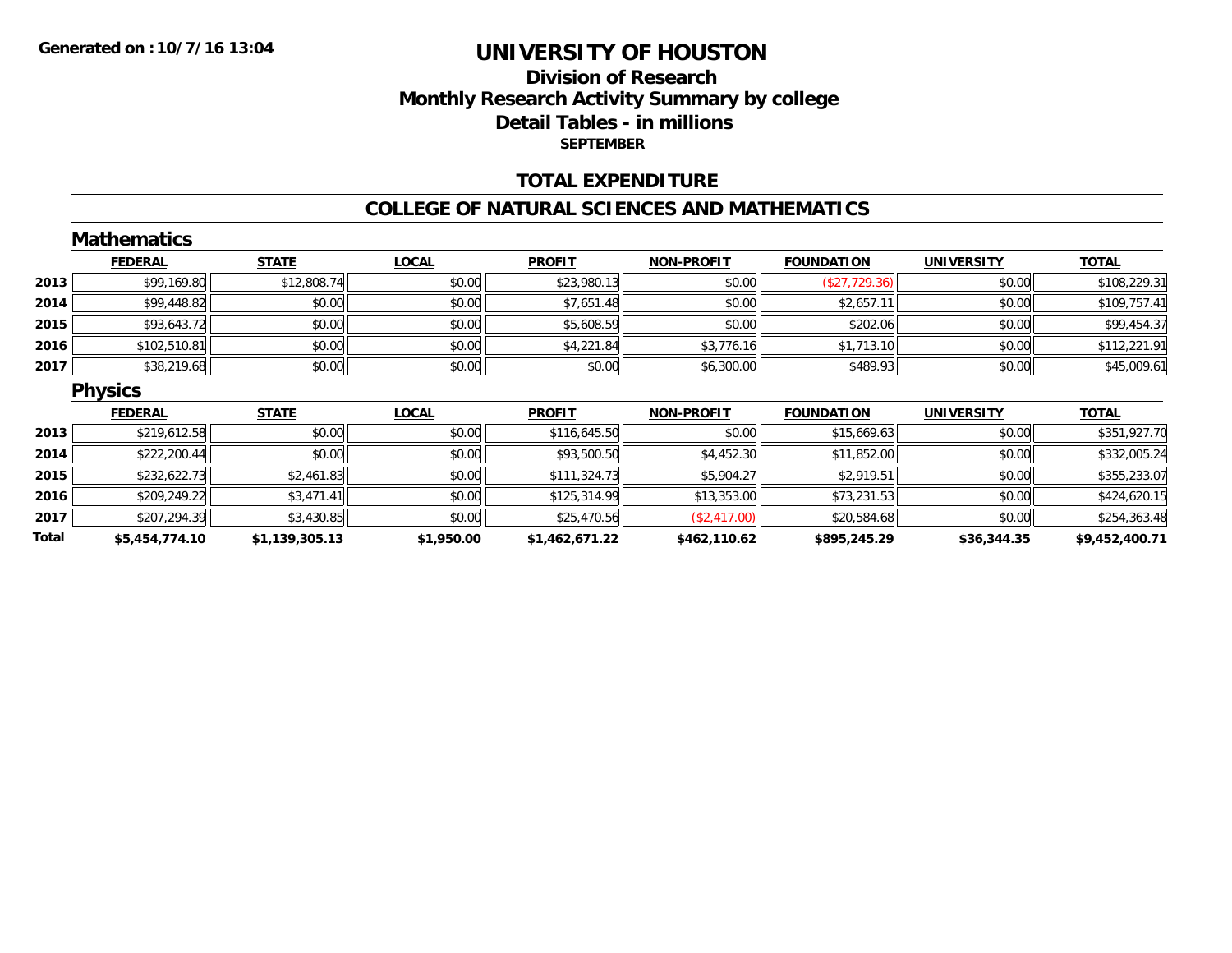### **Division of Research Monthly Research Activity Summary by college Detail Tables - in millions SEPTEMBER**

#### **TOTAL EXPENDITURE**

#### **COLLEGE OF OPTOMETRY**

# **Optometry Vision Sciences**

|       | <b>FEDERAL</b> | <b>STATE</b> | <b>LOCAL</b> | <b>PROFIT</b> | <b>NON-PROFIT</b> | <b>FOUNDATION</b> | <b>UNIVERSITY</b> | <b>TOTAL</b>   |
|-------|----------------|--------------|--------------|---------------|-------------------|-------------------|-------------------|----------------|
| 2013  | \$364,948.69   | \$0.00       | \$0.00       | \$59,180.40   | \$0.00            | \$1,861.49        | \$9,185.32        | \$435,175.90   |
| 2014  | \$284,752.17   | \$0.00       | \$0.00       | \$82,972.63   | \$0.00            | \$0.00            | \$41,910.49       | \$409,635.29   |
| 2015  | \$297,046.00   | \$0.00       | \$0.00       | \$53,794.25   | \$0.00            | \$0.00            | \$112,086.27      | \$462,926.52   |
| 2016  | \$314,214.80   | \$0.00       | \$0.00       | \$43,835.28   | \$0.00            | \$0.00            | \$21,688.64       | \$379,738.72   |
| 2017  | \$215,160.81   | \$0.00       | \$0.00       | \$6,487.51    | \$0.00            | \$240.00          | \$6,690.83        | \$228,579.15   |
| Total | \$1,476,122.47 | \$0.00       | \$0.00       | \$246,270.07  | \$0.00            | \$2,101.49        | \$191.561.55      | \$1,916,055.58 |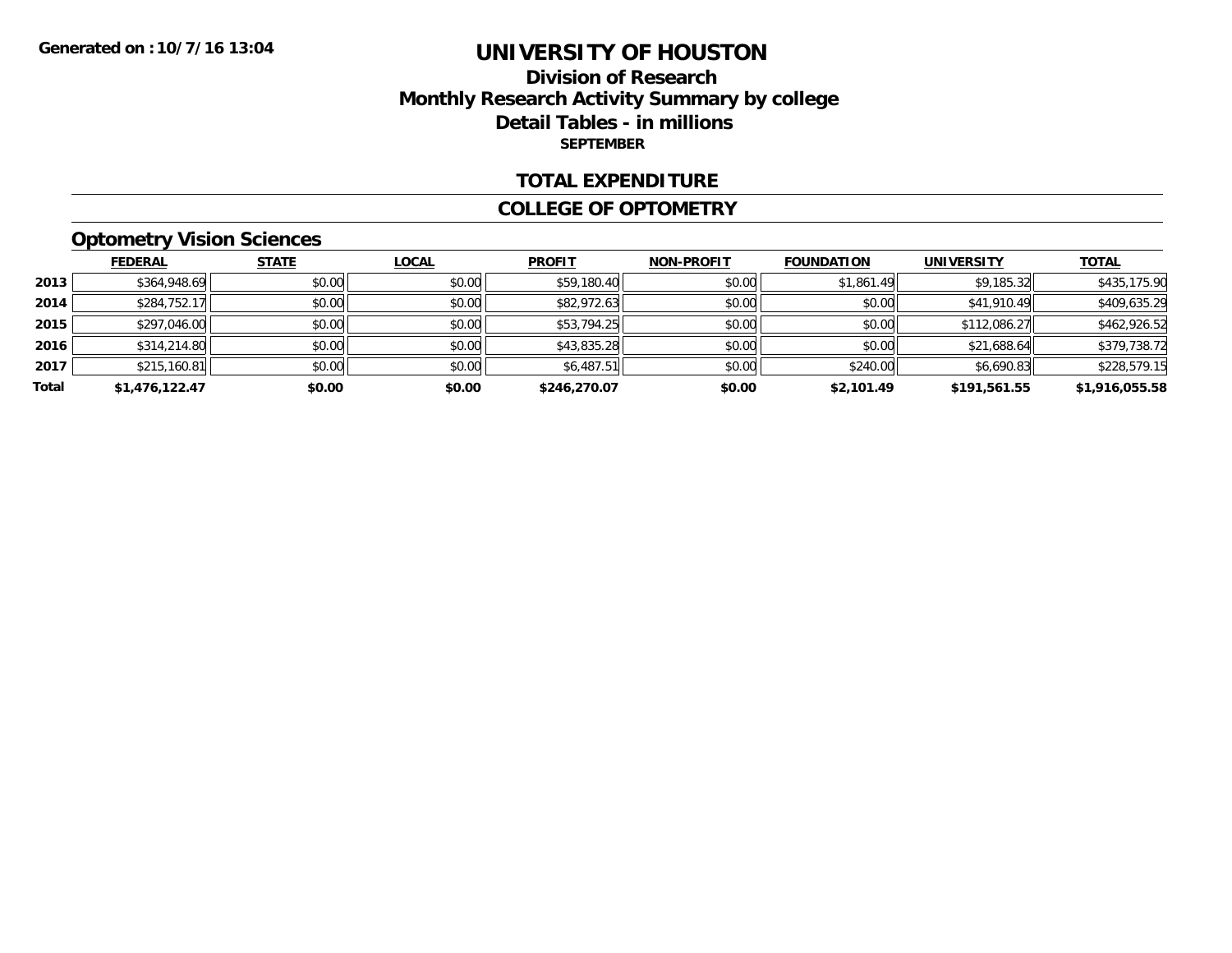# **Division of ResearchMonthly Research Activity Summary by college Detail Tables - in millionsSEPTEMBER**

### **TOTAL EXPENDITURE**

### **COLLEGE OF PHARMACY**

# **Center for Experimental Therapeutics and Pharmacoi**

|      | <b>FEDERAL</b> | <b>STATE</b> | <b>LOCAL</b> | <b>PROFIT</b> | NON-PROFIT | <b>FOUNDATION</b> | <b>UNIVERSITY</b> | <b>TOTAL</b> |
|------|----------------|--------------|--------------|---------------|------------|-------------------|-------------------|--------------|
| 2013 | \$0.00         | \$0.00       | \$0.00       | \$0.00        | \$0.00     | \$0.00            | \$0.00            | \$0.00       |
| 2014 | \$0.00         | \$0.00       | \$0.00       | \$0.00        | \$0.00     | \$0.00            | \$0.00            | \$0.00       |
| 2015 | \$0.00         | \$0.00       | \$0.00       | \$0.00        | \$0.00     | \$0.00            | \$0.00            | \$0.00       |
| 2016 | \$0.00         | \$0.00       | \$0.00       | \$0.00        | \$0.00     | \$0.00            | \$0.00            | \$0.00       |
| 2017 | \$0.00         | \$0.00       | \$0.00       | \$0.00        | \$0.00     | \$0.00            | \$0.00            | \$0.00       |

## **Clinical Pharmacy & Administration**

|      | <b>FEDERAL</b> | <b>STATE</b> | <u>LOCAL</u> | <b>PROFIT</b> | <b>NON-PROFIT</b> | <b>FOUNDATION</b> | <b>UNIVERSITY</b> | <b>TOTAL</b> |
|------|----------------|--------------|--------------|---------------|-------------------|-------------------|-------------------|--------------|
| 2013 | \$15,345.61    | \$0.00       | \$0.00       | \$13,955.35   | \$0.00            | \$4,103.00        | \$0.00            | \$33,403.96  |
| 2014 | \$193.71       | \$0.00       | \$0.00       | \$34,212.41   | \$0.00            | \$0.00            | \$0.00            | \$34,406.12  |
| 2015 | \$5,342.30     | \$47,283.95  | \$0.00       | \$22,490.70   | (\$5,484.82)      | \$0.00            | \$0.00            | \$69,632.13  |
| 2016 | \$29,223.21    | \$17,894.31  | \$0.00       | \$40,823.20   | (\$54.00)         | \$0.00            | \$0.00            | \$87,886.72  |
| 2017 | \$4,916.41     | \$10,675.58  | \$0.00       | \$44,350.86   | \$5,608.48        | \$0.00            | \$0.00            | \$65,551.33  |

## **Dean, Pharmacy**

|      | <u>FEDERAL</u> | <u>STATE</u> | <u>LOCAL</u> | <b>PROFIT</b> | <b>NON-PROFIT</b> | <b>FOUNDATION</b> | <b>UNIVERSITY</b> | <b>TOTAL</b> |
|------|----------------|--------------|--------------|---------------|-------------------|-------------------|-------------------|--------------|
| 2013 | \$0.00         | \$0.00       | \$0.00       | \$0.00        | \$0.00            | \$0.00            | \$0.00            | \$0.00       |
| 2014 | \$0.00         | \$0.00       | \$0.00       | \$0.00        | \$0.00            | \$0.00            | \$0.00            | \$0.00       |
| 2015 | \$0.00         | \$0.00       | \$0.00       | \$0.00        | \$0.00            | \$0.00            | \$0.00            | \$0.00       |
| 2016 | \$0.00         | \$0.00       | \$0.00       | \$0.00        | \$0.00            | \$0.00            | \$0.00            | \$0.00       |
| 2017 | \$0.00         | \$0.00       | \$0.00       | \$0.00        | \$0.00            | \$0.00            | \$0.00            | \$0.00       |

### **Pharm Health Outcomes & Policy**

|      | <b>FEDERAL</b> | <u>STATE</u> | <u>LOCAL</u> | <b>PROFIT</b> | <b>NON-PROFIT</b> | <b>FOUNDATION</b> | <b>UNIVERSITY</b> | <b>TOTAL</b> |
|------|----------------|--------------|--------------|---------------|-------------------|-------------------|-------------------|--------------|
| 2014 | \$3,536.24     | \$0.00       | \$0.00       | \$0.00        | \$0.00            | \$0.00            | \$0.00            | \$3,536.24   |
| 2015 | \$6,485.39     | \$0.00       | \$0.00       | \$0.00        | \$0.00            | \$0.00            | \$0.00            | \$6,485.39   |
| 2016 | \$494.99       | \$0.00       | \$0.00       | ,869.38       | \$9,487.50        | \$0.00            | \$0.00            | \$5,113.11   |
| 2017 | \$1,012.30     | \$0.00       | \$0.00       | (\$4,696.72)  | \$6,157.09        | \$0.00            | \$0.00            | \$2,472.67   |

## **Pharmacological and Pharmaceutical Sciences**

|      | <b>FEDERAL</b> | STATE  | <u>LOCAL</u> | <b>PROFIT</b> | <b>NON-PROFIT</b> | <b>FOUNDATION</b> | <b>UNIVERSITY</b> | <b>TOTAL</b> |
|------|----------------|--------|--------------|---------------|-------------------|-------------------|-------------------|--------------|
| 2013 | \$127,018.01   | \$0.00 | \$0.00       | \$1,561.99    | 7.405.79          | \$6,972.52        | \$0.00            | \$142,958.31 |
| 2014 | \$169,653.09   | \$0.00 | \$0.00       | \$0.00        | \$4,848.91        | $$2,517$ .<br>-44 | \$0.00            | \$177,019.44 |
| 2015 | \$104,328.24   | \$0.00 | \$0.00       | <b>OF</b>     | \$0.00            | \$14,175.86       | \$0.00            | \$116,549.21 |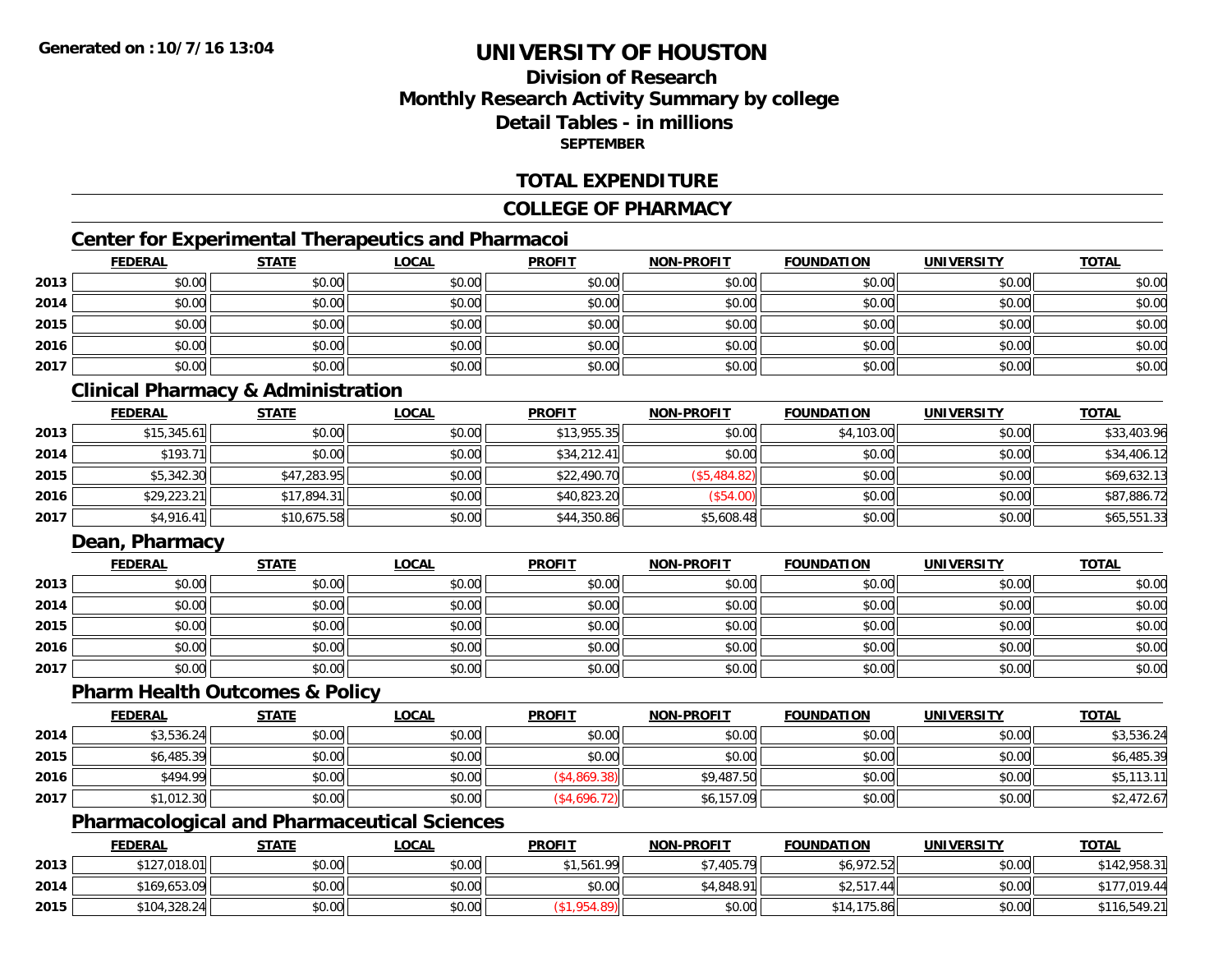# **Division of ResearchMonthly Research Activity Summary by college Detail Tables - in millions SEPTEMBER**

### **TOTAL EXPENDITURE**

#### **COLLEGE OF PHARMACY**

# **Pharmacological and Pharmaceutical Sciences**

|       | <u>FEDERAL</u> | STATE        | <u>LOCAL</u> | <b>PROFIT</b> | <b>NON-PROFIT</b> | <b>FOUNDATION</b> | UNIVERSITY | <b>TOTAL</b>   |
|-------|----------------|--------------|--------------|---------------|-------------------|-------------------|------------|----------------|
| 2016  | \$179,558.23   | 1.447.28     | \$0.00       | \$0.00        | 1,544.72<br>ሮ 1   |                   | \$0.00     | \$192,550.21   |
| 2017  | \$177,897.91   | \$36,478.04  | \$0.00       | \$0.00        | \$9.646.16        | 1.493.30<br>ΦO    | \$0.00     | \$232,515.41   |
| Total | \$825,005.63   | \$123,779.16 | \$0.00       | \$145,873.52  | \$39,159.83       | \$36,262.10       | \$0.00     | \$1,170,080.24 |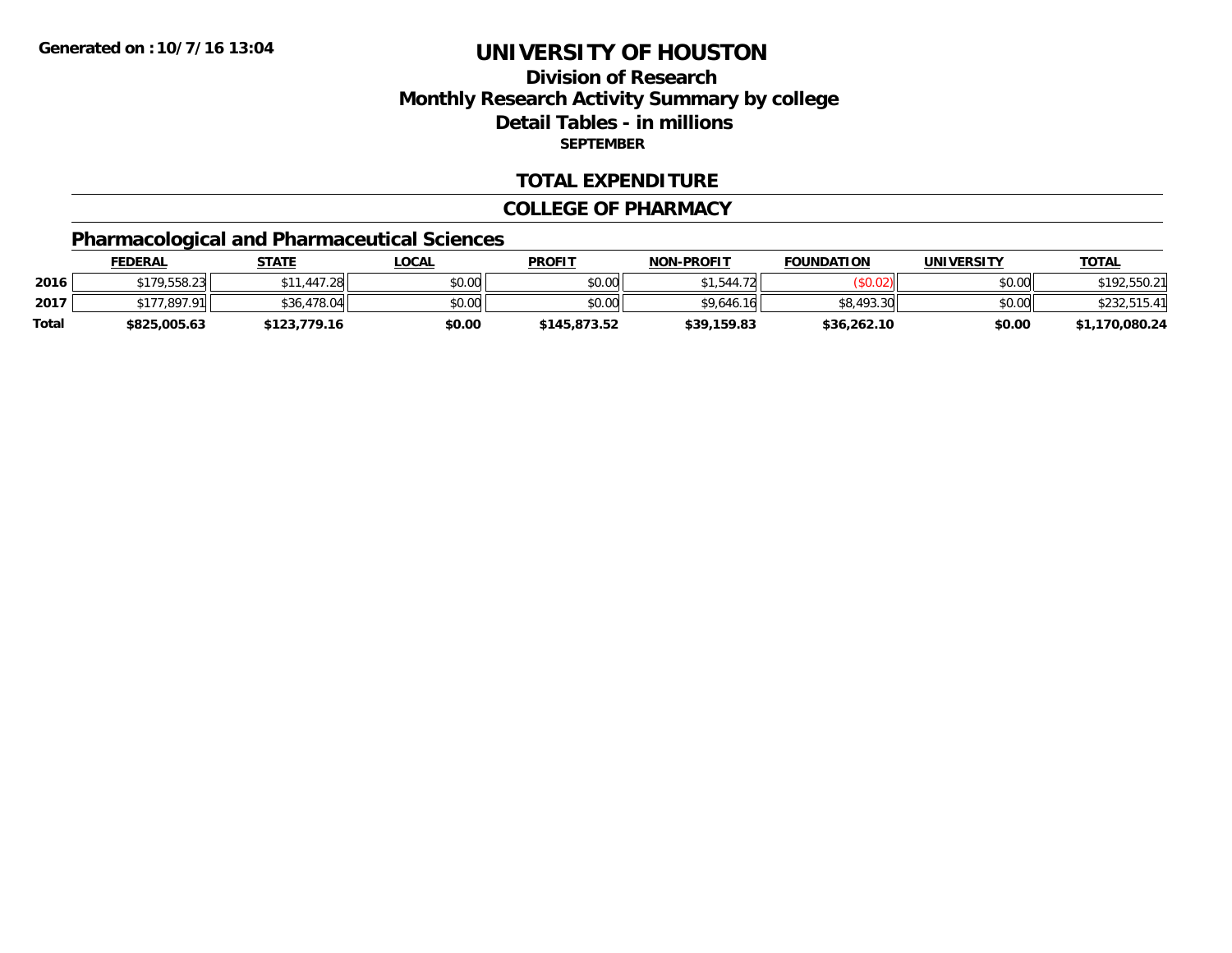## **Division of ResearchMonthly Research Activity Summary by college Detail Tables - in millionsSEPTEMBER**

### **TOTAL EXPENDITURE**

### **COLLEGE OF TECHNOLOGY**

### **Center for Technology Literacy**

|      | <b>FEDERAL</b> | <b>STATE</b> | <b>LOCAL</b> | <b>PROFIT</b> | NON-PROFIT | <b>FOUNDATION</b> | <b>UNIVERSITY</b> | <b>TOTAL</b> |
|------|----------------|--------------|--------------|---------------|------------|-------------------|-------------------|--------------|
| 2013 | \$9,879.05     | \$0.00       | \$0.00       | \$0.00        | \$0.00     | \$0.00            | \$0.00            | \$9,879.05   |
| 2014 | \$1,442.73     | \$0.00       | \$0.00       | \$0.00        | \$0.00     | \$0.00            | \$0.00            | \$1,442.73   |
| 2015 | \$20,510.22    | \$0.00       | \$0.00       | \$0.00        | \$0.00     | \$0.00            | \$0.00            | \$20,510.22  |
| 2016 | \$3,280.1      | \$0.00       | \$0.00       | \$0.00        | \$0.00     | \$0.00            | \$0.00            | \$3,280.17   |
| 2017 | \$2,183.79     | \$0.00       | \$0.00       | \$0.00        | \$0.00     | \$0.00            | \$0.00            | \$2,183.79   |

### **Construction Management**

|      | <b>FEDERAL</b> | <b>STATE</b> | <u>LOCAL</u> | <b>PROFIT</b> | <b>NON-PROFIT</b> | <b>FOUNDATION</b> | <b>UNIVERSITY</b> | <b>TOTAL</b> |
|------|----------------|--------------|--------------|---------------|-------------------|-------------------|-------------------|--------------|
| 2013 | \$0.00         | \$0.00       | \$0.00       | \$0.00        | \$0.00            | \$1,694.85        | \$0.00            | \$1,694.85   |
| 2014 | \$0.00         | \$1,626.91   | \$0.00       | \$0.00        | \$0.00            | \$8,945.87        | \$0.00            | \$10,572.78  |
| 2015 | \$0.00         | \$849.19     | \$0.00       | \$0.00        | \$0.00            | \$0.00            | \$0.00            | \$849.19     |
| 2016 | \$0.00         | \$2,910.19   | \$0.00       | \$0.00        | \$0.00            | \$0.00            | \$0.00            | \$2,910.19   |
| 2017 | \$0.00         | \$299.26     | \$0.00       | \$0.00        | \$0.00            | \$0.00            | \$0.00            | \$299.26     |

### **Dean, Technology**

|      | <b>FEDERAL</b> | <b>STATE</b>                 | _OCAL          | <b>PROFIT</b>   | <b>NON-PROFIT</b> | <b>FOUNDATION</b> | <b>UNIVERSITY</b> | <b>TOTAL</b>              |
|------|----------------|------------------------------|----------------|-----------------|-------------------|-------------------|-------------------|---------------------------|
| 2013 | 0.207          | ልስ ስስ<br>JU.U                | nn nn<br>JU.UU | 4000<br>JU.UU   | \$0.00            | \$0.00            | \$0.00            | \$29.75<br>$\overline{1}$ |
| 2014 | 0000<br>DU.UU  | <b>ተገ</b><br>$\sim$<br>JU.UU | nn nn<br>JU.UU | $\sim$<br>JU.UU | \$0.00            | \$0.00            | \$0.00            | \$0.00                    |
| 2015 | \$0.00         | ⊄n nn<br><b>JU.UU</b>        | \$0.00         | \$0.00          | \$0.00            | \$0.00            | \$0.00            | \$0.00                    |

### **Engineering Technology**

|      | <u>FEDERAL</u> | <u>STATE</u> | <b>LOCAL</b> | <b>PROFIT</b> | <b>NON-PROFIT</b> | <b>FOUNDATION</b> | <b>UNIVERSITY</b> | <b>TOTAL</b> |
|------|----------------|--------------|--------------|---------------|-------------------|-------------------|-------------------|--------------|
| 2013 | (\$2,322.83)   | \$0.00       | \$0.00       | \$4,053.00    | \$0.00            | \$1,516.82        | \$0.00            | \$3,246.99   |
| 2014 | \$8,469.43     | \$0.00       | \$0.00       | \$8,035.88    | (\$5,440.00)      | \$0.00            | \$0.00            | \$11,065.31  |
| 2015 | \$25,793.99    | \$0.00       | \$0.00       | \$6,739.44    | \$0.00            | \$0.00            | \$0.00            | \$32,533.43  |
| 2016 | \$178,246.24   | \$0.00       | \$0.00       | \$3,000.00    | \$0.00            | \$0.00            | \$0.00            | \$181,246.24 |
| 2017 | \$24,608.59    | \$0.00       | \$0.00       | \$0.00        | \$4.67            | \$0.00            | \$0.00            | \$24,613.25  |

# **Human Development and Consumer Science**

|      | <b>FEDERAL</b> | <b>STATE</b> | <u>LOCAL</u>   | <b>PROFIT</b> | <b>NON-PROFIT</b> | <b>FOUNDATION</b> | <b>UNIVERSITY</b> | <b>TOTAL</b>              |
|------|----------------|--------------|----------------|---------------|-------------------|-------------------|-------------------|---------------------------|
| 2015 | $*1.163.02$    | \$0.00       | ልስ ስስ<br>JU.UU | \$0.00        | \$0.00            | \$0.00            | \$0.00            | ,163.02                   |
| 2016 | \$6,305.7      | \$0.00       | \$0.00         | \$0.00        | \$0.00            | \$772.02          | \$0.00            | <b>¢7 077 70</b><br>. .U. |
| 2017 | $*4.576.64$    | \$0.00       | \$0.00         | \$0.00        | \$0.00            | \$0.00            | \$0.00            | \$4,576.64                |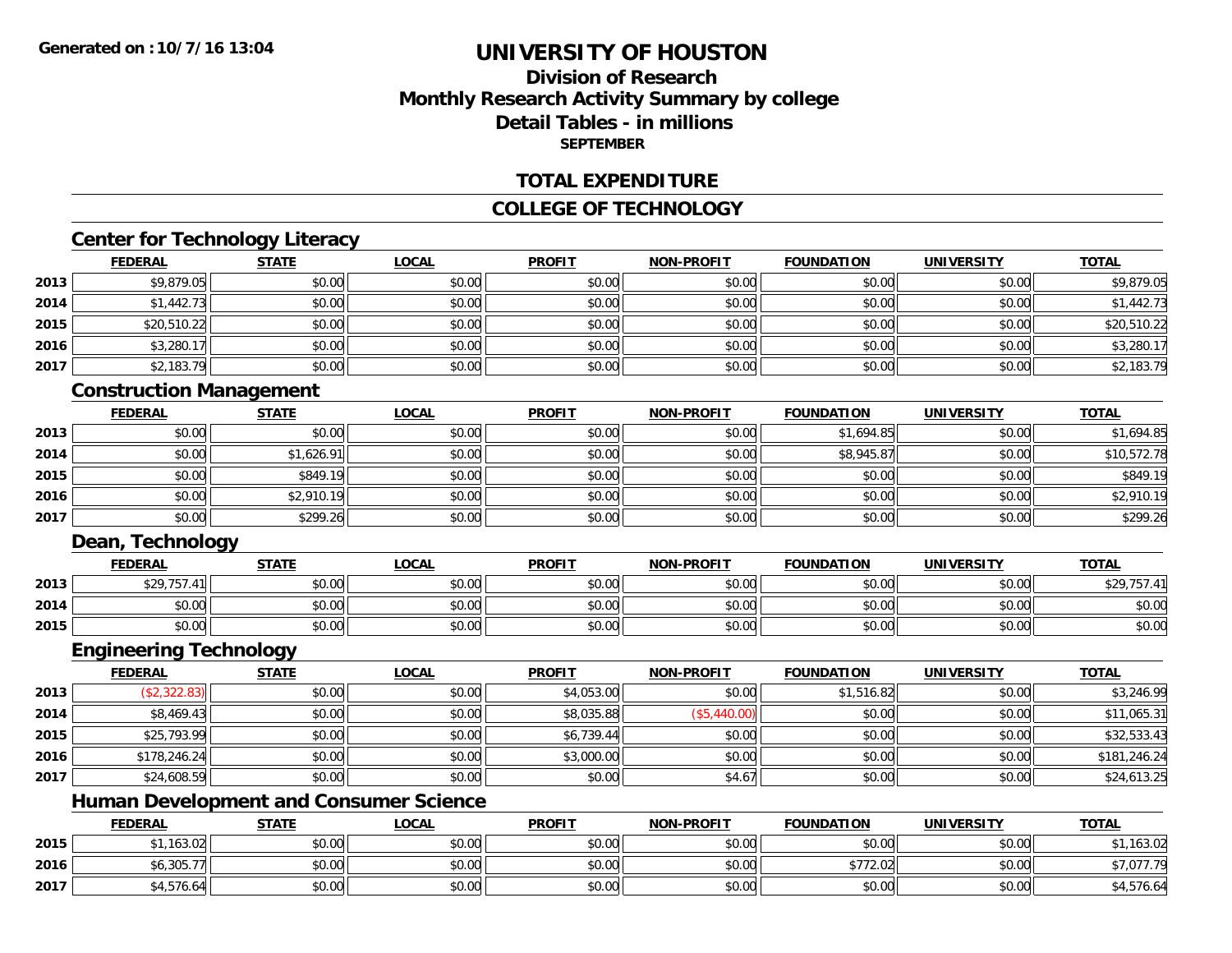# **Division of ResearchMonthly Research Activity Summary by college Detail Tables - in millions SEPTEMBER**

### **TOTAL EXPENDITURE**

#### **COLLEGE OF TECHNOLOGY**

## **Information & Logistics Technology**

|      | <b>FEDERAL</b> | <b>STATE</b> | <u>LOCAL</u> | <b>PROFIT</b> | <b>NON-PROFIT</b> | <b>FOUNDATION</b> | <b>UNIVERSITY</b> | <b>TOTAL</b> |
|------|----------------|--------------|--------------|---------------|-------------------|-------------------|-------------------|--------------|
| 2013 | \$0.00         | \$0.00       | \$0.00       | \$0.00        | \$0.00            | \$0.00            | \$0.00            | \$0.00       |
| 2014 | \$0.00         | \$0.00       | \$0.00       | \$0.00        | \$0.00            | \$0.00            | \$0.00            | \$0.00       |
| 2015 | \$67.69        | \$0.00       | \$0.00       | \$0.00        | \$0.00            | \$0.00            | \$0.00            | \$67.69      |
| 2016 | \$2,146.88     | \$0.00       | \$0.00       | \$0.00        | \$0.00            | \$0.00            | \$0.00            | \$2,146.88   |
| 2017 | \$29,951.67    | \$0.00       | \$0.00       | \$0.00        | \$0.00            | \$0.00            | \$0.00            | \$29,951.67  |

# **Texas Manufacturing Assistance Center**

|       | <b>FEDERAI</b>     | <b>CTATL</b>   | _OCAI         | <b>PROFIT</b>                | -PROFIT<br><b>NON</b>          | <b>FOUNDATION</b> | UNIVERSITY | <b>TOTAL</b>      |
|-------|--------------------|----------------|---------------|------------------------------|--------------------------------|-------------------|------------|-------------------|
| 2013  | $\sim$ 00<br>JU.UU | nn nn<br>DU.UU | 0.00<br>pu.uu | \$0.00                       | ልስ ለሰ<br>pu.uu                 | 40.00             | \$0.00     | \$0.00            |
| Total | \$346<br>6.060.46  | 685.55         | \$0.00        | . 000. 90<br>ታ ግላ<br>,020.32 | $\sim$<br>$\sqrt{2}$<br>733.93 | 020E              | \$0.00     | 1.068.5F<br>\$381 |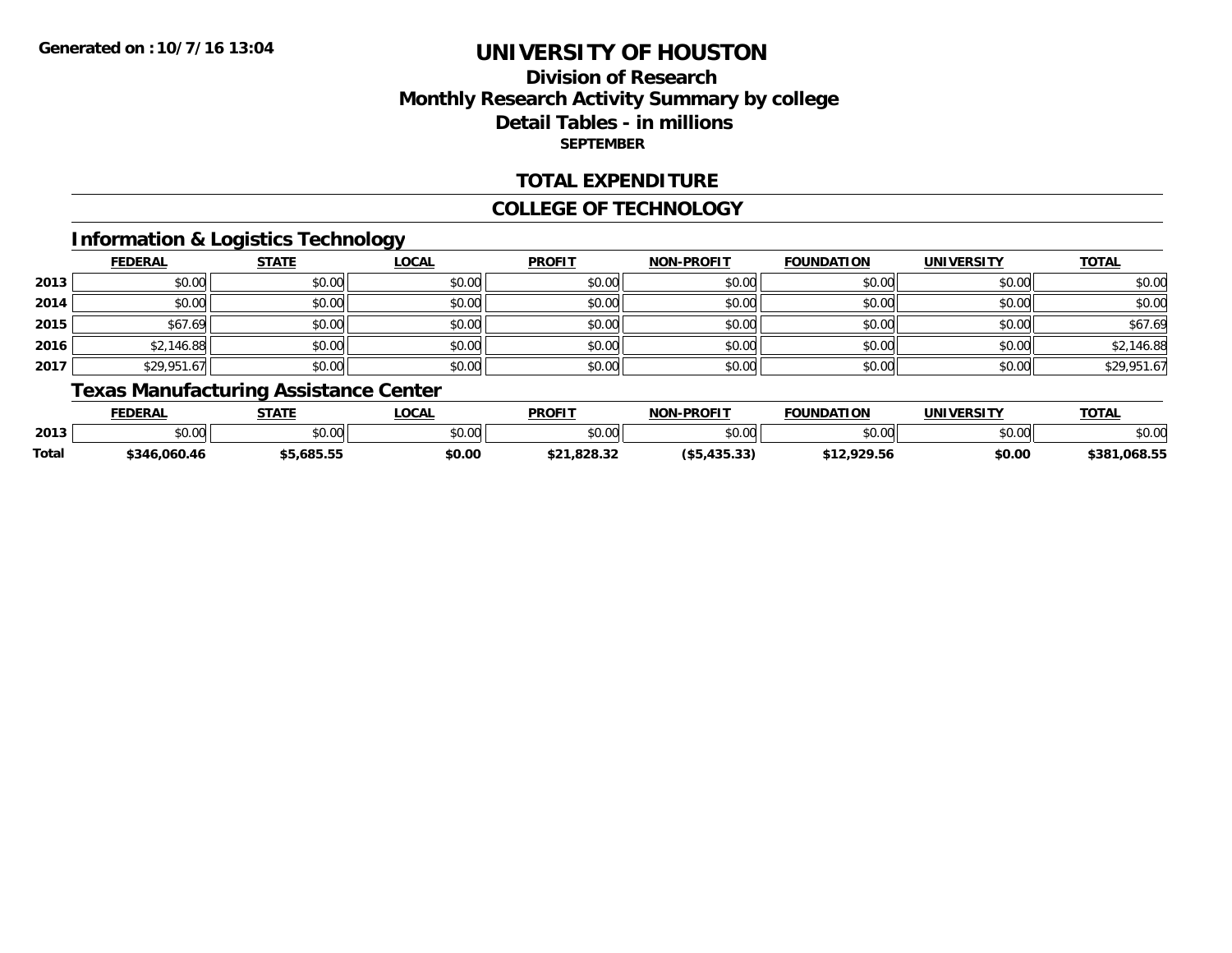### **Division of Research Monthly Research Activity Summary by college Detail Tables - in millions SEPTEMBER**

#### **TOTAL EXPENDITURE**

#### **COLLEGE OF THE ARTS**

|       | <b>Blaffer Gallery</b>                            |              |              |               |                   |                   |                   |              |
|-------|---------------------------------------------------|--------------|--------------|---------------|-------------------|-------------------|-------------------|--------------|
|       | <b>FEDERAL</b>                                    | <b>STATE</b> | <b>LOCAL</b> | <b>PROFIT</b> | <b>NON-PROFIT</b> | <b>FOUNDATION</b> | <b>UNIVERSITY</b> | <b>TOTAL</b> |
| 2013  | \$698.71                                          | \$0.00       | \$0.00       | \$0.00        | \$0.00            | \$0.00            | \$0.00            | \$698.71     |
| 2014  | \$0.00                                            | \$457.55     | \$0.00       | \$0.00        | \$7,143.75        | \$0.00            | \$0.00            | \$7,601.30   |
| 2015  | \$0.00                                            | \$0.00       | \$0.00       | \$0.00        | \$4,792.05        | \$0.00            | \$0.00            | \$4,792.05   |
| 2016  | \$3,590.81                                        | \$598.00     | \$0.00       | \$0.00        | \$11,258.79       | \$3,367.62        | \$0.00            | \$18,815.22  |
|       | <b>Cynthia Woods Mitchell Center for the Arts</b> |              |              |               |                   |                   |                   |              |
|       | <b>FEDERAL</b>                                    | <b>STATE</b> | <b>LOCAL</b> | <b>PROFIT</b> | <b>NON-PROFIT</b> | <b>FOUNDATION</b> | <b>UNIVERSITY</b> | <b>TOTAL</b> |
| 2015  | \$0.00                                            | \$8,000.00   | \$0.00       | \$0.00        | \$0.00            | \$0.00            | \$0.00            | \$8,000.00   |
| 2016  | \$0.00                                            | \$0.00       | \$0.00       | (\$101.92)    | \$0.00            | \$0.00            | \$0.00            | (\$101.92)   |
|       | <b>School of Music</b>                            |              |              |               |                   |                   |                   |              |
|       | <b>FEDERAL</b>                                    | <b>STATE</b> | <b>LOCAL</b> | <b>PROFIT</b> | <b>NON-PROFIT</b> | <b>FOUNDATION</b> | <b>UNIVERSITY</b> | <b>TOTAL</b> |
| 2015  | \$0.00                                            | (\$28.12)    | \$0.00       | \$0.00        | \$0.00            | \$0.00            | \$0.00            | (\$28.12)    |
|       | <b>Theatre</b>                                    |              |              |               |                   |                   |                   |              |
|       | <b>FEDERAL</b>                                    | <b>STATE</b> | <b>LOCAL</b> | <b>PROFIT</b> | <b>NON-PROFIT</b> | <b>FOUNDATION</b> | <b>UNIVERSITY</b> | <b>TOTAL</b> |
| 2016  | \$0.00                                            | \$0.00       | \$0.00       | \$0.00        | \$2,626.53        | \$0.00            | \$0.00            | \$2,626.53   |
| Total | \$4,289.52                                        | \$9,027.43   | \$0.00       | (\$101.92)    | \$25,821.12       | \$3,367.62        | \$0.00            | \$42,403.77  |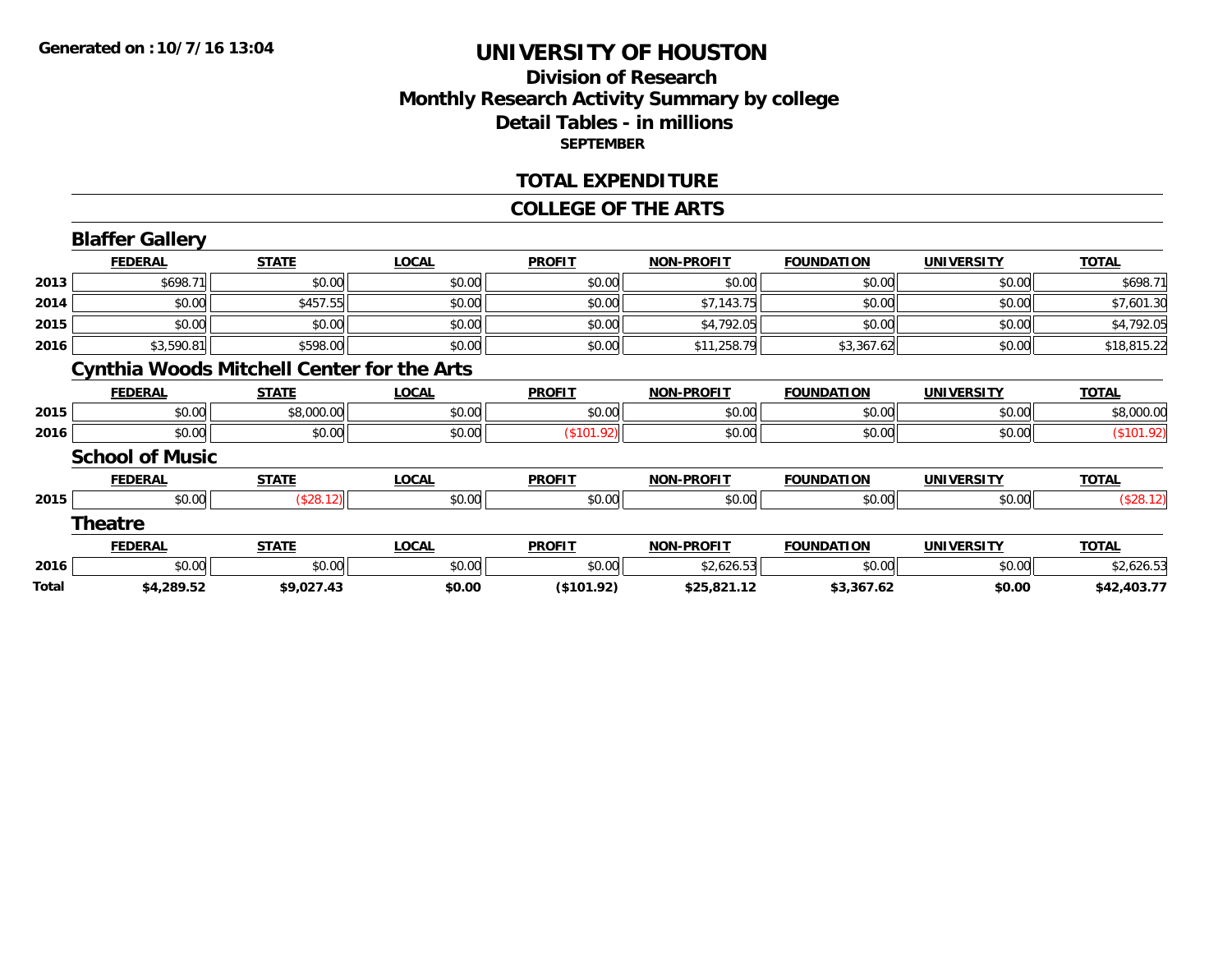# **Division of ResearchMonthly Research Activity Summary by college Detail Tables - in millionsSEPTEMBER**

### **TOTAL EXPENDITURE**

### **CULLEN COLLEGE OF ENGINEERING**

## **Biomedical Engineering**

|      | <b>FEDERAL</b> | <b>STATE</b> | <b>LOCAL</b> | <b>PROFIT</b> | <b>NON-PROFIT</b> | <b>FOUNDATION</b> | <b>UNIVERSITY</b> | <b>TOTAL</b> |
|------|----------------|--------------|--------------|---------------|-------------------|-------------------|-------------------|--------------|
| 2013 | \$44,890.87    | \$0.00       | \$0.00       | \$0.00        | \$0.00            | \$0.00            | \$0.00            | \$44,890.87  |
| 2014 | \$114,831.63   | \$0.00       | \$0.00       | \$0.00        | \$0.00            | \$0.00            | \$0.00            | \$114,831.63 |
| 2015 | \$197,905.67   | \$0.00       | \$0.00       | \$0.00        | \$8,127.90        | \$0.00            | \$0.00            | \$206,033.57 |
| 2016 | \$130,696.34   | \$0.00       | \$0.00       | \$0.00        | \$35,607.26       | \$0.00            | \$0.00            | \$166,303.60 |
| 2017 | \$121,052.68   | \$0.00       | \$0.00       | \$34,074.32   | \$2,943.42        | \$5,417.40        | \$0.00            | \$163,487.82 |

# **Center for Innovative Grouting Materials and Tech**

|      | <b>FEDERAL</b> | <b>STATE</b> | <u>LOCAL</u> | <b>PROFIT</b> | <b>NON-PROFIT</b> | <b>FOUNDATION</b> | <b>UNIVERSITY</b> | <b>TOTAL</b> |
|------|----------------|--------------|--------------|---------------|-------------------|-------------------|-------------------|--------------|
| 2013 | \$0.00         | \$0.00       | \$0.00       | \$0.00        | \$0.00            | \$0.00            | \$0.00            | \$0.00       |
| 2014 | \$0.00         | \$0.00       | \$0.00       | \$0.00        | \$0.00            | \$0.00            | \$0.00            | \$0.00       |
| 2015 | \$0.00         | \$0.00       | \$0.00       | \$0.00        | \$0.00            | \$0.00            | \$0.00            | \$0.00       |
| 2016 | \$0.00         | \$0.00       | \$0.00       | \$0.00        | \$0.00            | \$0.00            | \$0.00            | \$0.00       |

#### **Chemical Engineering**

|      | <b>FEDERAL</b> | <b>STATE</b> | <b>LOCAL</b> | <b>PROFIT</b> | <b>NON-PROFIT</b> | <b>FOUNDATION</b> | <b>UNIVERSITY</b> | <b>TOTAL</b> |
|------|----------------|--------------|--------------|---------------|-------------------|-------------------|-------------------|--------------|
| 2013 | \$226,170.16   | \$11,145.12  | \$0.00       | \$115,964.13  | \$4,594.32        | \$25,229.39       | \$0.00            | \$383,103.12 |
| 2014 | \$219,122.22   | \$11,859.65  | \$0.00       | \$32,804.16   | \$19,822.01       | \$11,565.78       | \$7,213.10        | \$302,386.92 |
| 2015 | \$178,018.61   | \$33,204.74  | \$0.00       | \$99,419.66   | \$6,626.80        | \$16,326.44       | \$10,803.04       | \$344,399.29 |
| 2016 | \$282,406.55   | \$264,319.10 | \$0.00       | \$125,629.51  | \$11,127.72       | \$18,810.15       | (\$267.17)        | \$702,025.85 |
| 2017 | \$115,854.39   | \$37,248.01  | \$0.00       | \$66,083.20   | \$2,314.98        | \$26,254.94       | \$0.00            | \$247,755.52 |

#### **Civil Engineering**

|      | <b>FEDERAL</b> | <b>STATE</b> | <u>LOCAL</u> | <b>PROFIT</b> | <b>NON-PROFIT</b> | <b>FOUNDATION</b> | <b>UNIVERSITY</b> | <b>TOTAL</b> |
|------|----------------|--------------|--------------|---------------|-------------------|-------------------|-------------------|--------------|
| 2013 | \$141,509.78   | \$31,642.97  | \$0.00       | \$6,213.66    | \$3,727.61        | (\$2,854.99)      | \$0.00            | \$180,239.03 |
| 2014 | \$265,420.79   | \$3,101.83   | \$0.00       | \$6,702.26    | \$10,008.16       | \$15,000.46       | \$0.00            | \$300,233.50 |
| 2015 | \$209,741.35   | \$11,923.57  | \$0.00       | \$11,394.49   | \$908.16          | \$5,129.16        | \$0.00            | \$239,096.74 |
| 2016 | \$267,233.37   | \$80,999.24  | \$0.00       | \$9,151.13    | \$3,161.96        | \$2,673.56        | \$11,439.66       | \$374,658.93 |
| 2017 | \$73,693.62    | \$40,881.57  | \$0.00       | \$14,517.51   | \$4,513.42        | \$17,461.84       | \$2,215.30        | \$153,283.25 |

# **Composites Engineering and Applications Center**

|      | <b>FEDERAL</b> | <b>STATE</b> | <b>_OCAL</b>  | <b>PROFIT</b> | <b>NON-PROFIT</b>                                  | <b>FOUNDATION</b> | <b>UNIVERSITY</b> | <b>TOTAL</b> |
|------|----------------|--------------|---------------|---------------|----------------------------------------------------|-------------------|-------------------|--------------|
| 2013 | 0000<br>vu.vu  | \$0.00       | 0000<br>JU.UU | \$0.00        | \$0.00                                             | \$0.00            | \$0.00            | \$0.00       |
| 2014 | PU.UU          | \$0.00       | 0000<br>DU.U¢ | \$0.00        | 40.00<br><b>DU.UU</b>                              | \$0.00            | \$0.00            | \$0.00       |
| 2015 | nn no<br>pu.uu | \$0.00       | 0000<br>ง∪.∪บ | \$0.00        | $\mathsf{A}\cap\mathsf{A}\cap\mathsf{A}$<br>\$0.00 | \$0.00            | \$0.00            | \$0.00       |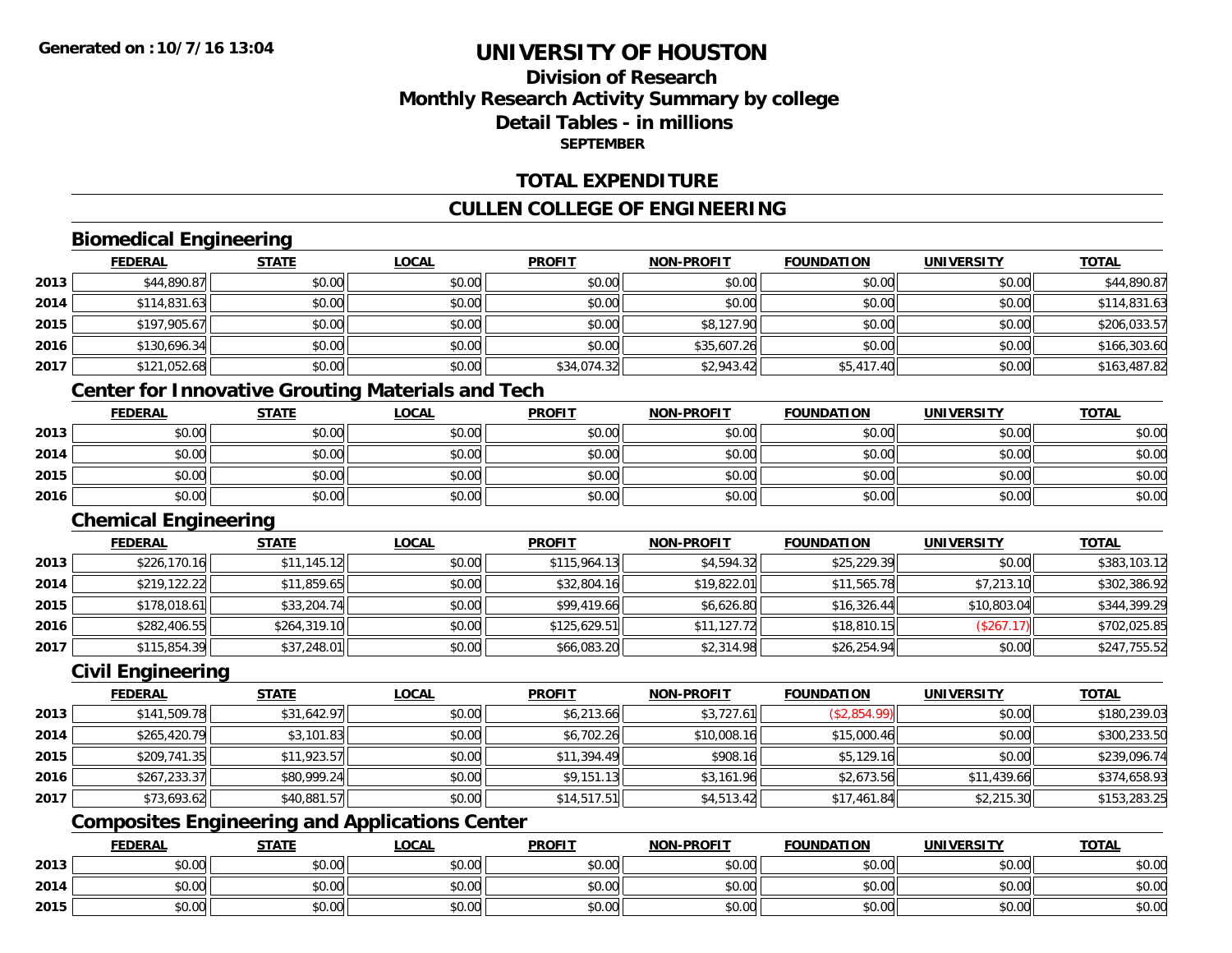## **Division of ResearchMonthly Research Activity Summary by college Detail Tables - in millionsSEPTEMBER**

### **TOTAL EXPENDITURE**

### **CULLEN COLLEGE OF ENGINEERING**

# **Dean, Engineering**

|      | <b>FEDERAL</b> | <b>STATE</b> | <b>LOCAL</b> | <b>PROFIT</b> | NON-PROFIT | <b>FOUNDATION</b> | <b>UNIVERSITY</b> | <b>TOTAL</b> |
|------|----------------|--------------|--------------|---------------|------------|-------------------|-------------------|--------------|
| 2013 | \$4,258.67     | \$0.00       | \$0.00       | \$0.00        | \$0.00     | \$0.00            | \$0.00            | \$4,258.67   |
| 2014 | \$2,474.40     | \$0.00       | \$0.00       | \$0.00        | \$0.00     | \$0.00            | \$0.00            | \$2,474.40   |
| 2015 | \$650.80       | \$0.00       | \$0.00       | \$0.00        | \$0.00     | \$0.00            | \$0.00            | \$650.80     |
| 2016 | \$4.44         | \$0.00       | \$0.00       | \$0.00        | \$0.00     | \$0.00            | \$0.00            | $\$4.44$     |
| 2017 | \$9,984.13     | \$0.00       | \$0.00       | \$0.00        | \$0.00     | \$0.00            | \$0.00            | \$9,984.13   |

# **Electrical & Computer Engineering**

|      | <b>FEDERAL</b> | <b>STATE</b> | <u>LOCAL</u> | <b>PROFIT</b> | <b>NON-PROFIT</b> | <b>FOUNDATION</b> | <b>UNIVERSITY</b> | <b>TOTAL</b> |
|------|----------------|--------------|--------------|---------------|-------------------|-------------------|-------------------|--------------|
| 2013 | \$209,804.06   | \$8,068.60   | \$0.00       | \$33,974.68   | \$1,428.00        | \$4,910.80        | \$0.00            | \$258,186.14 |
| 2014 | \$420,306.30   | \$2,968.64   | \$0.00       | \$109,232.30  | \$4,148.41        | \$10,934.56       | \$1,583.71        | \$549,173.92 |
| 2015 | \$321,502.37   | \$2,583.55   | \$0.00       | \$54,295.42   | \$5,146.26        | \$5,496.07        | \$0.00            | \$389,023.67 |
| 2016 | \$291,911.37   | \$300,185.55 | \$0.00       | \$49,095.95   | \$17,206.58       | \$27,541.14       | \$0.00            | \$685,940.59 |
| 2017 | \$131,651.87   | \$27,714.80  | \$0.00       | \$57,082.55   | \$7,999.16        | \$7,956.57        | \$0.00            | \$232,404.95 |

# **Industrial Engineering**

|      | <b>FEDERAL</b> | <u>STATE</u> | <u>LOCAL</u> | <b>PROFIT</b> | <b>NON-PROFIT</b> | <b>FOUNDATION</b> | <b>UNIVERSITY</b> | <b>TOTAL</b> |
|------|----------------|--------------|--------------|---------------|-------------------|-------------------|-------------------|--------------|
| 2013 | \$9,850.09     | \$2,450.00   | \$330.36     | \$0.00        | \$0.00            | \$0.00            | \$0.00            | \$12,630.45  |
| 2014 | \$43,343.20    | \$31,839.25  | \$3,901.52   | \$0.00        | \$0.00            | \$6,426.01        | \$0.00            | \$85,509.98  |
| 2015 | \$17,657.53    | \$6,538.47   | \$5,522.97   | \$0.00        | \$0.00            | \$6,295.70        | \$0.00            | \$36,014.67  |
| 2016 | \$10,371.96    | \$9,428.43   | \$95.99      | \$2,760.92    | \$0.00            | \$7,193.24        | \$0.00            | \$29,850.54  |
| 2017 | \$2,504.15     | \$3,750.00   | \$0.00       | \$0.00        | \$1,703.16        | \$0.00            | \$0.00            | \$7,957.31   |

### **Mechanical Engineering**

|      | <b>FEDERAL</b> | <b>STATE</b> | <b>LOCAL</b> | <b>PROFIT</b> | <b>NON-PROFIT</b> | <b>FOUNDATION</b> | <b>UNIVERSITY</b> | <b>TOTAL</b> |
|------|----------------|--------------|--------------|---------------|-------------------|-------------------|-------------------|--------------|
| 2013 | \$180,385.54   | \$89,612.47  | \$0.00       | \$6,728.32    | \$0.00            | \$2,273.68        | \$0.00            | \$279,000.00 |
| 2014 | \$263,346.42   | \$11,452.00  | \$0.00       | \$26,445.17   | \$0.00            | \$36,792.66       | \$0.00            | \$338,036.25 |
| 2015 | \$268,569.08   | \$0.00       | \$0.00       | \$47,853.22   | \$0.00            | \$21,214.77       | \$0.00            | \$337,637.07 |
| 2016 | \$121,961.08   | \$0.00       | \$0.00       | \$67,991.94   | \$6,289.43        | \$5,574.35        | \$0.00            | \$201,816.80 |
| 2017 | \$97,982.27    | \$0.00       | \$0.00       | \$21,241.13   | \$5,459.10        | \$12,237.86       | \$0.00            | \$136,920.36 |

## **National Center for Airborne Laser Mapping**

|      | <b>EDERAL</b>   | <b>STATI</b>       | .OCAI              | <b>PROFIT</b>                       | <b>LPROFIT</b><br><b>NON</b> | $\sim$<br><b>ີ</b> ∩INDA                              | <b>INIVE</b><br>ne 1.     | <b>TOTAL</b>   |
|------|-----------------|--------------------|--------------------|-------------------------------------|------------------------------|-------------------------------------------------------|---------------------------|----------------|
| 2013 |                 | $\sim$<br>₽∪.∪∪    | $\sim$ 00<br>DU.UU | 0000<br>DU.UU                       | \$0.00                       | $\mathsf{A} \cap \mathsf{A} \cap \mathsf{A}$<br>vv.vv | vu.vu                     |                |
| 2014 | bOO<br>$\cdots$ | $\triangle$<br>ט.ט | ሶስ ሰሰ<br>DU.UG     | $\theta$ $\theta$ $\theta$<br>DU.UG | \$0.00                       | 700<br>, ou un                                        | $\sim$ 00<br><b>DU.UG</b> | nnn.<br>YJU.Z. |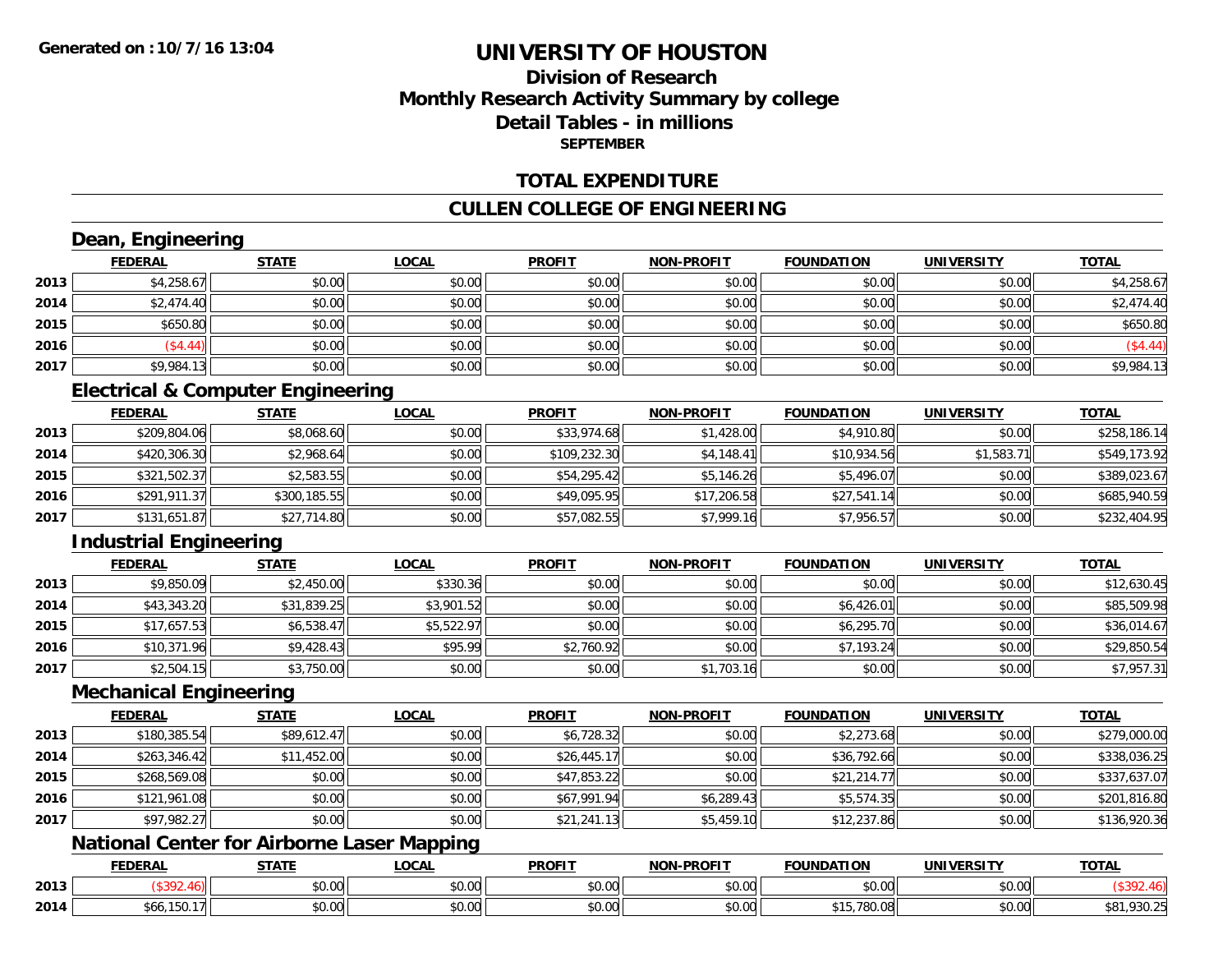# **Division of ResearchMonthly Research Activity Summary by college Detail Tables - in millionsSEPTEMBER**

### **TOTAL EXPENDITURE**

### **CULLEN COLLEGE OF ENGINEERING**

# **National Center for Airborne Laser Mapping**

|      |                | National Center for Airborne Laser Mapping |              |               |                   |                   |                   |              |
|------|----------------|--------------------------------------------|--------------|---------------|-------------------|-------------------|-------------------|--------------|
|      | <b>FEDERAL</b> | STATE                                      | <u>LOCAL</u> | <b>PROFIT</b> | <b>NON-PROFIT</b> | <b>FOUNDATION</b> | <b>UNIVERSITY</b> | <b>TOTAL</b> |
| 2015 | \$8,183.89     | \$0.00                                     | \$0.00       | \$0.00        | \$0.00            | \$0.00            | \$0.00            | \$8,183.89   |
| 2016 | \$148,398.93   | \$0.00                                     | \$0.00       | \$0.00        | \$3.710.76        | \$0.00            | \$0.00            | \$152,109.69 |
| 2017 | \$11,289.35    | \$0.00                                     | \$0.00       | \$0.00        | \$0.00            | \$0.00            | \$0.00            | \$11,289.35  |

<u> 1980 - Andrea Station Barbara, actor a component de la componentación de la componentación de la componentaci</u>

# **Petroleum Engineering**

|      | <b>FEDERAL</b> | <b>STATE</b> | <u>LOCAL</u> | <b>PROFIT</b> | <b>NON-PROFIT</b> | <b>FOUNDATION</b> | <b>UNIVERSITY</b> | <b>TOTAL</b> |
|------|----------------|--------------|--------------|---------------|-------------------|-------------------|-------------------|--------------|
| 2013 | \$0.00         | \$0.00       | \$0.00       | \$0.00        | \$0.00            | \$0.00            | \$0.00            | \$0.00       |
| 2014 | \$4,950.26     | \$0.00       | \$0.00       | \$0.00        | \$0.00            | \$0.00            | \$0.00            | \$4,950.26   |
| 2015 | \$0.00         | \$0.00       | \$0.00       | \$43,545.69   | \$0.00            | \$0.00            | \$0.00            | \$43,545.69  |
| 2016 | (\$24,584.79)  | \$0.00       | \$0.00       | \$18,633.17   | \$0.00            | \$0.00            | \$0.00            | (\$5,951.63) |
| 2017 | \$0.00         | \$0.00       | \$0.00       | \$4,823.23    | \$0.00            | \$0.00            | \$0.00            | \$4,823.23   |

### **Wind Energy Center**

|       | <b>FEDERAL</b> | <b>STATE</b>   | <b>LOCAL</b> | <b>PROFIT</b>  | <b>NON-PROFIT</b> | <b>FOUNDATION</b> | <b>UNIVERSITY</b> | <b>TOTAL</b>   |
|-------|----------------|----------------|--------------|----------------|-------------------|-------------------|-------------------|----------------|
| 2013  | \$0.00         | \$0.00         | \$0.00       | \$0.00         | \$0.00            | \$0.00            | \$0.00            | \$0.00         |
| 2014  | \$0.00         | \$0.00         | \$0.00       | \$0.00         | \$0.00            | \$0.00            | \$0.00            | \$0.00         |
| 2015  | \$0.00         | \$0.00         | \$0.00       | \$0.00         | \$0.00            | \$0.00            | \$0.00            | \$0.00         |
| 2016  | \$0.00         | \$0.00         | \$0.00       | \$0.00         | \$0.00            | \$0.00            | \$0.00            | \$0.00         |
| 2017  | \$0.00         | \$0.00         | \$0.00       | \$0.00         | \$0.00            | \$0.00            | \$0.00            | \$0.00         |
| Total | \$5,211,054.25 | \$1,022,917.56 | \$9,850.84   | \$1,065,657.70 | \$166,574.58      | \$311,641.62      | \$32,987.64       | \$7,820,684.19 |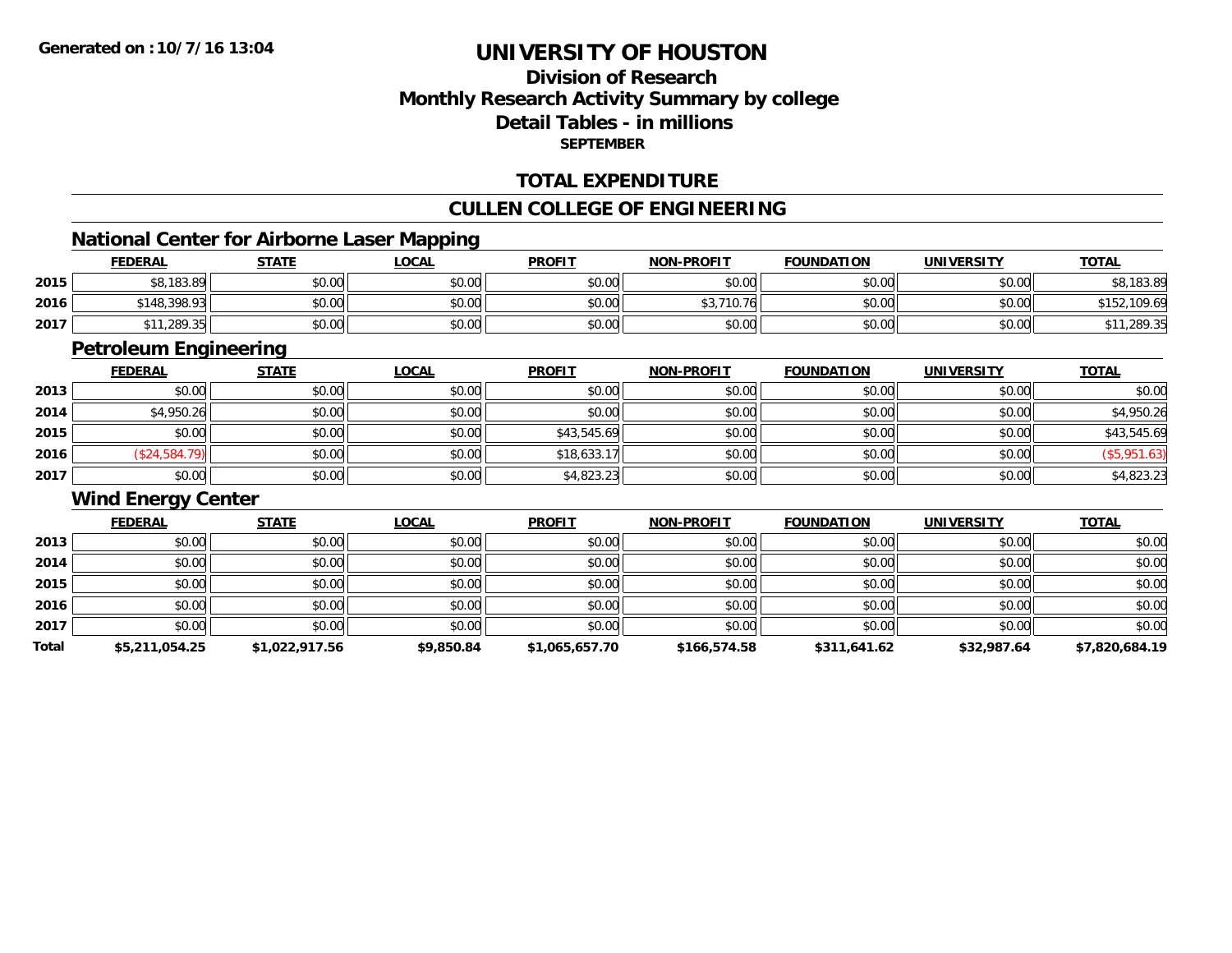# **Division of ResearchMonthly Research Activity Summary by college Detail Tables - in millions SEPTEMBER**

### **TOTAL EXPENDITURE**

# **DIVISION OF RESEARCH**

|      | <b>FEDERAL</b>              | <b>STATE</b>                          | <b>LOCAL</b>                                              | <b>PROFIT</b> | <b>NON-PROFIT</b> | <b>FOUNDATION</b> | <b>UNIVERSITY</b> | <b>TOTAL</b> |
|------|-----------------------------|---------------------------------------|-----------------------------------------------------------|---------------|-------------------|-------------------|-------------------|--------------|
| 2013 | \$0.00                      | \$0.00                                | \$0.00                                                    | \$2,441.88    | \$0.00            | \$0.00            | \$0.00            | \$2,441.88   |
|      |                             |                                       | <b>Center for Advanced Computing and Data Systems</b>     |               |                   |                   |                   |              |
|      | <b>FEDERAL</b>              | <b>STATE</b>                          | <b>LOCAL</b>                                              | <b>PROFIT</b> | <b>NON-PROFIT</b> | <b>FOUNDATION</b> | <b>UNIVERSITY</b> | <b>TOTAL</b> |
| 2013 | \$7,355.79                  | \$0.00                                | \$0.00                                                    | \$9,344.55    | \$0.00            | \$0.00            | \$0.00            | \$16,700.35  |
| 2014 | \$1,901.71                  | \$0.00                                | \$0.00                                                    | \$0.00        | \$0.00            | \$0.00            | \$0.00            | \$1,901.71   |
| 2015 | \$0.00                      | \$0.00                                | \$0.00                                                    | \$0.00        | \$0.00            | \$0.00            | \$0.00            | \$0.00       |
| 2016 | \$659.24                    | \$0.00                                | \$0.00                                                    | \$0.00        | \$0.00            | \$0.00            | \$0.00            | \$659.24     |
| 2017 | \$0.00                      | \$0.00                                | \$0.00                                                    | \$0.00        | \$0.00            | \$0.00            | \$0.00            | \$0.00       |
|      |                             | <b>Center for Advanced Materials</b>  |                                                           |               |                   |                   |                   |              |
|      | <b>FEDERAL</b>              | <b>STATE</b>                          | <b>LOCAL</b>                                              | <b>PROFIT</b> | <b>NON-PROFIT</b> | <b>FOUNDATION</b> | <b>UNIVERSITY</b> | <b>TOTAL</b> |
| 2013 | \$0.00                      | \$0.00                                | \$0.00                                                    | \$0.00        | \$0.00            | \$0.00            | \$0.00            | \$0.00       |
| 2014 | \$0.00                      | \$0.00                                | \$0.00                                                    | \$0.00        | \$0.00            | \$0.00            | \$0.00            | \$0.00       |
| 2015 | \$0.00                      | \$0.00                                | \$0.00                                                    | \$0.00        | \$0.00            | \$0.00            | \$0.00            | \$0.00       |
| 2016 | \$0.00                      | \$0.00                                | \$0.00                                                    | \$0.00        | \$0.00            | \$0.00            | \$0.00            | \$0.00       |
| 2017 | \$0.00                      | \$0.00                                | \$0.00                                                    | \$0.00        | \$0.00            | \$0.00            | \$0.00            | \$0.00       |
|      |                             |                                       | <b>Center for Biomedical &amp; Environmental Genomics</b> |               |                   |                   |                   |              |
|      | <u>FEDERAL</u>              | <b>STATE</b>                          | <b>LOCAL</b>                                              | <b>PROFIT</b> | <b>NON-PROFIT</b> | <b>FOUNDATION</b> | <b>UNIVERSITY</b> | <b>TOTAL</b> |
| 2013 | \$0.00                      | \$0.00                                | \$0.00                                                    | \$0.00        | \$0.00            | \$0.00            | \$0.00            | \$0.00       |
| 2014 | \$0.00                      | \$0.00                                | \$0.00                                                    | \$0.00        | \$0.00            | \$0.00            | \$0.00            | \$0.00       |
| 2016 | \$0.00                      | \$0.00                                | \$0.00                                                    | \$0.00        | \$0.00            | \$0.00            | \$0.00            | \$0.00       |
|      | <b>Division of Research</b> |                                       |                                                           |               |                   |                   |                   |              |
|      | <b>FEDERAL</b>              | <b>STATE</b>                          | <b>LOCAL</b>                                              | <b>PROFIT</b> | <b>NON-PROFIT</b> | <b>FOUNDATION</b> | <b>UNIVERSITY</b> | <b>TOTAL</b> |
| 2013 | \$0.00                      | \$0.00                                | \$0.00                                                    | \$0.00        | \$0.00            | \$0.00            | \$0.00            | \$0.00       |
| 2014 | \$0.00                      | \$0.00                                | \$0.00                                                    | \$0.00        | \$0.00            | \$0.00            | \$0.00            | \$0.00       |
| 2015 | \$0.00                      | \$69.12                               | \$0.00                                                    | \$0.00        | \$0.00            | \$0.00            | \$0.00            | \$69.12      |
| 2016 | \$0.00                      | \$0.00                                | \$0.00                                                    | \$0.00        | \$0.00            | \$0.00            | \$0.00            | \$0.00       |
| 2017 | \$0.00                      | \$0.00                                | \$0.00                                                    | \$0.00        | \$0.00            | \$0.00            | \$0.00            | \$0.00       |
|      |                             | <b>Office of Contracts and Grants</b> |                                                           |               |                   |                   |                   |              |
|      | <b>FEDERAL</b>              | <b>STATE</b>                          | <b>LOCAL</b>                                              | <b>PROFIT</b> | <b>NON-PROFIT</b> | <b>FOUNDATION</b> | <b>UNIVERSITY</b> | <b>TOTAL</b> |
| 2013 | \$0.00                      | \$0.00                                | \$0.00                                                    | \$0.00        | \$0.00            | \$0.00            | \$0.00            | \$0.00       |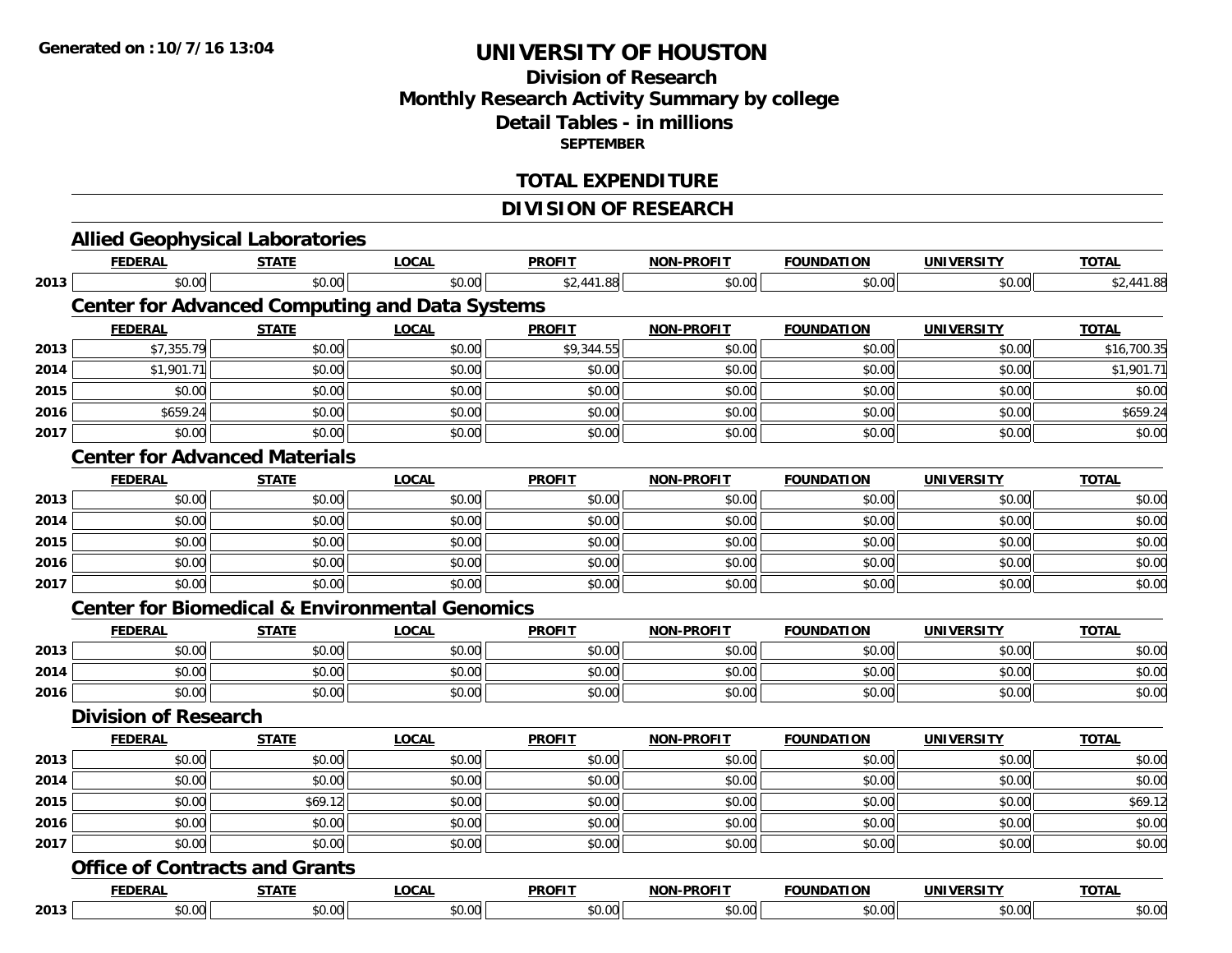# **Division of ResearchMonthly Research Activity Summary by college Detail Tables - in millions SEPTEMBER**

#### **TOTAL EXPENDITURE**

## **DIVISION OF RESEARCH**

|      | <b>TcSUH</b>   |              |              |               |                   |                   |                   |              |
|------|----------------|--------------|--------------|---------------|-------------------|-------------------|-------------------|--------------|
|      | <b>FEDERAL</b> | <b>STATE</b> | <b>LOCAL</b> | <b>PROFIT</b> | <b>NON-PROFIT</b> | <b>FOUNDATION</b> | <b>UNIVERSITY</b> | <b>TOTAL</b> |
| 2013 | \$3,567.19     | \$1,620.26   | \$0.00       | \$5,872.01    | \$0.00            | \$0.00            | \$0.00            | \$11,059.46  |
| 2014 | \$15,892.78    | \$4,452.97   | \$0.00       | \$6,060.12    | \$0.00            | \$0.00            | \$0.00            | \$26,405.87  |
| 2015 | \$10,749.39    | \$0.00       | \$0.00       | \$2,851.47    | \$0.00            | \$0.00            | \$0.00            | \$13,600.86  |
| 2016 | \$21,831.44    | \$0.00       | \$0.00       | \$0.00        | \$0.00            | \$0.00            | \$0.00            | \$21,831.44  |
| 2017 | (\$2,649.45)   | \$0.00       | \$0.00       | \$2,010.94    | \$0.00            | \$0.00            | \$0.00            | (\$638.51)   |

# **Texas Obesity Research Center**

|      | <b>FEDERAL</b> | <b>STATE</b> | <u>LOCAL</u> | <b>PROFIT</b> | <b>NON-PROFIT</b> | <b>FOUNDATION</b> | <b>UNIVERSITY</b> | <b>TOTAL</b> |
|------|----------------|--------------|--------------|---------------|-------------------|-------------------|-------------------|--------------|
| 2013 | \$0.00         | \$0.00       | \$0.00       | \$0.00        | \$0.00            | \$0.00            | \$0.00            | \$0.00       |
| 2014 | \$0.00         | \$0.00       | \$0.00       | \$0.00        | \$0.00            | \$0.00            | \$0.00            | \$0.00       |
| 2015 | \$0.00         | \$0.00       | \$0.00       | \$0.00        | \$0.00            | \$0.00            | \$0.00            | \$0.00       |
| 2016 | \$0.00         | \$0.00       | \$0.00       | \$0.00        | \$0.00            | \$0.00            | \$0.00            | \$0.00       |
| 2017 | \$0.00         | \$0.00       | \$0.00       | \$0.00        | \$21,012.09       | \$0.00            | \$0.00            | \$21,012.09  |

#### **TIMES**

|       | <b>FEDERAL</b> | <b>STATE</b> | <b>LOCAL</b> | <b>PROFIT</b> | <b>NON-PROFIT</b> | <b>FOUNDATION</b> | <b>UNIVERSITY</b> | <b>TOTAL</b> |
|-------|----------------|--------------|--------------|---------------|-------------------|-------------------|-------------------|--------------|
| 2013  | \$174,257.56   | (\$759.74)   | \$0.00       | \$0.00        | \$0.00            | \$0.00            | \$0.00            | \$173,497.82 |
| 2014  | \$144,158.15   | \$0.00       | \$0.00       | \$0.00        | \$0.00            | \$0.00            | \$0.00            | \$144,158.15 |
| 2015  | \$149,448.19   | \$0.00       | \$0.00       | \$0.00        | \$0.00            | \$0.00            | \$0.00            | \$149,448.19 |
| 2016  | \$131,471.70   | \$0.00       | \$0.00       | \$0.00        | \$0.00            | \$0.00            | \$0.00            | \$131,471.70 |
| 2017  | \$57,418.34    | \$0.00       | \$0.00       | \$0.00        | \$0.00            | \$0.00            | \$0.00            | \$57,418.34  |
| Total | \$716,062.03   | \$5,382.60   | \$0.00       | \$28,580.97   | \$21,012.09       | \$0.00            | \$0.00            | \$771,037.70 |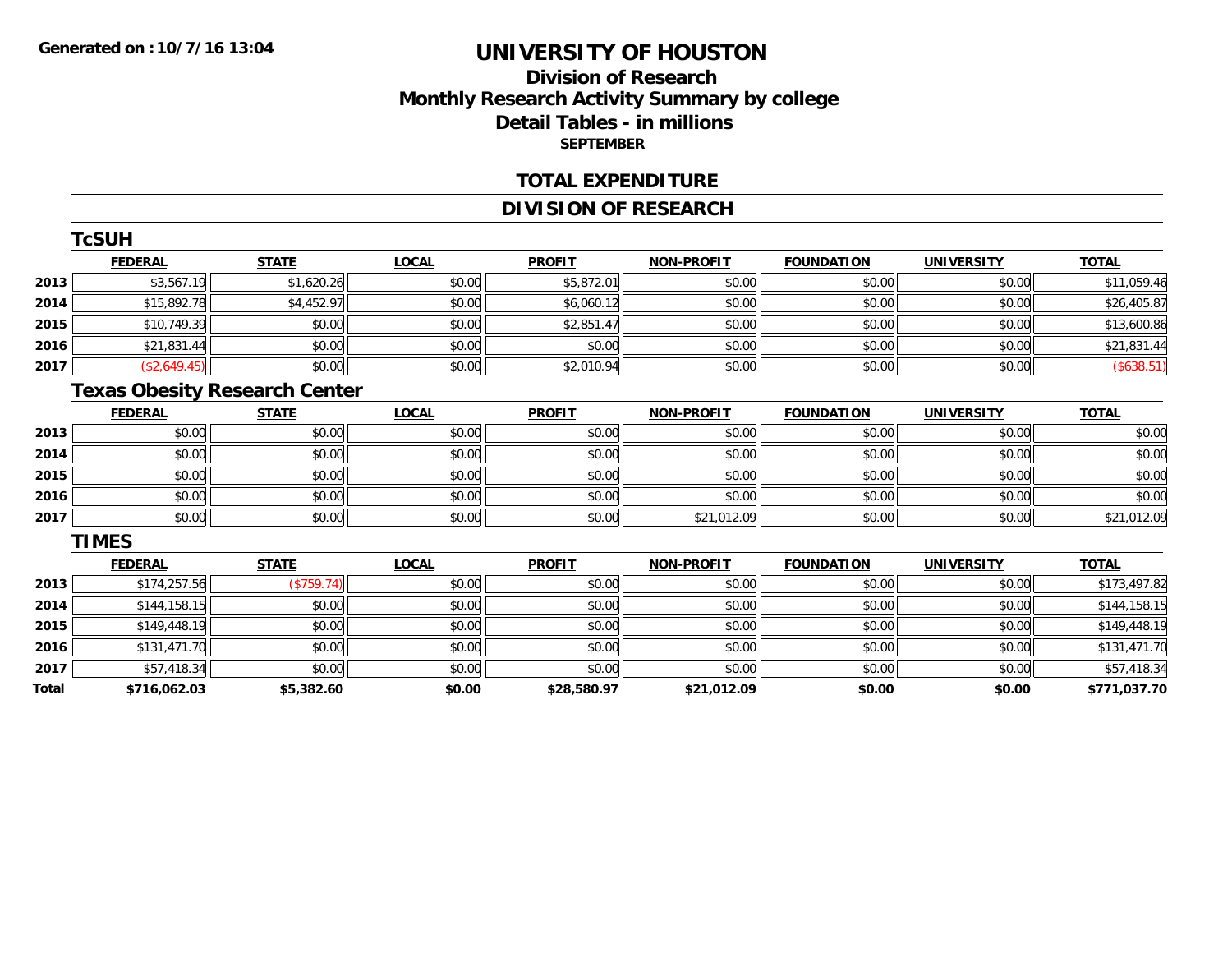# **Division of ResearchMonthly Research Activity Summary by college Detail Tables - in millionsSEPTEMBER**

## **TOTAL EXPENDITURE**

# **GRADUATE COLLEGE OF SOCIAL WORK**

# **Center for Drug and Social Policy Research**

|      | <b>FEDERAL</b> | <b>STATE</b> | <b>LOCAL</b> | <b>PROFIT</b> | <b>NON-PROFIT</b> | <b>FOUNDATION</b> | <b>UNIVERSITY</b> | <b>TOTAL</b> |
|------|----------------|--------------|--------------|---------------|-------------------|-------------------|-------------------|--------------|
| 2013 | \$99.14        | \$0.00       | \$0.00       | \$0.00        | \$0.00            | \$0.00            | \$0.00            | \$99.14      |
| 2014 | \$0.00         | \$0.00       | \$0.00       | \$0.00        | \$0.00            | \$0.00            | \$0.00            | \$0.00       |
| 2015 | \$22,177.99    | \$0.00       | \$0.00       | \$0.00        | \$0.00            | \$0.00            | \$0.00            | \$22,177.99  |
| 2016 | \$41,892.26    | \$0.00       | \$0.00       | \$0.00        | \$0.00            | \$0.00            | \$0.00            | \$41,892.26  |
| 2017 | \$19,985.47    | \$0.00       | \$0.00       | \$0.00        | \$0.00            | \$0.00            | \$0.00            | \$19,985.47  |

# **Center for Health Equities & Evaluation Research**

|      | <u>FEDERAL</u> | <b>STATE</b> | <b>LOCAL</b> | <b>PROFIT</b> | <b>NON-PROFIT</b> | <b>FOUNDATION</b> | <b>UNIVERSITY</b> | <b>TOTAL</b> |
|------|----------------|--------------|--------------|---------------|-------------------|-------------------|-------------------|--------------|
| 2013 | \$78,319.84    | \$0.00       | \$0.00       | \$0.00        | \$0.00            | \$0.00            | \$42,000.00       | \$120,319.84 |
| 2014 | \$2,357.64     | \$0.00       | \$0.00       | \$0.00        | \$0.00            | \$0.00            | \$0.00            | \$2,357.64   |
| 2015 | \$11,975.59    | \$0.00       | \$0.00       | \$0.00        | \$0.00            | \$0.00            | \$0.00            | \$11,975.59  |
| 2016 | \$19,602.84    | \$0.00       | \$0.00       | \$0.00        | \$0.00            | \$0.00            | \$0.00            | \$19,602.84  |
| 2017 | \$5,218.15     | \$0.00       | \$0.00       | \$0.00        | \$0.00            | \$0.00            | \$0.00            | \$5,218.15   |

# **Child & Family for Innovative Research**

|      | <b>FEDERAL</b> | <u>STATE</u> | <b>LOCAL</b> | <b>PROFIT</b> | <b>NON-PROFIT</b> | <b>FOUNDATION</b> | <b>UNIVERSITY</b> | <b>TOTAL</b> |
|------|----------------|--------------|--------------|---------------|-------------------|-------------------|-------------------|--------------|
| 2013 | \$67,036.75    | \$0.00       | \$0.00       | \$319.06      | \$0.00            | \$500.00          | \$0.00            | \$67,855.81  |
| 2014 | \$74,399.90    | \$0.00       | \$0.00       | \$0.00        | \$0.00            | \$26,000.00       | \$0.00            | \$100,399.90 |
| 2015 | \$169,932.90   | \$22,280.46  | \$0.00       | \$864.10      | (\$5,073.66)      | \$331.21          | \$0.00            | \$188,335.01 |
| 2016 | \$19,591.88    | \$0.00       | \$0.00       | \$0.00        | \$0.00            | \$30,440.79       | \$0.00            | \$50,032.67  |
| 2017 | \$263,118.71   | \$12,399.00  | \$8,201.33   | \$0.00        | \$0.00            | \$11,960.56       | \$1,381.28        | \$297,060.88 |

### **Community Projects - Social Work**

|      | <b>FEDERAL</b>         | <b>CTATE</b>   | <b>OCAI</b>    | <b>PROFIT</b> | <b>LPROFIT</b><br>NON.        | <b>FOUNDATION</b> | <b>UNIVERSITY</b> | <b>TOTAL</b> |
|------|------------------------|----------------|----------------|---------------|-------------------------------|-------------------|-------------------|--------------|
| 2013 | $\sim$<br>٠n.<br>JU.UU | ተሰ ሰሰ<br>JU.UU | ሶስ ሰስ<br>PO.OO | \$0.00        | $n \cap \neg$<br><b>JU.UU</b> | $\sim$<br>JU.UU   | \$0.00            | \$0.00       |
|      | $ -$<br>.וחה           | Work           |                |               |                               |                   |                   |              |

|      | <b>FEDERAL</b> | <b>STATE</b> | <u>LOCAL</u> | <b>PROFIT</b> | <b>NON-PROFIT</b> | <b>FOUNDATION</b> | <b>UNIVERSITY</b> | <b>TOTAL</b> |
|------|----------------|--------------|--------------|---------------|-------------------|-------------------|-------------------|--------------|
| 2013 | \$32.58        | \$0.00       | \$0.00       | \$0.00        | \$0.00            | \$0.00            | \$0.00            | (\$32.58)    |
| 2014 | \$0.00         | \$0.00       | \$0.00       | \$0.00        | \$0.00            | \$0.00            | \$0.00            | \$0.00       |
| 2015 | \$0.00         | \$0.00       | \$0.00       | \$0.00        | \$0.00            | \$0.00            | \$0.00            | \$0.00       |
| 2016 | \$144.01       | \$0.00       | \$0.00       | \$0.00        | \$0.00            | \$0.00            | \$0.00            | \$144.01     |
| 2017 | \$149,937.50   | \$0.00       | \$0.00       | \$1,595.04    | \$311.20          | \$3,700.00        | \$0.00            | \$155,543.74 |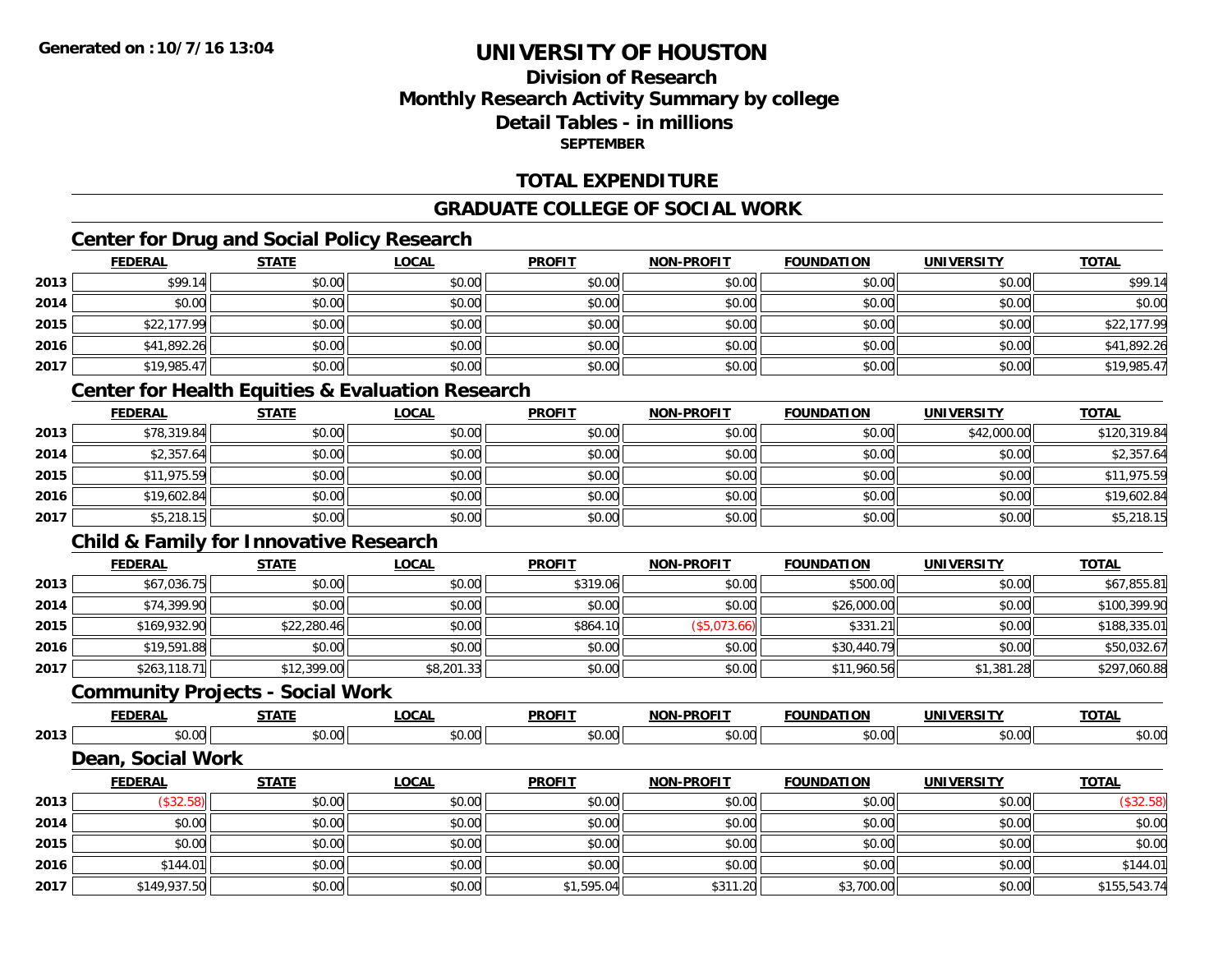## **Division of Research Monthly Research Activity Summary by college Detail Tables - in millions SEPTEMBER**

#### **TOTAL EXPENDITURE**

#### **GRADUATE COLLEGE OF SOCIAL WORK**

## **Office for Drug SPR**

|              | <u>FEDERAL</u> | <b>STATE</b> | <u>_OCAL</u> | <b>PROFIT</b> | <b>NON-PROFIT</b> | <b>FOUNDATION</b> | <b>UNIVERSITY</b> | <u>TOTAL</u>   |
|--------------|----------------|--------------|--------------|---------------|-------------------|-------------------|-------------------|----------------|
| 2013         | \$0.00         | \$0.00       | \$0.00       | \$0.00        | \$0.00            | \$0.00            | \$0.00            | \$0.00         |
| 2015         | \$0.00         | \$0.00       | \$0.00       | \$0.00        | \$0.00            | \$0.00            | \$0.00            | \$0.00         |
| <b>Total</b> | \$945,757.99   | \$34,679.46  | \$8,201.33   | \$2,778.20    | (\$4,762.46)      | \$72,932.56       | \$43,381.28       | \$1,102,968.36 |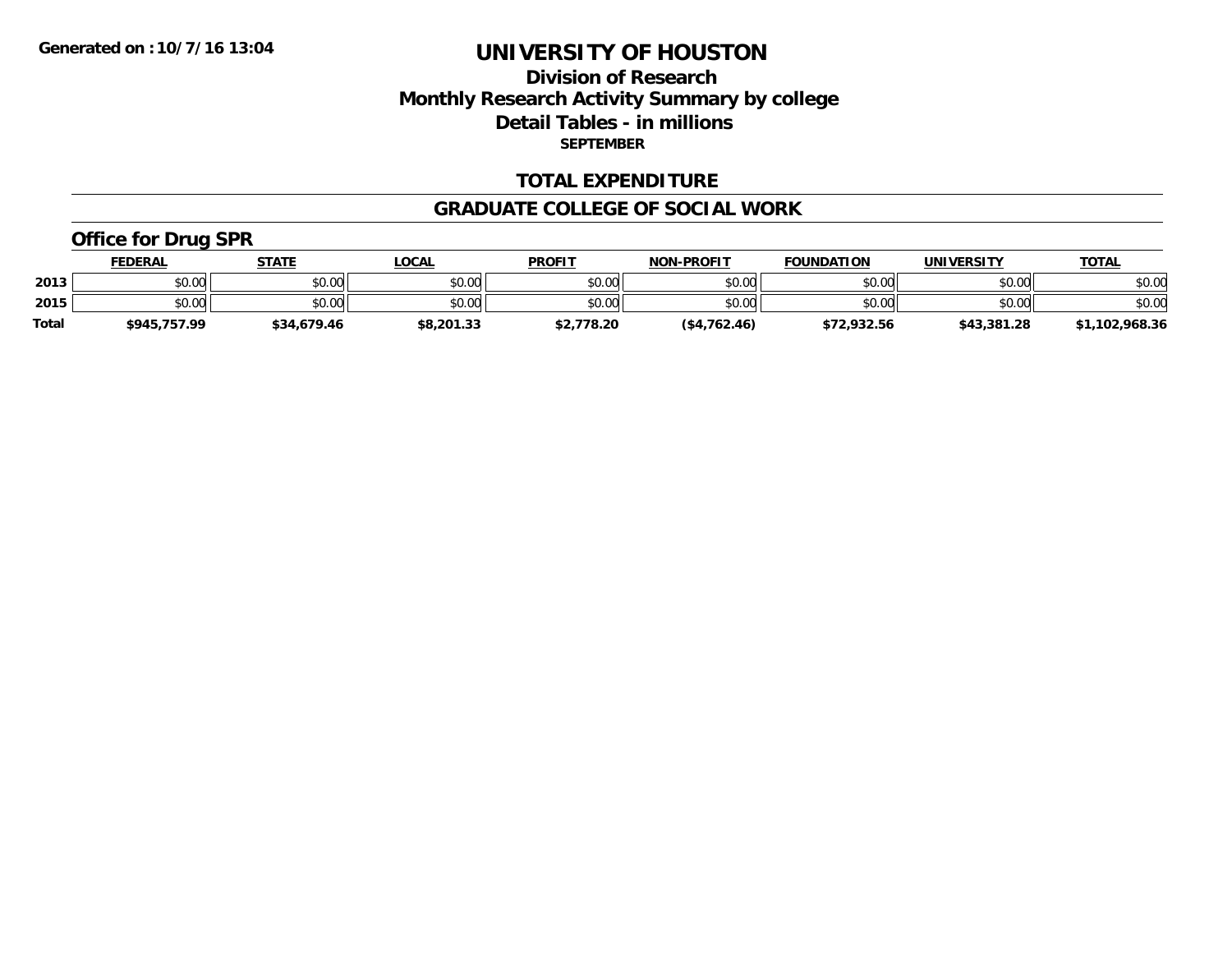## **Division of Research Monthly Research Activity Summary by college Detail Tables - in millions SEPTEMBER**

### **TOTAL EXPENDITURE**

#### **HILTON COLLEGE OF HOTEL AND RESTAURANT MANAGEMENT**

### **Hotel and Restaurant Management**

|       | <b>FEDERAL</b> | <b>STATE</b> | <u>LOCAL</u> | <b>PROFIT</b> | <b>NON-PROFIT</b> | <b>FOUNDATION</b> | <b>UNIVERSITY</b> | <b>TOTAL</b> |
|-------|----------------|--------------|--------------|---------------|-------------------|-------------------|-------------------|--------------|
| 2013  | \$2,862.05     | \$4,985.91   | \$0.00       | \$0.00        | \$0.00            | \$0.00            | \$0.00            | \$7,847.96   |
| 2014  | \$15,068.42    | \$2,330.42   | \$0.00       | \$0.00        | \$0.00            | \$0.00            | \$0.00            | \$17,398.84  |
| 2015  | \$16,298.71    | \$0.00       | \$0.00       | \$0.00        | \$0.00            | \$0.00            | \$0.00            | \$16,298.71  |
| 2016  | \$29,532.74    | \$0.00       | \$0.00       | \$0.00        | \$0.00            | \$0.00            | \$0.00            | \$29,532.74  |
| 2017  | \$1,648.83     | \$0.00       | \$0.00       | \$0.00        | \$0.00            | \$0.00            | \$0.00            | \$1,648.83   |
| Total | \$65,410.75    | \$7,316.33   | \$0.00       | \$0.00        | \$0.00            | \$0.00            | \$0.00            | \$72,727.08  |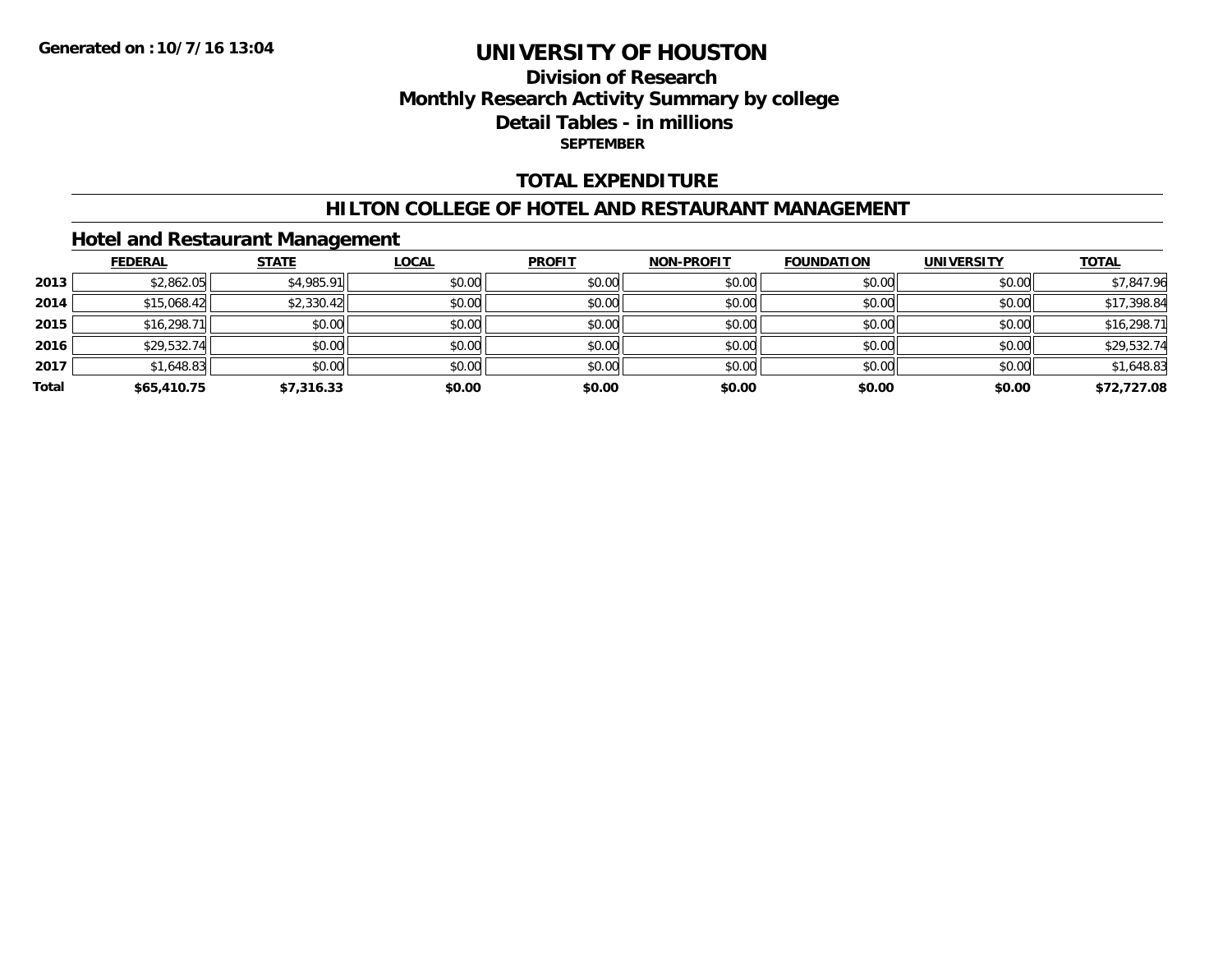### **Division of Research Monthly Research Activity Summary by college Detail Tables - in millions SEPTEMBER**

#### **TOTAL EXPENDITURE**

#### **HONORS COLLEGE**

# **Dean, Honors College**

|       | <b>FEDERAL</b> | <b>STATE</b> | <b>LOCAL</b> | <b>PROFIT</b> | <b>NON-PROFIT</b> | <b>FOUNDATION</b> | <b>UNIVERSITY</b> | <b>TOTAL</b> |
|-------|----------------|--------------|--------------|---------------|-------------------|-------------------|-------------------|--------------|
| 2013  | \$1,798.43     | \$0.00       | \$0.00       | \$0.00        | \$5,754.19        | \$0.00            | \$0.00            | \$7,552.62   |
| 2014  | \$2,485.44     | \$0.00       | \$0.00       | \$0.00        | \$619.66          | \$212.75          | \$0.00            | \$3,317.84   |
| 2015  | \$0.00         | \$0.00       | \$0.00       | \$0.00        | \$0.00            | \$104.74          | \$0.00            | \$104.74     |
| 2016  | \$0.00         | \$0.00       | \$0.00       | \$0.00        | \$0.00            | \$202.63          | \$0.00            | \$202.63     |
| 2017  | \$0.00         | \$0.00       | \$0.00       | \$0.00        | \$0.00            | \$0.00            | \$0.00            | \$0.00       |
| Total | \$4,283.87     | \$0.00       | \$0.00       | \$0.00        | \$6,373.84        | \$520.12          | \$0.00            | \$11,177.84  |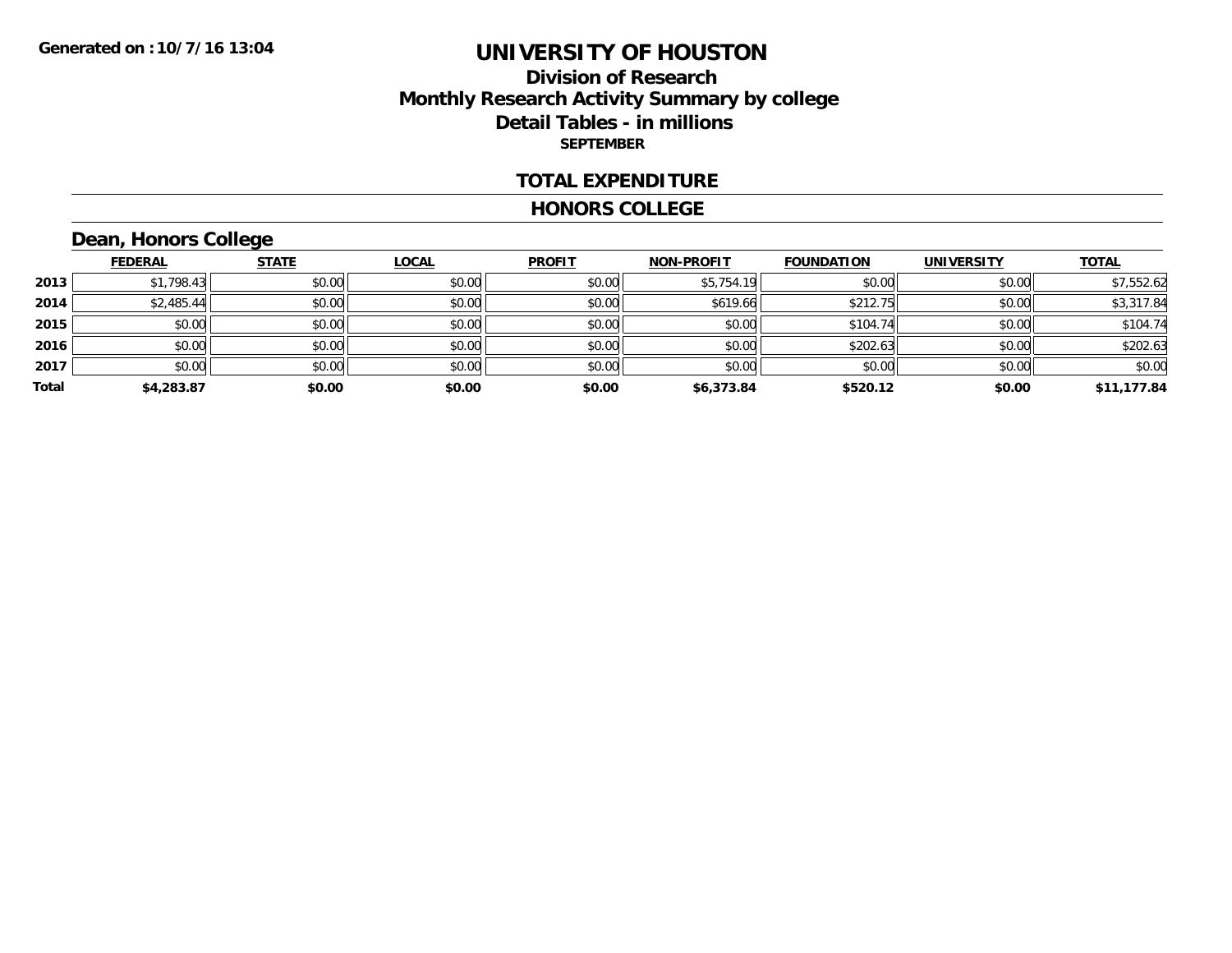## **Division of Research Monthly Research Activity Summary by college Detail Tables - in millions SEPTEMBER**

#### **TOTAL EXPENDITURE**

#### **LIBRARY**

# **Administration, Library**

|       | ----                 | <b>STAT.</b>           | LOCA           | <b>DDOEIT</b> | <b>DDAEIT</b><br>ימות | .<br>$\sim$ | .                  | $T^{\alpha}$<br>OIAL |
|-------|----------------------|------------------------|----------------|---------------|-----------------------|-------------|--------------------|----------------------|
| 2013  | 0.00<br><b>UU.UU</b> | 0 <sub>n</sub><br>vv.u | ტი იი<br>JU.UU | ტი იი         | to oo                 |             | $\sim$ 00<br>JU.UU | \$0.00               |
| Total | \$0.OC               | \$0.00                 | \$0.00         | \$0.00        | \$0.00                | \$0.00      | \$0.00             | \$0.00               |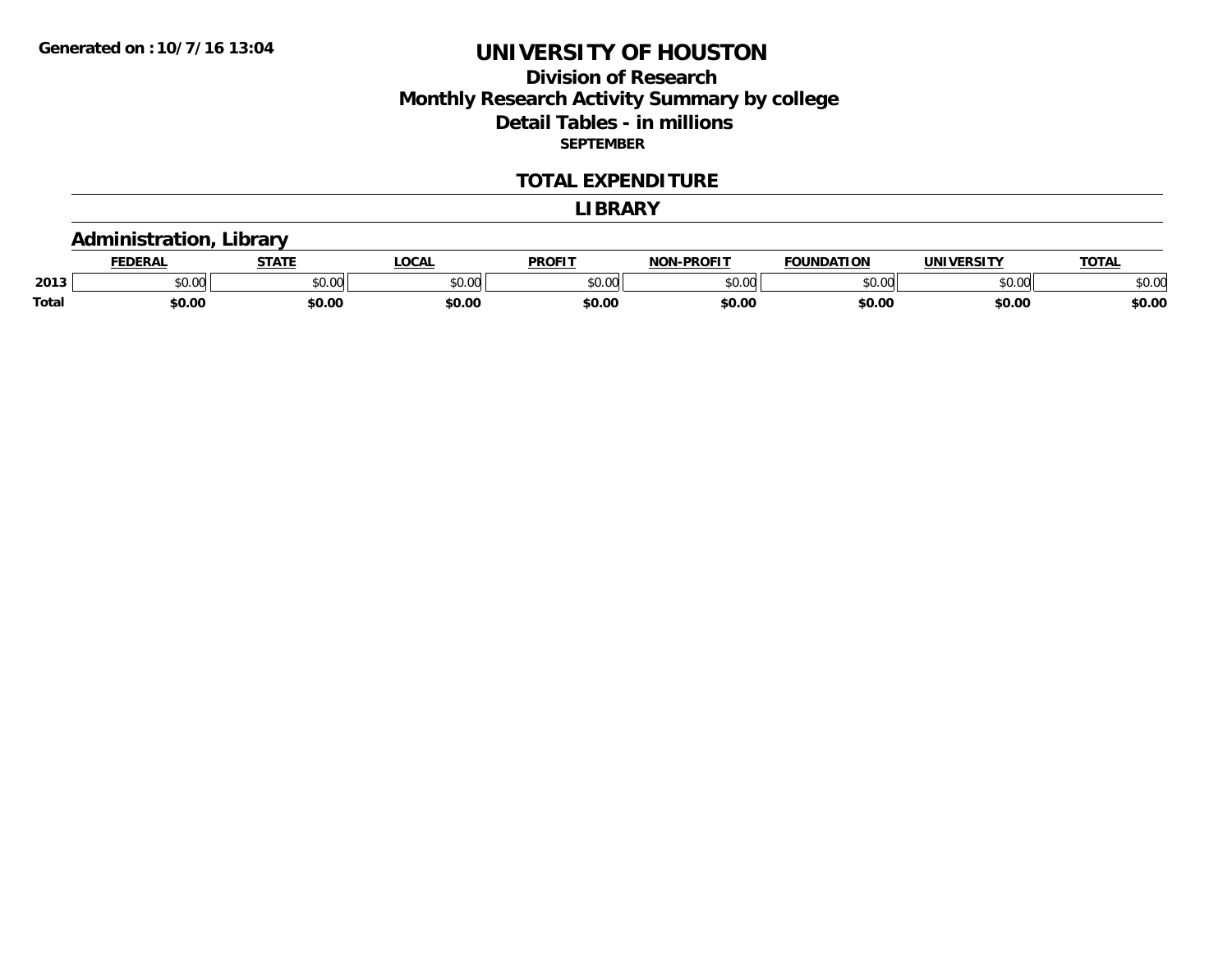### **Division of Research Monthly Research Activity Summary by college Detail Tables - in millions SEPTEMBER**

#### **TOTAL EXPENDITURE**

#### **PRESIDENT**

### **Office of the President**

|       | <b>FEDERAL</b> | <b>STATE</b> | <b>LOCAL</b> | <b>PROFIT</b> | NON-PROFIT | <b>FOUNDATION</b> | <b>UNIVERSITY</b> | <b>TOTAL</b> |
|-------|----------------|--------------|--------------|---------------|------------|-------------------|-------------------|--------------|
| 2013  | \$0.00         | \$0.00       | \$0.00       | \$0.00        | \$0.00     | \$0.00            | \$0.00            | \$0.00       |
| 2014  | \$0.00         | \$0.00       | \$0.00       | \$0.00        | \$0.00     | \$0.00            | \$0.00            | \$0.00       |
| 2015  | \$0.00         | \$0.00       | \$0.00       | \$0.00        | \$0.00     | \$0.00            | \$0.00            | \$0.00       |
| 2016  | \$0.00         | \$0.00       | \$0.00       | \$0.00        | \$0.00     | \$0.00            | \$0.00            | \$0.00       |
| 2017  | \$0.00         | \$0.00       | \$0.00       | \$0.00        | \$0.00     | \$0.00            | \$0.00            | \$0.00       |
| Total | \$0.00         | \$0.00       | \$0.00       | \$0.00        | \$0.00     | \$0.00            | \$0.00            | \$0.00       |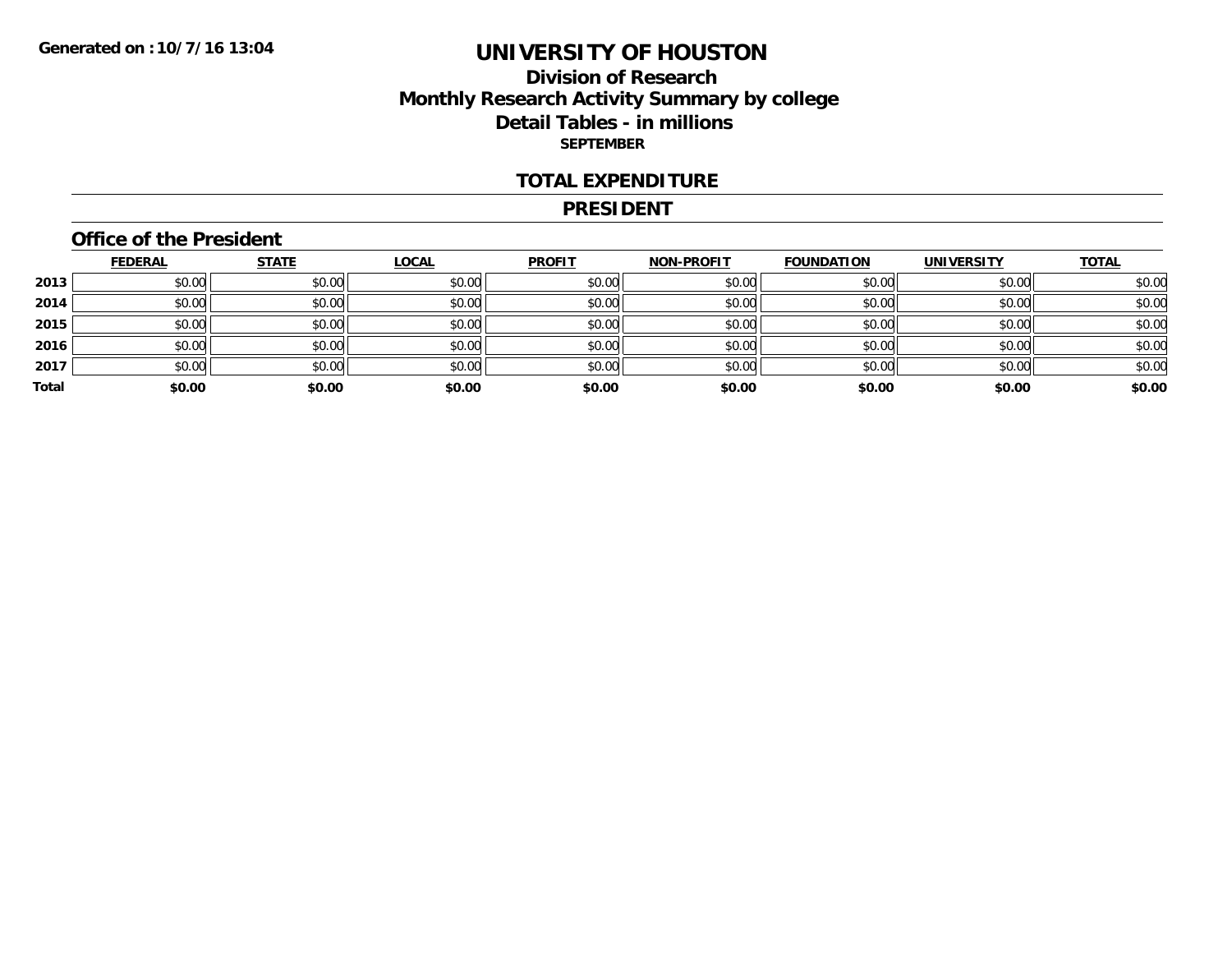# **Division of ResearchMonthly Research Activity Summary by college Detail Tables - in millions SEPTEMBER**

### **TOTAL EXPENDITURE**

#### **SENIOR V.P. FOR ACADEMIC AFFAIRS AND PROVOST**

|      | <b>Challenger Program</b>                           |              |              |               |                   |                   |                   |              |
|------|-----------------------------------------------------|--------------|--------------|---------------|-------------------|-------------------|-------------------|--------------|
|      | <b>FEDERAL</b>                                      | <b>STATE</b> | <b>LOCAL</b> | <b>PROFIT</b> | <b>NON-PROFIT</b> | <b>FOUNDATION</b> | <b>UNIVERSITY</b> | <b>TOTAL</b> |
| 2013 | \$0.00                                              | \$0.00       | \$0.00       | \$0.00        | \$0.00            | \$0.00            | \$0.00            | \$0.00       |
| 2014 | \$0.00                                              | \$0.00       | \$0.00       | \$0.00        | \$0.00            | \$0.00            | \$0.00            | \$0.00       |
| 2015 | \$0.00                                              | \$0.00       | \$0.00       | \$0.00        | \$0.00            | \$0.00            | \$0.00            | \$0.00       |
| 2016 | \$0.00                                              | \$0.00       | \$0.00       | \$0.00        | \$0.00            | \$0.00            | \$0.00            | \$0.00       |
|      | <b>Learning Support Services</b>                    |              |              |               |                   |                   |                   |              |
|      | <b>FEDERAL</b>                                      | <b>STATE</b> | <b>LOCAL</b> | <b>PROFIT</b> | <b>NON-PROFIT</b> | <b>FOUNDATION</b> | <b>UNIVERSITY</b> | <b>TOTAL</b> |
| 2013 | \$0.00                                              | \$0.00       | \$0.00       | \$0.00        | \$0.00            | \$0.00            | \$0.00            | \$0.00       |
|      | <b>Office of Admissions</b>                         |              |              |               |                   |                   |                   |              |
|      | <b>FEDERAL</b>                                      | <b>STATE</b> | <b>LOCAL</b> | <b>PROFIT</b> | <b>NON-PROFIT</b> | <b>FOUNDATION</b> | <b>UNIVERSITY</b> | <b>TOTAL</b> |
| 2013 | \$0.00                                              | \$0.00       | \$0.00       | \$0.00        | \$0.00            | \$0.00            | \$0.00            | \$0.00       |
| 2014 | \$0.00                                              | \$0.00       | \$0.00       | \$0.00        | \$0.00            | \$0.00            | \$0.00            | \$0.00       |
|      | <b>Senior V.P. for Academic Affairs and Provost</b> |              |              |               |                   |                   |                   |              |
|      | <b>FEDERAL</b>                                      | <b>STATE</b> | <b>LOCAL</b> | <b>PROFIT</b> | <b>NON-PROFIT</b> | <b>FOUNDATION</b> | <b>UNIVERSITY</b> | <b>TOTAL</b> |
| 2013 | \$0.00                                              | \$0.00       | \$0.00       | \$0.00        | \$0.00            | \$0.00            | \$0.00            | \$0.00       |
| 2014 | \$0.00                                              | \$0.00       | \$0.00       | \$38,767.38   | \$0.00            | \$0.00            | \$0.00            | \$38,767.38  |
| 2015 | \$0.00                                              | \$0.00       | \$0.00       | \$0.00        | \$0.00            | \$0.00            | \$0.00            | \$0.00       |
| 2016 | \$0.00                                              | \$0.00       | \$0.00       | \$0.00        | \$0.00            | \$0.00            | \$0.00            | \$0.00       |
| 2017 | \$0.00                                              | \$0.00       | \$0.00       | \$0.00        | \$0.00            | \$0.00            | \$0.00            | \$0.00       |
|      | <b>Student Support Services</b>                     |              |              |               |                   |                   |                   |              |
|      | <b>FEDERAL</b>                                      | <b>STATE</b> | <b>LOCAL</b> | <b>PROFIT</b> | <b>NON-PROFIT</b> | <b>FOUNDATION</b> | <b>UNIVERSITY</b> | <b>TOTAL</b> |
| 2015 | \$0.00                                              | \$0.00       | \$0.00       | \$0.00        | \$0.00            | \$0.00            | \$0.00            | \$0.00       |
|      | <b>UH Energy</b>                                    |              |              |               |                   |                   |                   |              |
|      | <b>FEDERAL</b>                                      | <b>STATE</b> | <b>LOCAL</b> | <b>PROFIT</b> | <b>NON-PROFIT</b> | <b>FOUNDATION</b> | <b>UNIVERSITY</b> | <b>TOTAL</b> |
| 2016 | \$0.00                                              | \$0.00       | \$0.00       | \$0.00        | \$0.00            | \$0.00            | \$0.00            | \$0.00       |
| 2017 | \$0.00                                              | \$0.00       | \$0.00       | \$0.00        | \$0.00            | \$0.00            | \$0.00            | \$0.00       |
|      | <b>Undergraduate Student Success</b>                |              |              |               |                   |                   |                   |              |
|      | <b>FEDERAL</b>                                      | <b>STATE</b> | <b>LOCAL</b> | <b>PROFIT</b> | <b>NON-PROFIT</b> | <b>FOUNDATION</b> | <b>UNIVERSITY</b> | <b>TOTAL</b> |
| 2013 | \$0.00                                              | \$0.00       | \$0.00       | \$0.00        | \$0.00            | \$0.00            | \$0.00            | \$0.00       |
| 2014 | \$0.00                                              | \$0.00       | \$0.00       | \$0.00        | \$0.00            | \$0.00            | \$0.00            | \$0.00       |
| 2015 | \$0.00                                              | \$0.00       | \$0.00       | \$0.00        | \$0.00            | \$0.00            | \$0.00            | \$0.00       |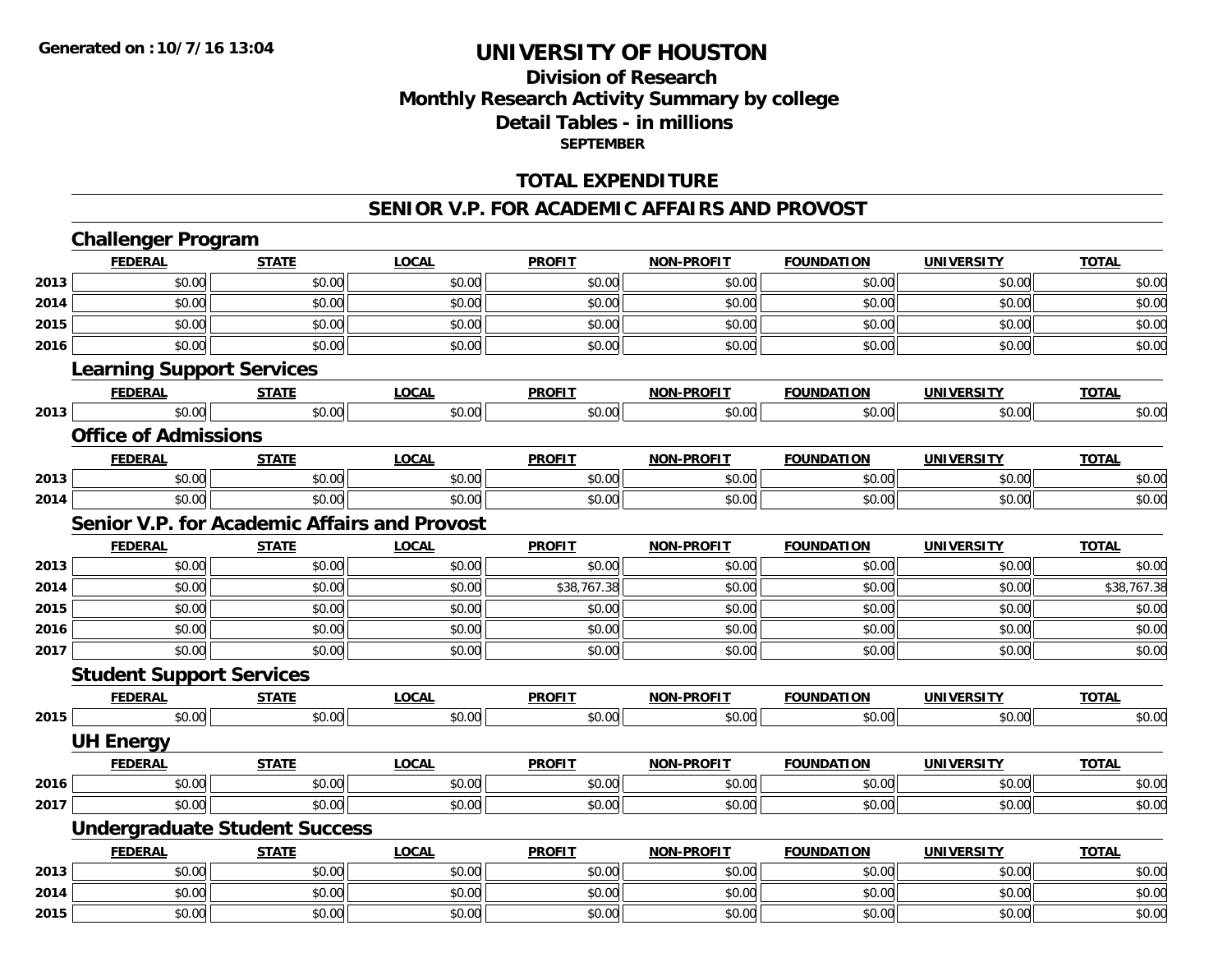# **Division of ResearchMonthly Research Activity Summary by college Detail Tables - in millions SEPTEMBER**

### **TOTAL EXPENDITURE**

#### **SENIOR V.P. FOR ACADEMIC AFFAIRS AND PROVOST**

#### **Undergraduate Student Success**

|       | <b>FEDERAL</b> | <b>STATE</b>                                | <b>LOCAL</b> | <b>PROFIT</b> | <b>NON-PROFIT</b> | <b>FOUNDATION</b> | <b>UNIVERSITY</b> | <b>TOTAL</b> |
|-------|----------------|---------------------------------------------|--------------|---------------|-------------------|-------------------|-------------------|--------------|
| 2016  | \$264.81       | \$30,593.52                                 | \$0.00       | \$0.00        | \$0.00            | \$0.00            | \$0.00            | \$30,858.33  |
|       |                | <b>Undergraduate Student Success Center</b> |              |               |                   |                   |                   |              |
|       | <b>FEDERAL</b> | <b>STATE</b>                                | <b>LOCAL</b> | <b>PROFIT</b> | <b>NON-PROFIT</b> | <b>FOUNDATION</b> | UNIVERSITY        | <b>TOTAL</b> |
| 2013  | \$23,772.02    | \$4,169.66                                  | \$0.00       | \$0.00        | (\$123.16)        | \$0.00            | \$0.00            | \$27,818.52  |
| 2014  | \$23,681.67    | \$0.00                                      | \$0.00       | \$0.00        | \$0.00            | \$0.00            | \$0.00            | \$23,681.67  |
| 2015  | \$35,512.99    | \$0.00                                      | \$0.00       | \$0.00        | \$2,945.07        | \$0.00            | \$0.00            | \$38,458.06  |
| 2016  | \$0.00         | \$0.00                                      | \$0.00       | \$0.00        | \$323.69          | \$0.00            | \$0.00            | \$323.69     |
| Total | \$83,231.48    | \$34,763.18                                 | \$0.00       | \$38,767.38   | \$3,145.60        | \$0.00            | \$0.00            | \$159,907.64 |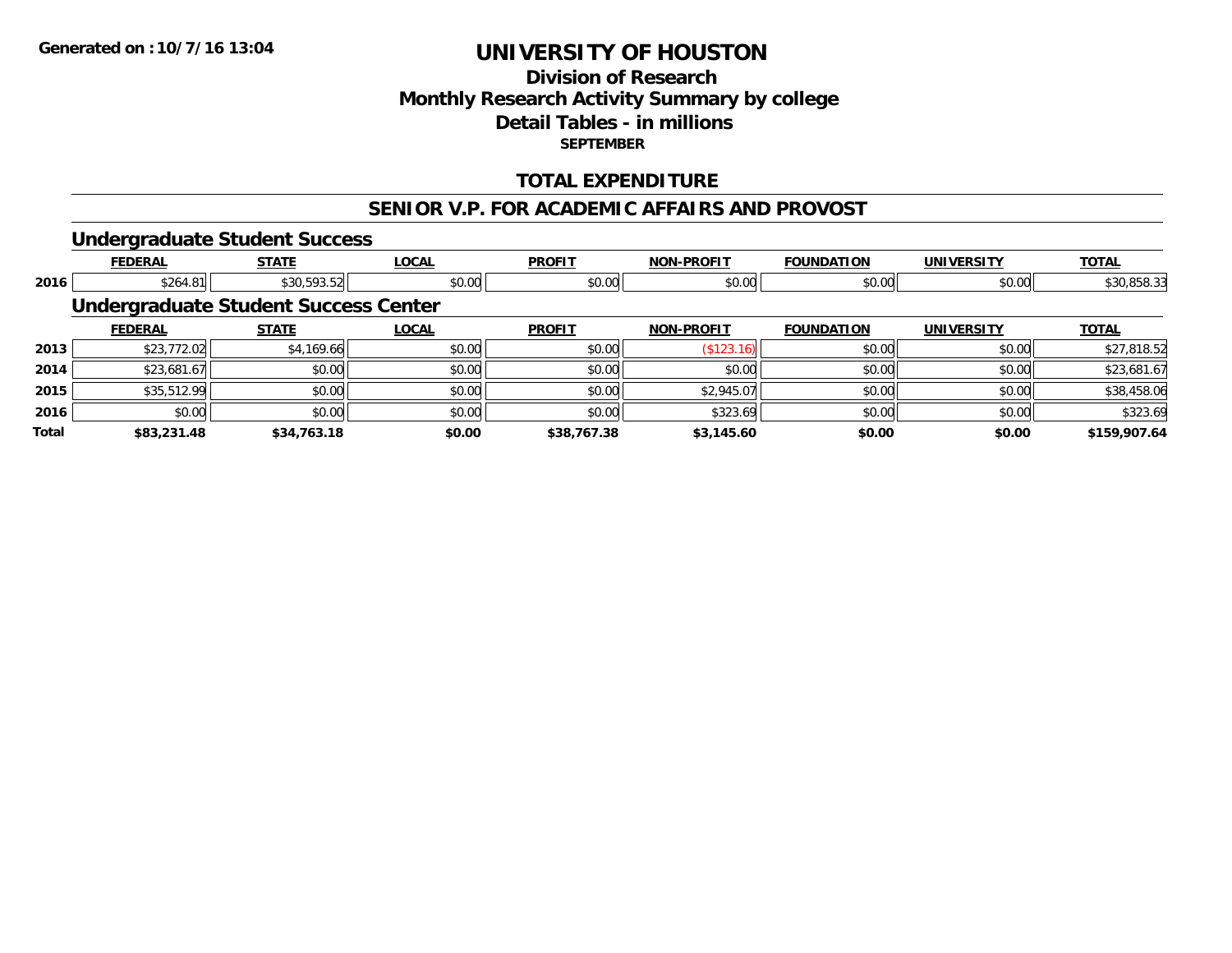# **Division of ResearchMonthly Research Activity Summary by college Detail Tables - in millions SEPTEMBER**

#### **TOTAL EXPENDITURE**

#### **UH LAW CENTER**

|              | Dean, Law      |              |              |               |                   |                   |                   |              |
|--------------|----------------|--------------|--------------|---------------|-------------------|-------------------|-------------------|--------------|
|              | <b>FEDERAL</b> | <b>STATE</b> | <b>LOCAL</b> | <b>PROFIT</b> | <b>NON-PROFIT</b> | <b>FOUNDATION</b> | <b>UNIVERSITY</b> | <b>TOTAL</b> |
| 2013         | \$0.00         | \$0.00       | \$0.00       | \$0.00        | \$0.00            | \$0.00            | \$0.00            | \$0.00       |
| 2017         | \$0.00         | \$4,769.14   | \$0.00       | \$0.00        | \$0.00            | \$0.00            | \$0.00            | \$4,769.14   |
|              | Law-UH         |              |              |               |                   |                   |                   |              |
|              | <b>FEDERAL</b> | <b>STATE</b> | <b>LOCAL</b> | <b>PROFIT</b> | <b>NON-PROFIT</b> | <b>FOUNDATION</b> | <b>UNIVERSITY</b> | <b>TOTAL</b> |
| 2013         | \$29,125.14    | \$4,646.85   | \$0.00       | \$0.00        | \$0.00            | \$0.00            | \$0.00            | \$33,771.99  |
| 2014         | \$0.00         | \$7,169.22   | \$0.00       | \$0.00        | \$0.00            | \$0.00            | \$0.00            | \$7,169.22   |
| 2015         | \$0.00         | \$14,434.74  | \$0.00       | \$0.00        | \$0.00            | \$0.00            | \$0.00            | \$14,434.74  |
| 2016         | \$2,657.97     | \$9,030.00   | \$0.00       | \$0.00        | \$0.00            | \$36,314.13       | \$0.00            | \$48,002.10  |
| 2017         | \$2,372.26     | \$6,458.70   | \$0.00       | \$0.00        | \$492.50          | \$2,446.82        | \$0.00            | \$11,770.28  |
| <b>Total</b> | \$34,155.37    | \$46,508.65  | \$0.00       | \$0.00        | \$492.50          | \$38,760.95       | \$0.00            | \$119,917.47 |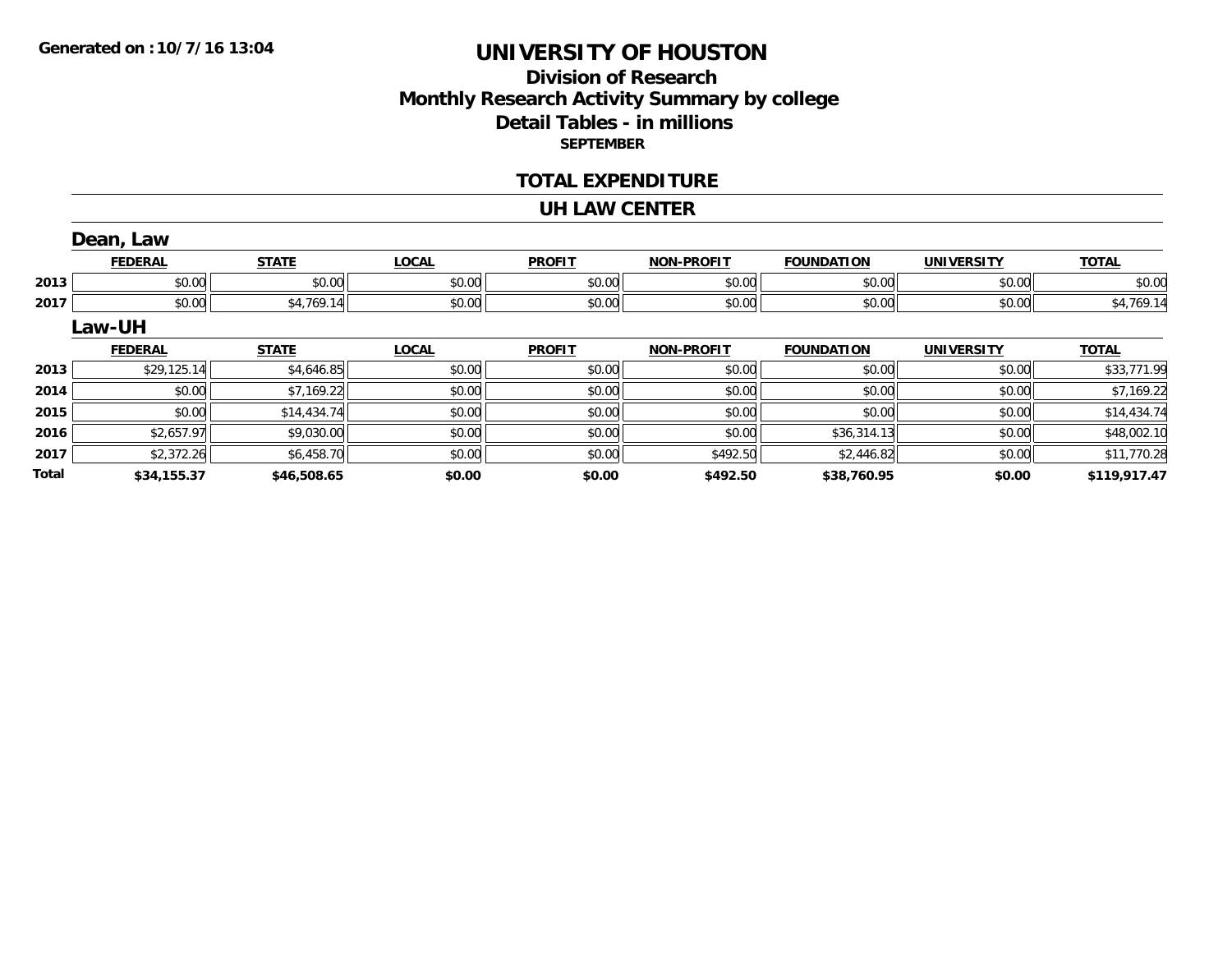# **Division of ResearchMonthly Research Activity Summary by college Detail Tables - in millions SEPTEMBER**

### **TOTAL EXPENDITURE**

#### **UKNOWN COLLEGE**

### **Unknown Department**

|      | FEDERAL | <b>STATE</b> | <u>LOCAI</u> | <b>PROFIT</b> | <b>NON-PROFIT</b> | <b>FOUNDATION</b> | <b>UNIVERSITY</b> | <b>TOTAL</b> |
|------|---------|--------------|--------------|---------------|-------------------|-------------------|-------------------|--------------|
| 2015 | \$0.00  | \$0.00       | \$0.00       | \$0.00        | ደሰ ሰሰ<br>JU.UU    | \$0.00            | \$0.00            | \$0.00       |
| 2016 | \$0.00  | \$0.00       | \$0.00       | \$0.00        | ku uy<br>ง∪.∪บ    | \$0.00            | \$0.00            | \$0.00       |
| 2017 | \$0.00  | \$0.00       | \$0.00       | \$0.00        | \$0.00            | \$0.00            | \$0.00            | \$0.00       |

## **Wrong Department - Please Dont Select It**

|              | <b>FEDERAL</b> | <b>STATE</b> | <u>LOCAL</u> | <b>PROFIT</b> | <b>NON-PROFIT</b> | <b>FOUNDATION</b> | UNIVERSITY | <b>TOTAL</b> |
|--------------|----------------|--------------|--------------|---------------|-------------------|-------------------|------------|--------------|
| 2013         | \$0.00         | \$0.00       | \$0.00       | \$0.00        | \$0.00            | \$0.00            | \$0.00     | \$0.00       |
| 2014         | \$0.00         | \$0.00       | \$0.00       | \$0.00        | \$0.00            | \$0.00            | \$0.00     | \$0.00       |
| 2015         | \$0.00         | \$0.00       | \$0.00       | \$0.00        | \$0.00            | \$0.00            | \$0.00     | \$0.00       |
| <b>Total</b> | \$0.00         | \$0.00       | \$0.00       | \$0.00        | \$0.00            | \$0.00            | \$0.00     | \$0.00       |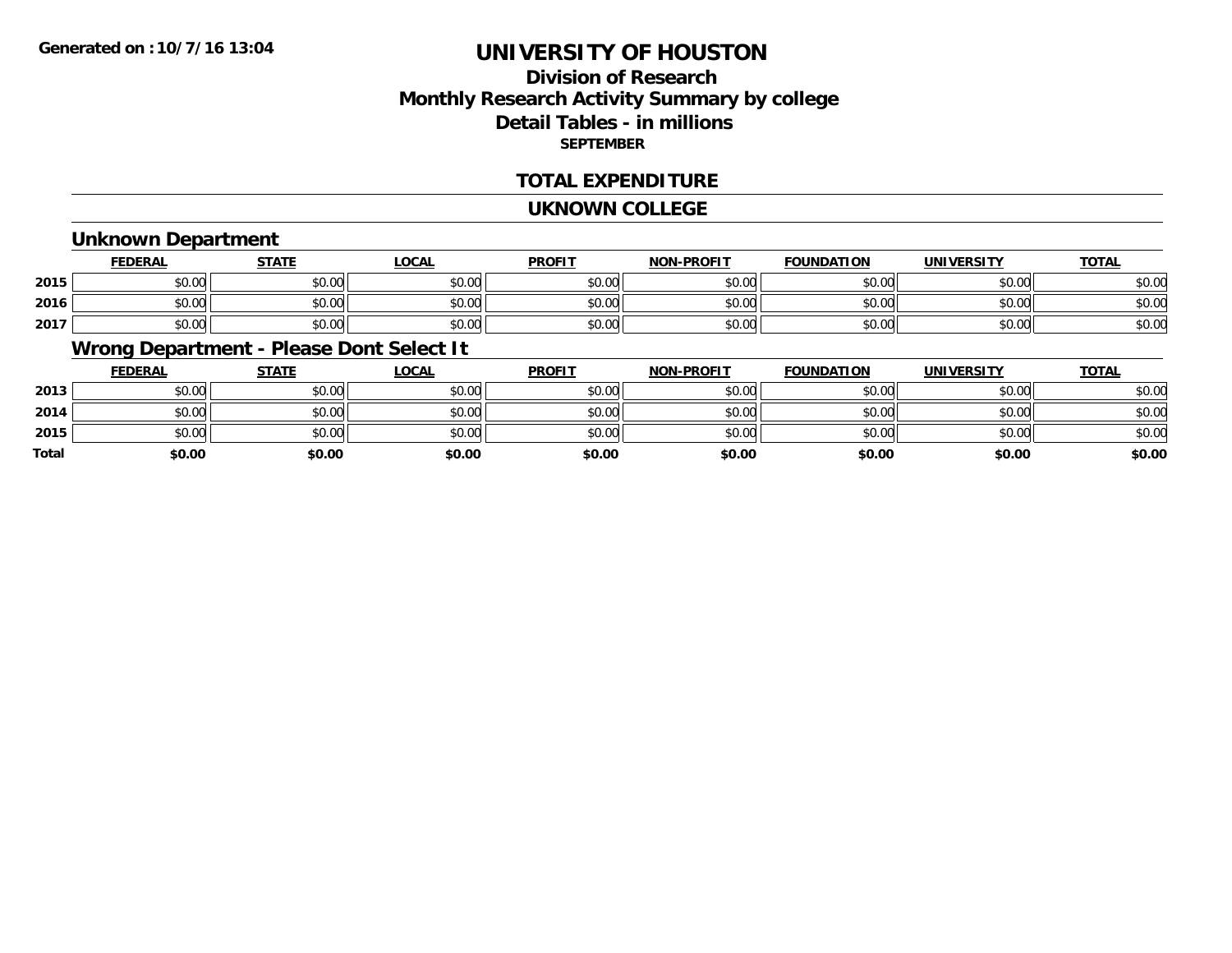### **Division of Research Monthly Research Activity Summary by college Detail Tables - in millions SEPTEMBER**

### **TOTAL EXPENDITURE**

## **VICE PRESIDENT FOR ADMINISTRATION**

|       | <b>KUHF - Radio</b>         |              |              |               |                   |                   |                   |              |
|-------|-----------------------------|--------------|--------------|---------------|-------------------|-------------------|-------------------|--------------|
|       | <b>FEDERAL</b>              | <b>STATE</b> | <b>LOCAL</b> | <b>PROFIT</b> | <b>NON-PROFIT</b> | <b>FOUNDATION</b> | <b>UNIVERSITY</b> | <b>TOTAL</b> |
| 2015  | \$44,959.20                 | \$0.00       | \$0.00       | \$0.00        | \$0.00            | \$0.00            | \$0.00            | \$44,959.20  |
|       | <b>Physical Plant</b>       |              |              |               |                   |                   |                   |              |
|       | <b>FEDERAL</b>              | <b>STATE</b> | <b>LOCAL</b> | <b>PROFIT</b> | <b>NON-PROFIT</b> | <b>FOUNDATION</b> | <b>UNIVERSITY</b> | <b>TOTAL</b> |
| 2014  | \$0.00                      | \$0.00       | \$0.00       | \$0.00        | \$0.00            | \$0.00            | \$0.00            | \$0.00       |
| 2015  | \$0.00                      | \$0.00       | \$0.00       | \$0.00        | \$0.00            | \$0.00            | \$0.00            | \$0.00       |
| 2016  | \$0.00                      | \$0.00       | \$0.00       | \$0.00        | \$0.00            | \$0.00            | \$0.00            | \$0.00       |
|       | <b>UH Police Department</b> |              |              |               |                   |                   |                   |              |
|       | <b>FEDERAL</b>              | <b>STATE</b> | <b>LOCAL</b> | <b>PROFIT</b> | <b>NON-PROFIT</b> | <b>FOUNDATION</b> | <b>UNIVERSITY</b> | <b>TOTAL</b> |
| 2014  | \$3,000.00                  | \$0.00       | \$0.00       | \$0.00        | \$0.00            | \$0.00            | \$0.00            | \$3,000.00   |
| Total | \$47,959.20                 | \$0.00       | \$0.00       | \$0.00        | \$0.00            | \$0.00            | \$0.00            | \$47,959.20  |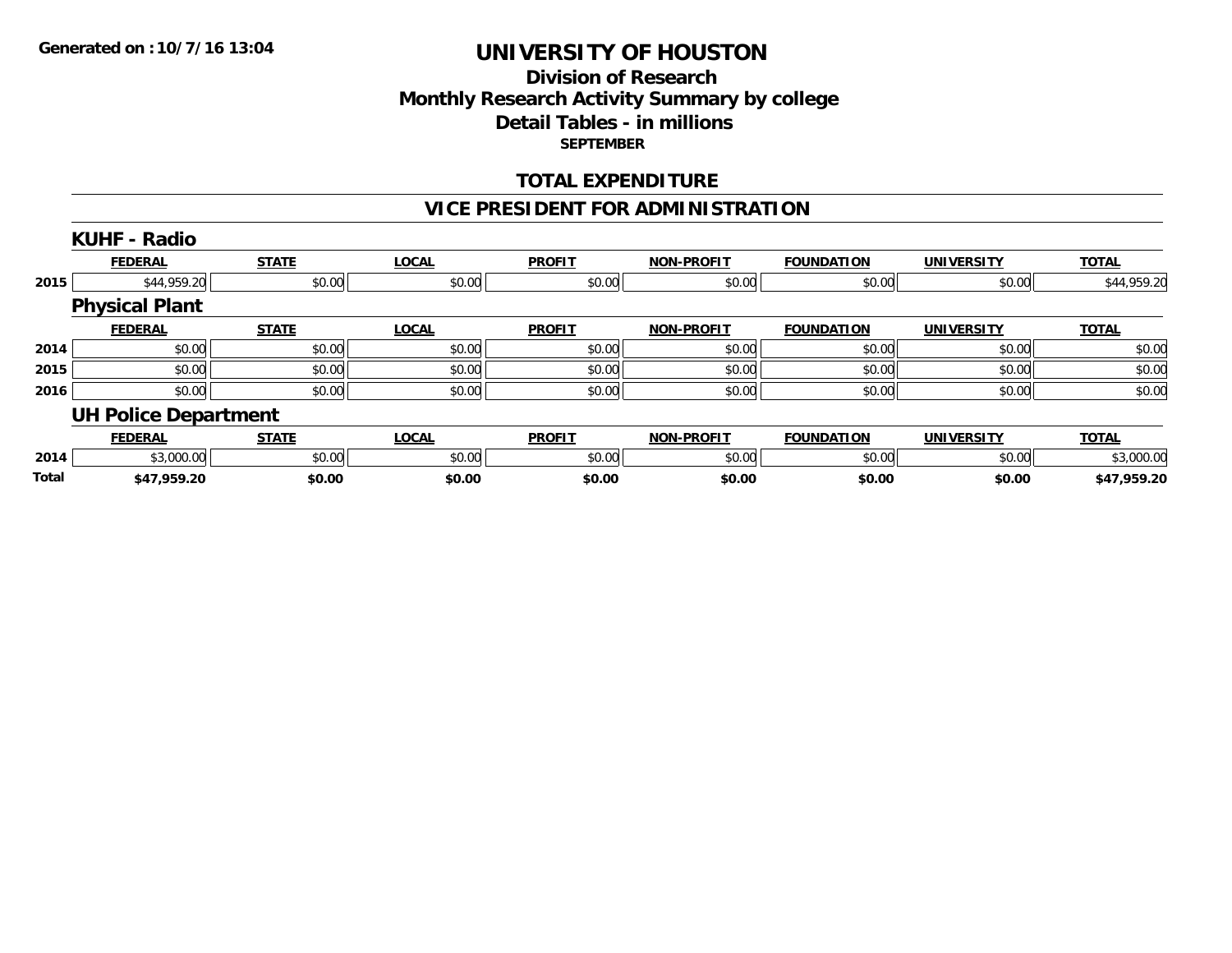## **Division of Research Monthly Research Activity Summary by college Detail Tables - in millions SEPTEMBER**

### **TOTAL EXPENDITURE**

#### **VICE PRESIDENT FOR STUDENT AFFAIRS**

### **Childrens Learning Centers**

|       | <b>FEDERAL</b>        | <b>STATE</b>                           | <b>LOCAL</b> | <b>PROFIT</b> | <b>NON-PROFIT</b> | <b>FOUNDATION</b> | <b>UNIVERSITY</b> | <b>TOTAL</b> |
|-------|-----------------------|----------------------------------------|--------------|---------------|-------------------|-------------------|-------------------|--------------|
| 2015  | \$17,445.95           | \$0.00                                 | \$0.00       | \$0.00        | \$0.00            | \$0.00            | \$0.00            | \$17,445.95  |
| 2016  | \$13,374.67           | \$0.00                                 | \$0.00       | \$0.00        | \$0.00            | \$0.00            | \$0.00            | \$13,374.67  |
| 2017  | \$7,966.65            | \$0.00                                 | \$0.00       | \$0.00        | \$0.00            | \$0.00            | \$0.00            | \$7,966.65   |
|       | Dean, Student Affairs |                                        |              |               |                   |                   |                   |              |
|       | <b>FEDERAL</b>        | <b>STATE</b>                           | <b>LOCAL</b> | <b>PROFIT</b> | <b>NON-PROFIT</b> | <b>FOUNDATION</b> | <b>UNIVERSITY</b> | <b>TOTAL</b> |
| 2013  | \$1,175.43            | \$0.00                                 | \$0.00       | \$0.00        | \$0.00            | \$0.00            | \$0.00            | \$1,175.43   |
|       |                       | <b>Vice President, Student Affairs</b> |              |               |                   |                   |                   |              |
|       | <b>FEDERAL</b>        | <b>STATE</b>                           | <b>LOCAL</b> | <b>PROFIT</b> | <b>NON-PROFIT</b> | <b>FOUNDATION</b> | <b>UNIVERSITY</b> | <b>TOTAL</b> |
| 2013  | \$10,529.34           | \$0.00                                 | \$0.00       | \$0.00        | \$0.00            | \$0.00            | \$0.00            | \$10,529.34  |
| 2014  | \$5,302.82            | \$0.00                                 | \$0.00       | \$0.00        | \$0.00            | \$0.00            | \$0.00            | \$5,302.82   |
| Total | \$55,794.86           | \$0.00                                 | \$0.00       | \$0.00        | \$0.00            | \$0.00            | \$0.00            | \$55,794.86  |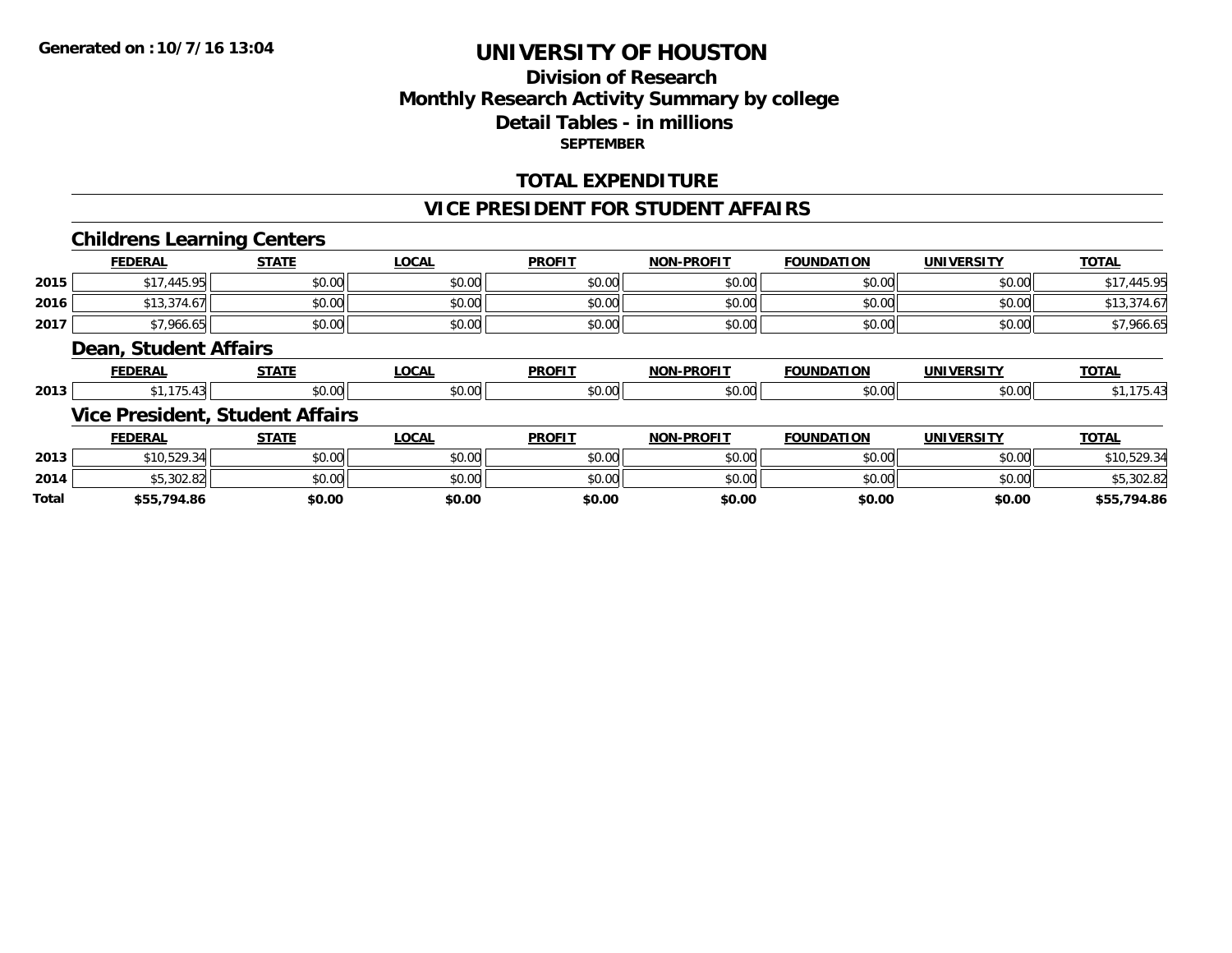### **Division of Research Monthly Research Activity Summary by college Detail Tables - in millions SEPTEMBER**

#### **IDC RECOVERY**

#### **C.T. BAUER COLLEGE OF BUSINESS**

|       | <b>Accountancy &amp; Taxation</b>        |              |              |               |                   |                   |                   |              |
|-------|------------------------------------------|--------------|--------------|---------------|-------------------|-------------------|-------------------|--------------|
|       | <b>FEDERAL</b>                           | <b>STATE</b> | <b>LOCAL</b> | <b>PROFIT</b> | <b>NON-PROFIT</b> | <b>FOUNDATION</b> | <b>UNIVERSITY</b> | <b>TOTAL</b> |
| 2015  | \$0.00                                   | \$0.00       | \$0.00       | \$0.00        | \$0.00            | \$0.00            | \$0.00            | \$0.00       |
|       | <b>Finance</b>                           |              |              |               |                   |                   |                   |              |
|       | <b>FEDERAL</b>                           | <b>STATE</b> | <b>LOCAL</b> | <b>PROFIT</b> | <b>NON-PROFIT</b> | <b>FOUNDATION</b> | <b>UNIVERSITY</b> | <b>TOTAL</b> |
| 2015  | \$0.00                                   | \$0.00       | \$0.00       | \$0.00        | \$0.00            | \$0.00            | \$0.00            | \$0.00       |
|       | Management                               |              |              |               |                   |                   |                   |              |
|       | <b>FEDERAL</b>                           | <b>STATE</b> | <b>LOCAL</b> | <b>PROFIT</b> | <b>NON-PROFIT</b> | <b>FOUNDATION</b> | <b>UNIVERSITY</b> | <b>TOTAL</b> |
| 2015  | \$3,600.00                               | \$0.00       | \$0.00       | \$0.00        | \$0.00            | \$0.00            | \$0.00            | \$3,600.00   |
|       | <b>Marketing</b>                         |              |              |               |                   |                   |                   |              |
|       | <b>FEDERAL</b>                           | <b>STATE</b> | <b>LOCAL</b> | <b>PROFIT</b> | <b>NON-PROFIT</b> | <b>FOUNDATION</b> | <b>UNIVERSITY</b> | <b>TOTAL</b> |
| 2013  | \$0.00                                   | \$0.00       | \$0.00       | \$0.00        | \$0.00            | \$0.00            | \$0.00            | \$0.00       |
| 2014  | \$0.00                                   | \$0.00       | \$0.00       | \$0.00        | \$0.00            | \$0.00            | \$0.00            | \$0.00       |
| 2015  | \$0.00                                   | \$0.00       | \$0.00       | \$0.00        | \$0.00            | \$0.00            | \$0.00            | \$0.00       |
| 2016  | \$0.00                                   | \$0.00       | \$0.00       | \$0.00        | \$0.00            | \$0.00            | \$0.00            | \$0.00       |
|       | <b>Small Business Development Center</b> |              |              |               |                   |                   |                   |              |
|       | <b>FEDERAL</b>                           | <b>STATE</b> | <b>LOCAL</b> | <b>PROFIT</b> | <b>NON-PROFIT</b> | <b>FOUNDATION</b> | <b>UNIVERSITY</b> | <b>TOTAL</b> |
| 2013  | \$44,514.52                              | \$0.00       | \$0.00       | \$0.00        | \$0.00            | \$4.36            | \$0.00            | \$44,518.88  |
| 2014  | \$30,982.97                              | \$0.00       | \$0.00       | \$0.00        | \$0.00            | \$1,707.06        | \$0.00            | \$32,690.03  |
| 2015  | \$24,008.01                              | \$0.00       | \$0.00       | \$0.00        | \$0.00            | \$139.05          | \$0.00            | \$24,147.06  |
| 2016  | \$31,459.57                              | \$0.00       | \$0.00       | \$0.00        | \$0.00            | \$0.00            | \$0.00            | \$31,459.57  |
| Total | \$134,565.07                             | \$0.00       | \$0.00       | \$0.00        | \$0.00            | \$1,850.47        | \$0.00            | \$136,415.54 |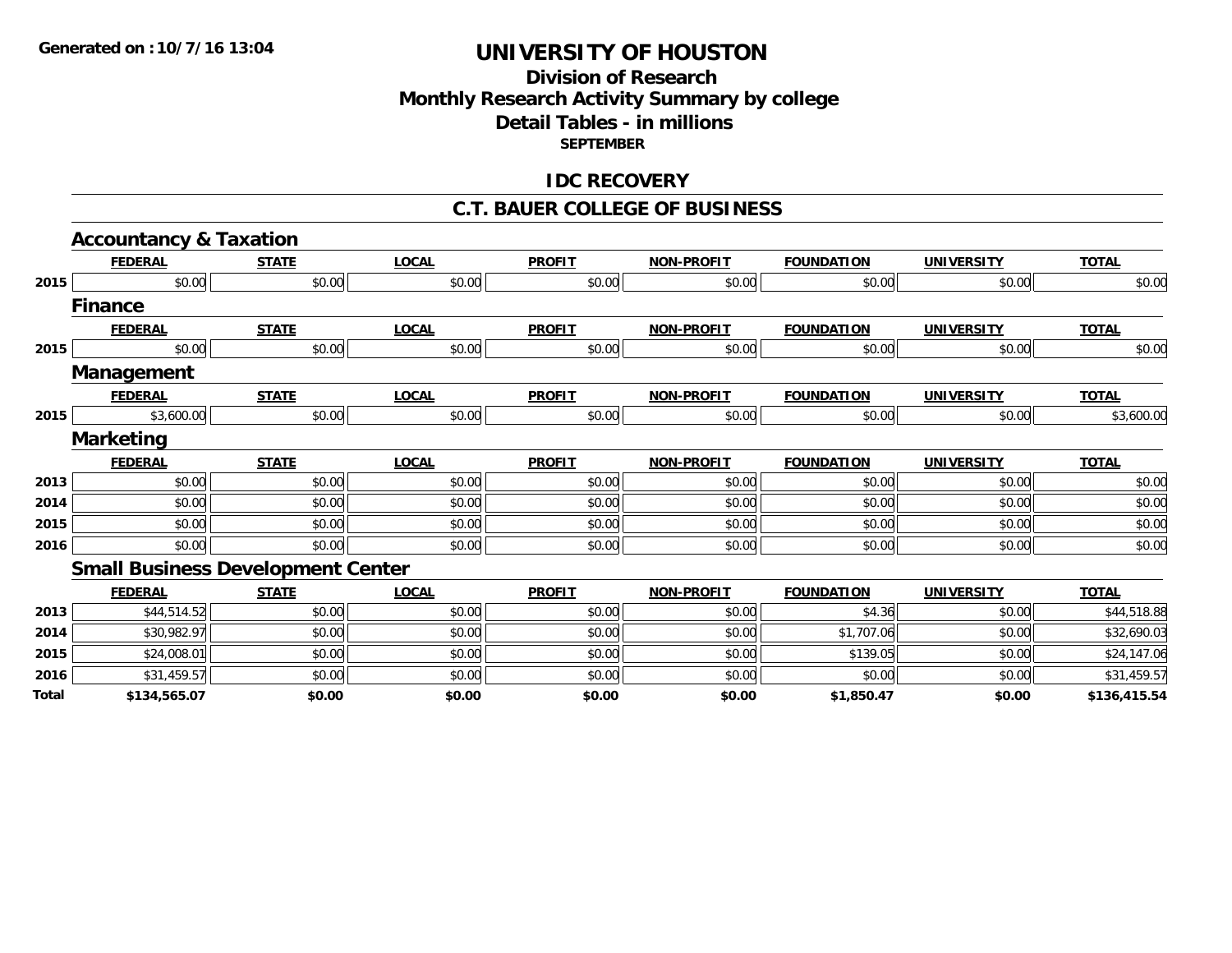### **Division of Research Monthly Research Activity Summary by college Detail Tables - in millions SEPTEMBER**

#### **IDC RECOVERY**

#### **COLLEGE OF ARCHITECTURE**

|      | Architecture       |              |              |               |                   |                   |                   |              |
|------|--------------------|--------------|--------------|---------------|-------------------|-------------------|-------------------|--------------|
|      | <b>FEDERAL</b>     | <b>STATE</b> | <b>LOCAL</b> | <b>PROFIT</b> | <b>NON-PROFIT</b> | <b>FOUNDATION</b> | <b>UNIVERSITY</b> | <b>TOTAL</b> |
| 2013 | \$0.00             | \$0.00       | \$0.00       | \$0.00        | \$0.00            | \$0.00            | \$0.00            | \$0.00       |
| 2014 | \$0.00             | \$0.00       | \$0.00       | \$0.00        | \$0.00            | \$0.00            | \$0.00            | \$0.00       |
| 2015 | \$0.00             | \$0.00       | \$0.00       | \$0.00        | \$0.00            | \$0.00            | \$0.00            | \$0.00       |
| 2016 | \$0.00             | \$0.00       | \$0.00       | \$0.00        | \$0.00            | \$0.00            | \$0.00            | \$0.00       |
|      | Dean, Architecture |              |              |               |                   |                   |                   |              |
|      | <b>FEDERAL</b>     | <b>STATE</b> | LOCAL        | <b>PROFIT</b> | <b>NON-PROFIT</b> | <b>FOUNDATION</b> | <b>UNIVERSITY</b> | <b>TOTAL</b> |

|       | <b>EDERAL</b> | ا ۱A۱د | LOCAL  | <b>PROFI</b> | NON-PROFIT | <b>FOUNDATION</b>                                                                                                      | UNIVERSITY | <b>OIAL</b>    |
|-------|---------------|--------|--------|--------------|------------|------------------------------------------------------------------------------------------------------------------------|------------|----------------|
| 2015  | \$0.00        | \$0.00 | \$0.00 | \$0.00       | \$0.00     | \$50.02<br>.72<br>ີນປ່≀.                                                                                               | \$0.00     | 5.50<br>959.YZ |
| Total | \$0.00        | \$0.00 | \$0.00 | \$0.00       | \$0.00     | \$50.02<br>→→ フ ・フム<br>the contract of the contract of the contract of the contract of the contract of the contract of | \$0.00     | \$59.92        |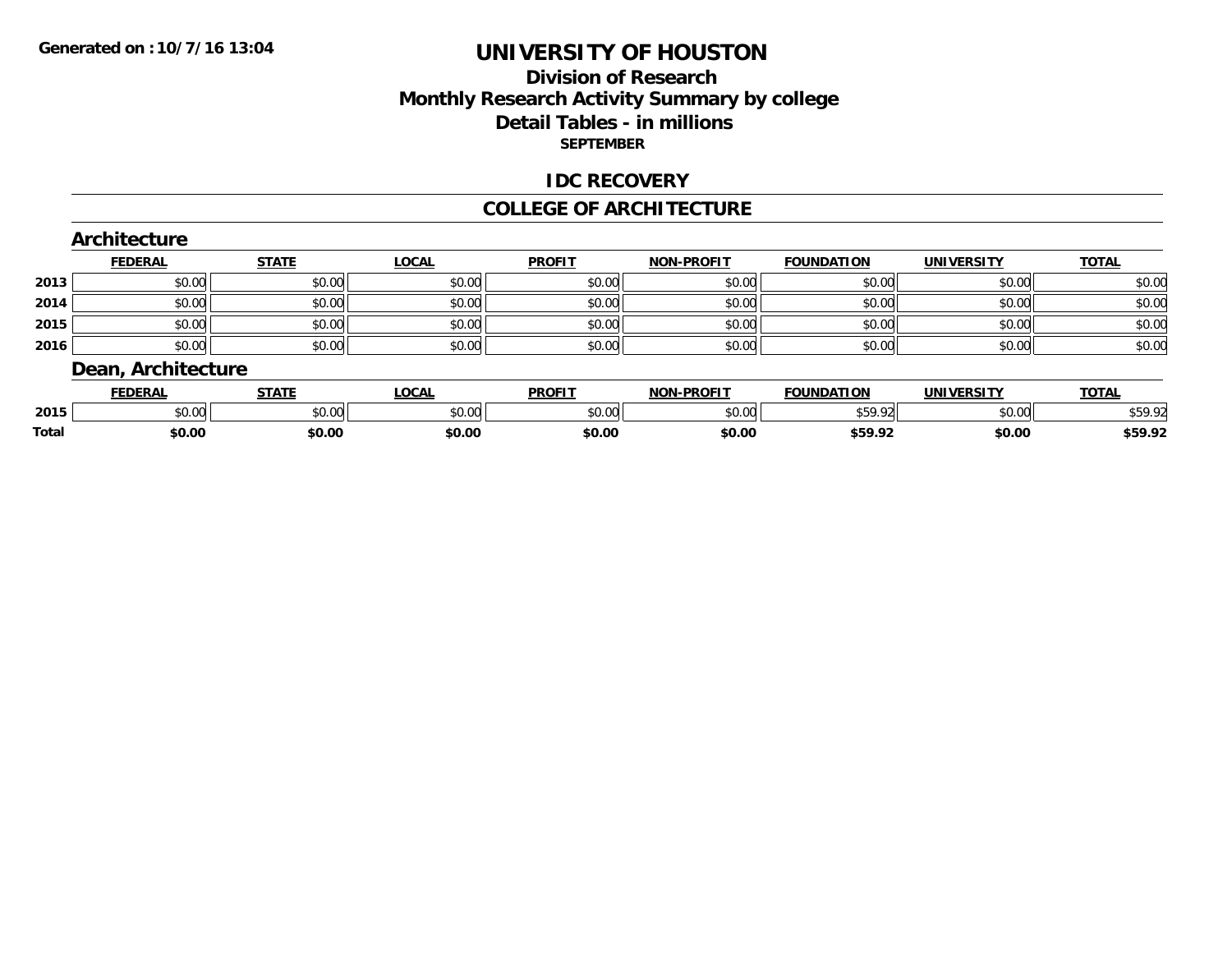### **Division of ResearchMonthly Research Activity Summary by college Detail Tables - in millions SEPTEMBER**

#### **IDC RECOVERY**

### **COLLEGE OF EDUCATION**

# **Consistency Mgmt and Coop Disc**

|      | <b>FEDERAL</b>                                     | <b>STATE</b> | <b>LOCAL</b> | <b>PROFIT</b> | <b>NON-PROFIT</b> | <b>FOUNDATION</b> | <b>UNIVERSITY</b> | <b>TOTAL</b> |
|------|----------------------------------------------------|--------------|--------------|---------------|-------------------|-------------------|-------------------|--------------|
| 2013 | \$0.00                                             | \$0.00       | \$0.00       | \$0.00        | \$387.30          | \$0.00            | \$0.00            | \$387.30     |
| 2014 | \$0.00                                             | \$0.00       | \$0.00       | \$0.00        | \$0.00            | \$0.00            | \$0.00            | \$0.00       |
| 2015 | \$3,326.83                                         | \$0.00       | \$1,099.64   | \$0.00        | \$0.00            | \$0.00            | \$0.00            | \$4,426.47   |
| 2016 | \$7,418.84                                         | \$0.00       | \$526.56     | \$0.00        | \$0.00            | \$0.00            | \$0.00            | \$7,945.40   |
|      | <b>Curriculum and Instruction</b>                  |              |              |               |                   |                   |                   |              |
|      | <b>FEDERAL</b>                                     | <b>STATE</b> | <b>LOCAL</b> | <b>PROFIT</b> | <b>NON-PROFIT</b> | <b>FOUNDATION</b> | <b>UNIVERSITY</b> | <b>TOTAL</b> |
| 2013 | \$4,325.36                                         | \$281.87     | \$0.00       | \$0.00        | \$0.00            | \$21.85           | \$0.00            | \$4,629.08   |
| 2014 | \$3,753.42                                         | \$0.00       | \$0.00       | \$0.00        | \$0.00            | \$5.70            | \$0.00            | \$3,759.12   |
| 2015 | \$5,960.86                                         | \$0.00       | \$0.00       | \$0.00        | \$0.00            | \$484.27          | \$0.00            | \$6,445.14   |
| 2016 | \$6,244.14                                         | \$0.00       | \$0.00       | \$0.00        | \$0.00            | \$200.54          | \$0.00            | \$6,444.69   |
|      | Dean, Education                                    |              |              |               |                   |                   |                   |              |
|      | <b>FEDERAL</b>                                     | <b>STATE</b> | <b>LOCAL</b> | <b>PROFIT</b> | <b>NON-PROFIT</b> | <b>FOUNDATION</b> | <b>UNIVERSITY</b> | <b>TOTAL</b> |
| 2013 | \$0.00                                             | \$0.00       | \$0.00       | \$0.00        | \$0.00            | \$0.00            | \$0.00            | \$0.00       |
| 2014 | \$0.00                                             | \$0.00       | \$0.00       | \$0.00        | \$0.00            | \$0.00            | \$0.00            | \$0.00       |
| 2015 | \$0.00                                             | \$0.00       | \$0.00       | \$0.00        | \$0.00            | \$0.00            | \$0.00            | \$0.00       |
| 2016 | \$0.00                                             | \$0.00       | \$0.00       | \$0.00        | \$0.00            | \$0.00            | \$0.00            | \$0.00       |
|      | <b>Educational Leadership &amp; Policy Studies</b> |              |              |               |                   |                   |                   |              |
|      | <b>FEDERAL</b>                                     | <b>STATE</b> | <b>LOCAL</b> | <b>PROFIT</b> | <b>NON-PROFIT</b> | <b>FOUNDATION</b> | <b>UNIVERSITY</b> | <b>TOTAL</b> |
| 2013 | \$0.00                                             | \$0.00       | \$0.00       | \$0.00        | \$0.00            | \$87.41           | \$0.00            | \$87.41      |
| 2014 | \$0.00                                             | \$0.00       | \$0.00       | \$0.00        | \$0.00            | \$22.78           | \$0.00            | \$22.78      |
| 2015 | \$775.09                                           | \$0.00       | \$0.00       | \$0.00        | \$0.00            | \$121.07          | \$0.00            | \$896.16     |
| 2016 | \$1,057.95                                         | \$0.00       | \$0.00       | \$0.00        | \$0.00            | \$50.14           | \$0.00            | \$1,108.08   |
|      | <b>Institute for Urban Education</b>               |              |              |               |                   |                   |                   |              |
|      | <b>FEDERAL</b>                                     | <b>STATE</b> | <b>LOCAL</b> | <b>PROFIT</b> | <b>NON-PROFIT</b> | <b>FOUNDATION</b> | <b>UNIVERSITY</b> | <b>TOTAL</b> |
| 2013 | \$482.44                                           | \$0.00       | \$0.00       | \$0.00        | \$0.00            | \$0.00            | \$0.00            | \$482.44     |
| 2014 | \$46.99                                            | \$0.00       | \$0.00       | \$0.00        | \$0.00            | \$0.00            | \$0.00            | \$46.99      |
|      | Psychological, Health, and Learning Sciences       |              |              |               |                   |                   |                   |              |
|      | <b>FEDERAL</b>                                     | <b>STATE</b> | <b>LOCAL</b> | <b>PROFIT</b> | <b>NON-PROFIT</b> | <b>FOUNDATION</b> | <b>UNIVERSITY</b> | <b>TOTAL</b> |
| 2013 | \$2,742.73                                         | \$334.89     | \$0.00       | \$0.00        | \$0.00            | (\$23.00)         | \$0.00            | \$3,054.62   |
| 2014 | \$13,889.88                                        | \$624.97     | \$0.00       | \$0.00        | \$0.00            | \$0.00            | \$0.00            | \$14,514.85  |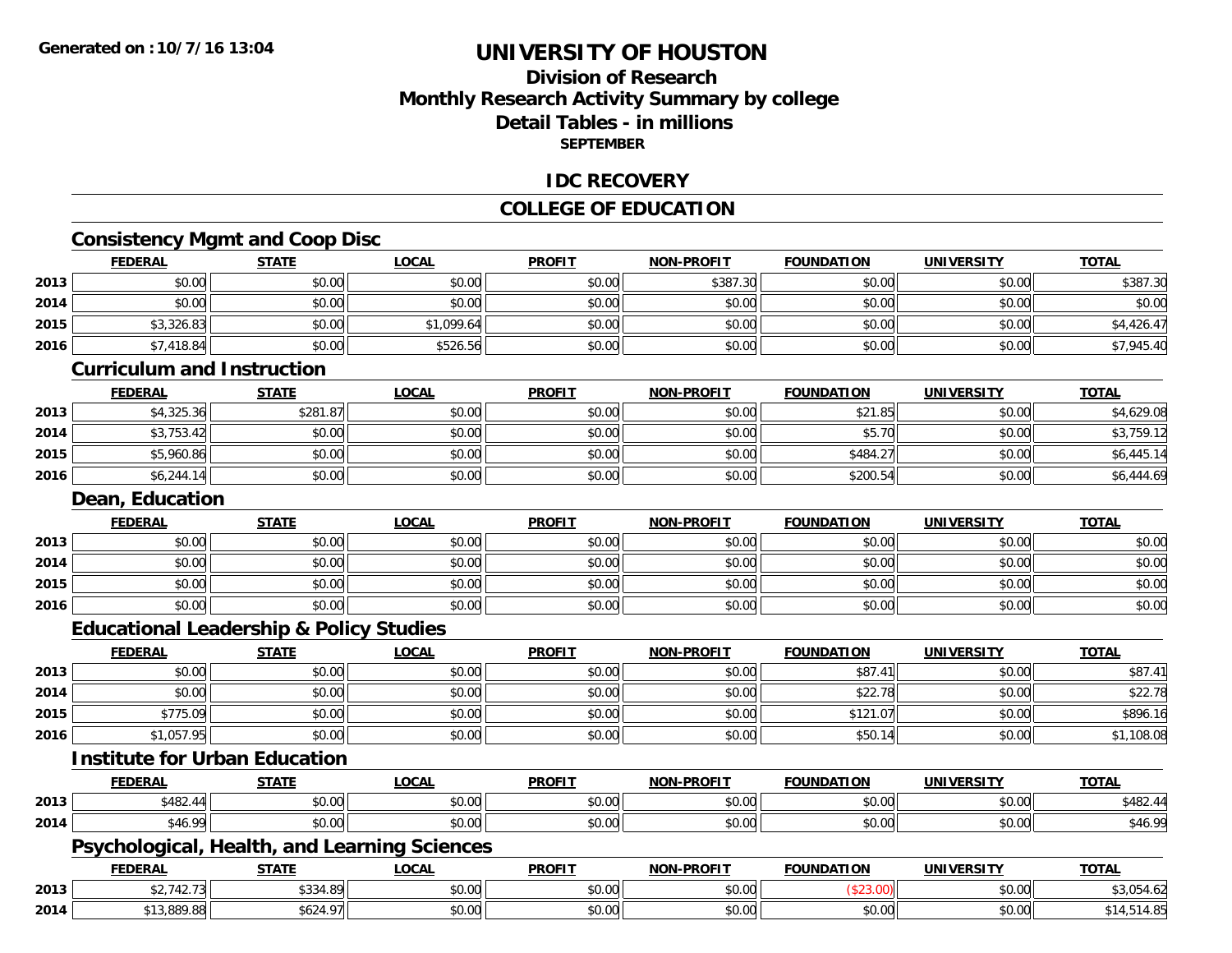### **Division of Research Monthly Research Activity Summary by college Detail Tables - in millions SEPTEMBER**

#### **IDC RECOVERY**

### **COLLEGE OF EDUCATION**

# **Psychological, Health, and Learning Sciences**

|              | <b>FEDERAL</b> | <b>STATE</b> | <b>OCAL</b> | <b>PROFIT</b> | <b>NON-PROFIT</b> | <b>FOUNDATION</b> | UNIVERSITY | <b>TOTAL</b>           |
|--------------|----------------|--------------|-------------|---------------|-------------------|-------------------|------------|------------------------|
| 2015         | ,458.56        | \$679.34     | \$0.00      | \$0.00        | \$0.00            | \$0.00            | \$0.00     | 127.00                 |
| 2016         | ,380.44<br>24ھ | $\Delta$     | \$0.00      | \$0.00        | \$6.81            | \$0.00            | \$0.00     | \$24,383.<br>. .383.4* |
| <b>Total</b> | \$91,863.51    | ,917.30      | 1,626.20    | \$0.00        | \$394.1           | \$970.76          | \$0.00     | 771.88<br>\$96,7       |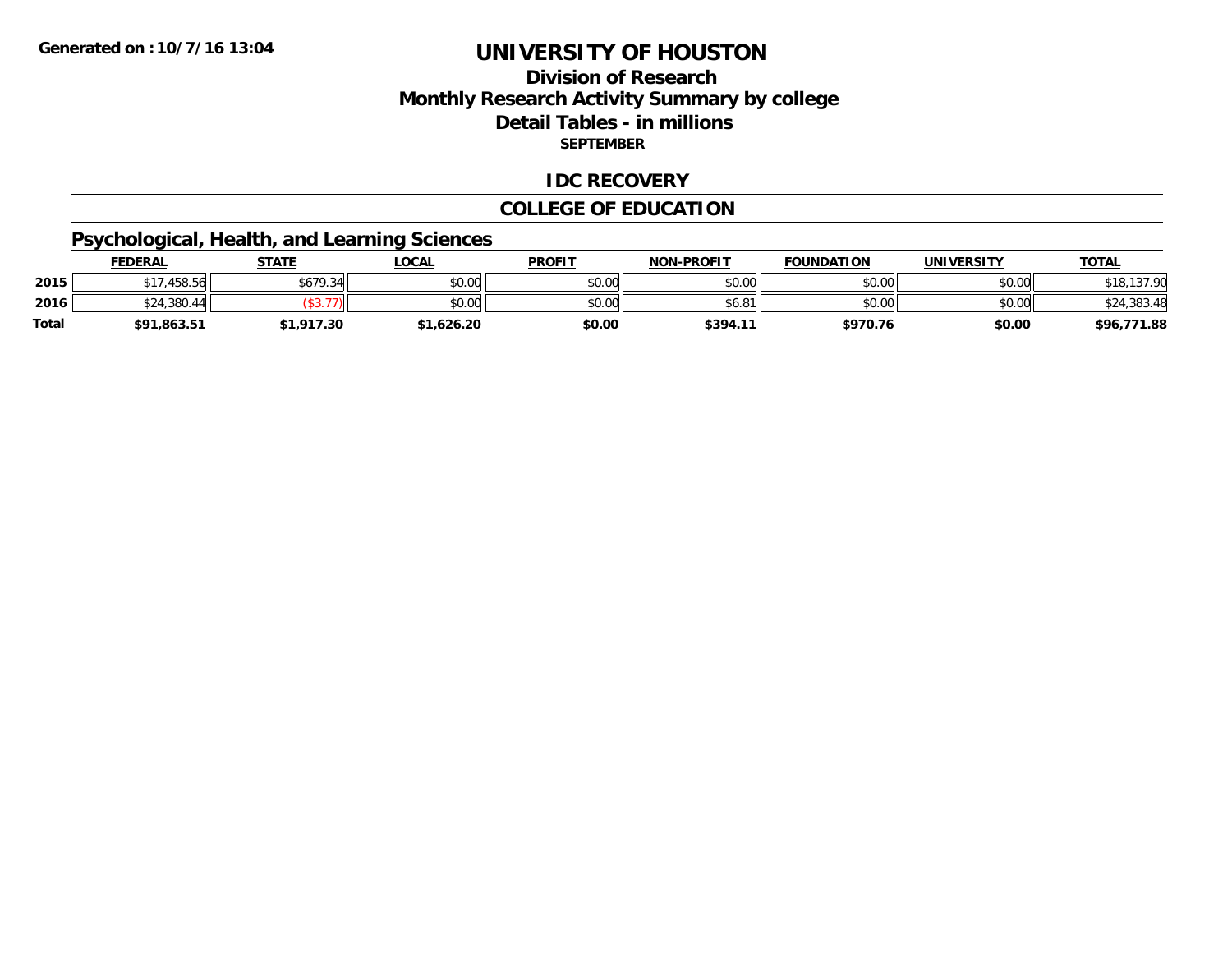### **Division of ResearchMonthly Research Activity Summary by college Detail Tables - in millions SEPTEMBER**

### **IDC RECOVERY**

#### **COLLEGE OF LIBERAL ARTS AND SOCIAL SCIENCES**

|      | Art                                         |              |              |               |                   |                   |                   |              |
|------|---------------------------------------------|--------------|--------------|---------------|-------------------|-------------------|-------------------|--------------|
|      | <b>FEDERAL</b>                              | <b>STATE</b> | <b>LOCAL</b> | <b>PROFIT</b> | <b>NON-PROFIT</b> | <b>FOUNDATION</b> | <b>UNIVERSITY</b> | <b>TOTAL</b> |
| 2013 | \$255.20                                    | \$0.00       | \$0.00       | \$0.00        | \$0.00            | \$0.00            | \$0.00            | \$255.20     |
| 2014 | \$352.69                                    | \$0.00       | \$0.00       | \$0.00        | \$0.00            | \$0.00            | \$0.00            | \$352.69     |
|      | <b>Arte Publico Press</b>                   |              |              |               |                   |                   |                   |              |
|      | <b>FEDERAL</b>                              | <b>STATE</b> | <b>LOCAL</b> | <b>PROFIT</b> | <b>NON-PROFIT</b> | <b>FOUNDATION</b> | <b>UNIVERSITY</b> | <b>TOTAL</b> |
| 2013 | \$0.00                                      | \$0.00       | \$0.00       | \$0.00        | \$0.00            | \$873.16          | \$0.00            | \$873.16     |
| 2014 | \$0.00                                      | \$0.00       | \$0.00       | \$0.00        | \$0.00            | \$2,046.85        | \$0.00            | \$2,046.85   |
| 2015 | \$2,520.99                                  | \$0.00       | \$0.00       | \$0.00        | \$0.00            | \$699.93          | \$0.00            | \$3,220.92   |
| 2016 | \$0.00                                      | \$0.00       | \$0.00       | \$0.00        | \$0.00            | \$3,004.64        | \$0.00            | \$3,004.64   |
|      | <b>Center for Public History</b>            |              |              |               |                   |                   |                   |              |
|      | <b>FEDERAL</b>                              | <b>STATE</b> | <b>LOCAL</b> | <b>PROFIT</b> | <b>NON-PROFIT</b> | <b>FOUNDATION</b> | <b>UNIVERSITY</b> | <b>TOTAL</b> |
| 2013 | \$3,184.50                                  | \$0.00       | \$0.00       | \$0.00        | \$0.00            | \$0.00            | \$0.00            | \$3,184.50   |
| 2014 | \$47.50                                     | \$0.00       | \$0.00       | \$0.00        | \$0.00            | \$0.00            | \$0.00            | \$47.50      |
|      | Communication                               |              |              |               |                   |                   |                   |              |
|      | <b>FEDERAL</b>                              | <b>STATE</b> | <b>LOCAL</b> | <b>PROFIT</b> | <b>NON-PROFIT</b> | <b>FOUNDATION</b> | <b>UNIVERSITY</b> | <b>TOTAL</b> |
| 2013 | \$0.00                                      | \$0.00       | \$0.00       | \$0.00        | \$0.00            | \$0.00            | \$0.00            | \$0.00       |
| 2015 | \$0.00                                      | \$1,515.00   | \$0.00       | \$0.00        | \$0.00            | \$0.00            | \$0.00            | \$1,515.00   |
| 2016 | \$0.00                                      | \$0.00       | \$0.00       | \$0.00        | \$0.00            | \$0.00            | \$0.00            | \$0.00       |
|      | <b>Communication Sciences and Disorders</b> |              |              |               |                   |                   |                   |              |
|      | <b>FEDERAL</b>                              | <b>STATE</b> | <b>LOCAL</b> | <b>PROFIT</b> | <b>NON-PROFIT</b> | <b>FOUNDATION</b> | <b>UNIVERSITY</b> | <b>TOTAL</b> |
| 2013 | \$0.00                                      | \$0.00       | \$0.00       | \$0.00        | \$0.00            | \$0.00            | \$0.00            | \$0.00       |
| 2014 | \$1,437.65                                  | \$0.00       | \$0.00       | \$0.00        | \$0.00            | \$0.00            | \$0.00            | \$1,437.65   |
| 2015 | \$2,182.64                                  | \$0.00       | \$0.00       | \$0.00        | \$0.00            | \$0.00            | \$0.00            | \$2,182.64   |
| 2016 | \$1,066.00                                  | \$0.00       | \$0.00       | \$0.00        | \$0.00            | \$0.00            | \$0.00            | \$1,066.00   |
|      | Dean, Liberal Arts and Social Sciences      |              |              |               |                   |                   |                   |              |
|      | <b>FEDERAL</b>                              | <b>STATE</b> | <b>LOCAL</b> | <b>PROFIT</b> | <b>NON-PROFIT</b> | <b>FOUNDATION</b> | <b>UNIVERSITY</b> | <b>TOTAL</b> |
| 2013 | \$0.00                                      | \$0.00       | \$0.00       | \$0.00        | \$0.00            | \$0.00            | \$0.00            | \$0.00       |
| 2014 | \$0.00                                      | \$0.00       | \$0.00       | \$0.00        | \$0.00            | \$0.00            | \$0.00            | \$0.00       |
| 2015 | \$0.00                                      | \$0.00       | \$0.00       | \$0.00        | \$0.00            | \$0.00            | \$0.00            | \$0.00       |
| 2016 | \$0.00                                      | \$0.00       | \$0.00       | \$0.00        | \$0.00            | \$0.00            | \$0.00            | \$0.00       |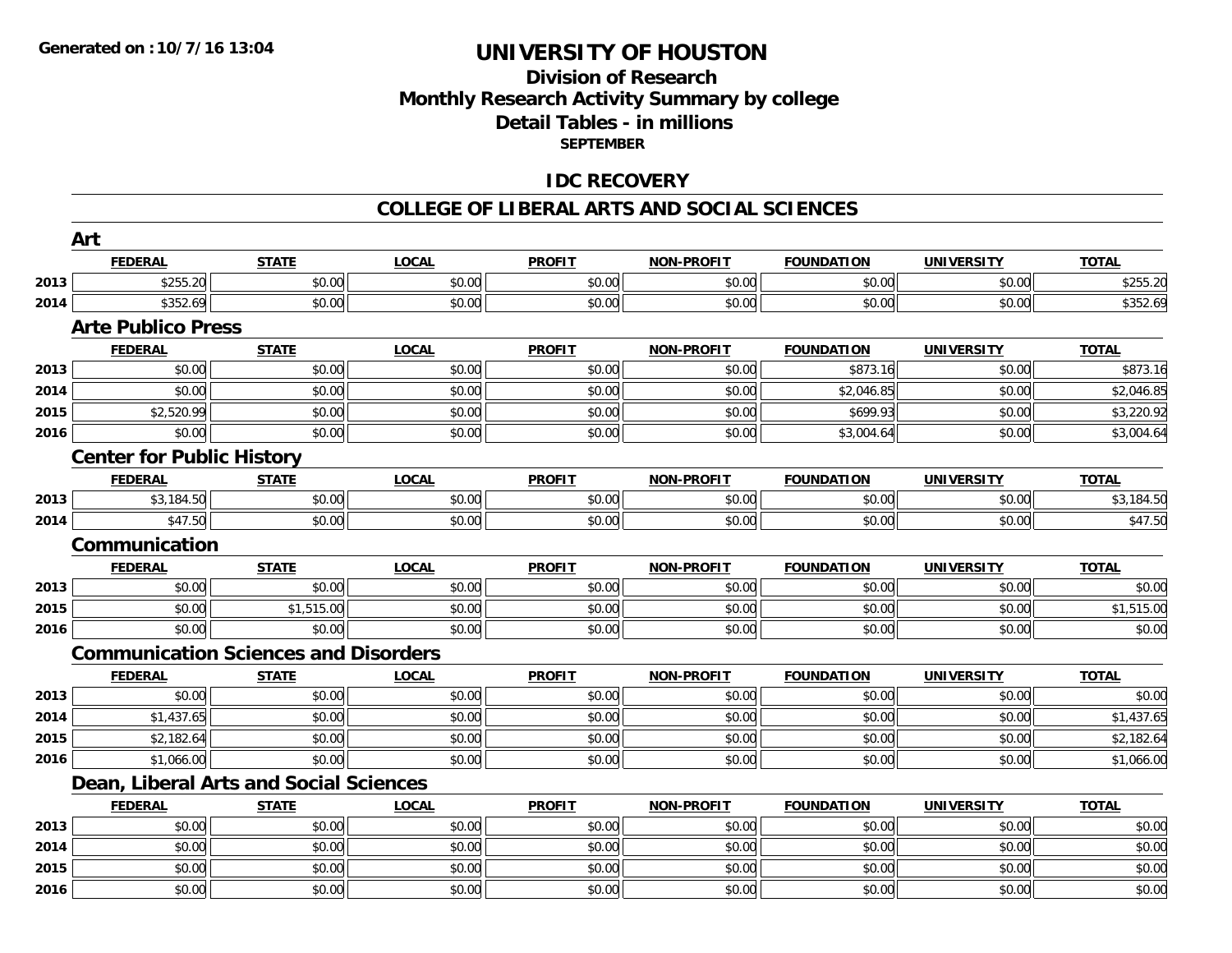### **Division of Research Monthly Research Activity Summary by college Detail Tables - in millions SEPTEMBER**

#### **IDC RECOVERY**

#### **COLLEGE OF LIBERAL ARTS AND SOCIAL SCIENCES**

|      | <b>Economics</b>                      |              |              |               |                   |                   |                   |                      |
|------|---------------------------------------|--------------|--------------|---------------|-------------------|-------------------|-------------------|----------------------|
|      | <b>FEDERAL</b>                        | <b>STATE</b> | <b>LOCAL</b> | <b>PROFIT</b> | <b>NON-PROFIT</b> | <b>FOUNDATION</b> | <b>UNIVERSITY</b> | <b>TOTAL</b>         |
| 2013 | \$0.00                                | \$0.00       | \$0.00       | \$0.00        | \$900.00          | \$0.00            | \$0.00            | \$900.00             |
| 2014 | \$0.00                                | \$0.00       | \$0.00       | \$0.00        | \$0.00            | \$0.00            | \$0.00            | \$0.00               |
| 2015 | \$568.61                              | \$0.00       | \$0.00       | \$0.00        | \$789.26          | \$0.00            | \$0.00            | \$1,357.87           |
| 2016 | \$0.00                                | \$0.00       | \$0.00       | \$0.00        | \$0.00            | \$0.00            | \$0.00            | \$0.00               |
|      | <b>English</b>                        |              |              |               |                   |                   |                   |                      |
|      | <b>FEDERAL</b>                        | <b>STATE</b> | <b>LOCAL</b> | <b>PROFIT</b> | <b>NON-PROFIT</b> | <b>FOUNDATION</b> | <b>UNIVERSITY</b> | <b>TOTAL</b>         |
| 2013 | \$2,846.25                            | \$0.00       | \$0.00       | \$0.00        | \$0.00            | \$0.00            | \$0.00            | \$2,846.25           |
| 2015 | \$157.56                              | \$0.00       | \$0.00       | \$0.00        | \$0.00            | \$0.00            | \$0.00            | \$157.56             |
| 2016 | \$888.67                              | \$0.00       | \$0.00       | \$0.00        | \$0.00            | \$0.00            | \$0.00            | \$888.67             |
|      | <b>Health and Human Performance</b>   |              |              |               |                   |                   |                   |                      |
|      | <b>FEDERAL</b>                        | <b>STATE</b> | <b>LOCAL</b> | <b>PROFIT</b> | <b>NON-PROFIT</b> | <b>FOUNDATION</b> | <b>UNIVERSITY</b> | <b>TOTAL</b>         |
| 2013 | \$35,645.64                           | \$0.00       | \$0.00       | \$3,744.78    | \$0.00            | (\$7.67)          | \$0.00            | \$39,382.75          |
| 2014 | \$59,364.93                           | \$0.00       | \$0.00       | \$3,224.71    | \$0.00            | \$0.00            | \$0.00            | \$62,589.64          |
| 2015 | \$39,355.87                           | \$0.00       | \$0.00       | \$4,438.75    | \$0.00            | \$958.58          | \$0.00            | \$44,753.20          |
| 2016 | \$41,893.38                           | \$0.00       | \$0.00       | \$1,906.69    | \$0.00            | \$427.02          | \$0.00            | \$44,227.09          |
|      | <b>Hispanic Studies</b>               |              |              |               |                   |                   |                   |                      |
|      | <b>FEDERAL</b>                        | <b>STATE</b> | <b>LOCAL</b> | <b>PROFIT</b> | <b>NON-PROFIT</b> | <b>FOUNDATION</b> | <b>UNIVERSITY</b> | <b>TOTAL</b>         |
| 2013 | \$0.00                                | \$0.00       | \$0.00       | \$0.00        | \$0.00            | \$0.00            | \$0.00            | \$0.00               |
| 2015 | \$0.00                                | \$0.00       | \$0.00       | \$0.00        | \$0.00            | \$0.00            | \$0.00            | \$0.00               |
| 2016 | \$0.00                                | \$0.00       | \$0.00       | \$0.00        | \$0.00            | \$0.00            | \$0.00            | \$0.00               |
|      | <b>History</b>                        |              |              |               |                   |                   |                   |                      |
|      | <b>FEDERAL</b>                        | <b>STATE</b> | <b>LOCAL</b> | <b>PROFIT</b> | <b>NON-PROFIT</b> | <b>FOUNDATION</b> | <b>UNIVERSITY</b> | <b>TOTAL</b>         |
| 2015 | \$377.90                              | \$0.00       | \$0.00       | \$0.00        | \$0.00            | \$0.00            | \$0.00            | $\overline{$}377.90$ |
| 2016 | \$365.10                              | \$0.00       | \$0.00       | \$0.00        | \$0.00            | \$0.00            | \$0.00            | \$365.10             |
|      | <b>Hobby Center for Public Policy</b> |              |              |               |                   |                   |                   |                      |
|      | <b>FEDERAL</b>                        | <b>STATE</b> | <b>LOCAL</b> | <b>PROFIT</b> | <b>NON-PROFIT</b> | <b>FOUNDATION</b> | <b>UNIVERSITY</b> | <b>TOTAL</b>         |
| 2015 | \$0.00                                | \$0.00       | \$0.00       | \$0.00        | \$0.00            | \$1,500.00        | \$0.00            | \$1,500.00           |
| 2016 | \$6,160.92                            | \$0.00       | \$0.00       | \$0.00        | \$0.00            | \$0.00            | \$0.00            | \$6,160.92           |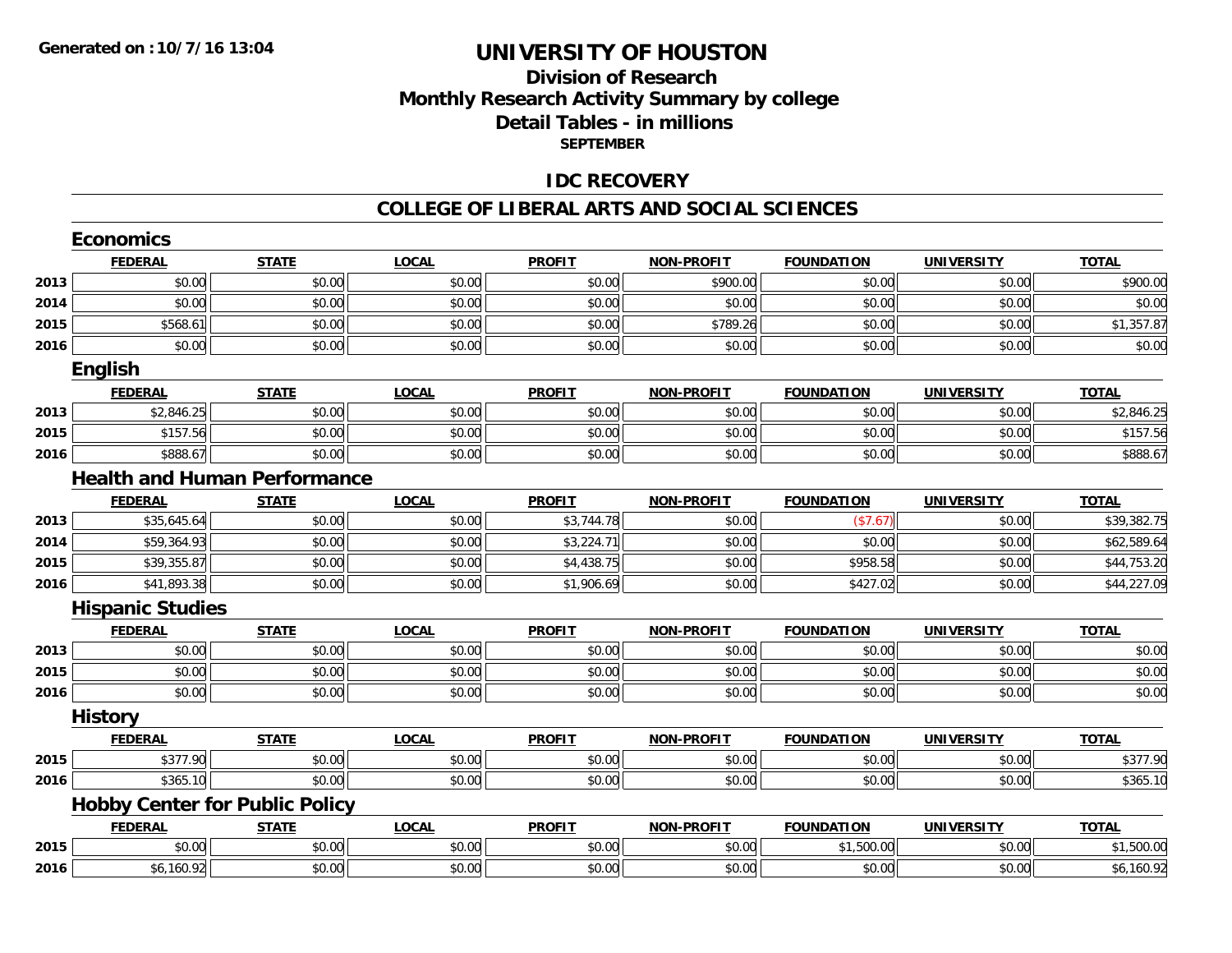### **Division of ResearchMonthly Research Activity Summary by college Detail Tables - in millions SEPTEMBER**

#### **IDC RECOVERY**

#### **COLLEGE OF LIBERAL ARTS AND SOCIAL SCIENCES**

# **Modern/Classical Languages**

|              | <b>FEDERAL</b>           | <b>STATE</b> | <b>LOCAL</b> | <b>PROFIT</b> | <u>NON-PROFIT</u> | <b>FOUNDATION</b> | <u>UNIVERSITY</u> | TOTAL        |
|--------------|--------------------------|--------------|--------------|---------------|-------------------|-------------------|-------------------|--------------|
| 2013         | \$2,489.08               | \$0.00       | \$0.00       | \$0.00        | \$0.00            | \$0.00            | \$0.00            | \$2,489.08   |
| 2015         | \$590.00                 | \$0.00       | \$0.00       | \$0.00        | \$0.00            | \$0.00            | \$0.00            | \$590.00     |
| 2016         | \$660.50                 | \$0.00       | \$0.00       | \$0.00        | \$0.00            | \$0.00            | \$0.00            | \$660.50     |
|              | <b>Philosophy</b>        |              |              |               |                   |                   |                   |              |
|              | <b>FEDERAL</b>           | <b>STATE</b> | <b>LOCAL</b> | <b>PROFIT</b> | <b>NON-PROFIT</b> | <b>FOUNDATION</b> | <b>UNIVERSITY</b> | <b>TOTAL</b> |
| 2013         | \$847.51                 | \$0.00       | \$0.00       | \$0.00        | \$0.00            | \$0.00            | \$0.00            | \$847.51     |
| 2014         | \$426.72                 | \$0.00       | \$0.00       | \$0.00        | \$0.00            | \$0.00            | \$0.00            | \$426.72     |
| 2015         | \$203.89                 | \$0.00       | \$0.00       | \$0.00        | \$0.00            | \$0.00            | \$0.00            | \$203.89     |
| 2016         | \$30.38                  | \$0.00       | \$0.00       | \$0.00        | \$0.00            | \$0.00            | \$0.00            | \$30.38      |
|              | <b>Political Science</b> |              |              |               |                   |                   |                   |              |
|              | <b>FEDERAL</b>           | <b>STATE</b> | <b>LOCAL</b> | <b>PROFIT</b> | <b>NON-PROFIT</b> | <b>FOUNDATION</b> | <b>UNIVERSITY</b> | <b>TOTAL</b> |
| 2013         | (\$217.85)               | \$0.00       | \$0.00       | \$0.00        | \$0.00            | \$0.00            | \$0.00            | (\$217.85)   |
| 2014         | \$0.00                   | \$0.00       | \$0.00       | \$0.00        | \$0.00            | \$0.00            | \$0.00            | \$0.00       |
| 2015         | \$2,014.41               | \$0.00       | \$0.00       | \$0.00        | \$0.00            | \$0.00            | \$0.00            | \$2,014.41   |
| 2016         | \$2,401.39               | \$0.00       | \$0.00       | \$0.00        | \$0.00            | \$0.00            | \$0.00            | \$2,401.39   |
|              | <b>Psychology</b>        |              |              |               |                   |                   |                   |              |
|              | <b>FEDERAL</b>           | <b>STATE</b> | <b>LOCAL</b> | <b>PROFIT</b> | <b>NON-PROFIT</b> | <b>FOUNDATION</b> | <b>UNIVERSITY</b> | <b>TOTAL</b> |
| 2013         | \$101,203.01             | \$17,423.21  | \$0.00       | \$0.00        | \$894.23          | \$3,655.10        | \$0.00            | \$123,175.55 |
| 2014         | \$86,387.58              | \$0.00       | \$0.00       | \$0.00        | \$1,834.08        | (\$0.08)          | \$0.00            | \$88,221.58  |
| 2015         | \$78,063.06              | \$0.00       | \$0.00       | \$0.00        | \$444.30          | \$0.00            | \$0.00            | \$78,507.36  |
| 2016         | \$77,766.80              | \$164.93     | \$0.00       | \$0.00        | \$2,043.58        | \$0.00            | \$0.00            | \$79,975.31  |
|              | <b>Sociology</b>         |              |              |               |                   |                   |                   |              |
|              | <b>FEDERAL</b>           | <b>STATE</b> | <b>LOCAL</b> | <b>PROFIT</b> | <b>NON-PROFIT</b> | <b>FOUNDATION</b> | <b>UNIVERSITY</b> | <b>TOTAL</b> |
| 2013         | (\$103.18)               | \$0.00       | \$0.00       | \$0.00        | \$0.00            | \$0.00            | \$0.00            | (\$103.18)   |
| 2014         | \$397.50                 | \$0.00       | \$0.00       | \$0.00        | \$0.00            | \$0.00            | \$0.00            | \$397.50     |
| 2015         | \$3.39                   | \$0.00       | \$0.00       | \$0.00        | \$0.00            | \$0.00            | \$0.00            | \$3.39       |
| <b>Total</b> | \$551,836.18             | \$19,103.14  | \$0.00       | \$13,314.93   | \$6,905.45        | \$13,157.53       | \$0.00            | \$604,317.23 |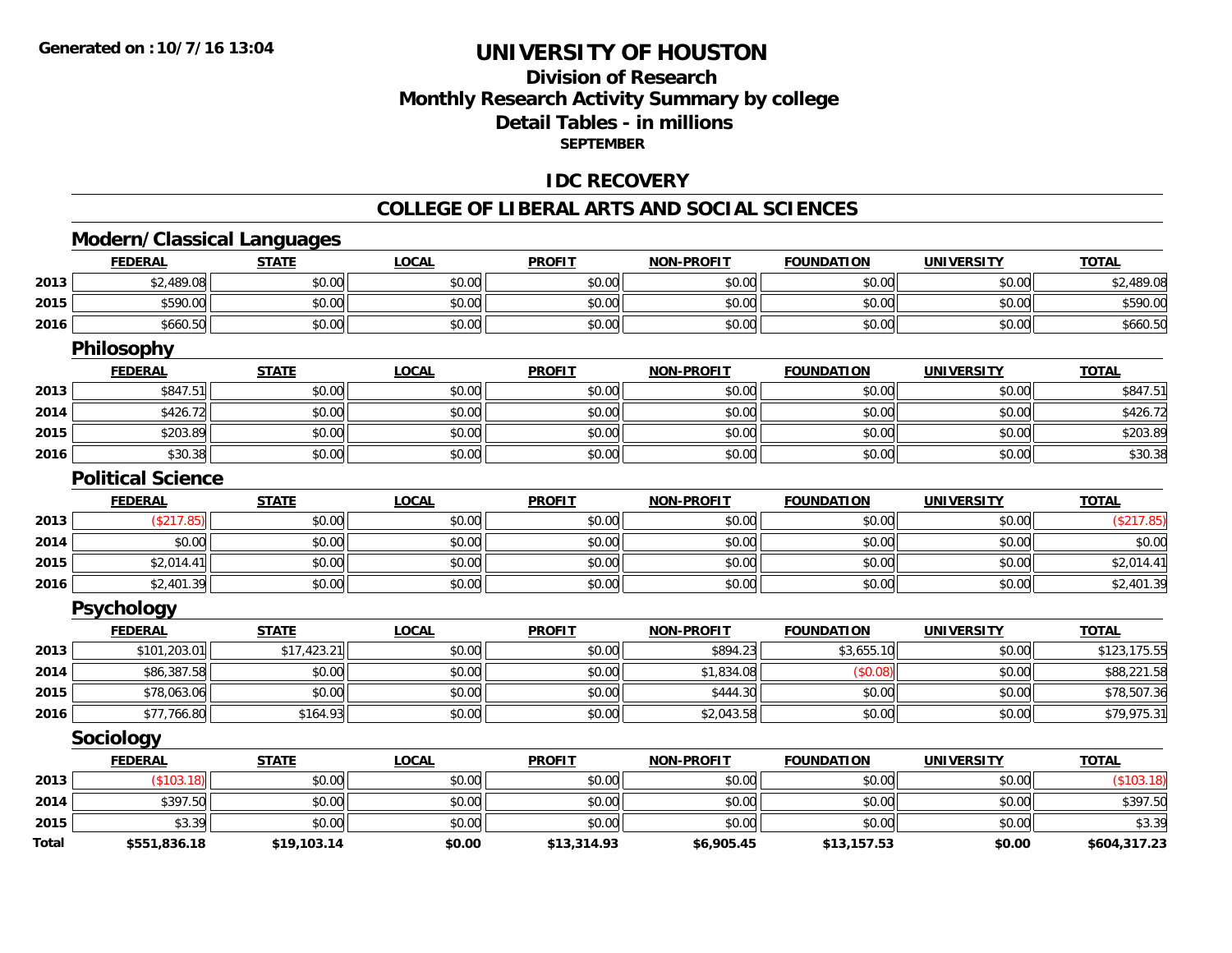### **Division of ResearchMonthly Research Activity Summary by college Detail Tables - in millions SEPTEMBER**

#### **IDC RECOVERY**

#### **COLLEGE OF NATURAL SCIENCES AND MATHEMATICS**

# **Biology/Biochemistry**

|      | <b>FEDERAL</b>                                         | <b>STATE</b> | <b>LOCAL</b> | <b>PROFIT</b> | <b>NON-PROFIT</b> | <b>FOUNDATION</b> | <b>UNIVERSITY</b> | <b>TOTAL</b> |
|------|--------------------------------------------------------|--------------|--------------|---------------|-------------------|-------------------|-------------------|--------------|
| 2013 | \$56,478.59                                            | \$2,884.65   | \$0.00       | \$0.00        | \$3,864.48        | \$736.88          | \$0.00            | \$63,964.60  |
| 2014 | \$67,643.62                                            | \$3,676.31   | \$0.00       | \$3,012.86    | \$2,279.13        | \$285.30          | \$0.00            | \$76,897.22  |
| 2015 | \$63,946.90                                            | \$2,211.58   | \$0.00       | \$3,721.16    | \$2,129.58        | \$2,443.74        | \$0.00            | \$74,452.96  |
| 2016 | \$59,214.12                                            | \$701.38     | \$0.00       | \$960.93      | \$473.67          | \$2,385.80        | \$0.00            | \$63,735.90  |
|      | <b>Center for Applied Geoscience Excellence</b>        |              |              |               |                   |                   |                   |              |
|      | <b>FEDERAL</b>                                         | <b>STATE</b> | <b>LOCAL</b> | <b>PROFIT</b> | <b>NON-PROFIT</b> | <b>FOUNDATION</b> | <b>UNIVERSITY</b> | <b>TOTAL</b> |
| 2014 | \$0.00                                                 | \$0.00       | \$0.00       | \$0.00        | \$0.00            | \$0.00            | \$0.00            | \$0.00       |
| 2015 | \$0.00                                                 | \$0.00       | \$0.00       | \$0.00        | \$0.00            | \$0.00            | \$0.00            | \$0.00       |
| 2016 | \$0.00                                                 | \$0.00       | \$0.00       | \$0.00        | \$0.00            | \$0.00            | \$0.00            | \$0.00       |
|      | <b>Center for Nuclear Receptors and Cell Signaling</b> |              |              |               |                   |                   |                   |              |
|      | <b>FEDERAL</b>                                         | <b>STATE</b> | <b>LOCAL</b> | <b>PROFIT</b> | <b>NON-PROFIT</b> | <b>FOUNDATION</b> | <b>UNIVERSITY</b> | <b>TOTAL</b> |
| 2013 | \$29,931.44                                            | \$1,084.54   | \$0.00       | \$0.00        | \$0.00            | \$0.00            | \$0.00            | \$31,015.98  |
| 2014 | \$49,196.34                                            | \$1,570.35   | \$0.00       | \$0.00        | \$0.00            | \$0.00            | \$0.00            | \$50,766.69  |
| 2015 | \$14,002.39                                            | \$5,733.49   | \$0.00       | \$0.00        | \$0.00            | \$0.00            | \$0.00            | \$19,735.88  |
| 2016 | \$35,710.55                                            | \$1,365.30   | \$0.00       | \$0.00        | \$0.00            | \$0.00            | \$0.00            | \$37,075.85  |
|      | Chemistry                                              |              |              |               |                   |                   |                   |              |
|      | <b>FEDERAL</b>                                         | <b>STATE</b> | <b>LOCAL</b> | <b>PROFIT</b> | <b>NON-PROFIT</b> | <b>FOUNDATION</b> | <b>UNIVERSITY</b> | <b>TOTAL</b> |
| 2013 | \$51,352.32                                            | \$0.00       | \$0.00       | \$2,107.45    | \$0.00            | \$0.00            | (\$294.00)        | \$53,165.77  |
| 2014 | \$53,803.53                                            | \$0.00       | \$0.00       | \$0.00        | \$0.00            | \$0.00            | \$0.00            | \$53,803.53  |
| 2015 | \$53,092.68                                            | \$0.00       | \$0.00       | \$0.00        | \$0.00            | \$0.00            | \$0.00            | \$53,092.68  |
| 2016 | \$65,401.16                                            | \$720.11     | \$0.00       | \$185.51      | \$0.00            | \$0.00            | \$0.00            | \$66,306.78  |
|      | <b>Computer Science</b>                                |              |              |               |                   |                   |                   |              |
|      | <b>FEDERAL</b>                                         | <b>STATE</b> | <b>LOCAL</b> | <b>PROFIT</b> | <b>NON-PROFIT</b> | <b>FOUNDATION</b> | <b>UNIVERSITY</b> | <b>TOTAL</b> |
| 2013 | \$40,906.84                                            | \$522.35     | \$0.00       | \$8,702.64    | \$3,196.77        | \$0.00            | \$0.00            | \$53,328.59  |
| 2014 | \$32,502.48                                            | \$0.00       | \$0.00       | \$9,002.89    | \$7,424.33        | \$0.00            | \$0.00            | \$48,929.70  |
| 2015 | \$56,649.81                                            | \$0.00       | \$0.00       | \$4,465.72    | \$5,751.77        | \$0.00            | \$0.00            | \$66,867.30  |
| 2016 | \$72,692.71                                            | \$124.39     | \$0.00       | \$3,841.77    | \$2,721.32        | \$0.00            | \$1,859.75        | \$81,239.94  |
|      | Dean, Natural Sciences and Mathematics                 |              |              |               |                   |                   |                   |              |
|      | <b>FEDERAL</b>                                         | <b>STATE</b> | <b>LOCAL</b> | <b>PROFIT</b> | <b>NON-PROFIT</b> | <b>FOUNDATION</b> | <b>UNIVERSITY</b> | <b>TOTAL</b> |
| 2013 | \$0.00                                                 | \$0.00       | \$0.00       | \$0.00        | \$0.00            | \$0.00            | \$0.00            | \$0.00       |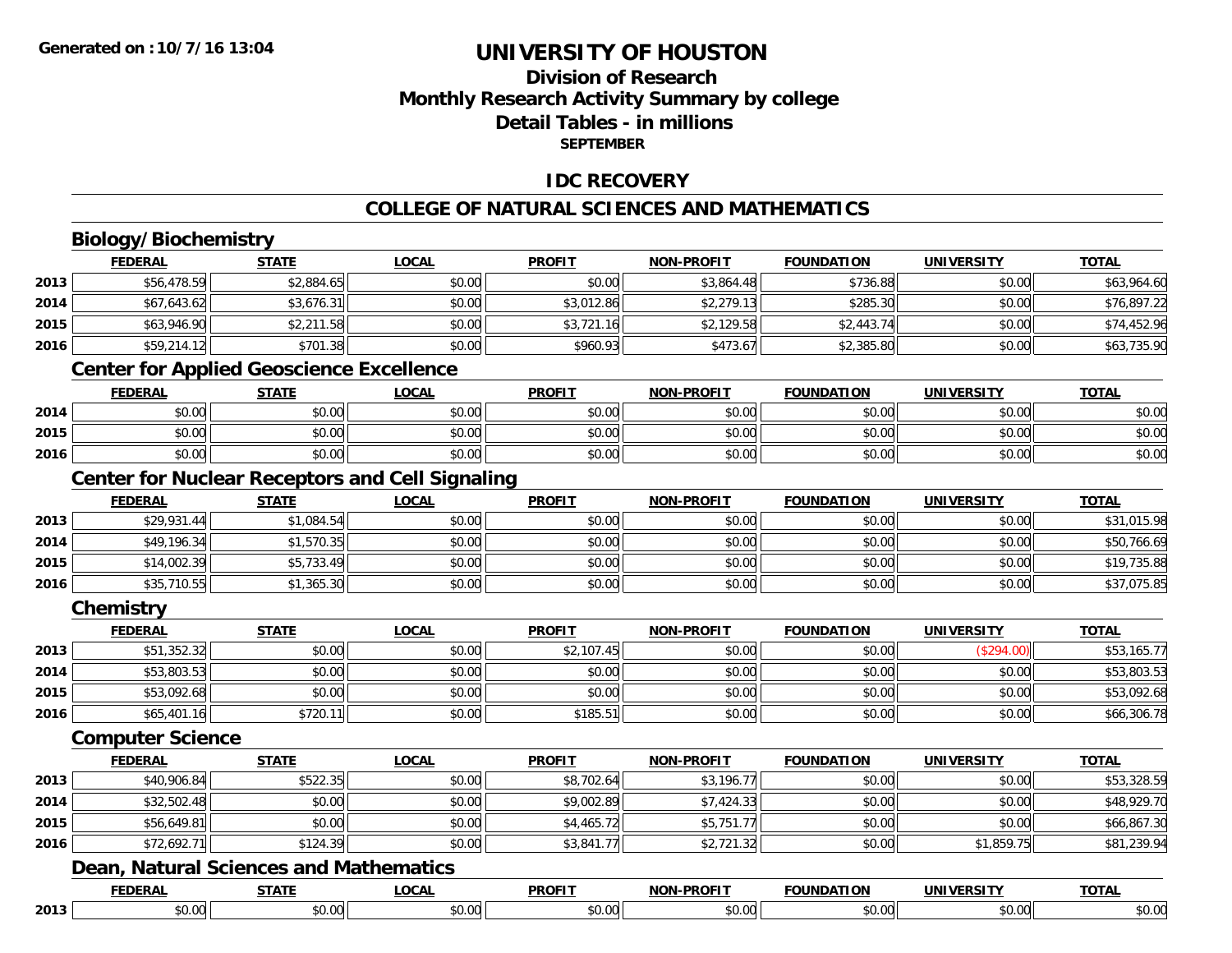### **Division of ResearchMonthly Research Activity Summary by college Detail Tables - in millionsSEPTEMBER**

#### **IDC RECOVERY**

### **COLLEGE OF NATURAL SCIENCES AND MATHEMATICS**

# **Dean, Natural Sciences and Mathematics**

|      | <b>FEDERAL</b> | <b>STATE</b> | LOCAL  | <b>PROFIT</b> | <b>NON-PROFIT</b> | <b>FOUNDATION</b> | <b>UNIVERSITY</b> | <b>TOTAL</b> |
|------|----------------|--------------|--------|---------------|-------------------|-------------------|-------------------|--------------|
| 2014 | \$0.00         | \$0.00       | \$0.00 | \$0.00        | \$0.00            | \$0.00            | \$0.00            | \$0.00       |
| 2015 | \$0.00         | \$0.00       | \$0.00 | \$0.00        | \$0.00            | \$0.00            | \$0.00            | \$0.00       |
| 2016 | \$0.00         | \$0.00       | \$0.00 | \$0.00        | \$0.00            | \$0.00            | \$0.00            | \$0.00       |

#### **Earth & Atmospheric Sciences**

|      | <b>FEDERAL</b> | <u>STATE</u> | <u>LOCAL</u> | <b>PROFIT</b> | <b>NON-PROFIT</b> | <b>FOUNDATION</b> | <b>UNIVERSITY</b> | <b>TOTAL</b> |
|------|----------------|--------------|--------------|---------------|-------------------|-------------------|-------------------|--------------|
| 2013 | \$23,727.55    | \$1,110.70   | \$0.00       | \$33,440.60   | \$5,393.62        | \$0.00            | \$0.00            | \$63,672.47  |
| 2014 | \$25,275.80    | \$9,037.24   | \$0.00       | \$27,397.69   | \$3,779.09        | \$158.32          | \$0.00            | \$65,648.15  |
| 2015 | \$15,291.32    | \$2,195.11   | \$0.00       | \$20,914.58   | \$4,247.83        | \$17.64           | \$0.00            | \$42,666.47  |
| 2016 | \$12,006.68    | \$5,099.08   | \$0.00       | \$13,463.69   | \$3,357.29        | \$150.80          | \$1,180.15        | \$35,257.69  |

### **Institute for Climate and Atmospheric Science**

|      | <b>FEDERAL</b> | <b>STATE</b> | <u>LOCAL</u> | <b>PROFIT</b> | <b>NON-PROFIT</b> | <b>FOUNDATION</b> | <b>UNIVERSITY</b> | <b>TOTAL</b> |
|------|----------------|--------------|--------------|---------------|-------------------|-------------------|-------------------|--------------|
| 2013 | \$0.00         | \$0.00       | \$0.00       | \$0.00        | \$0.00            | \$0.00            | \$0.00            | \$0.00       |
| 2014 | \$0.00         | \$0.00       | \$0.00       | \$0.00        | \$0.00            | \$0.00            | \$0.00            | \$0.00       |
| 2015 | \$0.00         | \$0.00       | \$0.00       | \$0.00        | \$0.00            | \$0.00            | \$0.00            | \$0.00       |
| 2016 | \$0.00         | \$0.00       | \$0.00       | \$0.00        | \$0.00            | \$0.00            | \$0.00            | \$0.00       |

#### **Institute for Nanoenergy**

|      | <b>FEDERAL</b> | <b>STATE</b> | <u>LOCAL</u> | <b>PROFIT</b> | <b>NON-PROFIT</b> | <b>FOUNDATION</b> | <b>UNIVERSITY</b> | <b>TOTAL</b> |
|------|----------------|--------------|--------------|---------------|-------------------|-------------------|-------------------|--------------|
| 2013 | ልስ ለሰ<br>DU.UU | \$0.00       | \$0.00       | \$0.00        | \$0.00            | \$0.00            | \$0.00            | \$0.00       |
| 2014 | ስስ ስስ<br>JU.UU | \$0.00       | \$0.00       | \$0.00        | \$0.00            | \$0.00            | \$0.00            | \$0.00       |
| 2016 | \$0.00         | \$0.00       | \$0.00       | \$0.00        | \$0.00            | \$0.00            | \$0.00            | \$0.00       |

### **Mathematics**

|      | <b>FEDERAL</b> | STATE  | LOCAL  | <b>PROFIT</b> | <b>NON-PROFIT</b> | <b>FOUNDATION</b> | <b>UNIVERSITY</b> | <b>TOTAL</b> |
|------|----------------|--------|--------|---------------|-------------------|-------------------|-------------------|--------------|
| 2013 | \$27,891.70    | \$0.00 | \$0.00 | \$7,948.60    | \$0.00            | \$107.23          | \$0.00            | \$35,947.53  |
| 2014 | \$27,394.74    | \$0.00 | \$0.00 | \$2,550.50    | \$0.00            | \$291.34          | \$0.00            | \$30,236.58  |
| 2015 | \$30,520.96    | \$0.00 | \$0.00 | \$1,881.95    | \$0.00            | \$303.47          | \$0.00            | \$32,706.38  |
| 2016 | \$34,095.31    | \$0.00 | \$0.00 | \$1,416.63    | \$0.00            | \$1.83            | \$0.00            | \$35,513.77  |

#### **Physics**

|      | <b>FEDERAI</b>                  | <b>STATE</b>  | <u>_OCAL</u>          | <b>PROFIT</b>                | <b>DDOEIT</b><br><b>NONI</b> | FOLINDATION   | IINIWE<br>----- | <b>TOTAL</b>              |
|------|---------------------------------|---------------|-----------------------|------------------------------|------------------------------|---------------|-----------------|---------------------------|
| 2013 | <b>O1</b><br>*-<br>סכו<br>)4. ក | 0.00<br>pv.uu | 0000<br>∪.∪∪          |                              | $\sim$ 00<br>₽U.UU           | 0.00<br>vv.vv | 0.00<br>PO.OO   | 9.06<br>UC d              |
| 2014 | uJz                             | 0.00<br>pu.uu | $\sim$ $\sim$<br>0.00 | \$7.790.17<br>$\overline{ }$ | $\sim$ 00<br>PU.UU           | 0.00<br>JU.UU | 0.001<br>PO.OO  | $\sim$ 00<br>72.JU<br>ັ⊽ດ |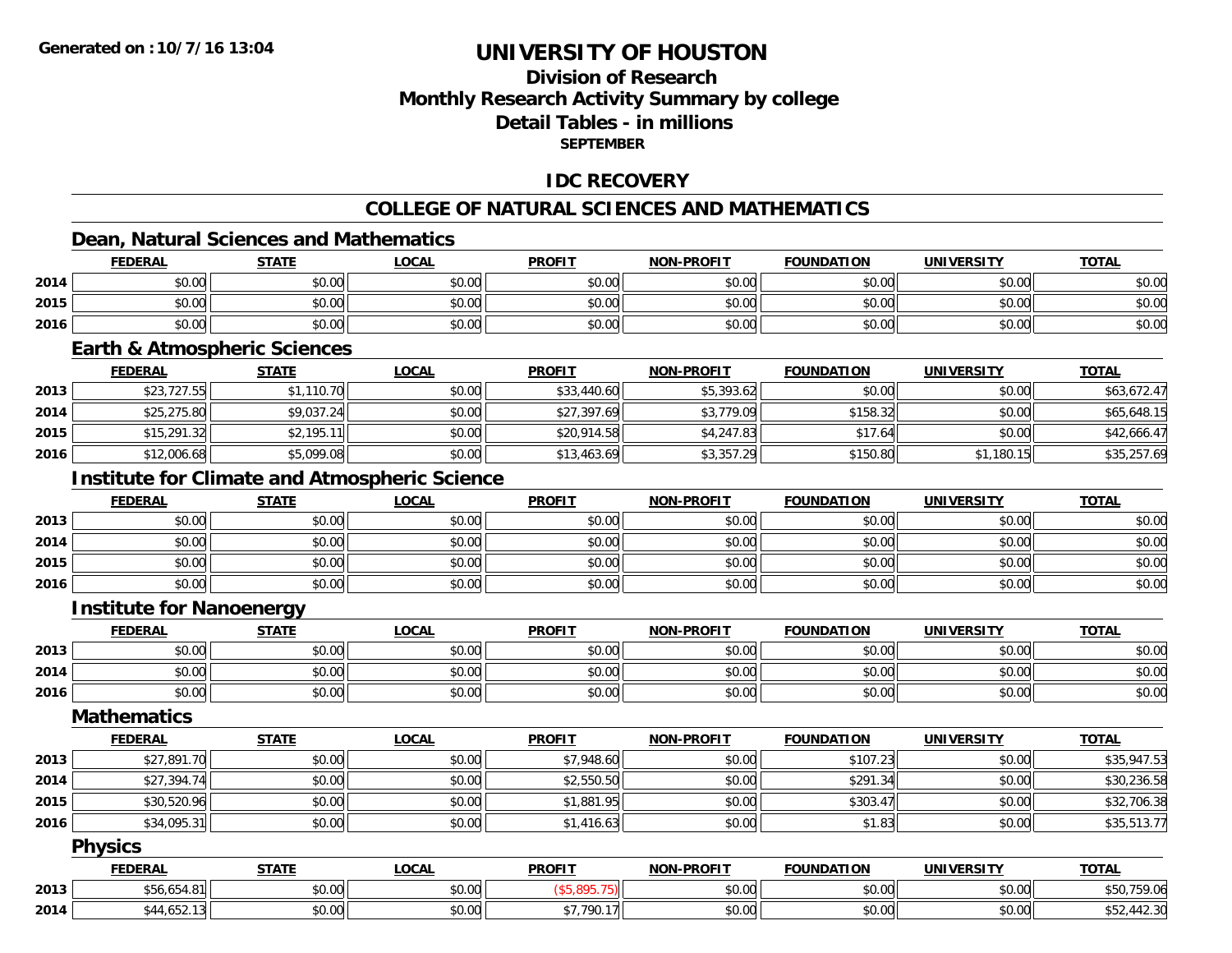### **Division of Research Monthly Research Activity Summary by college Detail Tables - in millions SEPTEMBER**

#### **IDC RECOVERY**

#### **COLLEGE OF NATURAL SCIENCES AND MATHEMATICS**

|              | <b>Physics</b> |              |              |               |                              |                   |            |                |
|--------------|----------------|--------------|--------------|---------------|------------------------------|-------------------|------------|----------------|
|              | <b>FEDERAL</b> | <u>STATE</u> | <u>LOCAL</u> | <b>PROFIT</b> | <b>NON-PROFIT</b>            | <b>FOUNDATION</b> | UNIVERSITY | <b>TOTAL</b>   |
| 2015         | \$58,480.03    | \$0.00       | \$0.00       | \$15,729.39   | \$1.981.1<br>17 <sub>1</sub> | \$0.00            | \$0.00     | \$76,190.59    |
| 2016         | \$49,944.25    | \$0.00       | \$0.00       | \$16.755.94   | \$0.00                       | \$0.00            | \$0.00     | \$66,700.19    |
| <b>Total</b> | \$1,208,460.76 | \$38,036.58  | \$0.00       | \$179,394.91  | \$46,600.05                  | \$6,882.35        | \$2,745.90 | \$1,482,120.54 |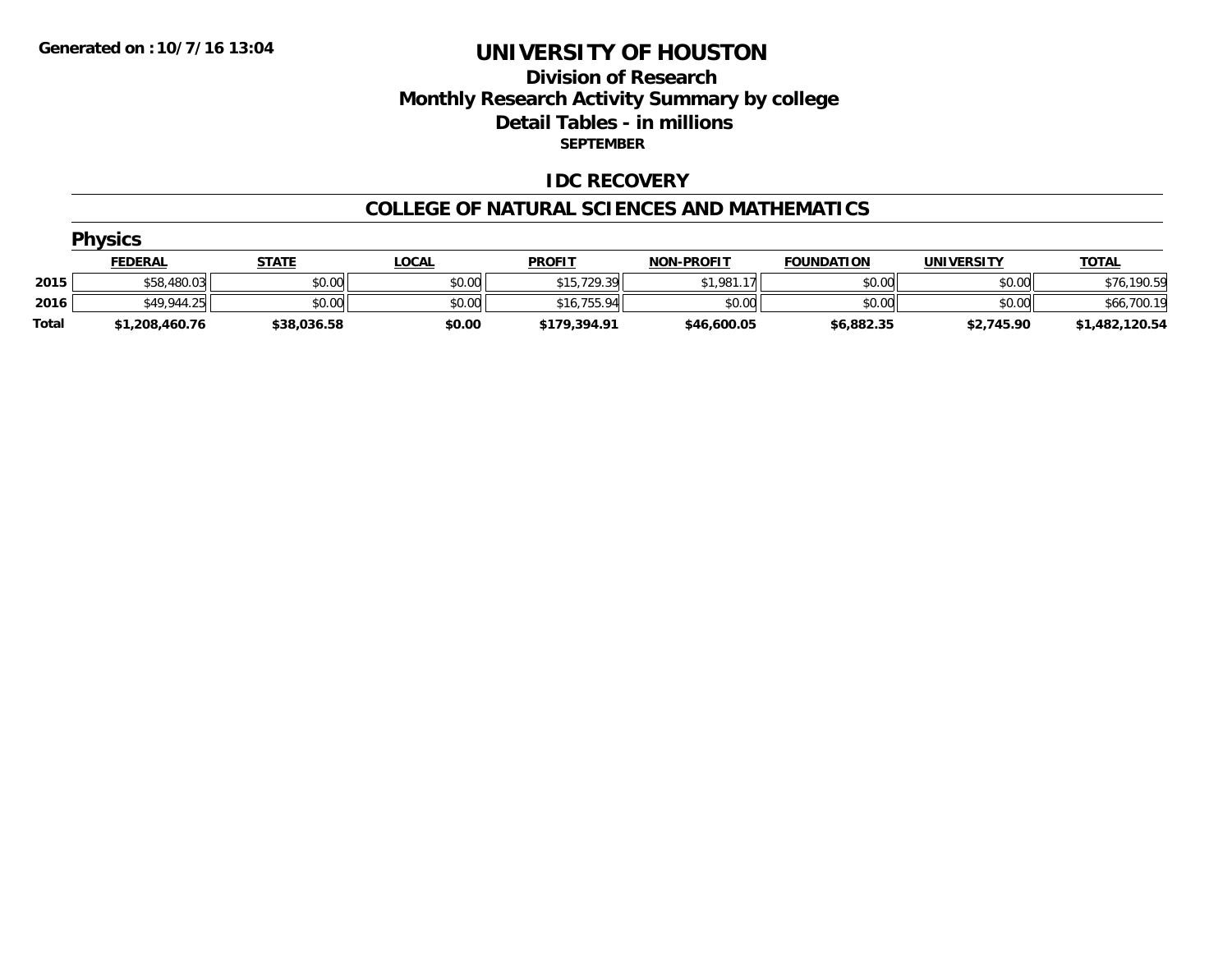### **Division of Research Monthly Research Activity Summary by college Detail Tables - in millions SEPTEMBER**

#### **IDC RECOVERY**

#### **COLLEGE OF OPTOMETRY**

### **Optometry Vision Sciences**

|       | <b>FEDERAL</b> | <b>STATE</b> | <b>LOCAL</b> | <b>PROFIT</b> | <b>NON-PROFIT</b> | <b>FOUNDATION</b> | <b>UNIVERSITY</b> | <b>TOTAL</b> |
|-------|----------------|--------------|--------------|---------------|-------------------|-------------------|-------------------|--------------|
| 2013  | \$112,326.07   | \$0.00       | \$0.00       | \$12,690.26   | \$0.00            | \$0.00            | \$1,777.80        | \$126,794.13 |
| 2014  | \$89,176.00    | \$0.00       | \$0.00       | \$18,201.58   | \$0.00            | \$0.00            | \$8,111.71        | \$115,489.29 |
| 2015  | \$79,836.01    | \$0.00       | \$0.00       | \$12,675.78   | \$0.00            | \$0.00            | \$21,694.12       | \$114,205.91 |
| 2016  | \$91,243.23    | \$0.00       | \$0.00       | \$8,159.71    | \$0.00            | \$0.00            | \$4,197.80        | \$103,600.74 |
| Total | \$372,581.31   | \$0.00       | \$0.00       | \$51,727.33   | \$0.00            | \$0.00            | \$35,781.43       | \$460,090.07 |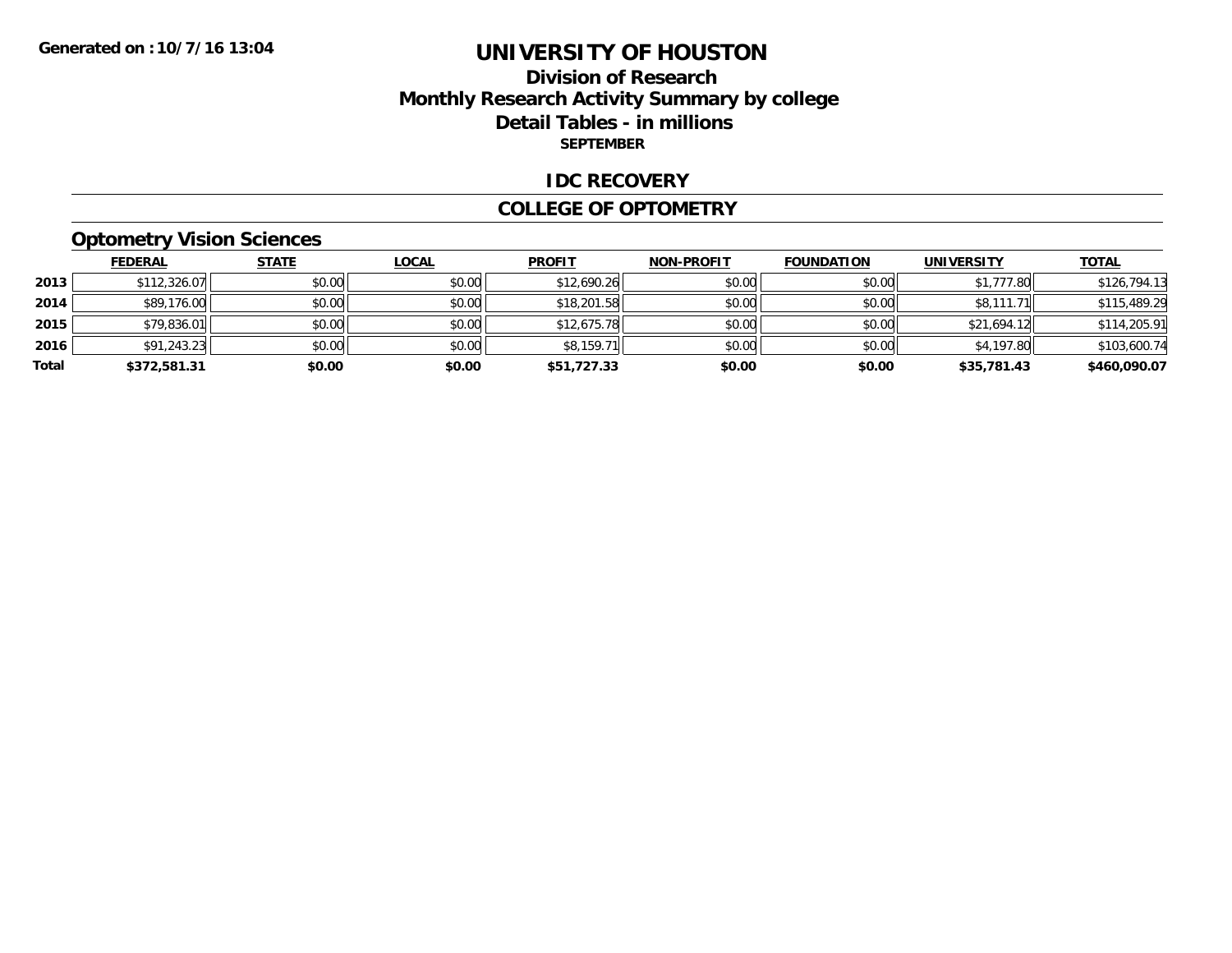### **Division of ResearchMonthly Research Activity Summary by college Detail Tables - in millions SEPTEMBER**

#### **IDC RECOVERY**

#### **COLLEGE OF PHARMACY**

# **Center for Experimental Therapeutics and Pharmacoi**

|      | <b>FEDERAL</b> | <b>STATE</b>                                  | <b>LOCAL</b>                                       | <b>PROFIT</b> | <b>NON-PROFIT</b> | <b>FOUNDATION</b> | <b>UNIVERSITY</b> | <b>TOTAL</b> |
|------|----------------|-----------------------------------------------|----------------------------------------------------|---------------|-------------------|-------------------|-------------------|--------------|
| 2013 | \$0.00         | \$0.00                                        | \$0.00                                             | \$0.00        | \$0.00            | \$0.00            | \$0.00            | \$0.00       |
| 2014 | \$0.00         | \$0.00                                        | \$0.00                                             | \$0.00        | \$0.00            | \$0.00            | \$0.00            | \$0.00       |
| 2015 | \$0.00         | \$0.00                                        | \$0.00                                             | \$0.00        | \$0.00            | \$0.00            | \$0.00            | \$0.00       |
| 2016 | \$0.00         | \$0.00                                        | \$0.00                                             | \$0.00        | \$0.00            | \$0.00            | \$0.00            | \$0.00       |
|      |                | <b>Clinical Pharmacy &amp; Administration</b> |                                                    |               |                   |                   |                   |              |
|      | <b>FEDERAL</b> | <b>STATE</b>                                  | <b>LOCAL</b>                                       | <b>PROFIT</b> | <b>NON-PROFIT</b> | <b>FOUNDATION</b> | <b>UNIVERSITY</b> | <b>TOTAL</b> |
| 2013 | \$4,204.38     | \$0.00                                        | \$0.00                                             | \$2,671.21    | \$0.00            | \$0.00            | \$0.00            | \$6,875.59   |
| 2014 | \$64.57        | \$0.00                                        | \$0.00                                             | \$7,025.03    | \$0.00            | \$0.00            | \$0.00            | \$7,089.60   |
| 2015 | \$1,792.60     | \$10,911.68                                   | \$0.00                                             | \$4,742.77    | (\$8,811.84)      | \$0.00            | \$0.00            | \$8,635.21   |
| 2016 | \$9,805.79     | \$3,598.69                                    | \$0.00                                             | \$8,606.36    | (\$54.00)         | \$0.00            | \$0.00            | \$21,956.84  |
|      | Dean, Pharmacy |                                               |                                                    |               |                   |                   |                   |              |
|      | <b>FEDERAL</b> | <b>STATE</b>                                  | <b>LOCAL</b>                                       | <b>PROFIT</b> | <b>NON-PROFIT</b> | <b>FOUNDATION</b> | <b>UNIVERSITY</b> | <b>TOTAL</b> |
| 2013 | \$0.00         | \$0.00                                        | \$0.00                                             | \$0.00        | \$0.00            | \$0.00            | \$0.00            | \$0.00       |
| 2014 | \$0.00         | \$0.00                                        | \$0.00                                             | \$0.00        | \$0.00            | \$0.00            | \$0.00            | \$0.00       |
| 2015 | \$0.00         | \$0.00                                        | \$0.00                                             | \$0.00        | \$0.00            | \$0.00            | \$0.00            | \$0.00       |
| 2016 | \$0.00         | \$0.00                                        | \$0.00                                             | \$0.00        | \$0.00            | \$0.00            | \$0.00            | \$0.00       |
|      |                | <b>Pharm Health Outcomes &amp; Policy</b>     |                                                    |               |                   |                   |                   |              |
|      | <b>FEDERAL</b> | <b>STATE</b>                                  | <b>LOCAL</b>                                       | <b>PROFIT</b> | <b>NON-PROFIT</b> | <b>FOUNDATION</b> | <b>UNIVERSITY</b> | <b>TOTAL</b> |
| 2014 | \$1,178.75     | \$0.00                                        | \$0.00                                             | \$0.00        | \$0.00            | \$0.00            | \$0.00            | \$1,178.75   |
| 2015 | \$2,161.80     | \$0.00                                        | \$0.00                                             | \$0.00        | \$0.00            | \$0.00            | \$0.00            | \$2,161.80   |
| 2016 | \$165.00       | \$0.00                                        | \$0.00                                             | (\$894.38)    | \$0.00            | \$0.00            | \$0.00            | (\$729.38)   |
| 2017 | \$0.00         | \$0.00                                        | \$0.00                                             | (\$1,125.00)  | \$0.00            | \$0.00            | \$0.00            | (\$1,125.00) |
|      |                |                                               | <b>Pharmacological and Pharmaceutical Sciences</b> |               |                   |                   |                   |              |
|      | <b>FEDERAL</b> | <b>STATE</b>                                  | <b>LOCAL</b>                                       | <b>PROFIT</b> | <b>NON-PROFIT</b> | <b>FOUNDATION</b> | <b>UNIVERSITY</b> | <b>TOTAL</b> |
|      |                |                                               |                                                    |               |                   |                   |                   |              |

|       | <b>FEDERAL</b> | <u>SIAIL</u> | <u>LUUAL</u> | <b>PRUFII</b> | <b>NUN-PRUFII</b> | <b>FUUNDATIUN</b> | UNIVERSIII | <u>IUIAL</u> |
|-------|----------------|--------------|--------------|---------------|-------------------|-------------------|------------|--------------|
| 2013  | \$35,539.42    | \$0.00       | \$0.00       | \$0.00        | \$673.26          | \$247.81          | \$0.00     | \$36,460.49  |
| 2014  | \$34,143.20    | \$0.00       | \$0.00       | \$0.00        | \$0.00            | \$21.80           | \$0.00     | \$34,165.00  |
| 2015  | \$35,089.30    | \$0.00       | \$0.00       | \$390.98      | \$0.00            | \$0.00            | \$0.00     | \$34,698.32  |
| 2016  | \$53,920.54    | \$572.04     | \$0.00       | \$0.00        | \$140.43          | \$0.00            | \$0.00     | \$54,633.01  |
| Total | \$178,065.35   | \$15,082.41  | \$0.00       | \$20,635.01   | (\$8,052.15)      | \$269.61          | \$0.00     | \$206,000.23 |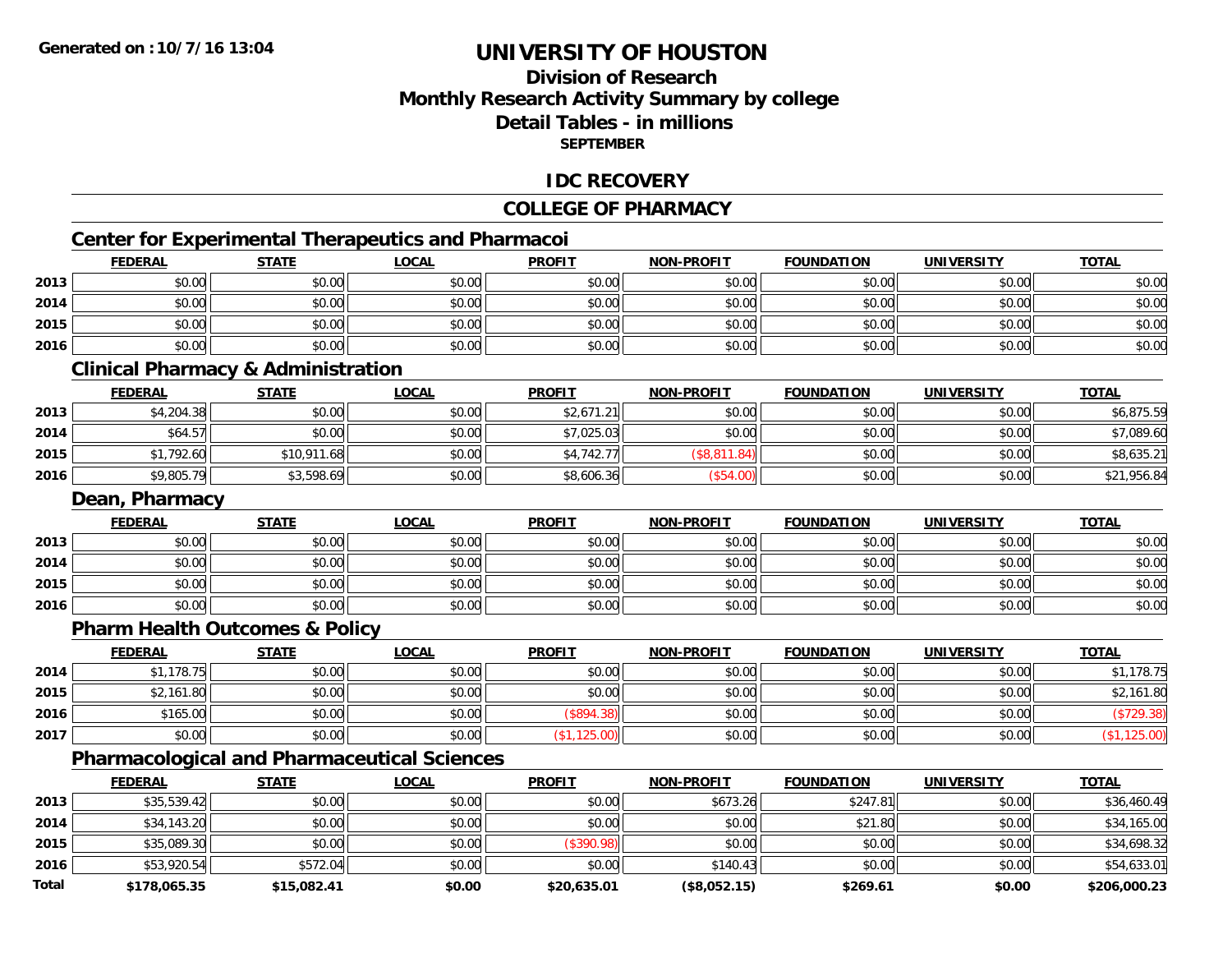### **Division of ResearchMonthly Research Activity Summary by college Detail Tables - in millions SEPTEMBER**

#### **IDC RECOVERY**

#### **COLLEGE OF TECHNOLOGY**

|      | <b>Center for Technology Literacy</b>         |              |              |               |                   |                   |                   |              |
|------|-----------------------------------------------|--------------|--------------|---------------|-------------------|-------------------|-------------------|--------------|
|      | <b>FEDERAL</b>                                | <b>STATE</b> | <b>LOCAL</b> | <b>PROFIT</b> | NON-PROFIT        | <b>FOUNDATION</b> | <b>UNIVERSITY</b> | <b>TOTAL</b> |
| 2013 | \$3,089.85                                    | \$0.00       | \$0.00       | \$0.00        | \$0.00            | \$0.00            | \$0.00            | \$3,089.85   |
| 2014 | \$480.91                                      | \$0.00       | \$0.00       | \$0.00        | \$0.00            | \$0.00            | \$0.00            | \$480.91     |
| 2015 | \$6,515.94                                    | \$0.00       | \$0.00       | \$0.00        | \$0.00            | \$0.00            | \$0.00            | \$6,515.94   |
| 2016 | \$1,100.65                                    | \$0.00       | \$0.00       | \$0.00        | \$0.00            | \$0.00            | \$0.00            | \$1,100.65   |
|      | <b>Construction Management</b>                |              |              |               |                   |                   |                   |              |
|      | <b>FEDERAL</b>                                | <b>STATE</b> | <b>LOCAL</b> | <b>PROFIT</b> | <b>NON-PROFIT</b> | <b>FOUNDATION</b> | <b>UNIVERSITY</b> | <b>TOTAL</b> |
| 2013 | \$0.00                                        | \$0.00       | \$0.00       | \$0.00        | \$0.00            | \$154.08          | \$0.00            | \$154.08     |
| 2014 | \$0.00                                        | \$147.90     | \$0.00       | \$0.00        | \$0.00            | \$813.26          | \$0.00            | \$961.16     |
| 2015 | \$0.00                                        | \$77.20      | \$0.00       | \$0.00        | \$0.00            | \$0.00            | \$0.00            | \$77.20      |
| 2016 | \$0.00                                        | \$264.56     | \$0.00       | \$0.00        | \$0.00            | \$0.00            | \$0.00            | \$264.56     |
|      | Dean, Technology                              |              |              |               |                   |                   |                   |              |
|      | <b>FEDERAL</b>                                | <b>STATE</b> | <b>LOCAL</b> | <b>PROFIT</b> | <b>NON-PROFIT</b> | <b>FOUNDATION</b> | <b>UNIVERSITY</b> | <b>TOTAL</b> |
| 2013 | \$9,852.79                                    | \$0.00       | \$0.00       | \$0.00        | \$0.00            | \$0.00            | \$0.00            | \$9,852.79   |
| 2014 | \$0.00                                        | \$0.00       | \$0.00       | \$0.00        | \$0.00            | \$0.00            | \$0.00            | \$0.00       |
| 2015 | \$0.00                                        | \$0.00       | \$0.00       | \$0.00        | \$0.00            | \$0.00            | \$0.00            | \$0.00       |
|      | <b>Engineering Technology</b>                 |              |              |               |                   |                   |                   |              |
|      | <b>FEDERAL</b>                                | <b>STATE</b> | <b>LOCAL</b> | <b>PROFIT</b> | <b>NON-PROFIT</b> | <b>FOUNDATION</b> | <b>UNIVERSITY</b> | <b>TOTAL</b> |
| 2013 | (\$9,649.92)                                  | \$0.00       | \$0.00       | \$740.14      | \$0.00            | \$0.00            | \$0.00            | (\$8,909.78) |
| 2014 | \$2,823.15                                    | \$0.00       | \$0.00       | \$2,109.67    | \$0.00            | \$0.00            | \$0.00            | \$4,932.82   |
| 2015 | \$8,264.73                                    | \$0.00       | \$0.00       | \$2,205.48    | \$0.00            | \$0.00            | \$0.00            | \$10,470.21  |
| 2016 | \$36,859.31                                   | \$0.00       | \$0.00       | \$0.00        | \$0.00            | \$0.00            | \$0.00            | \$36,859.31  |
|      | <b>Human Development and Consumer Science</b> |              |              |               |                   |                   |                   |              |
|      | <b>FEDERAL</b>                                | <b>STATE</b> | <b>LOCAL</b> | <b>PROFIT</b> | <b>NON-PROFIT</b> | <b>FOUNDATION</b> | <b>UNIVERSITY</b> | <b>TOTAL</b> |
| 2015 | \$384.43                                      | \$0.00       | \$0.00       | \$0.00        | \$0.00            | \$0.00            | \$0.00            | \$384.43     |
| 2016 | \$2,115.89                                    | \$0.00       | \$0.00       | \$0.00        | \$0.00            | \$200.15          | \$0.00            | \$2,316.04   |
|      | <b>Information &amp; Logistics Technology</b> |              |              |               |                   |                   |                   |              |
|      | <b>FEDERAL</b>                                | <b>STATE</b> | <b>LOCAL</b> | <b>PROFIT</b> | <b>NON-PROFIT</b> | <b>FOUNDATION</b> | <b>UNIVERSITY</b> | <b>TOTAL</b> |
| 2013 | \$0.00                                        | \$0.00       | \$0.00       | \$0.00        | \$0.00            | \$0.00            | \$0.00            | \$0.00       |
| 2014 | \$0.00                                        | \$0.00       | \$0.00       | \$0.00        | \$0.00            | \$0.00            | \$0.00            | \$0.00       |
| 2015 | \$5.01                                        | \$0.00       | \$0.00       | \$0.00        | \$0.00            | \$0.00            | \$0.00            | \$5.01       |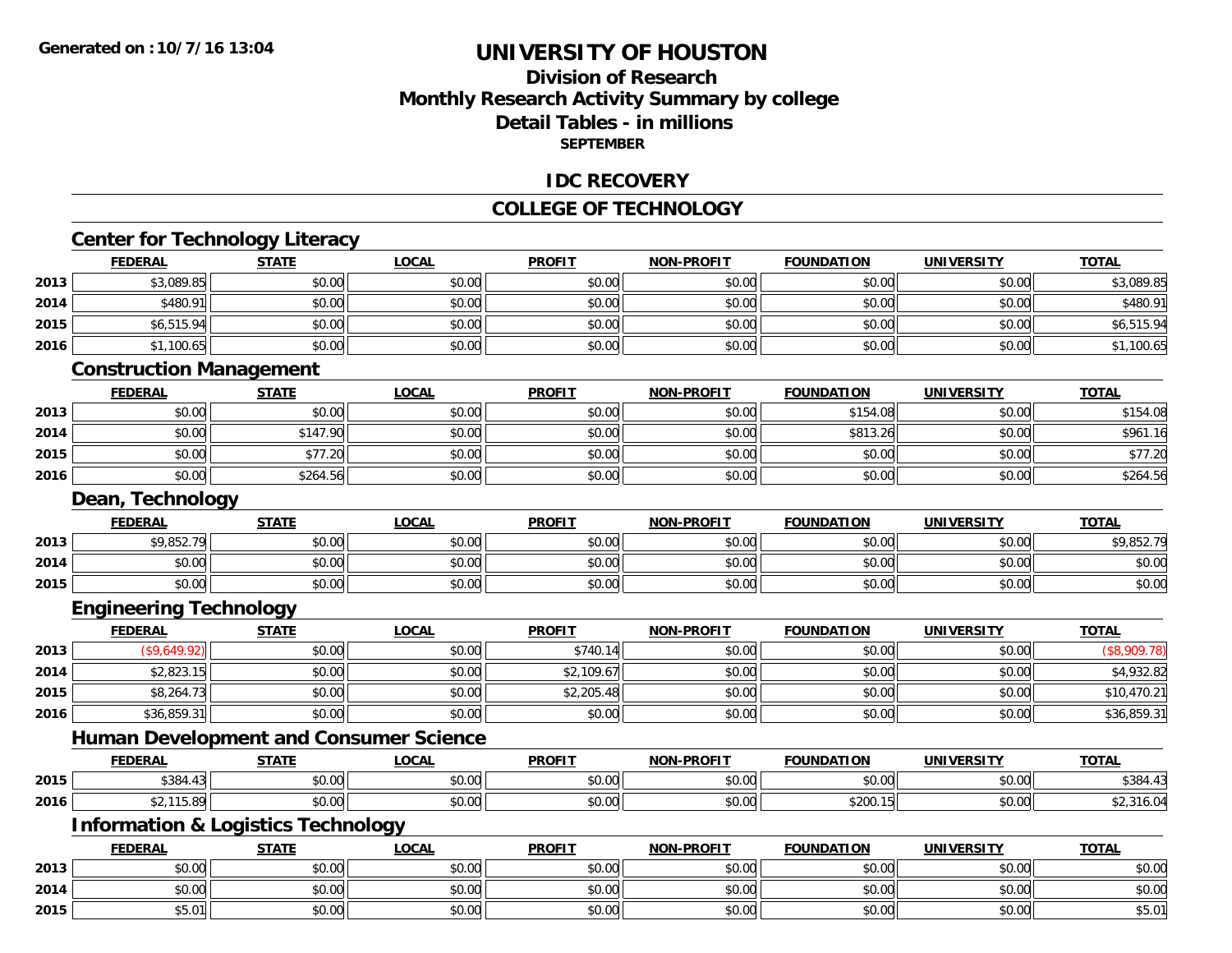### **Division of Research Monthly Research Activity Summary by college Detail Tables - in millions SEPTEMBER**

#### **IDC RECOVERY**

#### **COLLEGE OF TECHNOLOGY**

|       |                | <b>Information &amp; Logistics Technology</b> |              |               |                   |                   |                   |              |
|-------|----------------|-----------------------------------------------|--------------|---------------|-------------------|-------------------|-------------------|--------------|
|       | <b>FEDERAL</b> | <b>STATE</b>                                  | <b>LOCAL</b> | <b>PROFIT</b> | <b>NON-PROFIT</b> | <b>FOUNDATION</b> | <b>UNIVERSITY</b> | <b>TOTAL</b> |
| 2016  | \$720.38       | \$0.00                                        | \$0.00       | \$0.00        | \$0.00            | \$0.00            | \$0.00            | \$720.38     |
|       |                | <b>Texas Manufacturing Assistance Center</b>  |              |               |                   |                   |                   |              |
|       | <b>FEDERAL</b> | <b>STATE</b>                                  | <b>LOCAL</b> | <b>PROFIT</b> | <b>NON-PROFIT</b> | <b>FOUNDATION</b> | <b>UNIVERSITY</b> | <b>TOTAL</b> |
| 2013  | \$0.00         | \$0.00                                        | \$0.00       | \$0.00        | \$0.00            | \$0.00            | \$0.00            | \$0.00       |
| Total | \$62,563.14    | \$489.66                                      | \$0.00       | \$5,055.29    | \$0.00            | \$1,167.49        | \$0.00            | \$69,275.58  |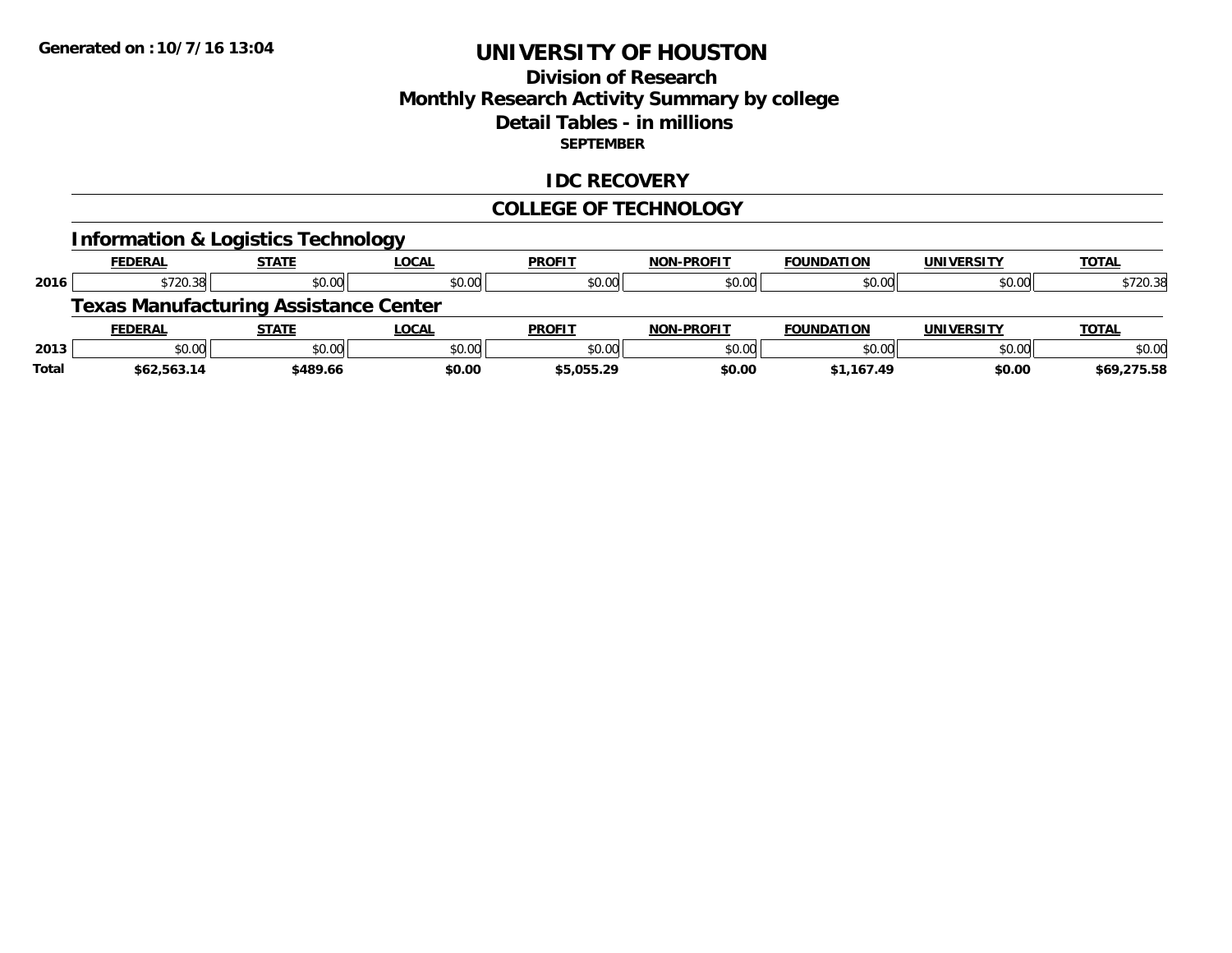### **Division of Research Monthly Research Activity Summary by college Detail Tables - in millions SEPTEMBER**

#### **IDC RECOVERY**

#### **COLLEGE OF THE ARTS**

| <b>Blaffer Gallery</b> |   |
|------------------------|---|
| FFDFDAI                | . |

|      | <b>FEDERAL</b> | <b>STATE</b>                                      | <u>LOCAL</u> | <b>PROFIT</b> | <b>NON-PROFIT</b> | <b>FOUNDATION</b> | <b>UNIVERSITY</b> | <b>TOTAL</b> |
|------|----------------|---------------------------------------------------|--------------|---------------|-------------------|-------------------|-------------------|--------------|
| 2016 | \$740.96       | \$0.00                                            | \$0.00       | \$0.00        | \$0.00            | \$0.00            | \$0.00            | \$740.96     |
|      |                | <b>Cynthia Woods Mitchell Center for the Arts</b> |              |               |                   |                   |                   |              |
|      |                |                                                   |              |               |                   |                   |                   |              |
|      | <b>FEDERAL</b> | <b>STATE</b>                                      | <b>LOCAL</b> | <b>PROFIT</b> | <b>NON-PROFIT</b> | <b>FOUNDATION</b> | UNIVERSITY        | <b>TOTAL</b> |
| 2016 | \$0.00         | \$0.00                                            | \$0.00       | \$10.92       | \$0.00            | \$0.00            | \$0.00            | (\$10.92)    |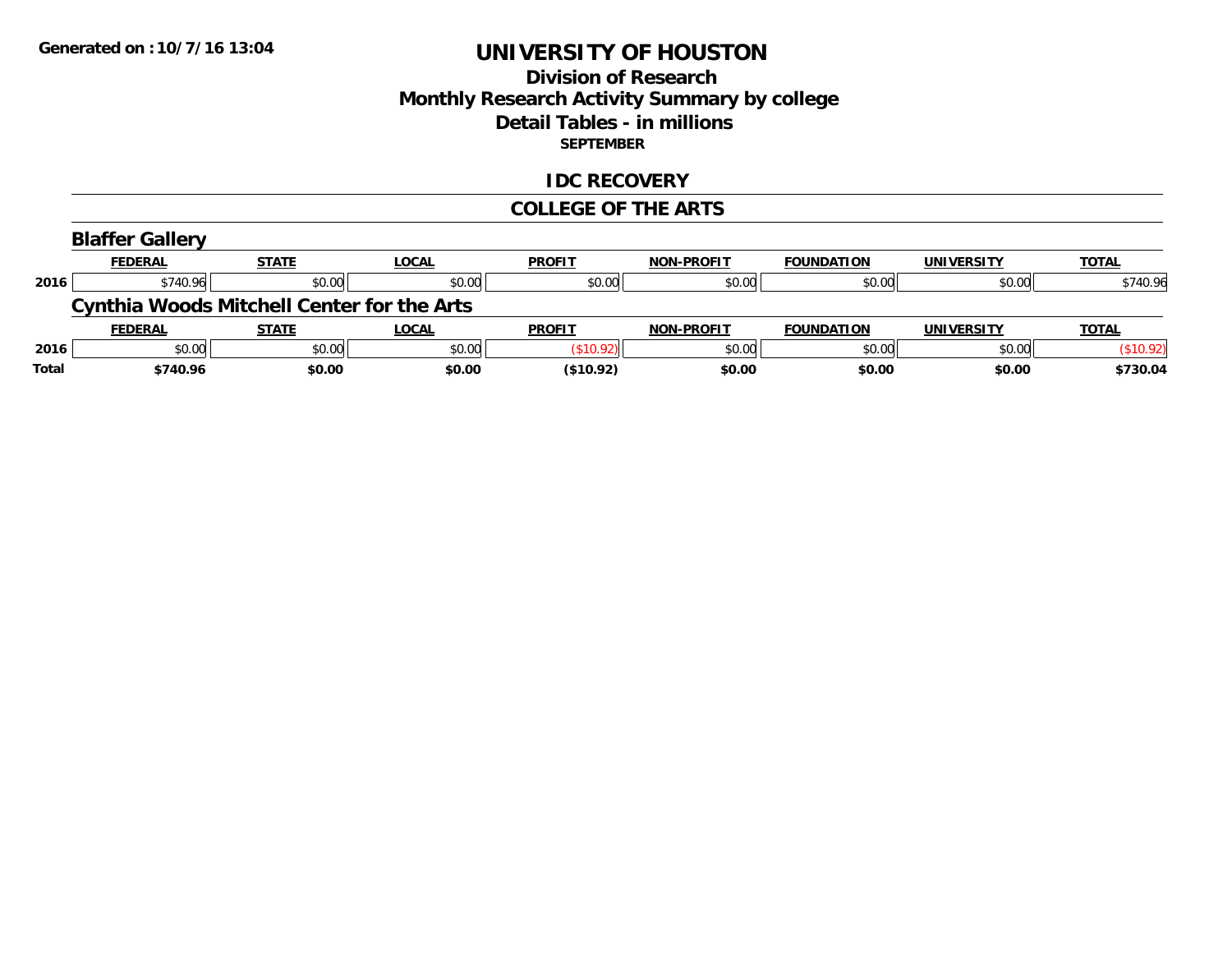### **Division of ResearchMonthly Research Activity Summary by college Detail Tables - in millionsSEPTEMBER**

#### **IDC RECOVERY**

### **CULLEN COLLEGE OF ENGINEERING**

# **Biomedical Engineering**

|      | <b>FEDERAL</b> | <b>STATE</b> | <u>LOCAL</u> | <b>PROFIT</b> | <b>NON-PROFIT</b> | <b>FOUNDATION</b> | <b>UNIVERSITY</b> | <b>TOTAL</b> |
|------|----------------|--------------|--------------|---------------|-------------------|-------------------|-------------------|--------------|
| 2013 | \$9,496.18     | \$0.00       | \$0.00       | \$0.00        | \$0.00            | \$0.00            | \$0.00            | \$9,496.18   |
| 2014 | \$31,467.26    | \$0.00       | \$0.00       | \$0.00        | \$0.00            | \$0.00            | \$0.00            | \$31,467.26  |
| 2015 | \$63,249.22    | \$0.00       | \$0.00       | \$0.00        | \$9.25            | \$0.00            | \$0.00            | \$63,258.47  |
| 2016 | \$29,207.86    | \$0.00       | \$0.00       | \$0.00        | \$502.55          | \$0.00            | \$0.00            | \$29,710.41  |

<u> 1980 - Johann Barbara, martxa alemaniar amerikan basar da a</u>

#### **Center for Innovative Grouting Materials and Tech**

|      | <b>FEDERAL</b> | <b>STATE</b> | <u>LOCAL</u> | <b>PROFIT</b> | <b>NON-PROFIT</b> | <b>FOUNDATION</b> | <b>UNIVERSITY</b> | <b>TOTAL</b> |
|------|----------------|--------------|--------------|---------------|-------------------|-------------------|-------------------|--------------|
| 2013 | \$0.00         | \$0.00       | \$0.00       | \$0.00        | \$0.00            | \$0.00            | \$0.00            | \$0.00       |
| 2014 | \$0.00         | \$0.00       | \$0.00       | \$0.00        | \$0.00            | \$0.00            | \$0.00            | \$0.00       |
| 2015 | \$0.00         | \$0.00       | \$0.00       | \$0.00        | \$0.00            | \$0.00            | \$0.00            | \$0.00       |
| 2016 | \$0.00         | \$0.00       | \$0.00       | \$0.00        | \$0.00            | \$0.00            | \$0.00            | \$0.00       |

#### **Chemical Engineering**

|      | <b>FEDERAL</b> | <b>STATE</b> | <b>LOCAL</b> | <b>PROFIT</b> | <b>NON-PROFIT</b> | <b>FOUNDATION</b> | <b>UNIVERSITY</b> | <b>TOTAL</b> |
|------|----------------|--------------|--------------|---------------|-------------------|-------------------|-------------------|--------------|
| 2013 | \$64,943.41    | \$0.00       | \$0.00       | \$18,053.96   | \$0.00            | (\$15.16)         | \$0.00            | \$82,982.21  |
| 2014 | \$64,733.97    | \$352.98     | \$0.00       | \$9,797.42    | \$0.00            | \$271.14          | \$2,404.37        | \$77,559.88  |
| 2015 | \$58,188.15    | \$1,369.83   | \$0.00       | \$33,244.34   | \$0.00            | \$308.55          | \$3,624.94        | \$96,735.80  |
| 2016 | \$69,081.57    | \$12,880.78  | \$0.00       | \$40,042.53   | \$0.00            | \$399.98          | (\$89.06)         | \$122,315.81 |
| 2017 | \$2,500.10     | \$0.00       | \$0.00       | (\$2,042.57)  | \$0.00            | \$0.00            | \$0.00            | (\$4,542.67) |

#### **Civil Engineering**

|      | <u>FEDERAL</u> | <u>STATE</u> | <u>LOCAL</u> | <b>PROFIT</b> | <b>NON-PROFIT</b> | <b>FOUNDATION</b> | <b>UNIVERSITY</b> | <b>TOTAL</b> |
|------|----------------|--------------|--------------|---------------|-------------------|-------------------|-------------------|--------------|
| 2013 | \$21,399.13    | \$2,664.58   | \$0.00       | \$2,057.37    | \$1,242.54        | \$0.00            | \$0.00            | \$27,363.61  |
| 2014 | \$71.197.81    | \$688.99     | \$0.00       | \$2,234.02    | \$1,906.83        | \$3,506.68        | \$0.00            | \$79,534.34  |
| 2015 | \$56,715.75    | \$751.01     | \$0.00       | \$3,816.21    | \$302.72          | \$816.47          | \$0.00            | \$62,402.16  |
| 2016 | \$68,043.16    | \$7,382.61   | \$0.00       | \$3,070.64    | \$1,023.56        | \$0.00            | \$1,906.60        | \$81,426.57  |

### **Composites Engineering and Applications Center**

|      | <b>FEDERAL</b> | <b>STATE</b> | <b>_OCAL</b> | <b>PROFIT</b> | <b>NON-PROFIT</b> | <b>FOUNDATION</b> | UNIVERSITY | <b>TOTAL</b> |
|------|----------------|--------------|--------------|---------------|-------------------|-------------------|------------|--------------|
| 2013 | \$0.00         | \$0.00       | \$0.00       | \$0.00        | \$0.00            | \$0.00            | \$0.00     | \$0.00       |
| 2014 | \$0.00         | \$0.00       | \$0.00       | \$0.00        | \$0.00            | \$0.00            | \$0.00     | \$0.00       |
| 2015 | \$0.00         | \$0.00       | \$0.00       | \$0.00        | \$0.00            | \$0.00            | \$0.00     | \$0.00       |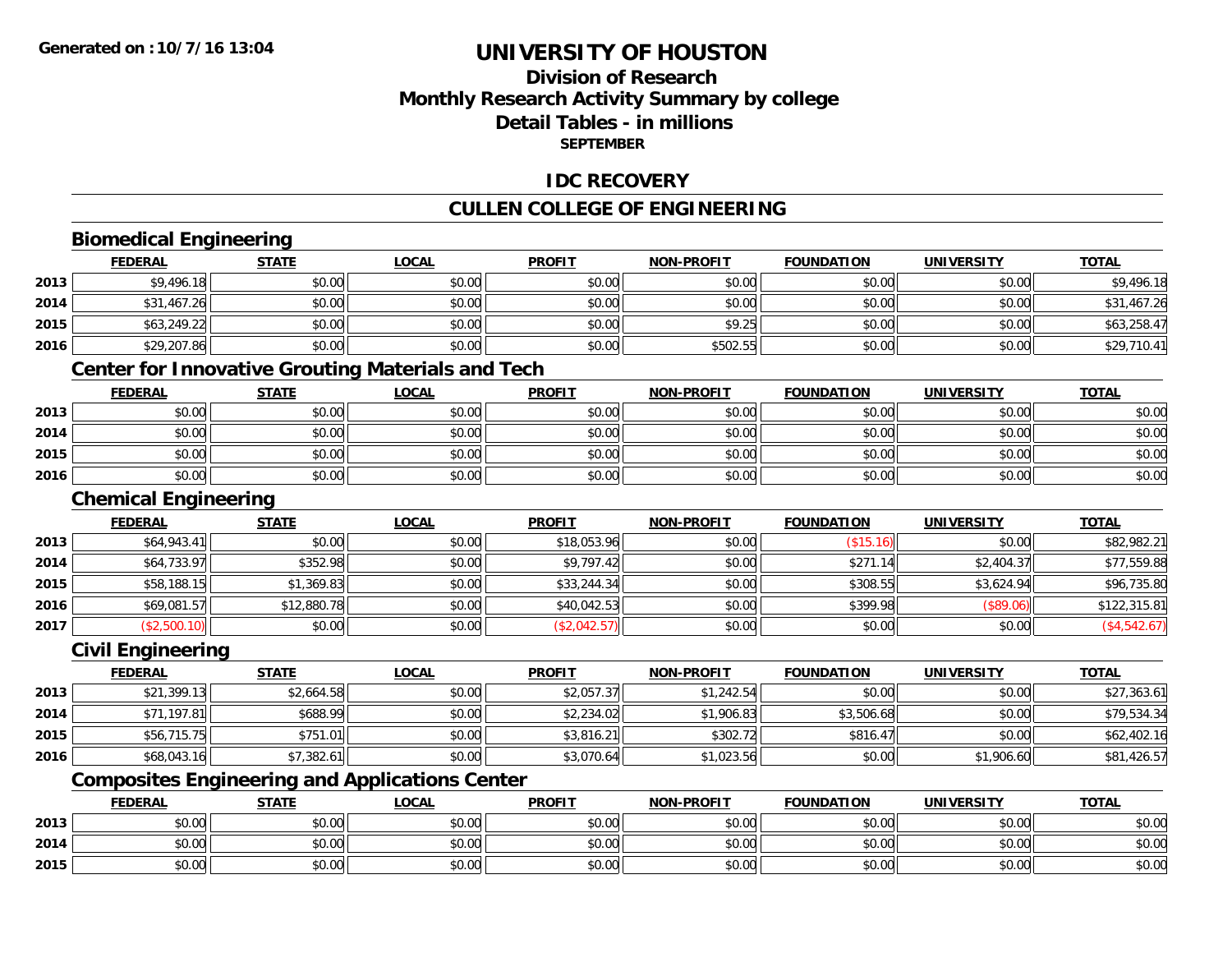### **Division of ResearchMonthly Research Activity Summary by college Detail Tables - in millions SEPTEMBER**

#### **IDC RECOVERY**

### **CULLEN COLLEGE OF ENGINEERING**

|      | Dean, Engineering                                 |              |              |               |                   |                   |                   |              |
|------|---------------------------------------------------|--------------|--------------|---------------|-------------------|-------------------|-------------------|--------------|
|      | <b>FEDERAL</b>                                    | <b>STATE</b> | <b>LOCAL</b> | <b>PROFIT</b> | <b>NON-PROFIT</b> | <b>FOUNDATION</b> | <b>UNIVERSITY</b> | <b>TOTAL</b> |
| 2013 | \$202.97                                          | \$0.00       | \$0.00       | \$0.00        | \$0.00            | \$0.00            | \$0.00            | \$202.97     |
| 2014 | \$574.80                                          | \$0.00       | \$0.00       | \$0.00        | \$0.00            | \$0.00            | \$0.00            | \$574.80     |
| 2015 | \$183.60                                          | \$0.00       | \$0.00       | \$0.00        | \$0.00            | \$0.00            | \$0.00            | \$183.60     |
| 2016 | (\$679.19)                                        | \$0.00       | \$0.00       | \$0.00        | \$0.00            | \$0.00            | \$0.00            | (\$679.19)   |
|      | <b>Electrical &amp; Computer Engineering</b>      |              |              |               |                   |                   |                   |              |
|      | <b>FEDERAL</b>                                    | <b>STATE</b> | <b>LOCAL</b> | <b>PROFIT</b> | <b>NON-PROFIT</b> | <b>FOUNDATION</b> | <b>UNIVERSITY</b> | <b>TOTAL</b> |
| 2013 | \$57,983.26                                       | \$51.44      | \$0.00       | \$2,965.13    | \$0.00            | \$0.00            | \$0.00            | \$60,999.83  |
| 2014 | \$64,250.60                                       | \$141.36     | \$0.00       | \$14,557.87   | \$1,382.81        | \$3,581.75        | \$0.00            | \$83,914.39  |
| 2015 | \$78,589.15                                       | \$129.10     | \$0.00       | \$13,032.75   | \$1,715.42        | \$0.00            | \$0.00            | \$93,466.43  |
| 2016 | \$71,416.78                                       | \$15,000.72  | \$0.00       | \$5,157.64    | \$5,735.53        | \$0.00            | \$0.00            | \$97,310.67  |
|      | <b>Industrial Engineering</b>                     |              |              |               |                   |                   |                   |              |
|      | <b>FEDERAL</b>                                    | <b>STATE</b> | <b>LOCAL</b> | <b>PROFIT</b> | <b>NON-PROFIT</b> | <b>FOUNDATION</b> | <b>UNIVERSITY</b> | <b>TOTAL</b> |
| 2013 | \$2,273.90                                        | \$0.00       | \$110.12     | \$0.00        | \$0.00            | \$0.00            | \$0.00            | \$2,384.02   |
| 2014 | \$9,292.38                                        | \$0.00       | \$1,300.51   | \$0.00        | \$0.00            | \$1,071.00        | \$0.00            | \$11,663.89  |
| 2015 | \$4,024.46                                        | \$876.30     | \$1,840.99   | \$0.00        | \$0.00            | \$1,049.28        | \$0.00            | \$7,791.03   |
| 2016 | \$2,574.10                                        | \$498.28     | \$32.00      | \$926.42      | \$0.00            | \$1,198.87        | \$0.00            | \$5,229.67   |
|      | <b>Mechanical Engineering</b>                     |              |              |               |                   |                   |                   |              |
|      | <b>FEDERAL</b>                                    | <b>STATE</b> | <b>LOCAL</b> | <b>PROFIT</b> | <b>NON-PROFIT</b> | <b>FOUNDATION</b> | <b>UNIVERSITY</b> | <b>TOTAL</b> |
| 2013 | \$51,353.57                                       | \$336.60     | \$0.00       | \$2,179.79    | \$0.00            | \$378.94          | \$0.00            | \$54,248.90  |
| 2014 | \$60,146.59                                       | \$1,933.67   | \$0.00       | \$12,655.55   | \$0.00            | \$6,132.11        | \$0.00            | \$80,867.92  |
| 2015 | \$73,872.12                                       | \$0.00       | \$0.00       | \$15,734.42   | \$0.00            | \$3,535.79        | \$0.00            | \$93,142.33  |
| 2016 | \$38,102.97                                       | \$0.00       | \$0.00       | \$21,935.51   | \$0.00            | \$929.06          | \$0.00            | \$60,967.54  |
|      | <b>National Center for Airborne Laser Mapping</b> |              |              |               |                   |                   |                   |              |
|      | <b>FEDERAL</b>                                    | <b>STATE</b> | <b>LOCAL</b> | <b>PROFIT</b> | <b>NON-PROFIT</b> | <b>FOUNDATION</b> | <b>UNIVERSITY</b> | <b>TOTAL</b> |
| 2013 | (\$124.91)                                        | \$0.00       | \$0.00       | \$0.00        | \$0.00            | \$0.00            | \$0.00            | (\$124.91)   |
| 2014 | \$21,292.85                                       | \$0.00       | \$0.00       | \$0.00        | \$0.00            | \$5,260.03        | \$0.00            | \$26,552.88  |
| 2015 | \$2,656.82                                        | \$0.00       | \$0.00       | \$0.00        | \$0.00            | \$0.00            | \$0.00            | \$2,656.82   |
| 2016 | \$49,024.98                                       | \$0.00       | \$0.00       | \$0.00        | \$1,245.14        | \$0.00            | \$0.00            | \$50,270.12  |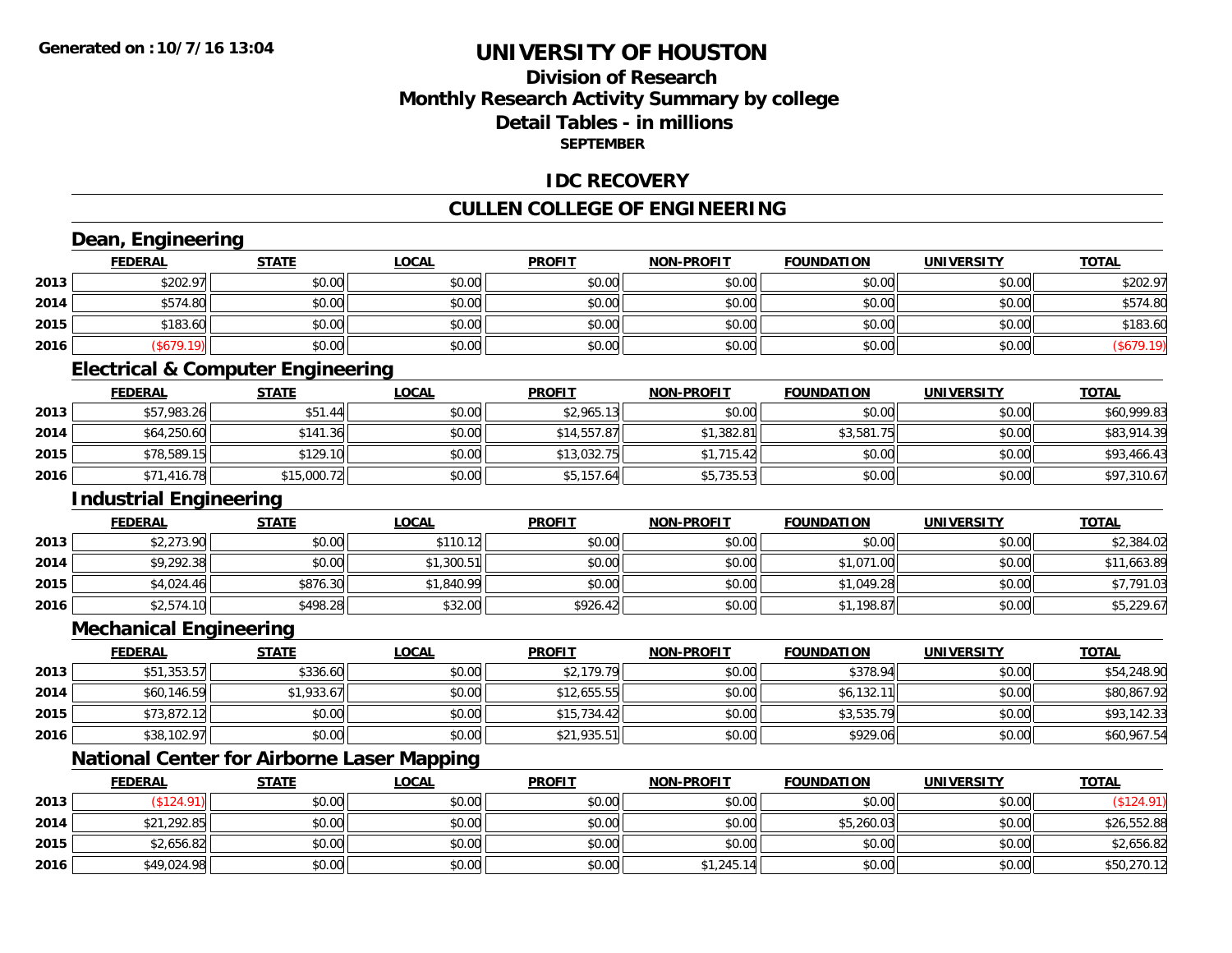### **Division of ResearchMonthly Research Activity Summary by college Detail Tables - in millions SEPTEMBER**

#### **IDC RECOVERY**

# **CULLEN COLLEGE OF ENGINEERING**

### **Petroleum Engineering**

|      | <u>FEDERAL</u> | <b>STATE</b> | LOCAL  | <b>PROFIT</b>                     | <b>NON-PROFIT</b> | <b>FOUNDATION</b> | <b>UNIVERSITY</b> | <b>TOTAL</b> |
|------|----------------|--------------|--------|-----------------------------------|-------------------|-------------------|-------------------|--------------|
| 2014 | .650.09        | \$0.00       | \$0.00 | \$0.00                            | \$0.00            | \$0.00            | \$0.00            | ,650.09      |
| 2015 | \$0.00         | \$0.00       | \$0.00 | \$14,508.64                       | \$0.00            | \$0.00            | \$0.00            | 14,508.64    |
| 2016 |                | \$0.00       | \$0.00 | $\sim$ $\sim$<br>20<br>\$0,245.29 | \$0.00            | \$0.00            | \$0.00            |              |

### **Wind Energy Center**

|       | <b>FEDERAL</b> | <b>STATE</b> | <b>LOCAL</b> | <b>PROFIT</b> | <b>NON-PROFIT</b> | <b>FOUNDATION</b> | <b>UNIVERSITY</b> | <b>TOTAL</b>   |
|-------|----------------|--------------|--------------|---------------|-------------------|-------------------|-------------------|----------------|
| 2013  | \$0.00         | \$0.00       | \$0.00       | \$0.00        | \$0.00            | \$0.00            | \$0.00            | \$0.00         |
| 2014  | \$0.00         | \$0.00       | \$0.00       | \$0.00        | \$0.00            | \$0.00            | \$0.00            | \$0.00         |
| 2015  | \$0.00         | \$0.00       | \$0.00       | \$0.00        | \$0.00            | \$0.00            | \$0.00            | \$0.00         |
| 2016  | \$0.00         | \$0.00       | \$0.00       | \$0.00        | \$0.00            | \$0.00            | \$0.00            | \$0.00         |
| Total | \$1,185,690.34 | \$45,058.25  | \$3,283.62   | \$220,172.92  | \$15,066.35       | \$28,424.49       | \$7,846.85        | \$1,505,542.82 |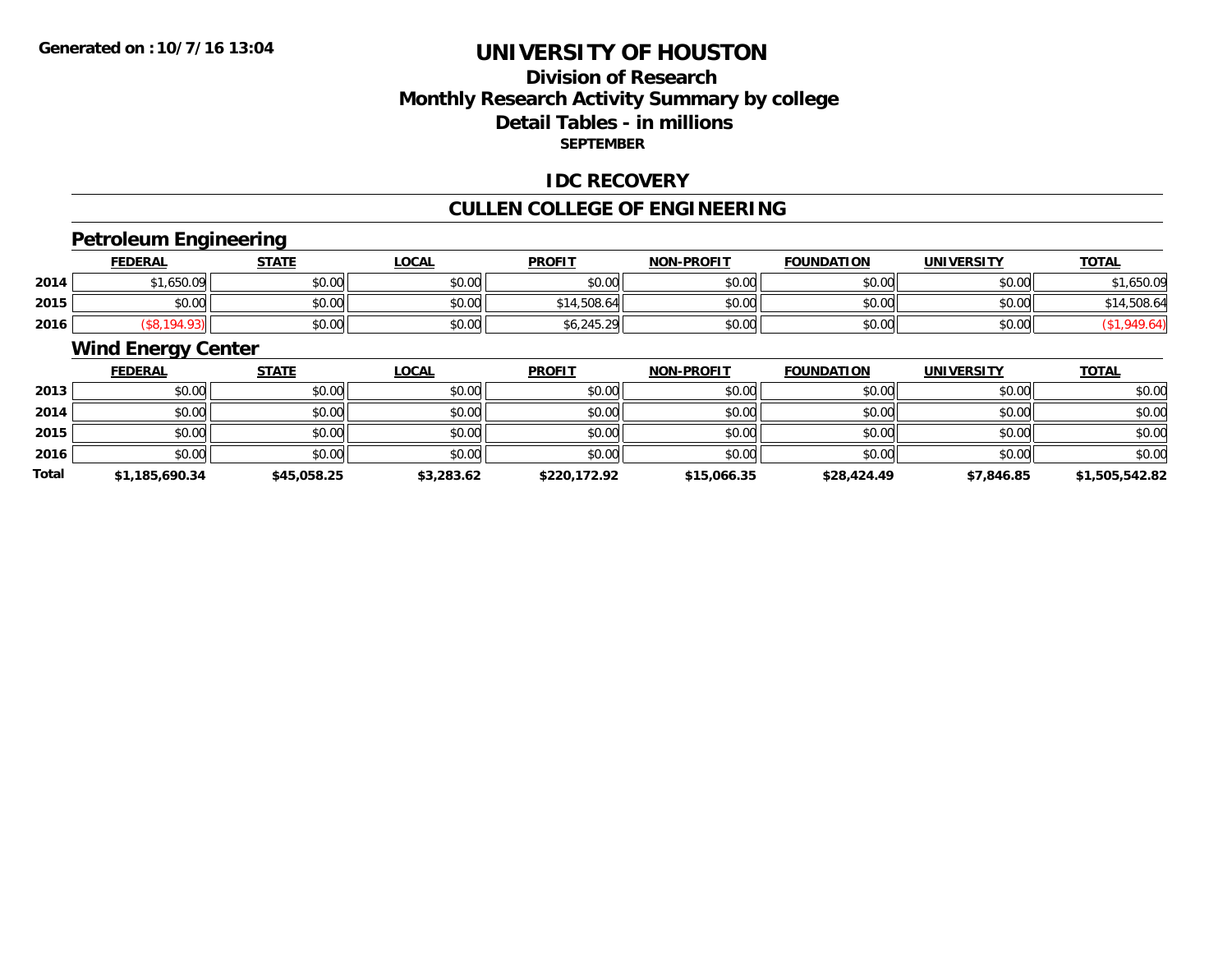### **Division of ResearchMonthly Research Activity Summary by college Detail Tables - in millions SEPTEMBER**

#### **IDC RECOVERY**

### **DIVISION OF RESEARCH**

|      | <b>Allied Geophysical Laboratories</b>                    |              |              |               |                   |                   |                   |              |
|------|-----------------------------------------------------------|--------------|--------------|---------------|-------------------|-------------------|-------------------|--------------|
|      | <b>FEDERAL</b>                                            | <b>STATE</b> | <b>LOCAL</b> | <b>PROFIT</b> | NON-PROFIT        | <b>FOUNDATION</b> | <b>UNIVERSITY</b> | <b>TOTAL</b> |
| 2013 | \$0.00                                                    | \$0.00       | \$0.00       | \$503.88      | \$0.00            | \$0.00            | \$0.00            | \$503.88     |
|      | <b>Center for Advanced Computing and Data Systems</b>     |              |              |               |                   |                   |                   |              |
|      | <b>FEDERAL</b>                                            | <b>STATE</b> | <b>LOCAL</b> | <b>PROFIT</b> | <b>NON-PROFIT</b> | <b>FOUNDATION</b> | <b>UNIVERSITY</b> | <b>TOTAL</b> |
| 2013 | \$2,435.53                                                | \$0.00       | \$0.00       | \$0.00        | \$0.00            | \$0.00            | \$0.00            | \$2,435.53   |
| 2014 | (\$191.57)                                                | \$0.00       | \$0.00       | \$0.00        | \$0.00            | \$0.00            | \$0.00            | (\$191.57)   |
| 2015 | \$0.00                                                    | \$0.00       | \$0.00       | \$0.00        | \$0.00            | \$0.00            | \$0.00            | \$0.00       |
| 2016 | \$221.21                                                  | \$0.00       | \$0.00       | \$0.00        | \$0.00            | \$0.00            | \$0.00            | \$221.21     |
|      | <b>Center for Advanced Materials</b>                      |              |              |               |                   |                   |                   |              |
|      | <b>FEDERAL</b>                                            | <b>STATE</b> | <b>LOCAL</b> | <b>PROFIT</b> | <b>NON-PROFIT</b> | <b>FOUNDATION</b> | <b>UNIVERSITY</b> | <b>TOTAL</b> |
| 2013 | \$0.00                                                    | \$0.00       | \$0.00       | \$0.00        | \$0.00            | \$0.00            | \$0.00            | \$0.00       |
| 2014 | \$0.00                                                    | \$0.00       | \$0.00       | \$0.00        | \$0.00            | \$0.00            | \$0.00            | \$0.00       |
| 2015 | \$0.00                                                    | \$0.00       | \$0.00       | \$0.00        | \$0.00            | \$0.00            | \$0.00            | \$0.00       |
| 2016 | \$0.00                                                    | \$0.00       | \$0.00       | \$0.00        | \$0.00            | \$0.00            | \$0.00            | \$0.00       |
|      | <b>Center for Biomedical &amp; Environmental Genomics</b> |              |              |               |                   |                   |                   |              |
|      | <b>FEDERAL</b>                                            | <b>STATE</b> | <b>LOCAL</b> | <b>PROFIT</b> | <b>NON-PROFIT</b> | <b>FOUNDATION</b> | <b>UNIVERSITY</b> | <b>TOTAL</b> |
| 2013 | \$0.00                                                    | \$0.00       | \$0.00       | \$0.00        | \$0.00            | \$0.00            | \$0.00            | \$0.00       |
| 2014 | \$0.00                                                    | \$0.00       | \$0.00       | \$0.00        | \$0.00            | \$0.00            | \$0.00            | \$0.00       |
| 2016 | \$0.00                                                    | \$0.00       | \$0.00       | \$0.00        | \$0.00            | \$0.00            | \$0.00            | \$0.00       |
|      | <b>Division of Research</b>                               |              |              |               |                   |                   |                   |              |
|      | <b>FEDERAL</b>                                            | <b>STATE</b> | <b>LOCAL</b> | <b>PROFIT</b> | <b>NON-PROFIT</b> | <b>FOUNDATION</b> | <b>UNIVERSITY</b> | <b>TOTAL</b> |
| 2013 | \$0.00                                                    | \$0.00       | \$0.00       | \$0.00        | \$0.00            | \$0.00            | \$0.00            | \$0.00       |
| 2014 | \$0.00                                                    | \$0.00       | \$0.00       | \$0.00        | \$0.00            | \$0.00            | \$0.00            | \$0.00       |
| 2015 | \$0.00                                                    | \$0.00       | \$0.00       | \$0.00        | \$0.00            | \$0.00            | \$0.00            | \$0.00       |
| 2016 | \$0.00                                                    | \$0.00       | \$0.00       | \$0.00        | \$0.00            | \$0.00            | \$0.00            | \$0.00       |
|      | <b>Office of Contracts and Grants</b>                     |              |              |               |                   |                   |                   |              |
|      | <b>FEDERAL</b>                                            | <b>STATE</b> | <b>LOCAL</b> | <b>PROFIT</b> | <b>NON-PROFIT</b> | <b>FOUNDATION</b> | <b>UNIVERSITY</b> | <b>TOTAL</b> |
| 2013 | \$0.00                                                    | \$0.00       | \$0.00       | \$0.00        | \$0.00            | \$0.00            | \$0.00            | \$0.00       |
|      | <b>TcSUH</b>                                              |              |              |               |                   |                   |                   |              |
|      | <b>FEDERAL</b>                                            | <b>STATE</b> | <b>LOCAL</b> | <b>PROFIT</b> | <b>NON-PROFIT</b> | <b>FOUNDATION</b> | <b>UNIVERSITY</b> | <b>TOTAL</b> |
| 2013 | \$1,181.11                                                | \$77.15      | \$0.00       | \$1,957.34    | \$0.00            | \$0.00            | \$0.00            | \$3,215.60   |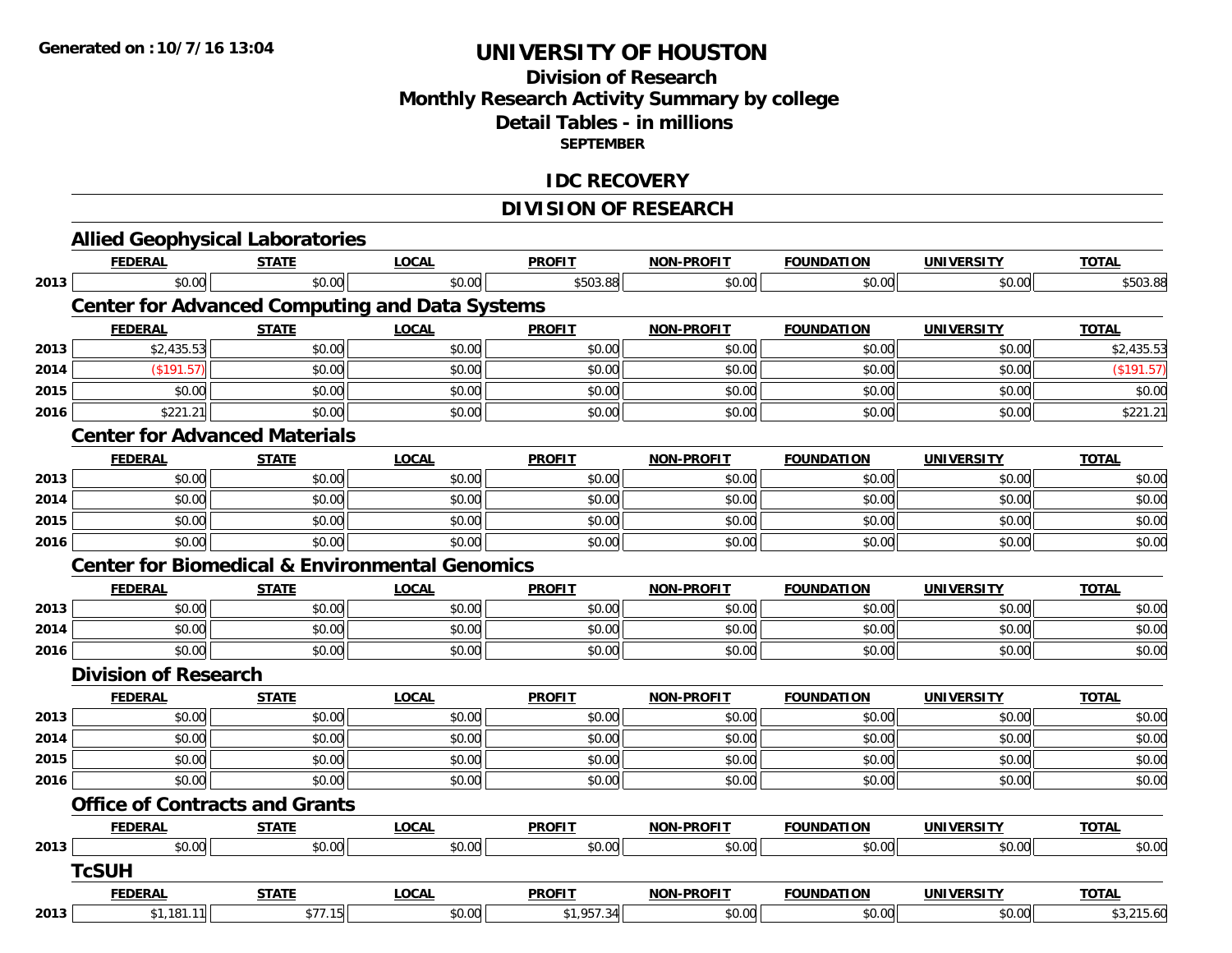### **Division of Research Monthly Research Activity Summary by college Detail Tables - in millions SEPTEMBER**

#### **IDC RECOVERY**

### **DIVISION OF RESEARCH**

|       | <b>TcSUH</b>   |                                      |              |               |                   |                   |                   |              |
|-------|----------------|--------------------------------------|--------------|---------------|-------------------|-------------------|-------------------|--------------|
|       | <b>FEDERAL</b> | <b>STATE</b>                         | <b>LOCAL</b> | <b>PROFIT</b> | <b>NON-PROFIT</b> | <b>FOUNDATION</b> | <b>UNIVERSITY</b> | <b>TOTAL</b> |
| 2014  | \$5,297.60     | \$212.05                             | \$0.00       | \$2,020.04    | \$0.00            | \$0.00            | \$0.00            | \$7,529.69   |
| 2015  | \$3,558.60     | \$0.00                               | \$0.00       | \$950.49      | \$0.00            | \$0.00            | \$0.00            | \$4,509.09   |
| 2016  | \$7,325.50     | \$0.00                               | \$0.00       | \$0.00        | \$0.00            | \$0.00            | \$0.00            | \$7,325.50   |
|       |                | <b>Texas Obesity Research Center</b> |              |               |                   |                   |                   |              |
|       | <b>FEDERAL</b> | <b>STATE</b>                         | <b>LOCAL</b> | <b>PROFIT</b> | <b>NON-PROFIT</b> | <b>FOUNDATION</b> | <b>UNIVERSITY</b> | <b>TOTAL</b> |
| 2013  | \$0.00         | \$0.00                               | \$0.00       | \$0.00        | \$0.00            | \$0.00            | \$0.00            | \$0.00       |
| 2014  | \$0.00         | \$0.00                               | \$0.00       | \$0.00        | \$0.00            | \$0.00            | \$0.00            | \$0.00       |
| 2015  | \$0.00         | \$0.00                               | \$0.00       | \$0.00        | \$0.00            | \$0.00            | \$0.00            | \$0.00       |
| 2016  | \$0.00         | \$0.00                               | \$0.00       | \$0.00        | \$0.00            | \$0.00            | \$0.00            | \$0.00       |
|       | <b>TIMES</b>   |                                      |              |               |                   |                   |                   |              |
|       | <b>FEDERAL</b> | <b>STATE</b>                         | <b>LOCAL</b> | <b>PROFIT</b> | <b>NON-PROFIT</b> | <b>FOUNDATION</b> | <b>UNIVERSITY</b> | <b>TOTAL</b> |
| 2013  | \$48,010.04    | (\$99.10)                            | \$0.00       | \$0.00        | \$0.00            | \$0.00            | \$0.00            | \$47,910.94  |
| 2014  | \$32,757.23    | \$0.00                               | \$0.00       | \$0.00        | \$0.00            | \$0.00            | \$0.00            | \$32,757.23  |
| 2015  | \$34,076.87    | \$0.00                               | \$0.00       | \$0.00        | \$0.00            | \$0.00            | \$0.00            | \$34,076.87  |
| 2016  | \$26,299.32    | \$0.00                               | \$0.00       | \$0.00        | \$0.00            | \$0.00            | \$0.00            | \$26,299.32  |
| Total | \$160.971.44   | \$190.10                             | \$0.00       | \$5,431.75    | \$0.00            | \$0.00            | \$0.00            | \$166,593.29 |

**\$160,971.44 \$190.10 \$0.00 \$5,431.75 \$0.00 \$0.00 \$0.00 \$166,593.29**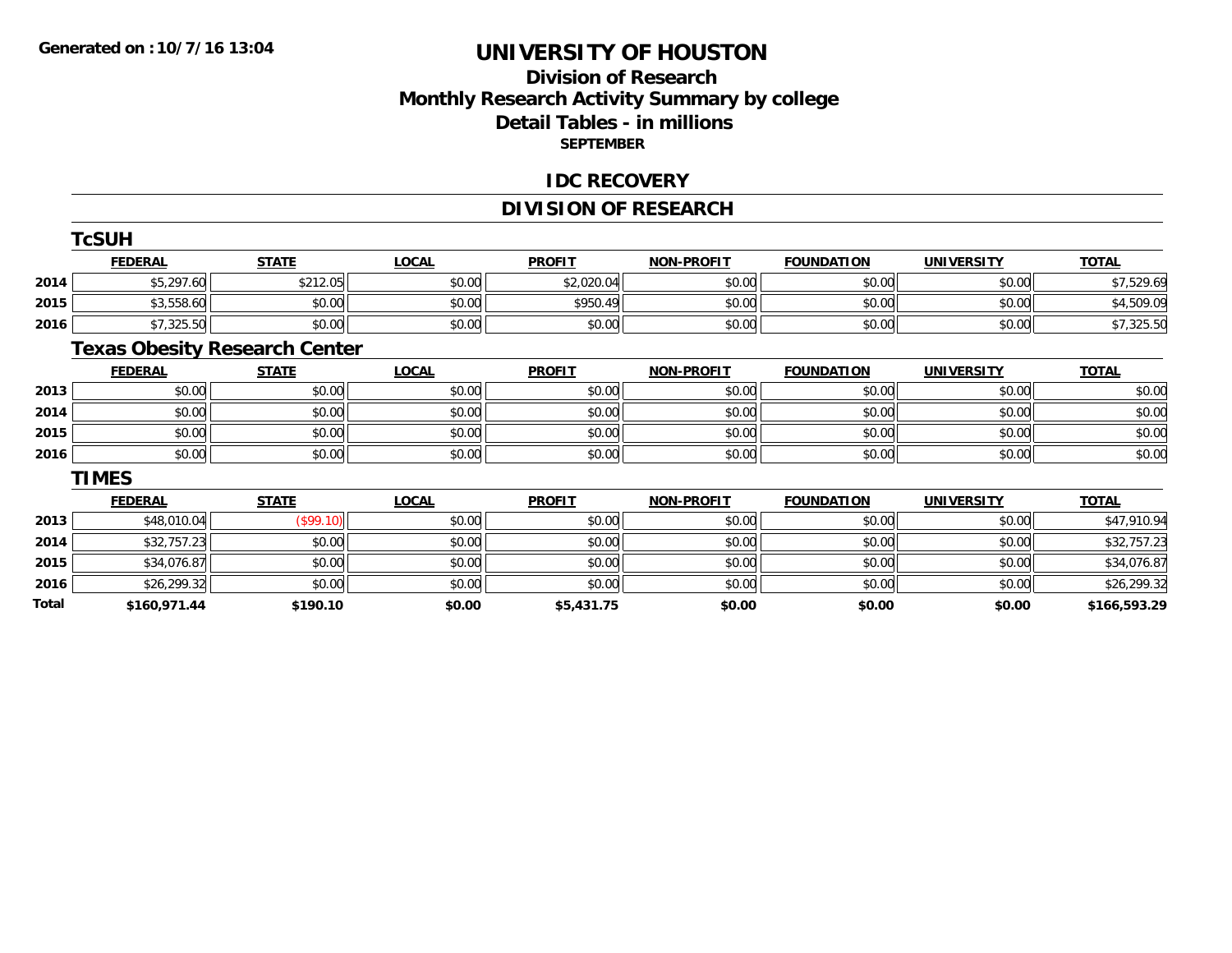### **Division of ResearchMonthly Research Activity Summary by college Detail Tables - in millions SEPTEMBER**

#### **IDC RECOVERY**

#### **GRADUATE COLLEGE OF SOCIAL WORK**

### **Center for Drug and Social Policy Research**

|      | <b>FEDERAL</b>                                              | <b>STATE</b> | <b>LOCAL</b> | <b>PROFIT</b> | <b>NON-PROFIT</b> | <b>FOUNDATION</b> | <b>UNIVERSITY</b> | <b>TOTAL</b> |
|------|-------------------------------------------------------------|--------------|--------------|---------------|-------------------|-------------------|-------------------|--------------|
| 2013 | \$33.05                                                     | \$0.00       | \$0.00       | \$0.00        | \$0.00            | \$0.00            | \$0.00            | \$33.05      |
| 2014 | \$0.00                                                      | \$0.00       | \$0.00       | \$0.00        | \$0.00            | \$0.00            | \$0.00            | \$0.00       |
| 2015 | \$6,419.70                                                  | \$0.00       | \$0.00       | \$0.00        | \$0.00            | \$0.00            | \$0.00            | \$6,419.70   |
| 2016 | \$11,704.65                                                 | \$0.00       | \$0.00       | \$0.00        | \$0.00            | \$0.00            | \$0.00            | \$11,704.65  |
|      | <b>Center for Health Equities &amp; Evaluation Research</b> |              |              |               |                   |                   |                   |              |
|      | <b>FEDERAL</b>                                              | <b>STATE</b> | <b>LOCAL</b> | <b>PROFIT</b> | <b>NON-PROFIT</b> | <b>FOUNDATION</b> | <b>UNIVERSITY</b> | <b>TOTAL</b> |
| 2013 | \$2,580.56                                                  | \$0.00       | \$0.00       | \$0.00        | \$0.00            | \$0.00            | \$0.00            | \$2,580.56   |
| 2014 | \$174.64                                                    | \$0.00       | \$0.00       | \$0.00        | \$0.00            | \$0.00            | \$0.00            | \$174.64     |
| 2015 | \$887.08                                                    | \$0.00       | \$0.00       | \$0.00        | \$0.00            | \$0.00            | \$0.00            | \$887.08     |
| 2016 | \$1,452.06                                                  | \$0.00       | \$0.00       | \$0.00        | \$0.00            | \$0.00            | \$0.00            | \$1,452.06   |
|      | <b>Child &amp; Family for Innovative Research</b>           |              |              |               |                   |                   |                   |              |
|      | <b>FEDERAL</b>                                              | <b>STATE</b> | <b>LOCAL</b> | <b>PROFIT</b> | <b>NON-PROFIT</b> | <b>FOUNDATION</b> | <b>UNIVERSITY</b> | <b>TOTAL</b> |
| 2013 | \$12,965.16                                                 | \$0.00       | \$0.00       | \$65.84       | \$0.00            | \$0.00            | \$0.00            | \$13,031.00  |
| 2014 | \$5,807.88                                                  | \$0.00       | \$0.00       | \$0.00        | \$0.00            | \$0.00            | \$0.00            | \$5,807.88   |
| 2015 | \$12,770.29                                                 | \$436.87     | \$0.00       | \$0.00        | \$0.00            | \$19.66           | \$0.00            | \$13,226.82  |
| 2016 | \$4,031.96                                                  | \$0.00       | \$0.00       | \$0.00        | \$0.00            | \$3,701.13        | \$0.00            | \$7,733.09   |
| 2017 | \$0.00                                                      | \$0.00       | \$0.00       | \$0.00        | \$0.00            | \$8.33            | \$0.00            | \$8.33       |
|      | <b>Community Projects - Social Work</b>                     |              |              |               |                   |                   |                   |              |
|      | <b>FEDERAL</b>                                              | <b>STATE</b> | <b>LOCAL</b> | <b>PROFIT</b> | <b>NON-PROFIT</b> | <b>FOUNDATION</b> | <b>UNIVERSITY</b> | <b>TOTAL</b> |
| 2013 | \$0.00                                                      | \$0.00       | \$0.00       | \$0.00        | \$0.00            | \$0.00            | \$0.00            | \$0.00       |
|      | Dean, Social Work                                           |              |              |               |                   |                   |                   |              |
|      | <b>FEDERAL</b>                                              | <b>STATE</b> | <b>LOCAL</b> | <b>PROFIT</b> | <b>NON-PROFIT</b> | <b>FOUNDATION</b> | <b>UNIVERSITY</b> | <b>TOTAL</b> |
| 2013 | (\$10.64)                                                   | \$0.00       | \$0.00       | \$0.00        | \$0.00            | \$0.00            | \$0.00            | (\$10.64)    |
| 2014 | \$0.00                                                      | \$0.00       | \$0.00       | \$0.00        | \$0.00            | \$0.00            | \$0.00            | \$0.00       |
| 2015 | \$0.00                                                      | \$0.00       | \$0.00       | \$0.00        | \$0.00            | \$0.00            | \$0.00            | \$0.00       |
| 2016 | \$48.32                                                     | \$0.00       | \$0.00       | \$0.00        | \$0.00            | \$0.00            | \$0.00            | \$48.32      |
| 2017 | \$0.00                                                      | \$0.00       | \$0.00       | \$0.00        | \$0.00            | \$0.00            | \$0.00            | \$0.00       |
|      | <b>Office for Drug SPR</b>                                  |              |              |               |                   |                   |                   |              |
|      | <b>FEDERAL</b>                                              | <b>STATE</b> | <b>LOCAL</b> | <b>PROFIT</b> | <b>NON-PROFIT</b> | <b>FOUNDATION</b> | <b>UNIVERSITY</b> | <b>TOTAL</b> |
| 2013 | \$0.00                                                      | \$0.00       | \$0.00       | \$0.00        | \$0.00            | \$0.00            | \$0.00            | \$0.00       |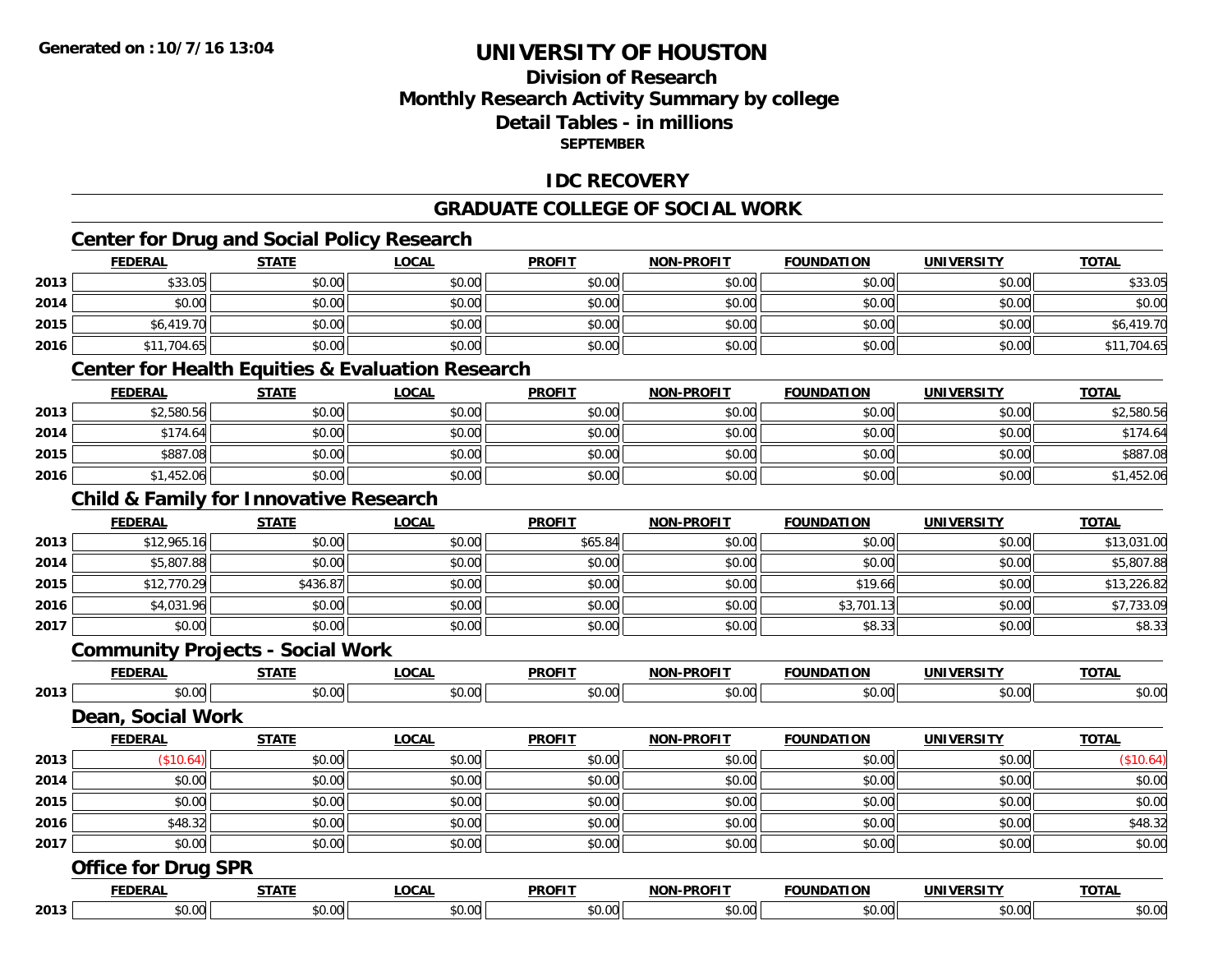### **Division of Research Monthly Research Activity Summary by college Detail Tables - in millions SEPTEMBER**

#### **IDC RECOVERY**

#### **GRADUATE COLLEGE OF SOCIAL WORK**

#### **Office for Drug SPR**

|              | <b>FEDERAL</b>       | <b>STATE</b> | LOCAL  | <b>PROFIT</b> | <b>NON-PROFIT</b> | <b>FOUNDATION</b> | <b>UNIVERSITY</b> | <b>TOTAL</b> |
|--------------|----------------------|--------------|--------|---------------|-------------------|-------------------|-------------------|--------------|
| 2015         | 0000<br><b>JU.UU</b> | \$0.00       | \$0.00 | \$0.00        | \$0.00            | \$0.00            | \$0.00            | \$0.00       |
| <b>Total</b> | \$58,864.71          | 436.87ء      | \$0.00 | \$65.84       | \$0.00            | <b>¢2 720 12</b>  | \$0.00            | \$63,096.54  |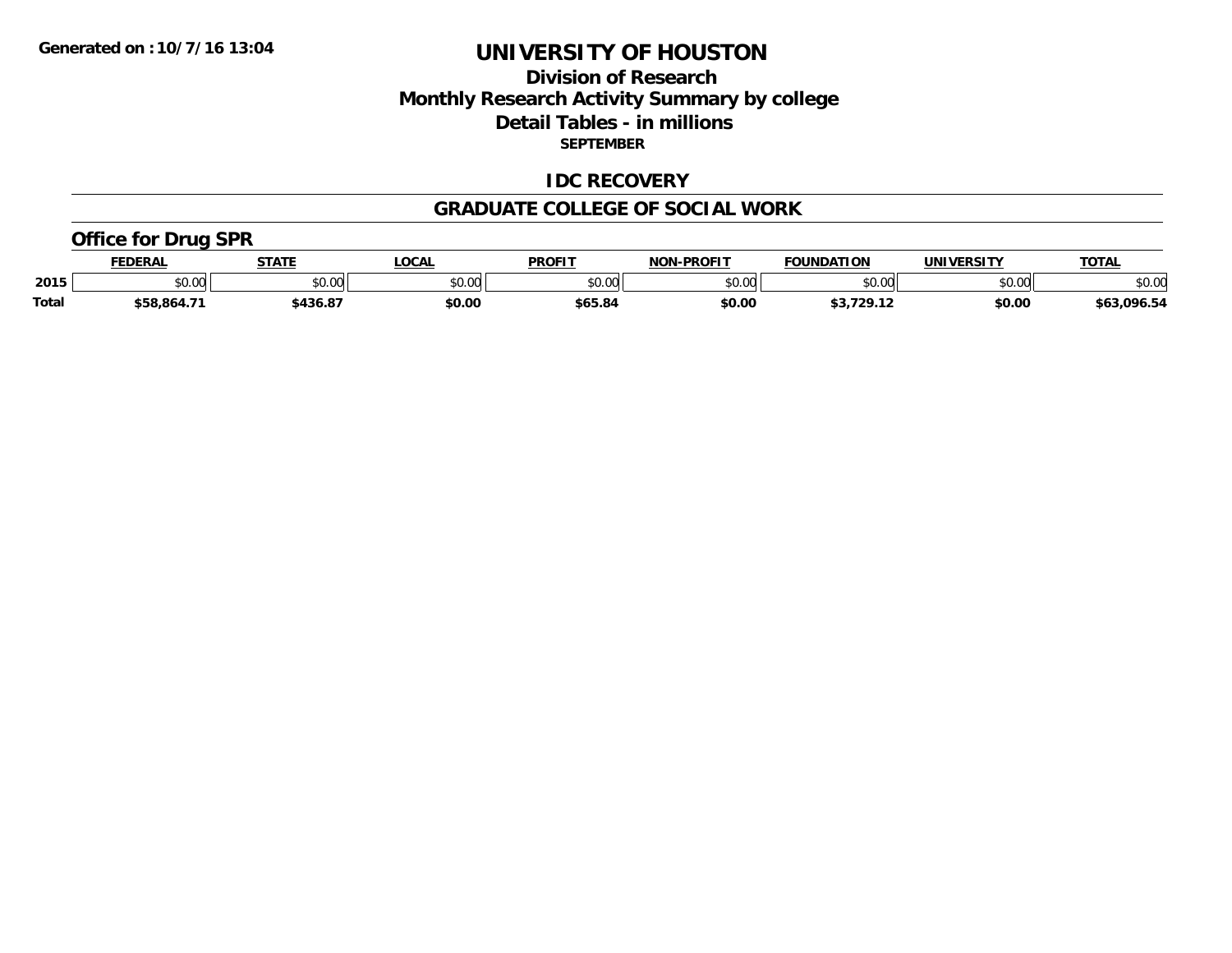### **Division of ResearchMonthly Research Activity Summary by college Detail Tables - in millions SEPTEMBER**

#### **IDC RECOVERY**

#### **HILTON COLLEGE OF HOTEL AND RESTAURANT MANAGEMENT**

#### **Hotel and Restaurant Management**

|       | <b>FEDERAL</b> | <b>STATE</b> | <u>LOCAL</u> | <b>PROFIT</b> | <b>NON-PROFIT</b> | <b>FOUNDATION</b> | <b>UNIVERSITY</b> | <b>TOTAL</b> |
|-------|----------------|--------------|--------------|---------------|-------------------|-------------------|-------------------|--------------|
| 2013  | \$260.19       | \$804.38     | \$0.00       | \$0.00        | \$0.00            | \$0.00            | \$0.00            | \$1,064.57   |
| 2014  | \$2,687.95     | \$0.00       | \$0.00       | \$0.00        | \$0.00            | \$0.00            | \$0.00            | \$2,687.95   |
| 2015  | \$4,326.44     | \$0.00       | \$0.00       | \$0.00        | \$0.00            | \$0.00            | \$0.00            | \$4,326.44   |
| 2016  | \$8,697.65     | \$0.00       | \$0.00       | \$0.00        | \$0.00            | \$0.00            | \$0.00            | \$8,697.65   |
| Total | \$15,972.23    | \$804.38     | \$0.00       | \$0.00        | \$0.00            | \$0.00            | \$0.00            | \$16,776.61  |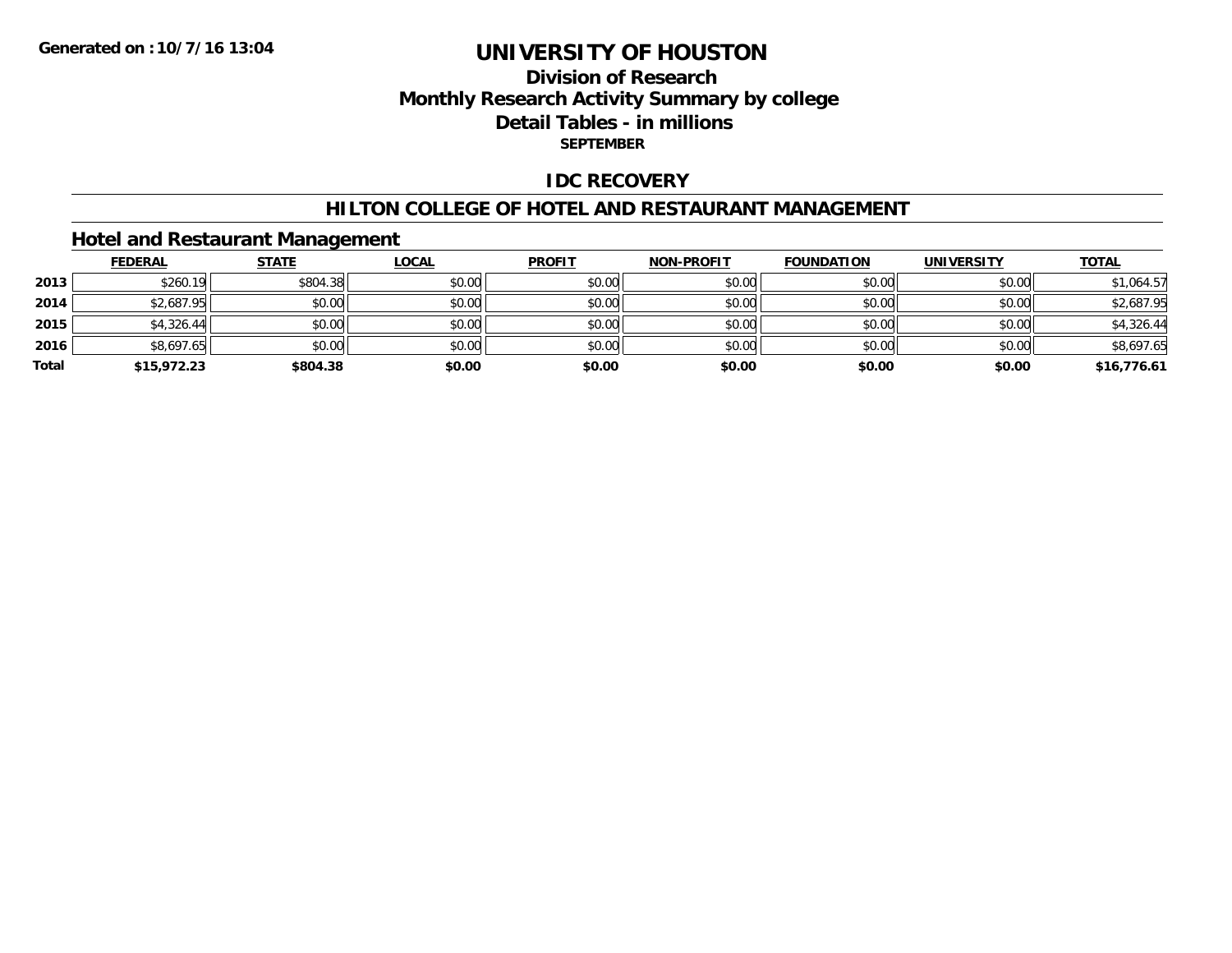### **Division of Research Monthly Research Activity Summary by college Detail Tables - in millions SEPTEMBER**

#### **IDC RECOVERY**

#### **HONORS COLLEGE**

# **Dean, Honors College**

|       | <b>FEDERAL</b> | <b>STATE</b> | <b>LOCAL</b> | <b>PROFIT</b> | <b>NON-PROFIT</b> | <b>FOUNDATION</b> | <b>UNIVERSITY</b> | <b>TOTAL</b> |
|-------|----------------|--------------|--------------|---------------|-------------------|-------------------|-------------------|--------------|
| 2013  | \$595.47       | \$0.00       | \$0.00       | \$0.00        | \$1,918.06        | \$0.00            | \$0.00            | \$2,513.53   |
| 2014  | \$822.94       | \$0.00       | \$0.00       | \$0.00        | \$206.55          | \$6.60            | \$0.00            | \$1,036.09   |
| 2015  | \$0.00         | \$0.00       | \$0.00       | \$0.00        | \$0.00            | \$0.73            | \$0.00            | \$0.73       |
| 2016  | \$0.00         | \$0.00       | \$0.00       | \$0.00        | \$0.00            | \$6.28            | \$0.00            | \$6.28       |
| Total | \$1,418.41     | \$0.00       | \$0.00       | \$0.00        | \$2,124.61        | \$13.61           | \$0.00            | \$3,556.64   |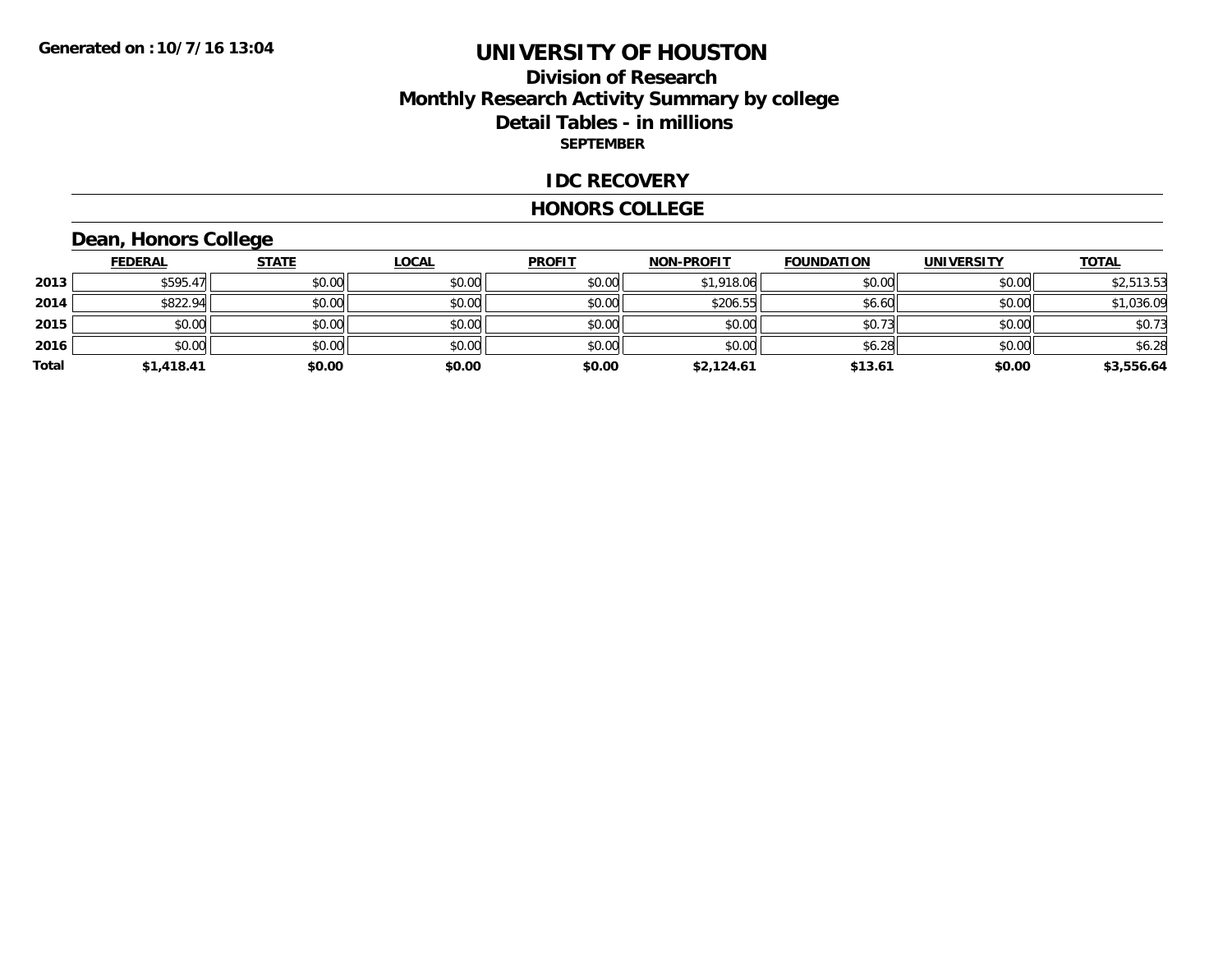### **Division of Research Monthly Research Activity Summary by college Detail Tables - in millions SEPTEMBER**

#### **IDC RECOVERY**

#### **LIBRARY**

#### **Administration, Library**

|       | <b>DERAL</b>   | <b>STATE</b>                             | <b>LOCAL</b>            | <b>PROFIT</b>           | <b>-PROFIT</b><br><b>NON</b> | <b>FOUNDATION</b> | <b>INIVE</b>  | <b>TOTAL</b> |
|-------|----------------|------------------------------------------|-------------------------|-------------------------|------------------------------|-------------------|---------------|--------------|
| 2013  | 0000<br>ື∘∪.∪ພ | $\uparrow$ $\uparrow$ $\uparrow$<br>JU.U | 0 <sup>n</sup><br>JU.UU | 0 <sup>0</sup><br>טט.טי | \$0.00                       | $\sim$ 00         | 0000<br>DU.UU | \$0.OC       |
| Total | \$0.00         | \$0.00                                   | \$0.00                  | \$0.00                  | \$0.00                       | \$0.00            | \$0.00        | \$0.00       |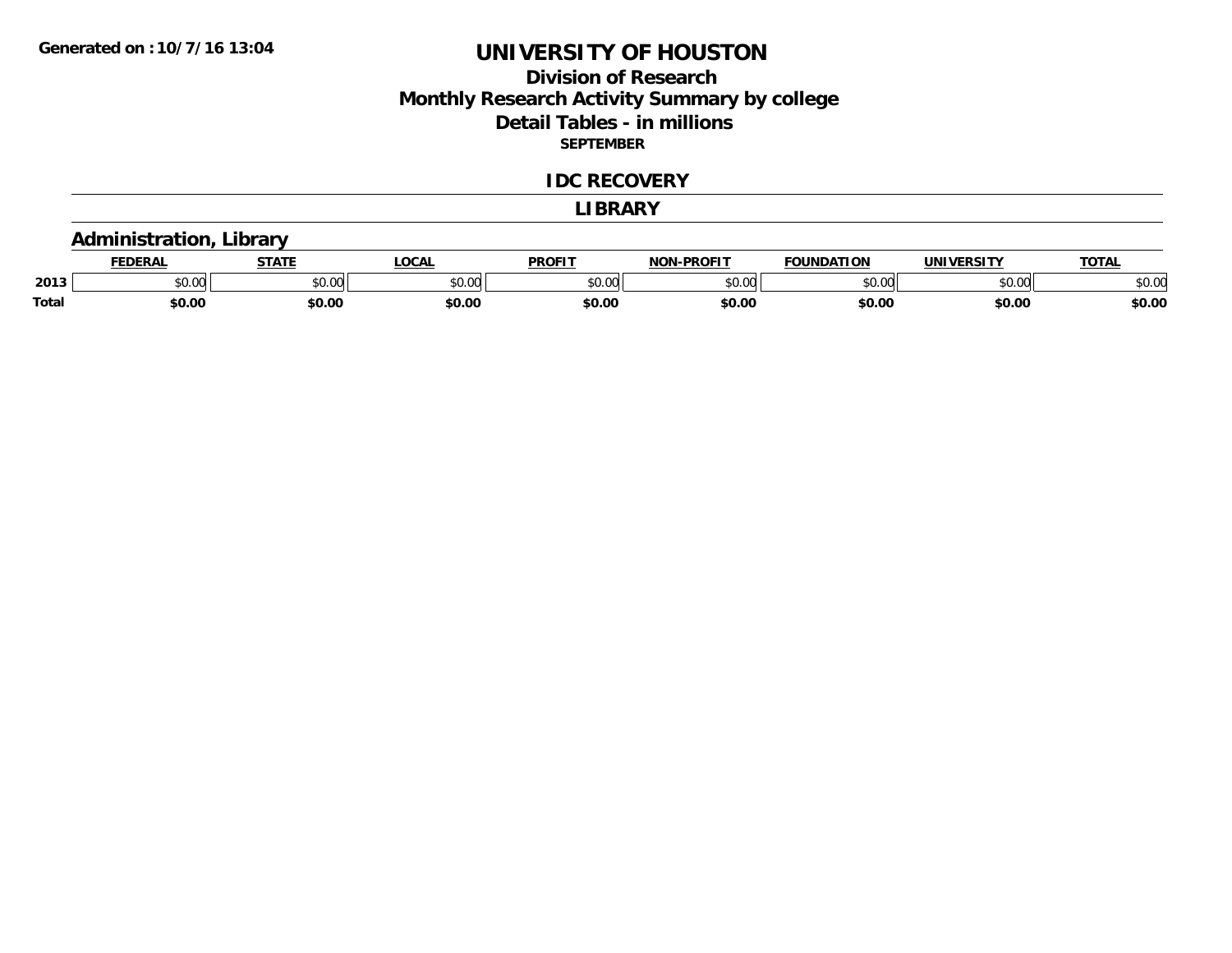### **Division of Research Monthly Research Activity Summary by college Detail Tables - in millions SEPTEMBER**

#### **IDC RECOVERY**

#### **PRESIDENT**

#### **Office of the President**

|       | <b>FEDERAL</b>     | <b>STATE</b> | LOCAL  | <b>PROFIT</b> | <b>NON-PROFIT</b> | <b>FOUNDATION</b> | <b>UNIVERSITY</b> | <u>TOTAL</u> |
|-------|--------------------|--------------|--------|---------------|-------------------|-------------------|-------------------|--------------|
| 2015  | ሐሴ ሰሰ<br>PU.UU     | \$0.00       | \$0.00 | \$0.00        | \$0.00            | \$0.00            | \$0.00            | \$0.00       |
| 2016  | $\sim$ 00<br>DU.UU | \$0.00       | \$0.00 | \$0.00        | \$0.00            | \$0.00            | \$0.00            | \$0.00       |
| Total | \$0.00             | \$0.00       | \$0.00 | \$0.00        | \$0.00            | \$0.00            | \$0.00            | \$0.00       |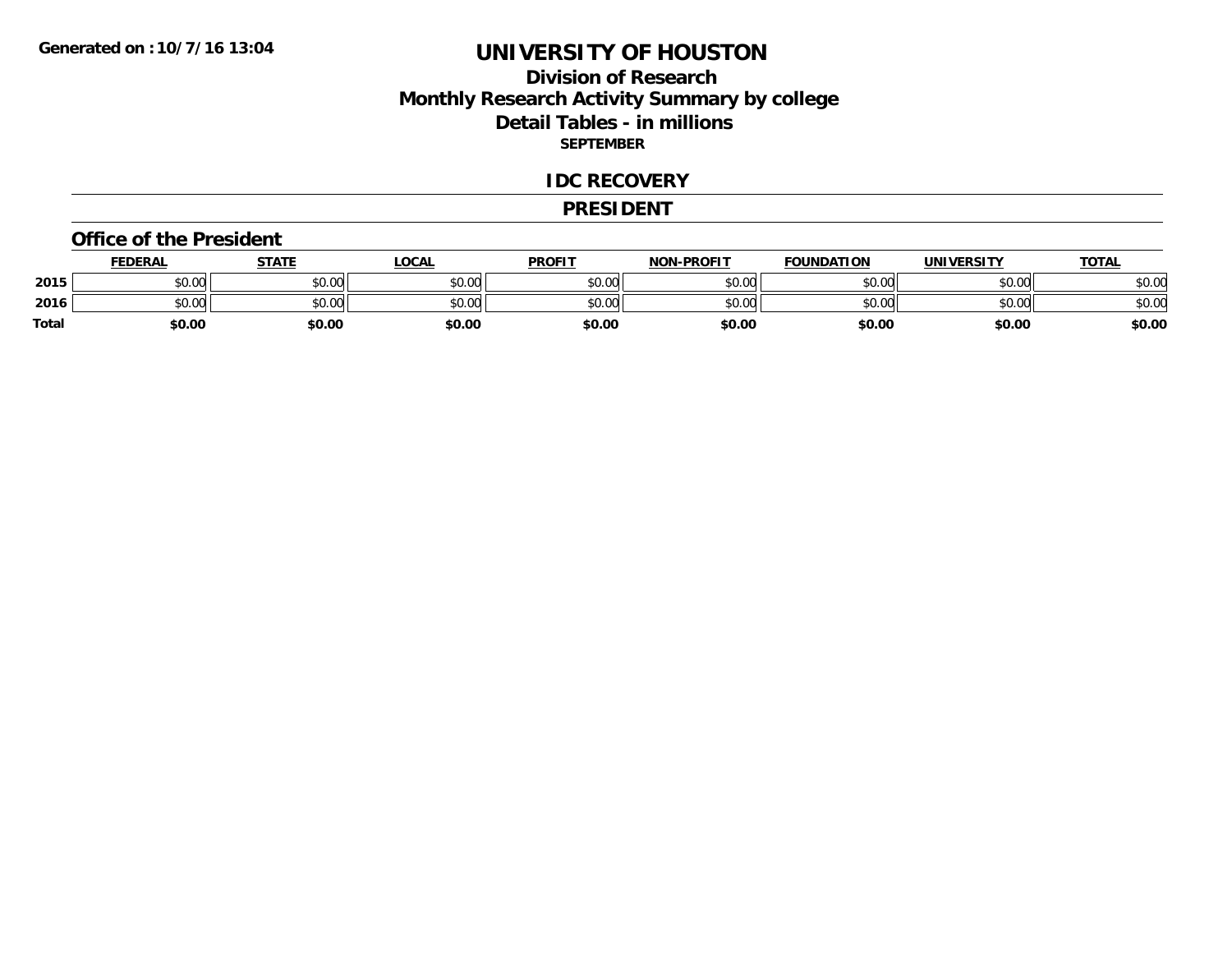### **Division of ResearchMonthly Research Activity Summary by college Detail Tables - in millions SEPTEMBER**

#### **IDC RECOVERY**

#### **SENIOR V.P. FOR ACADEMIC AFFAIRS AND PROVOST**

|              | <b>Challenger Program</b>                           |              |              |               |                   |                   |                   |              |
|--------------|-----------------------------------------------------|--------------|--------------|---------------|-------------------|-------------------|-------------------|--------------|
|              | <b>FEDERAL</b>                                      | <b>STATE</b> | <b>LOCAL</b> | <b>PROFIT</b> | <b>NON-PROFIT</b> | <b>FOUNDATION</b> | <b>UNIVERSITY</b> | <b>TOTAL</b> |
| 2013         | \$0.00                                              | \$0.00       | \$0.00       | \$0.00        | \$0.00            | \$0.00            | \$0.00            | \$0.00       |
| 2014         | \$0.00                                              | \$0.00       | \$0.00       | \$0.00        | \$0.00            | \$0.00            | \$0.00            | \$0.00       |
| 2015         | \$0.00                                              | \$0.00       | \$0.00       | \$0.00        | \$0.00            | \$0.00            | \$0.00            | \$0.00       |
| 2016         | \$0.00                                              | \$0.00       | \$0.00       | \$0.00        | \$0.00            | \$0.00            | \$0.00            | \$0.00       |
|              | <b>Learning Support Services</b>                    |              |              |               |                   |                   |                   |              |
|              | <b>FEDERAL</b>                                      | <b>STATE</b> | <b>LOCAL</b> | <b>PROFIT</b> | <b>NON-PROFIT</b> | <b>FOUNDATION</b> | <b>UNIVERSITY</b> | <b>TOTAL</b> |
| 2013         | \$0.00                                              | \$0.00       | \$0.00       | \$0.00        | \$0.00            | \$0.00            | \$0.00            | \$0.00       |
|              | <b>Senior V.P. for Academic Affairs and Provost</b> |              |              |               |                   |                   |                   |              |
|              | <b>FEDERAL</b>                                      | <b>STATE</b> | <b>LOCAL</b> | <b>PROFIT</b> | <b>NON-PROFIT</b> | <b>FOUNDATION</b> | <b>UNIVERSITY</b> | <b>TOTAL</b> |
| 2015         | \$0.00                                              | \$0.00       | \$0.00       | \$0.00        | \$0.00            | \$0.00            | \$0.00            | \$0.00       |
| 2016         | \$0.00                                              | \$0.00       | \$0.00       | \$0.00        | \$0.00            | \$0.00            | \$0.00            | \$0.00       |
|              | <b>Student Support Services</b>                     |              |              |               |                   |                   |                   |              |
|              | <b>FEDERAL</b>                                      | <b>STATE</b> | <b>LOCAL</b> | <b>PROFIT</b> | <b>NON-PROFIT</b> | <b>FOUNDATION</b> | <b>UNIVERSITY</b> | <b>TOTAL</b> |
| 2015         | \$0.00                                              | \$0.00       | \$0.00       | \$0.00        | \$0.00            | \$0.00            | \$0.00            | \$0.00       |
|              | <b>UH Energy</b>                                    |              |              |               |                   |                   |                   |              |
|              | <b>FEDERAL</b>                                      | <b>STATE</b> | <b>LOCAL</b> | <b>PROFIT</b> | <b>NON-PROFIT</b> | <b>FOUNDATION</b> | <b>UNIVERSITY</b> | <b>TOTAL</b> |
| 2016         | \$0.00                                              | \$0.00       | \$0.00       | \$0.00        | \$0.00            | \$0.00            | \$0.00            | \$0.00       |
|              | <b>Undergraduate Student Success</b>                |              |              |               |                   |                   |                   |              |
|              | <b>FEDERAL</b>                                      | <b>STATE</b> | <b>LOCAL</b> | <b>PROFIT</b> | <b>NON-PROFIT</b> | <b>FOUNDATION</b> | <b>UNIVERSITY</b> | <b>TOTAL</b> |
| 2014         | \$0.00                                              | \$0.00       | \$0.00       | \$0.00        | \$0.00            | \$0.00            | \$0.00            | \$0.00       |
| 2015         | \$0.00                                              | \$0.00       | \$0.00       | \$0.00        | \$0.00            | \$0.00            | \$0.00            | \$0.00       |
| 2016         | \$19.62                                             | \$0.00       | \$0.00       | \$0.00        | \$0.00            | \$0.00            | \$0.00            | \$19.62      |
|              | <b>Undergraduate Student Success Center</b>         |              |              |               |                   |                   |                   |              |
|              | <b>FEDERAL</b>                                      | <b>STATE</b> | <b>LOCAL</b> | <b>PROFIT</b> | <b>NON-PROFIT</b> | <b>FOUNDATION</b> | <b>UNIVERSITY</b> | <b>TOTAL</b> |
| 2013         | \$1,549.43                                          | \$0.00       | \$0.00       | \$0.00        | \$0.00            | \$0.00            | \$0.00            | \$1,549.43   |
| 2014         | \$1,533.22                                          | \$0.00       | \$0.00       | \$0.00        | \$0.00            | \$0.00            | \$0.00            | \$1,533.22   |
| 2015         | \$2,630.59                                          | \$0.00       | \$0.00       | \$0.00        | \$0.00            | \$0.00            | \$0.00            | \$2,630.59   |
| 2016         | \$0.00                                              | \$0.00       | \$0.00       | \$0.00        | \$0.00            | \$0.00            | \$0.00            | \$0.00       |
| <b>Total</b> | \$5,732.86                                          | \$0.00       | \$0.00       | \$0.00        | \$0.00            | \$0.00            | \$0.00            | \$5,732.86   |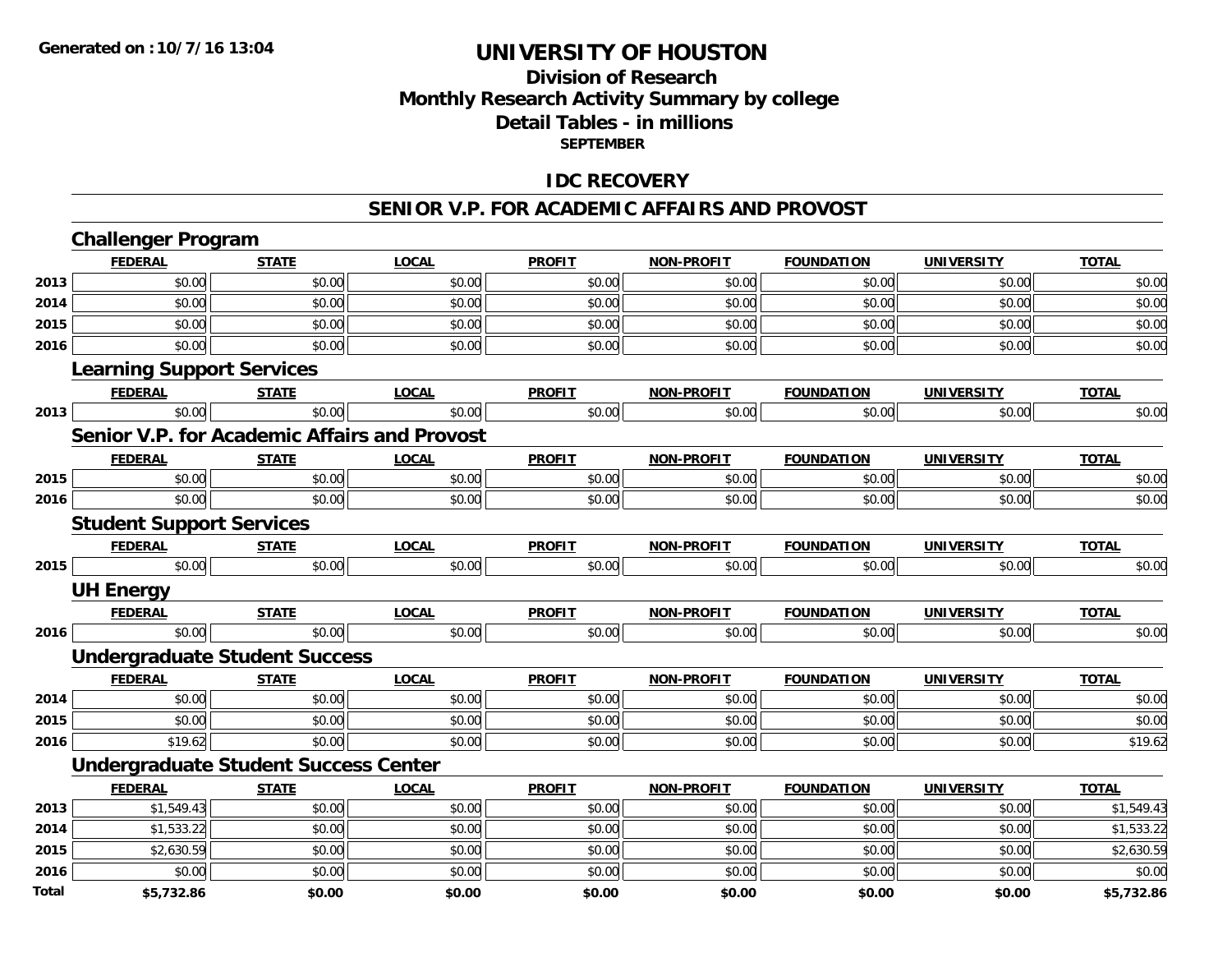### **Division of Research Monthly Research Activity Summary by college Detail Tables - in millions SEPTEMBER**

#### **IDC RECOVERY**

#### **UH LAW CENTER**

|              | Dean, Law      |              |              |               |                   |                   |                   |              |
|--------------|----------------|--------------|--------------|---------------|-------------------|-------------------|-------------------|--------------|
|              | <b>FEDERAL</b> | <b>STATE</b> | <b>LOCAL</b> | <b>PROFIT</b> | <b>NON-PROFIT</b> | <b>FOUNDATION</b> | <b>UNIVERSITY</b> | <b>TOTAL</b> |
| 2013         | \$0.00         | \$0.00       | \$0.00       | \$0.00        | \$0.00            | \$0.00            | \$0.00            | \$0.00       |
|              | Law-UH         |              |              |               |                   |                   |                   |              |
|              | <b>FEDERAL</b> | <b>STATE</b> | <b>LOCAL</b> | <b>PROFIT</b> | <b>NON-PROFIT</b> | <b>FOUNDATION</b> | <b>UNIVERSITY</b> | <b>TOTAL</b> |
| 2013         | \$9,643.44     | \$0.00       | \$0.00       | \$0.00        | \$0.00            | \$0.00            | \$0.00            | \$9,643.44   |
| 2015         | \$0.00         | \$1,815.00   | \$0.00       | \$0.00        | \$0.00            | \$0.00            | \$0.00            | \$1,815.00   |
| 2016         | \$241.63       | \$3,030.00   | \$0.00       | \$0.00        | \$0.00            | \$32.59           | \$0.00            | \$3,304.22   |
| <b>Total</b> | \$9,885.07     | \$4,845.00   | \$0.00       | \$0.00        | \$0.00            | \$32.59           | \$0.00            | \$14,762.66  |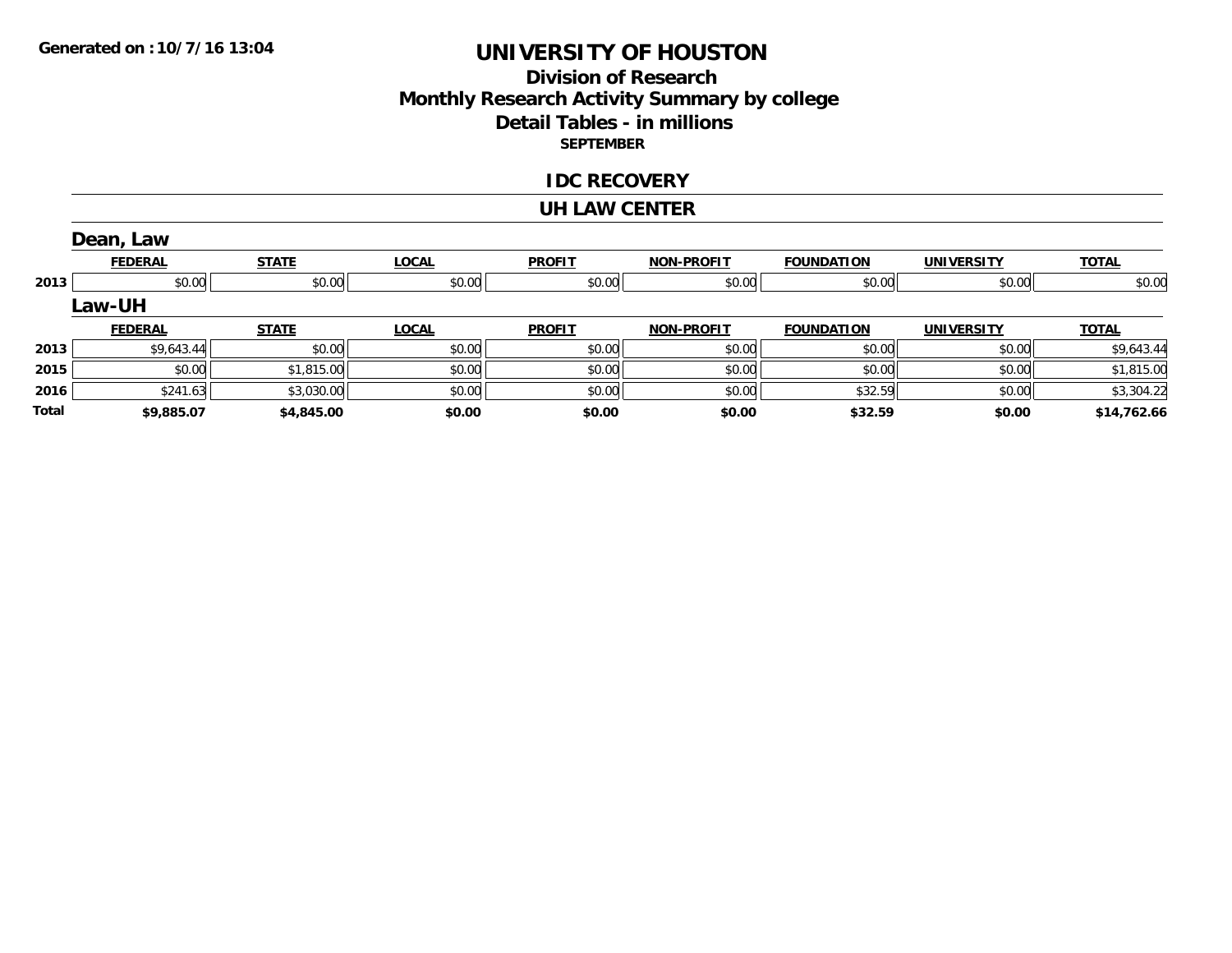### **Division of ResearchMonthly Research Activity Summary by college Detail Tables - in millions SEPTEMBER**

#### **IDC RECOVERY**

#### **UKNOWN COLLEGE**

#### **Unknown Department**

|      | FEDERAL | <b>STATE</b> | <u>LOCAI</u> | <b>PROFIT</b> | <b>NON-PROFIT</b> | <b>FOUNDATION</b> | <b>UNIVERSITY</b> | <b>TOTAL</b> |
|------|---------|--------------|--------------|---------------|-------------------|-------------------|-------------------|--------------|
| 2015 | \$0.00  | \$0.00       | \$0.00       | \$0.00        | ደሰ ሰሰ<br>JU.UU    | \$0.00            | \$0.00            | \$0.00       |
| 2016 | \$0.00  | \$0.00       | \$0.00       | \$0.00        | ku uy<br>ง∪.∪บ    | \$0.00            | \$0.00            | \$0.00       |
| 2017 | \$0.00  | \$0.00       | \$0.00       | \$0.00        | \$0.00            | \$0.00            | \$0.00            | \$0.00       |

### **Wrong Department - Please Dont Select It**

|       | <b>FEDERAI</b>    | STATE            | .OCAL          | <b>PROFIT</b> | <b>-PROFIT</b><br>א∩מ | <b>FOUNDATION</b> | UNIVERSITY<br>13. J L | <b>TOTAL</b> |
|-------|-------------------|------------------|----------------|---------------|-----------------------|-------------------|-----------------------|--------------|
| 2014  | $\cdots$<br>JU.UU | nn nn<br>- JU.UU | 0.00<br>JU.UU. | \$0.00        | $\sim$ 00<br>DU.UU    | \$0.00            | \$0.00                | \$0.OC       |
| Total | \$0.00            | \$0.00           | \$0.00         | \$0.00        | \$0.00                | \$0.00            | \$0.00                | \$0.00       |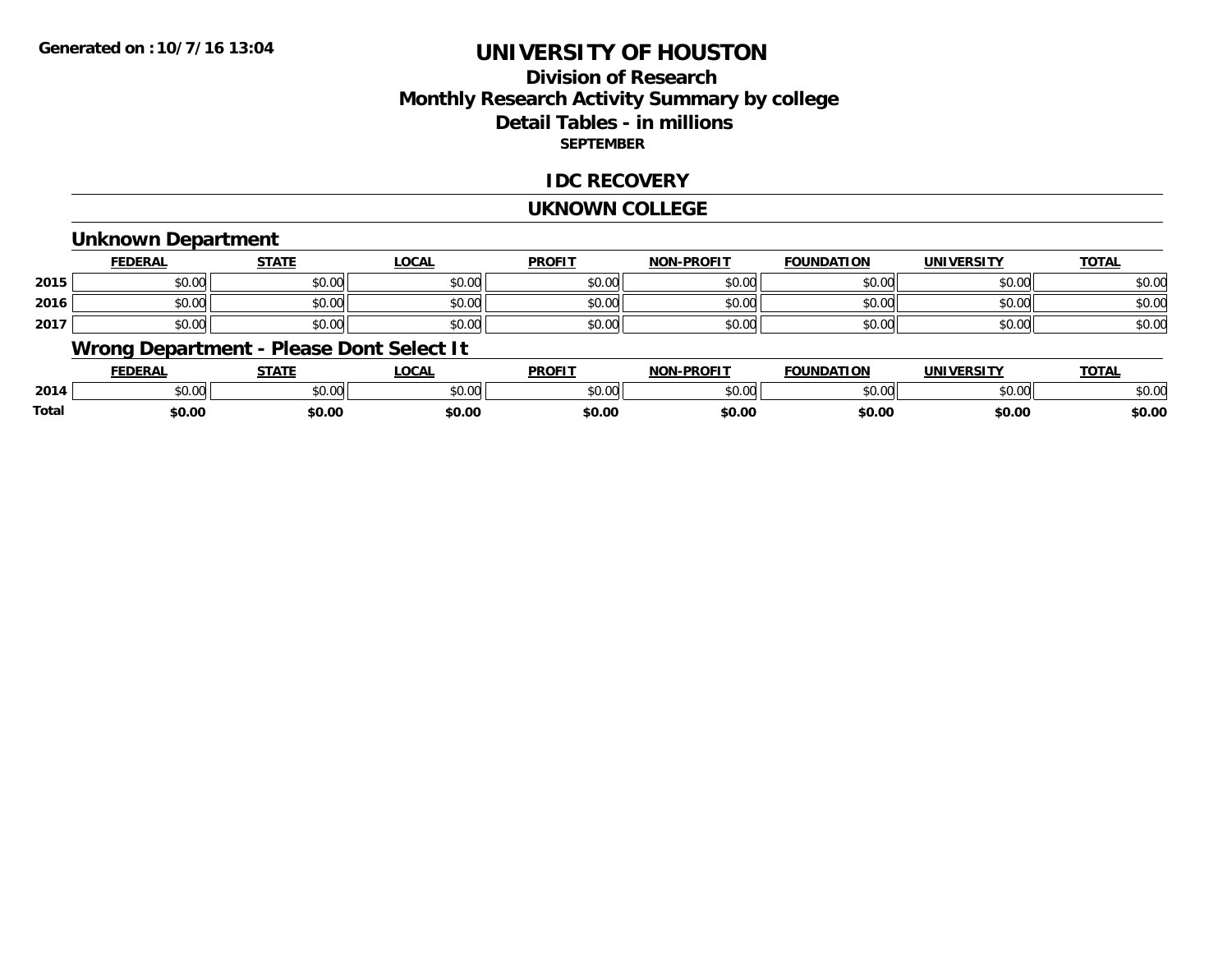### **Division of Research Monthly Research Activity Summary by college Detail Tables - in millions SEPTEMBER**

#### **IDC RECOVERY**

# **VICE PRESIDENT FOR ADMINISTRATION**

# **Physical Plant**

|       | <b>FEDERAL</b> | <b>STATE</b> | <u>LOCAL</u> | <b>PROFIT</b> | <b>NON-PROFIT</b> | <b>FOUNDATION</b> | <b>UNIVERSITY</b> | <b>TOTAL</b> |
|-------|----------------|--------------|--------------|---------------|-------------------|-------------------|-------------------|--------------|
| 2014  | \$0.00         | \$0.00       | \$0.00       | \$0.00        | \$0.00            | \$0.00            | \$0.00            | \$0.00       |
| 2015  | \$0.00         | \$0.00       | \$0.00       | \$0.00        | \$0.00            | \$0.00            | \$0.00            | \$0.00       |
| 2016  | \$0.00         | \$0.00       | \$0.00       | \$0.00        | \$0.00            | \$0.00            | \$0.00            | \$0.00       |
| Total | \$0.00         | \$0.00       | \$0.00       | \$0.00        | \$0.00            | \$0.00            | \$0.00            | \$0.00       |